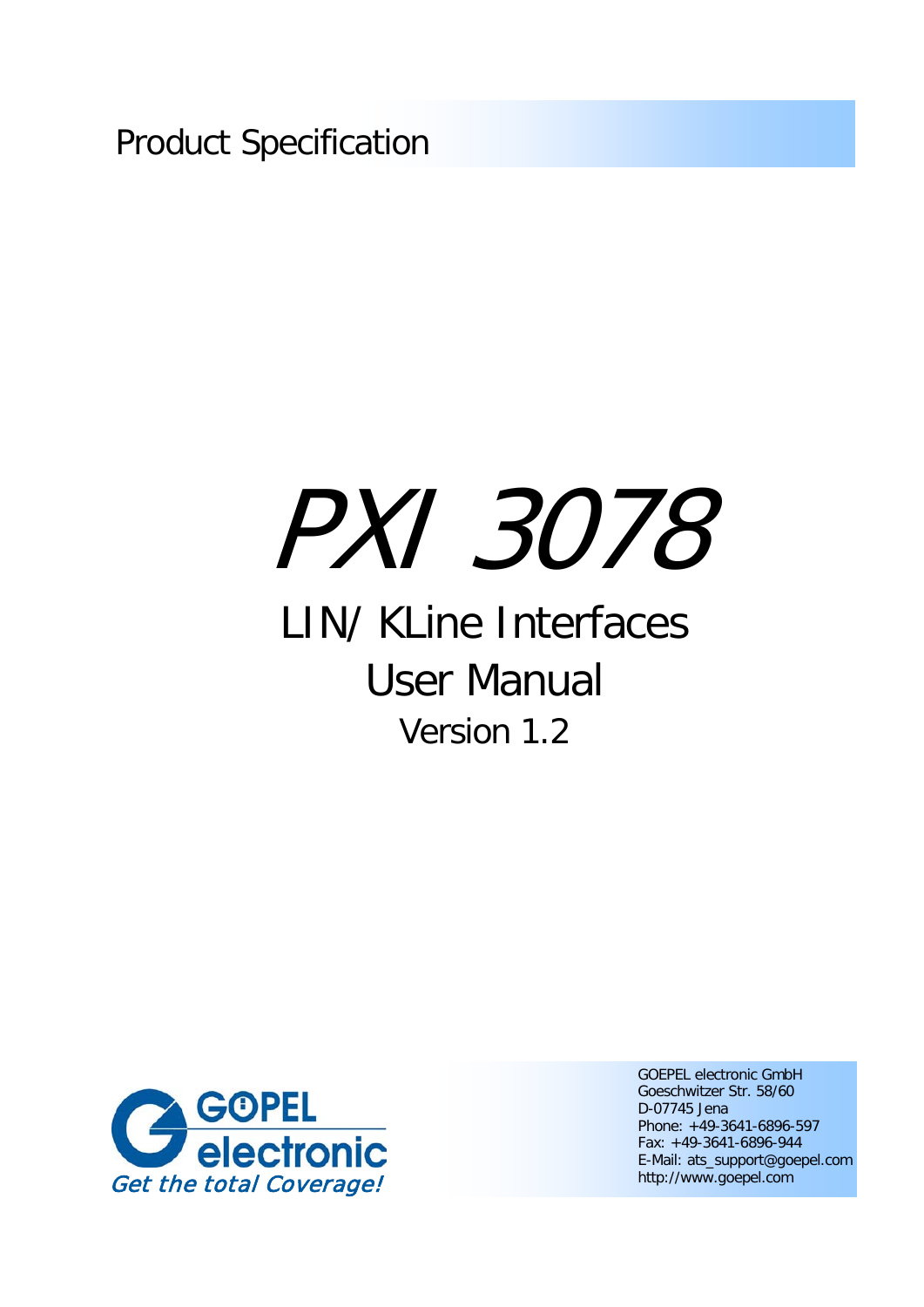#### **© 2012 GOEPEL electronic GmbH. All rights reserved.**

The software described in this manual as well as the manual itself are supplied under license and may be used or copied only in accordance with the terms of the license. The customer may make one copy of the software for safety purposes.

The contents of the manual is subject to change without prior notice and is supplied for information only.

The hardware and software might be modified also without prior notice due to technical progress.

In case of inaccuracies or errors appearing in this manual, GOEPEL electronic GmbH assumes no liability or responsibility.

Without the prior written permission of GOEPEL electronic GmbH, no part of this documentation may be transmitted, reproduced or stored in a retrieval system in any form or by any means as well as translated into other languages (except as permitted by the license).

GOEPEL electronic GmbH is neither liable for direct damages nor consequential damages from the company's product applications.

Printed: 26.04.2012

All product and company names appearing in this manual are trade names or registered trade names of their respective owners.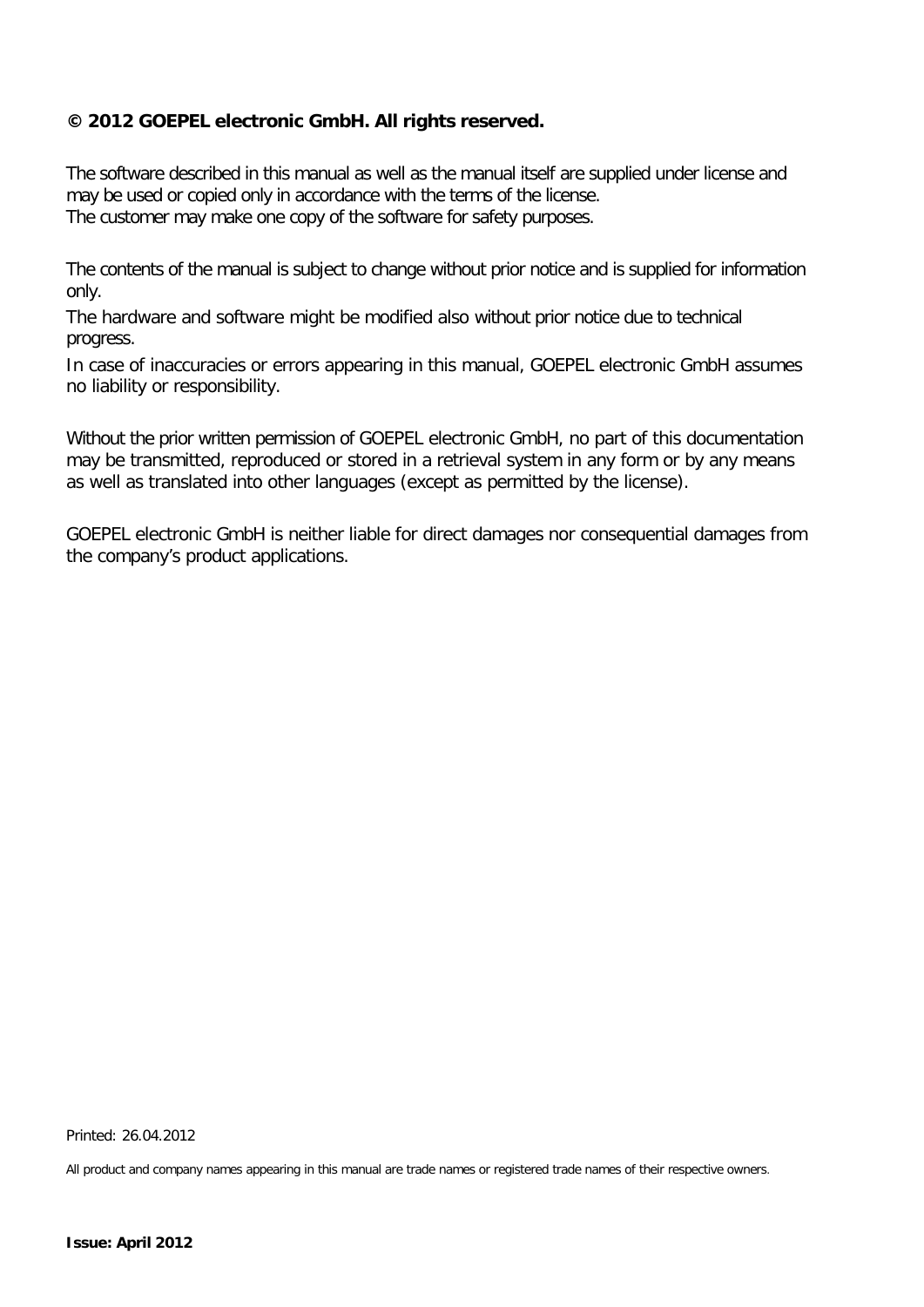| 1.1<br>1.2<br>1.2.1<br>1.2.2<br>$\mathbf{2}$<br>2.1<br>2.2<br>2.2.1<br>2.2.2<br>2.2.3<br>$2.3 -$<br>2.3.1<br>2.3.2<br>2.4<br>2.4.1<br>2.4.2<br>2.4.3<br>2.4.4<br>$2.5 -$<br>3<br>3.1<br>3.2<br>3.2.1<br>3.2.1.1<br>3.2.1.2<br>3.2.1.3<br>3.2.1.4<br>3.2.2<br>3.2.2.1<br>3.2.2.2<br>3.2.2.3<br>3.2.2.4<br>3.2.2.5<br>3.2.2.6<br>3.3<br>LLB using the Windows Device Driver 3-15<br>3.3.2<br>3.3.3<br>3.4<br>4<br>41<br>4.1.1 |       | Windows Device Driver Installation  1-2 |
|-----------------------------------------------------------------------------------------------------------------------------------------------------------------------------------------------------------------------------------------------------------------------------------------------------------------------------------------------------------------------------------------------------------------------------|-------|-----------------------------------------|
|                                                                                                                                                                                                                                                                                                                                                                                                                             |       |                                         |
|                                                                                                                                                                                                                                                                                                                                                                                                                             |       |                                         |
|                                                                                                                                                                                                                                                                                                                                                                                                                             |       |                                         |
|                                                                                                                                                                                                                                                                                                                                                                                                                             |       |                                         |
|                                                                                                                                                                                                                                                                                                                                                                                                                             |       |                                         |
|                                                                                                                                                                                                                                                                                                                                                                                                                             |       |                                         |
|                                                                                                                                                                                                                                                                                                                                                                                                                             |       |                                         |
|                                                                                                                                                                                                                                                                                                                                                                                                                             |       |                                         |
|                                                                                                                                                                                                                                                                                                                                                                                                                             |       |                                         |
|                                                                                                                                                                                                                                                                                                                                                                                                                             |       |                                         |
|                                                                                                                                                                                                                                                                                                                                                                                                                             |       |                                         |
|                                                                                                                                                                                                                                                                                                                                                                                                                             |       |                                         |
|                                                                                                                                                                                                                                                                                                                                                                                                                             |       |                                         |
|                                                                                                                                                                                                                                                                                                                                                                                                                             |       |                                         |
|                                                                                                                                                                                                                                                                                                                                                                                                                             |       |                                         |
|                                                                                                                                                                                                                                                                                                                                                                                                                             |       |                                         |
|                                                                                                                                                                                                                                                                                                                                                                                                                             |       |                                         |
|                                                                                                                                                                                                                                                                                                                                                                                                                             |       |                                         |
|                                                                                                                                                                                                                                                                                                                                                                                                                             |       |                                         |
|                                                                                                                                                                                                                                                                                                                                                                                                                             |       |                                         |
|                                                                                                                                                                                                                                                                                                                                                                                                                             |       |                                         |
|                                                                                                                                                                                                                                                                                                                                                                                                                             |       |                                         |
|                                                                                                                                                                                                                                                                                                                                                                                                                             |       |                                         |
|                                                                                                                                                                                                                                                                                                                                                                                                                             |       |                                         |
|                                                                                                                                                                                                                                                                                                                                                                                                                             |       |                                         |
|                                                                                                                                                                                                                                                                                                                                                                                                                             |       |                                         |
|                                                                                                                                                                                                                                                                                                                                                                                                                             |       |                                         |
|                                                                                                                                                                                                                                                                                                                                                                                                                             |       |                                         |
|                                                                                                                                                                                                                                                                                                                                                                                                                             |       |                                         |
|                                                                                                                                                                                                                                                                                                                                                                                                                             |       |                                         |
|                                                                                                                                                                                                                                                                                                                                                                                                                             |       |                                         |
|                                                                                                                                                                                                                                                                                                                                                                                                                             |       |                                         |
|                                                                                                                                                                                                                                                                                                                                                                                                                             |       |                                         |
|                                                                                                                                                                                                                                                                                                                                                                                                                             |       |                                         |
|                                                                                                                                                                                                                                                                                                                                                                                                                             |       |                                         |
|                                                                                                                                                                                                                                                                                                                                                                                                                             |       |                                         |
|                                                                                                                                                                                                                                                                                                                                                                                                                             |       |                                         |
|                                                                                                                                                                                                                                                                                                                                                                                                                             |       |                                         |
|                                                                                                                                                                                                                                                                                                                                                                                                                             |       | LLB using the VISA Device Driver 3-15   |
|                                                                                                                                                                                                                                                                                                                                                                                                                             |       |                                         |
|                                                                                                                                                                                                                                                                                                                                                                                                                             |       |                                         |
|                                                                                                                                                                                                                                                                                                                                                                                                                             |       |                                         |
| 4.1.2                                                                                                                                                                                                                                                                                                                                                                                                                       |       |                                         |
| 4.1.3                                                                                                                                                                                                                                                                                                                                                                                                                       |       |                                         |
|                                                                                                                                                                                                                                                                                                                                                                                                                             |       |                                         |
|                                                                                                                                                                                                                                                                                                                                                                                                                             | 4.1.4 |                                         |
|                                                                                                                                                                                                                                                                                                                                                                                                                             | 4.1.5 |                                         |
| 4.1.6                                                                                                                                                                                                                                                                                                                                                                                                                       |       |                                         |
| 4.1.7                                                                                                                                                                                                                                                                                                                                                                                                                       |       |                                         |
| 4.2                                                                                                                                                                                                                                                                                                                                                                                                                         |       |                                         |
| 4.2.1<br>4.2.2                                                                                                                                                                                                                                                                                                                                                                                                              |       |                                         |
|                                                                                                                                                                                                                                                                                                                                                                                                                             |       |                                         |
|                                                                                                                                                                                                                                                                                                                                                                                                                             |       |                                         |
|                                                                                                                                                                                                                                                                                                                                                                                                                             |       |                                         |
|                                                                                                                                                                                                                                                                                                                                                                                                                             |       |                                         |
|                                                                                                                                                                                                                                                                                                                                                                                                                             |       |                                         |
|                                                                                                                                                                                                                                                                                                                                                                                                                             |       |                                         |
|                                                                                                                                                                                                                                                                                                                                                                                                                             |       |                                         |
|                                                                                                                                                                                                                                                                                                                                                                                                                             |       |                                         |
|                                                                                                                                                                                                                                                                                                                                                                                                                             |       |                                         |
|                                                                                                                                                                                                                                                                                                                                                                                                                             |       |                                         |
|                                                                                                                                                                                                                                                                                                                                                                                                                             |       |                                         |
|                                                                                                                                                                                                                                                                                                                                                                                                                             |       |                                         |
|                                                                                                                                                                                                                                                                                                                                                                                                                             |       |                                         |
|                                                                                                                                                                                                                                                                                                                                                                                                                             |       |                                         |
|                                                                                                                                                                                                                                                                                                                                                                                                                             |       |                                         |
|                                                                                                                                                                                                                                                                                                                                                                                                                             |       |                                         |
|                                                                                                                                                                                                                                                                                                                                                                                                                             |       |                                         |
|                                                                                                                                                                                                                                                                                                                                                                                                                             |       |                                         |
|                                                                                                                                                                                                                                                                                                                                                                                                                             |       |                                         |
|                                                                                                                                                                                                                                                                                                                                                                                                                             |       |                                         |
|                                                                                                                                                                                                                                                                                                                                                                                                                             |       |                                         |
|                                                                                                                                                                                                                                                                                                                                                                                                                             |       |                                         |
|                                                                                                                                                                                                                                                                                                                                                                                                                             |       |                                         |
|                                                                                                                                                                                                                                                                                                                                                                                                                             |       |                                         |
|                                                                                                                                                                                                                                                                                                                                                                                                                             |       |                                         |
|                                                                                                                                                                                                                                                                                                                                                                                                                             |       |                                         |
|                                                                                                                                                                                                                                                                                                                                                                                                                             |       |                                         |
|                                                                                                                                                                                                                                                                                                                                                                                                                             |       |                                         |
|                                                                                                                                                                                                                                                                                                                                                                                                                             |       |                                         |
|                                                                                                                                                                                                                                                                                                                                                                                                                             |       |                                         |
|                                                                                                                                                                                                                                                                                                                                                                                                                             |       |                                         |
|                                                                                                                                                                                                                                                                                                                                                                                                                             |       |                                         |
|                                                                                                                                                                                                                                                                                                                                                                                                                             |       |                                         |
|                                                                                                                                                                                                                                                                                                                                                                                                                             |       |                                         |
|                                                                                                                                                                                                                                                                                                                                                                                                                             |       |                                         |
|                                                                                                                                                                                                                                                                                                                                                                                                                             |       |                                         |
|                                                                                                                                                                                                                                                                                                                                                                                                                             |       |                                         |
|                                                                                                                                                                                                                                                                                                                                                                                                                             |       |                                         |
|                                                                                                                                                                                                                                                                                                                                                                                                                             |       |                                         |
|                                                                                                                                                                                                                                                                                                                                                                                                                             |       |                                         |
|                                                                                                                                                                                                                                                                                                                                                                                                                             |       |                                         |
|                                                                                                                                                                                                                                                                                                                                                                                                                             |       |                                         |
|                                                                                                                                                                                                                                                                                                                                                                                                                             |       |                                         |
|                                                                                                                                                                                                                                                                                                                                                                                                                             |       |                                         |
|                                                                                                                                                                                                                                                                                                                                                                                                                             |       |                                         |
|                                                                                                                                                                                                                                                                                                                                                                                                                             |       |                                         |
|                                                                                                                                                                                                                                                                                                                                                                                                                             |       |                                         |
|                                                                                                                                                                                                                                                                                                                                                                                                                             |       |                                         |
|                                                                                                                                                                                                                                                                                                                                                                                                                             |       |                                         |
|                                                                                                                                                                                                                                                                                                                                                                                                                             |       |                                         |
|                                                                                                                                                                                                                                                                                                                                                                                                                             |       |                                         |
|                                                                                                                                                                                                                                                                                                                                                                                                                             |       |                                         |
|                                                                                                                                                                                                                                                                                                                                                                                                                             |       |                                         |
|                                                                                                                                                                                                                                                                                                                                                                                                                             |       |                                         |
|                                                                                                                                                                                                                                                                                                                                                                                                                             |       |                                         |
|                                                                                                                                                                                                                                                                                                                                                                                                                             |       |                                         |
|                                                                                                                                                                                                                                                                                                                                                                                                                             |       |                                         |
|                                                                                                                                                                                                                                                                                                                                                                                                                             |       |                                         |
|                                                                                                                                                                                                                                                                                                                                                                                                                             |       |                                         |
|                                                                                                                                                                                                                                                                                                                                                                                                                             |       |                                         |
|                                                                                                                                                                                                                                                                                                                                                                                                                             |       |                                         |
|                                                                                                                                                                                                                                                                                                                                                                                                                             |       |                                         |
|                                                                                                                                                                                                                                                                                                                                                                                                                             |       |                                         |
|                                                                                                                                                                                                                                                                                                                                                                                                                             |       |                                         |
|                                                                                                                                                                                                                                                                                                                                                                                                                             |       |                                         |
|                                                                                                                                                                                                                                                                                                                                                                                                                             |       |                                         |
|                                                                                                                                                                                                                                                                                                                                                                                                                             |       |                                         |
|                                                                                                                                                                                                                                                                                                                                                                                                                             |       |                                         |
|                                                                                                                                                                                                                                                                                                                                                                                                                             |       |                                         |
|                                                                                                                                                                                                                                                                                                                                                                                                                             |       |                                         |
|                                                                                                                                                                                                                                                                                                                                                                                                                             |       |                                         |
|                                                                                                                                                                                                                                                                                                                                                                                                                             |       |                                         |
|                                                                                                                                                                                                                                                                                                                                                                                                                             |       |                                         |
|                                                                                                                                                                                                                                                                                                                                                                                                                             |       |                                         |
|                                                                                                                                                                                                                                                                                                                                                                                                                             |       |                                         |
|                                                                                                                                                                                                                                                                                                                                                                                                                             |       |                                         |
|                                                                                                                                                                                                                                                                                                                                                                                                                             |       |                                         |
|                                                                                                                                                                                                                                                                                                                                                                                                                             |       |                                         |
|                                                                                                                                                                                                                                                                                                                                                                                                                             |       |                                         |
|                                                                                                                                                                                                                                                                                                                                                                                                                             |       |                                         |
|                                                                                                                                                                                                                                                                                                                                                                                                                             |       |                                         |
|                                                                                                                                                                                                                                                                                                                                                                                                                             |       |                                         |
|                                                                                                                                                                                                                                                                                                                                                                                                                             |       |                                         |
|                                                                                                                                                                                                                                                                                                                                                                                                                             |       |                                         |
|                                                                                                                                                                                                                                                                                                                                                                                                                             |       |                                         |
|                                                                                                                                                                                                                                                                                                                                                                                                                             |       |                                         |
|                                                                                                                                                                                                                                                                                                                                                                                                                             |       |                                         |
|                                                                                                                                                                                                                                                                                                                                                                                                                             |       |                                         |
|                                                                                                                                                                                                                                                                                                                                                                                                                             |       |                                         |
|                                                                                                                                                                                                                                                                                                                                                                                                                             |       |                                         |
|                                                                                                                                                                                                                                                                                                                                                                                                                             |       |                                         |
|                                                                                                                                                                                                                                                                                                                                                                                                                             |       |                                         |
|                                                                                                                                                                                                                                                                                                                                                                                                                             |       |                                         |

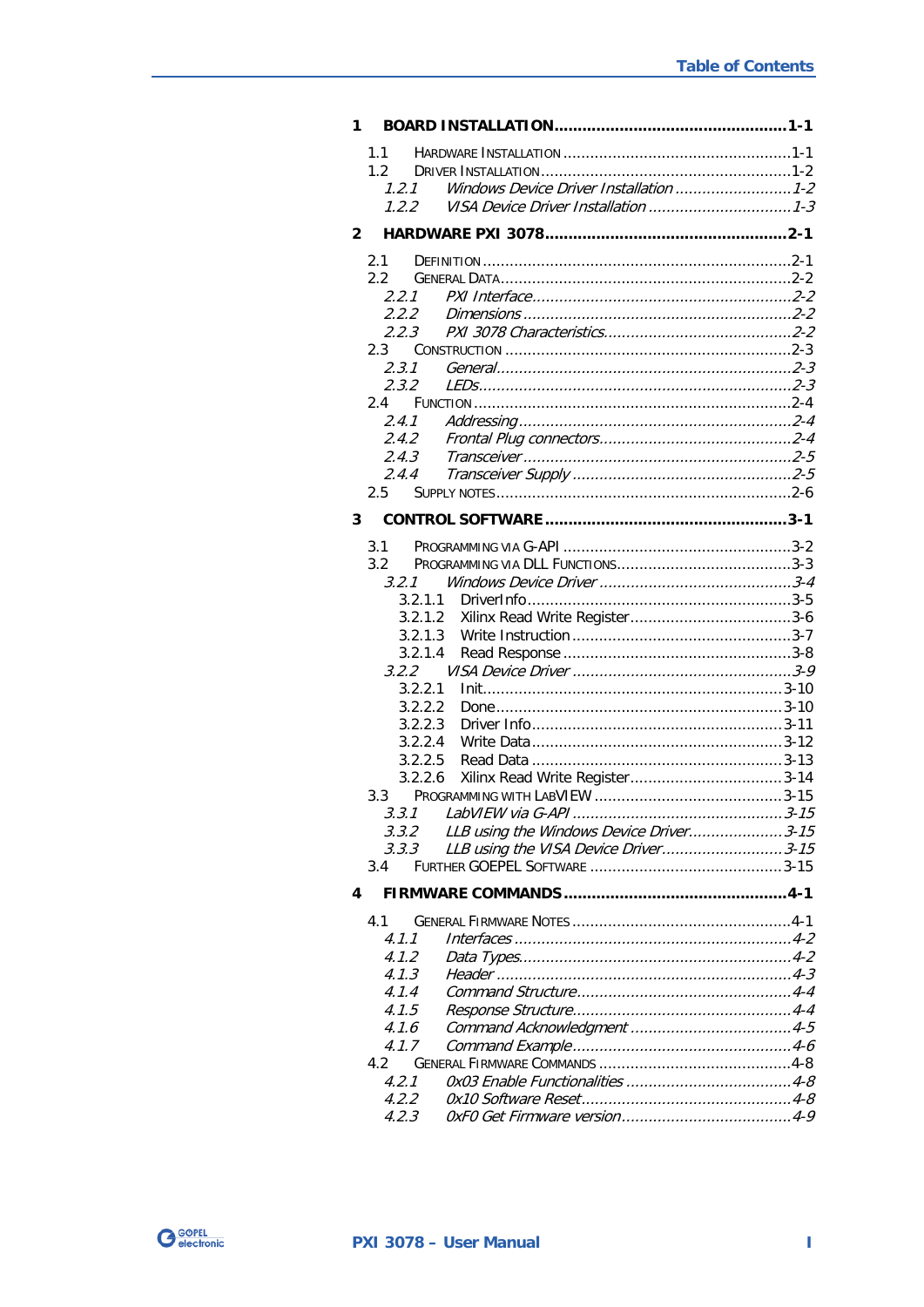| 4.3 |         |                                                     |  |
|-----|---------|-----------------------------------------------------|--|
|     | 4.3.1   |                                                     |  |
|     | 4.3.2   | 0x14 LIN Set Interface Properties 4-15              |  |
|     | 4.3.3   | 0x15 LIN Set Checksum Model  4-17                   |  |
|     | 4.3.4   |                                                     |  |
|     | 4.3.4.1 |                                                     |  |
|     |         |                                                     |  |
|     | 4.3.5   |                                                     |  |
|     | 4.3.6   | 0x23 LIN Fill Frame Response Table  4-21            |  |
|     | 4.3.7   | 0x24 LIN Send WakeUp Request  4-21                  |  |
|     | 4.3.8   | 0x25 LIN Set Slave Task State 4-22                  |  |
|     | 4.3.9   | 0x26 LIN Send GotoSleep Command  4-22               |  |
|     | 4.3.10  | 0x28 LIN Master - Start Transmitting 4-22           |  |
|     | 4.3.11  | 0x29 LIN Master - Stop Transmitting 4-22            |  |
|     | 4.3.12  | 0x2A LIN Clear Schedule Table 4-23                  |  |
|     | 4.3.13  | Ox2B LIN Remove Frame Response Table Items  4-23    |  |
|     | 4.3.14  | 0x2C LIN Change Schedule Table  4-24                |  |
|     | 4.3.15  |                                                     |  |
|     |         |                                                     |  |
|     | 4.3.16  | 0x30 LIN Frame Response Definition 4-26             |  |
|     | 4.3.17  | 0x31 LIN Delete Frame Response  4-26                |  |
|     | 4.3.18  | 0x32 LIN Change Frame Response Mode 4-27            |  |
|     | 4.3.19  | 0x33 LIN Change Frame Response Data 4-27            |  |
|     | 4.3.20  | 0x34 LIN Start Prepared Frame Responses 4-28        |  |
|     | 4.3.21  | 0x35 LIN Stop Prepared Frame Responses  4-28        |  |
|     | 4.3.22  | 0x3A LIN Define Message Counter 4-28                |  |
|     | 4.3.23  |                                                     |  |
|     | 4.3.24  | 0x46 LIN Set Break Detection Threshold  4-29        |  |
|     | 4.3.25  | 0x47 LIN Set Wake Up Delimiter Time  4-29           |  |
|     | 4.3.26  |                                                     |  |
|     | 4.3.27  | 0x52 LIN Monitor - Receiving Filter Definition 4-31 |  |
|     | 4.3.28  | Ox54 LIN Monitor - Activation/ Deactivation  4-32   |  |
|     | 4.3.29  | 0x64 LIN Sporadic Frame Definition 4-34             |  |
|     | 4.3.30  | 0x65 LIN Delete Sporadic Frame 4-34                 |  |
|     | 4.3.31  | 0x66 LIN Send Sporadic Frame 4-35                   |  |
|     | 4.3.32  | 0x67 LIN Sporadic Frame Control  4-35               |  |
|     | 4.3.33  | 0x68 LIN Event Triggered Frame Definition  4-36     |  |
|     | 4.3.34  | 0x69 LIN Delete Event Triggered Frame 4-37          |  |
|     | 4.3.35  | 0x6A LIN Send Event Triggered Frame 4-37            |  |
|     | 4.3.36  | Ox6B LIN Event Triggered Frame Control 4-38         |  |
|     | 4.3.37  | 0xA0 LIN Diagnostics - Configuration  4-39          |  |
|     | 4.3.38  | OxA1 LIN Diagnostics - Start Session  4-43          |  |
|     | 4.3.39  | OxA2 LIN Diagnostics - Send Request 4-43            |  |
|     | 4.3.40  | OxA3 LIN Diagnostics - Get Response Buffer  4-44    |  |
|     | 4.3.41  | 0xA4 LIN Diagnostics - Stop Session  4-45           |  |
|     | 4.3.42  | 0xA5 LIN Diagnostics - Get State  4-46              |  |
|     | 4.3.43  | 0xA8 LIN Diagnostics - Change Timing 4-47           |  |
|     | 4.3.44  | 0xA9 LIN Diagnostics - Protocol Control 4-48        |  |
|     | 4.3.45  | OxF2 LIN Monitor - Get small Buffer Items 4-49      |  |
|     | 4.3.46  | OxF4 LIN Monitor - Get small List Item  4-50        |  |

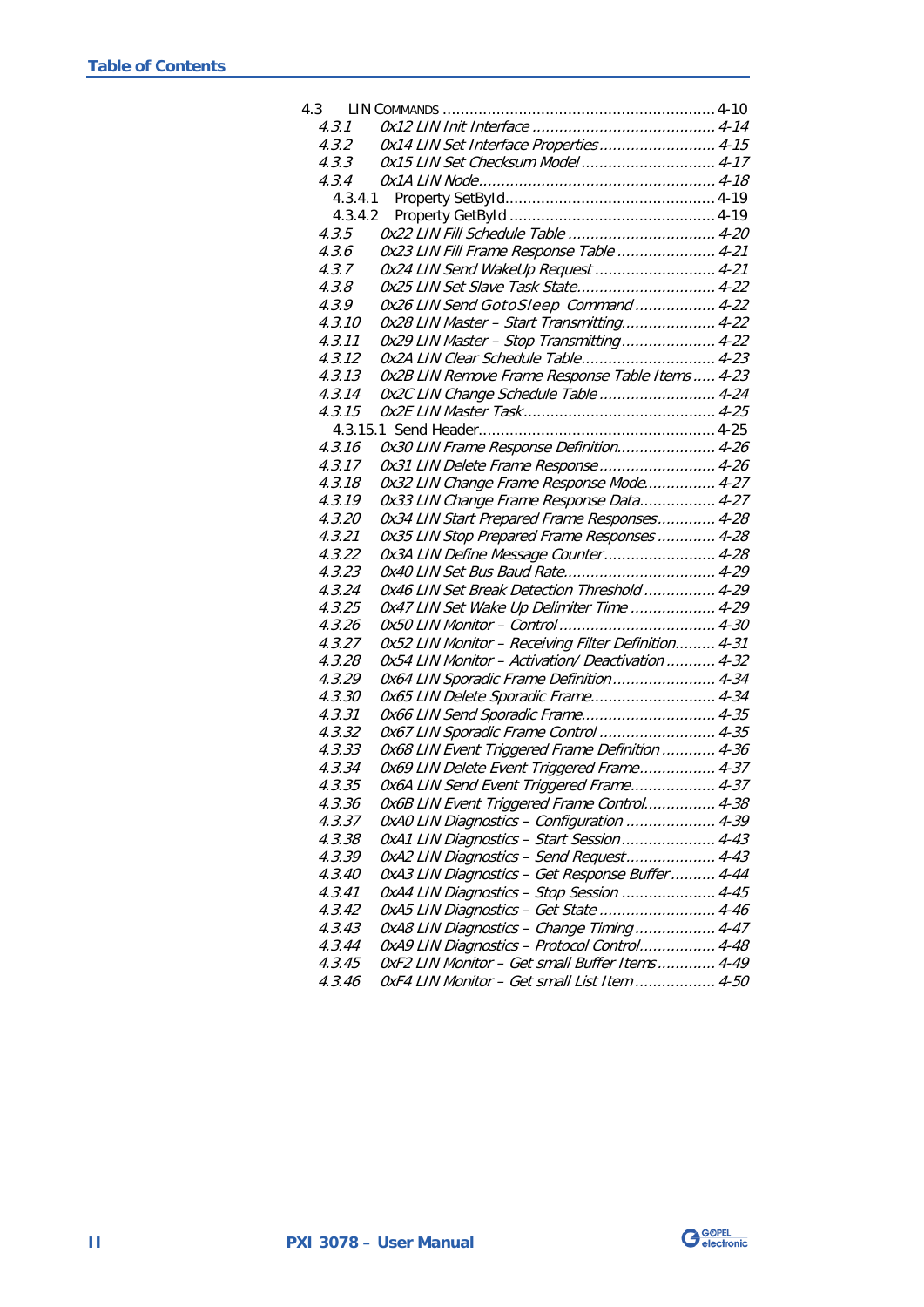| 44                                                         |  |
|------------------------------------------------------------|--|
| 4.4.1                                                      |  |
| 4.4.2                                                      |  |
| 4.4.2.1                                                    |  |
| 4.4.2.2                                                    |  |
| 4.4.2.3                                                    |  |
| 4.4.2.4                                                    |  |
| 4.4.2.5                                                    |  |
| 4.4.2.6                                                    |  |
| 4.4.3                                                      |  |
| 4.4.3.1                                                    |  |
| 4.4.3.2                                                    |  |
| 444                                                        |  |
| 4.4.4.1                                                    |  |
| 4.4.4.2                                                    |  |
| 4.4.4.3                                                    |  |
| 4.4.4.4                                                    |  |
| 4.4.4.5                                                    |  |
| OxAO KLine Diagnostics - Configuration 4-61<br>4.4.5       |  |
| 0xA1 KLine Diagnostics - Start Session 4-70<br>4.4.6       |  |
| OxA2 KLine Diagnostics - Send Request  4-72<br>4.4.7       |  |
| 4.4.8<br>OxA3 KLine Diagnostics - Get Response Buffer 4-75 |  |
| 0xA4 KLine Diagnostics - Stop Session 4-76<br>4.4.9        |  |
| 0xA5 KLine Diagnostics - Get State 4-78<br>4.4.10          |  |

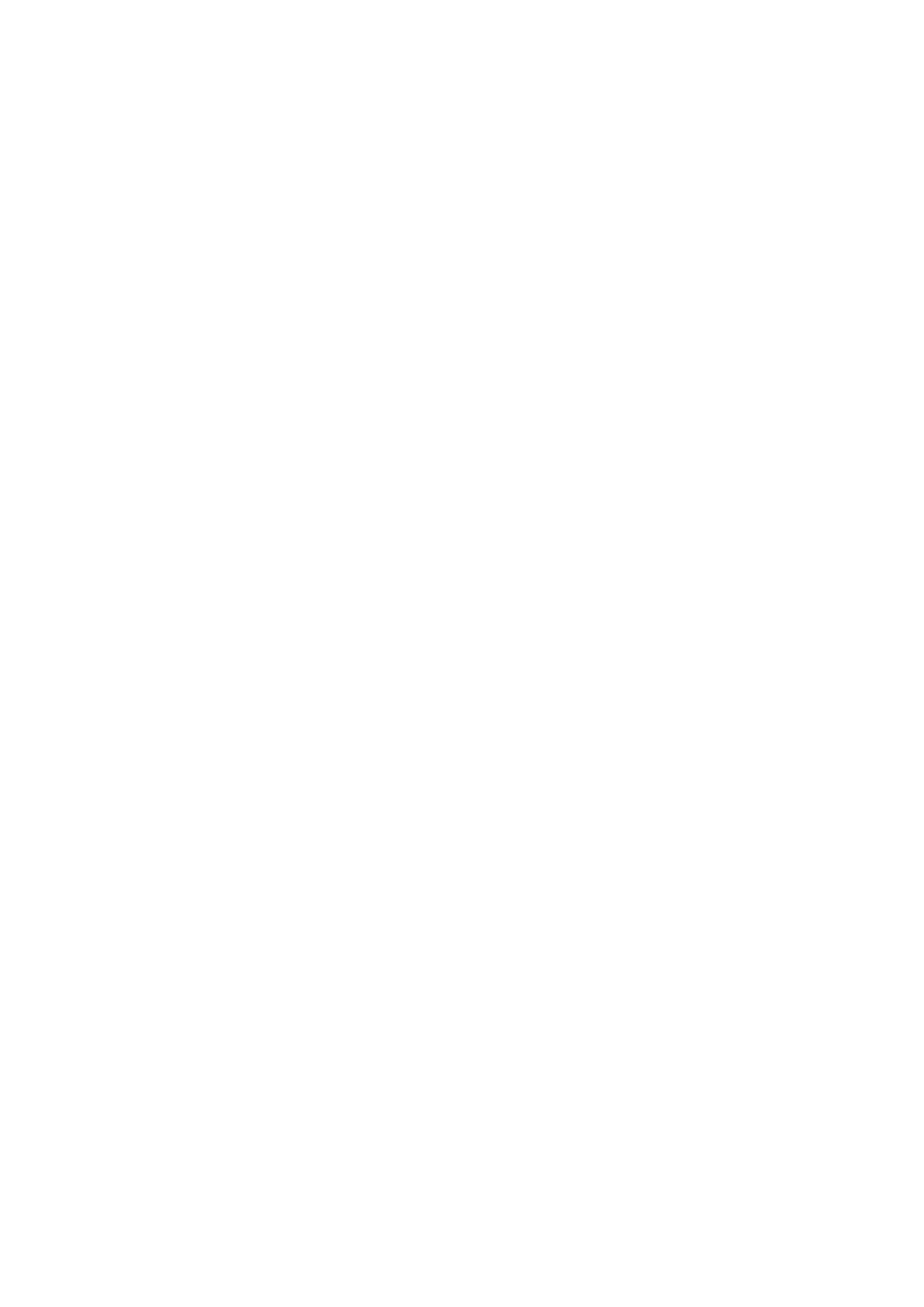## <span id="page-6-0"></span>**1 Board Installation**

## <span id="page-6-1"></span>**1.1 Hardware Installation**



Please make absolutely certain that all of the installation procedures described below are carried out with your system switched off and disconnected from the mains supply.



Please refer also to the user manual of your PXI system for additional installation instructions that possibly have to be followed.



Electro Static Discharge (ESD) can harm your system and destroy electronic components. This can lead to irreparable damage on both the **PXI 3078** board and the system hosting it as well as to unexpected malfunction of your test system. Therefore do not touch the board surface or any connector pins and electronic components.

The **CompactPCI™** or **PXI™** system is to be opened according to its conditions. A free slot is to be selected in your system. Now, the slot cover is to be taken away from the slot selected. To do this, unscrew the two fixation screws and remove the cover from the slot.

(If it is necessary to exchange transceiver modules, pay attention to the general rules to avoid electrostatic charging, see above. Transceiver modules must never be removed or mounted with the power switched on! Additionally, the right alignment is absolutely required.)

Insert the board carefully into the prepared slot. Use the lever at the front plate in order to push in the board finally.

When the board has been inserted properly, it is to be fixed by means of the two screws at the front plate. Now, the board has been installed correctly.

Afterwards, carry out the operations required at the system to make it ready for operation anew.

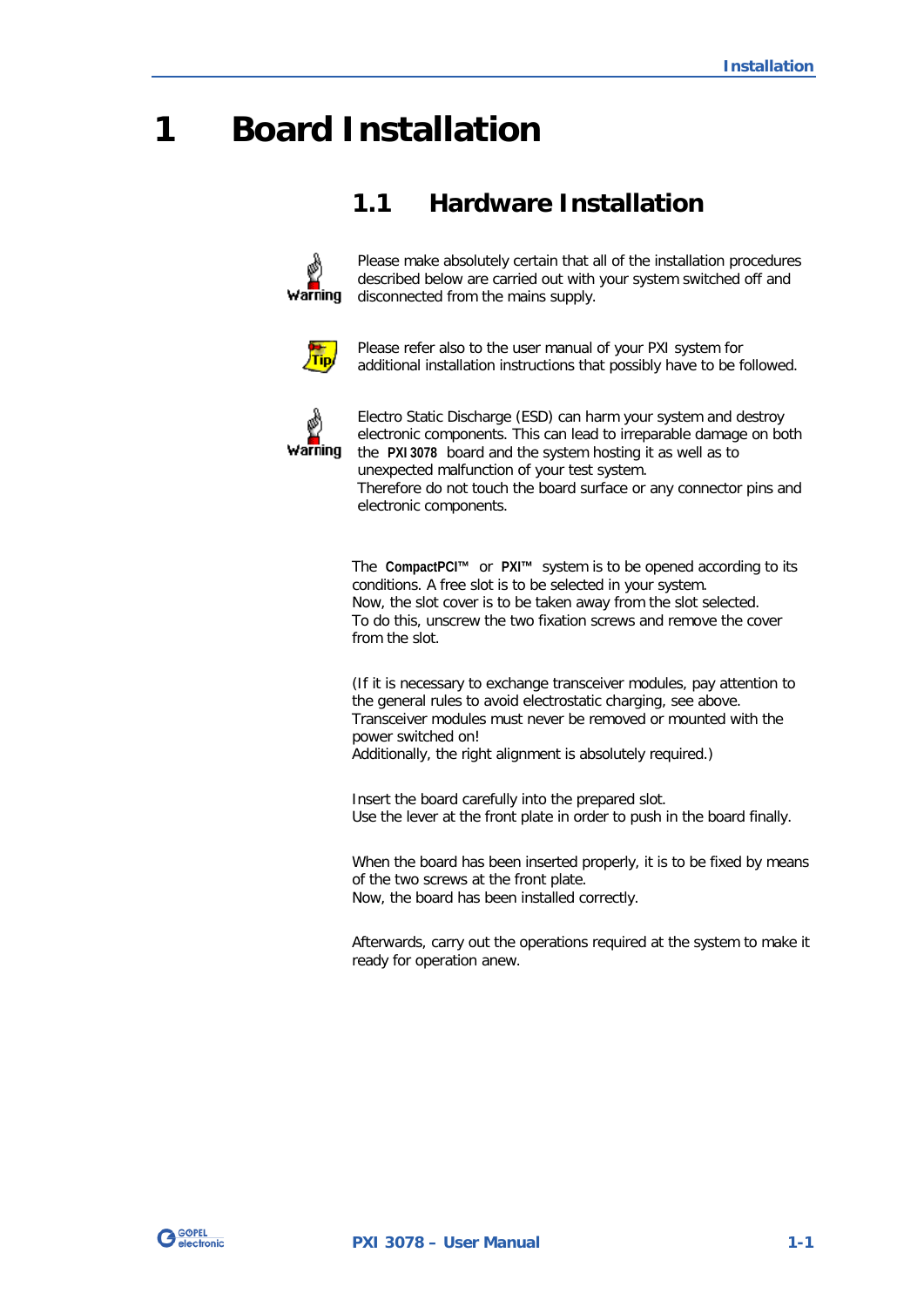## <span id="page-7-0"></span>**1.2 Driver Installation**

<span id="page-7-1"></span>1.2.1 Windows Device Driver Installation PXI 3078 boards can be operated under Windows® 2000/ XP and under Windows®7/ 64 bit.

Due to the plug and play capability of Windows®, for every newly recognized hardware component a driver installation is started automatically via the hardware assistant.

The hardware assistant can carry out the installation of the device driver by using the *inf* file contained in the GPxi3078 folder of the supplied CD.

If necessary, you can find the required *inf* files as follows:

- Pxi3078.inf for Windows® 2000/ XP in the *Driver PXI\_PCI - W2K, WinXP (Version xx)* folder
- Pxi3078\_x64.inf for Windows®7/ 64 Bit in the Driver PXI\_PCI - Win7\_x64 (Version xx) folder

It is not absolutely essential to restart the system.



The following step is only required in case you do not use the **G-API** (see also [Control Software\)](#page-18-0).

If you want to create your own software for the boards, you possibly need additional files for user specific programming (\*.LLB, \*.H). These files are not automatically copied to the computer and have to be transferred individually from the supplied CD to your development directory.

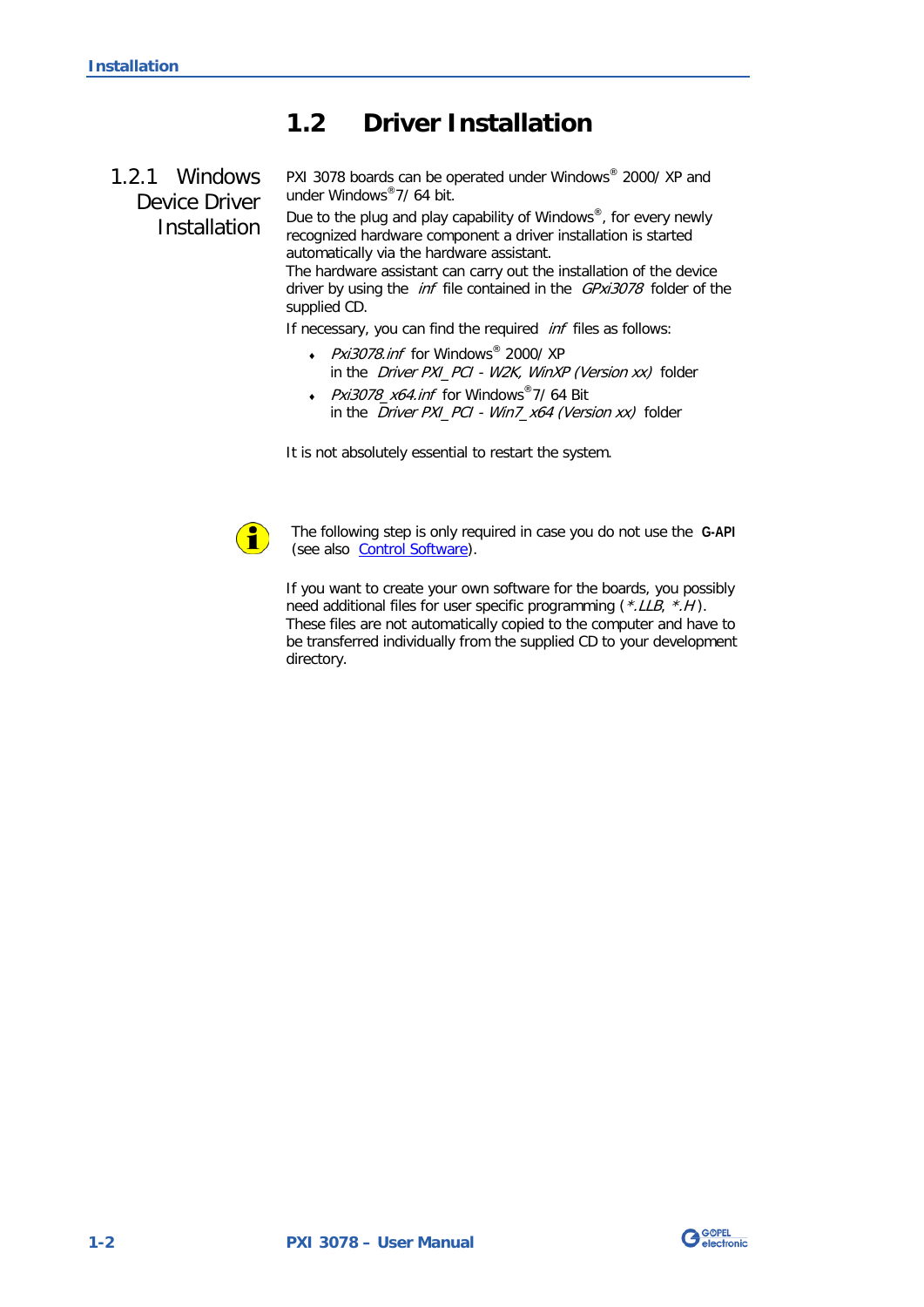### <span id="page-8-0"></span>1.2.2 VISA Device Driver **Installation**

For the time being, the **PXI 3078** VISA device driver is available for Windows® 2000/ XP.

We recommend VISA V 4.3 and higher for the use with a **PXI 3078**.

#### **First Step**

Copy the VISA\_Driver... directory from the GPxi3078 folder of the delivered CD to your hard disk

(Recommendation: Complete directory to  $C: \mathcal{C}$ ).

#### **Second Step**

VISA for Windows 2000/ XP :

Due to the plug and play capability, for every newly recognized hardware component a driver installation is started automatically via the hardware assistant. Follow the instructions. Enter as target directory the one which contains the PX13078.inf file (according to recommendation:  $C: VISA_Driver...$ ).

#### VISA for LabView RT :

For operating **PXI 3078** boards under the **RT** operating system, use the PX13078.inf file in the C: \VISA\_Driver... directory.

Copy this file to the \ni-rt\system folder of the embedded controller. Use the **NI Measurement & Automation Explorer** for that. The connected RT controller can be found under **Remote Systems**. Open a pop-up menu by pressing the right mouse button. In this menu, select the **File Transfer** entry and follow the instructions.



If you intend to create a *startup.rtexe* later, copy also your cvi\_lvrt.dll file to the \ni-rt\system folder.

#### **Third Step:**

Reboot your computer to complete installation.

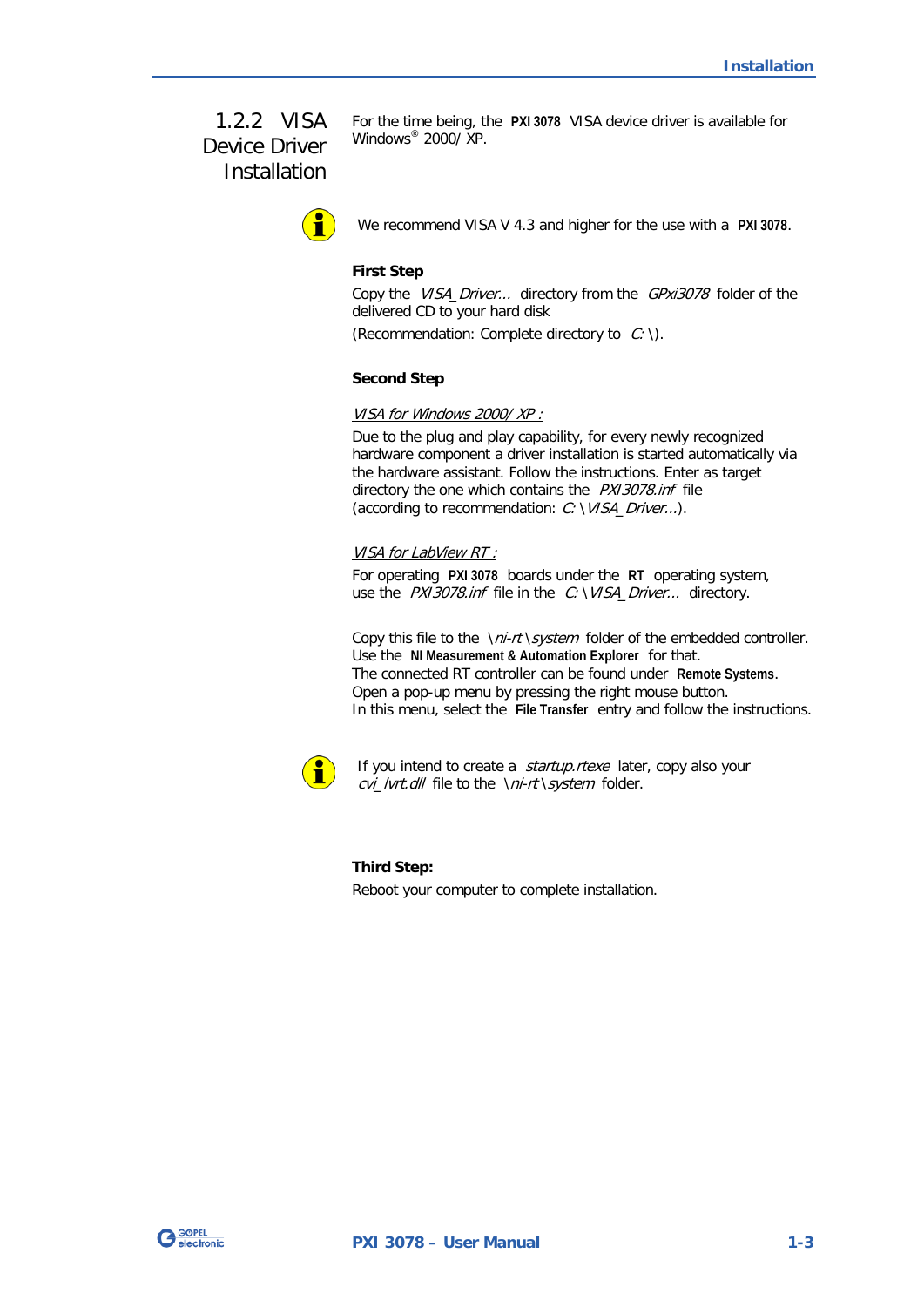After driver and hardware installation, you can check whether the boards are properly imbedded by the system:

| Geräte-Manager                                                                      | $-1$ ol |
|-------------------------------------------------------------------------------------|---------|
| Aktion Ansicht ?<br>Datei                                                           |         |
| $\mathbb{E} \setminus \mathbb{R}$<br>$\Rightarrow$                                  |         |
| ⊟⊸∰ GE<br>由 View Anschlüsse (COM & LPT)<br><b>⊞</b> Computer                        |         |
| DVD/CD-ROM-Laufwerke<br>田 『 『 Eingabegeräte (Human Interface Devices)               |         |
| <b>EL Grafikkarte</b><br>IDE ATA/ATAPI-Controller                                   |         |
| Laufwerke<br>由…川 Mäuse und andere Zeigegeräte<br><b>Fig. 1.</b> Monitore            |         |
| H. D. Netzwerkadapter<br><b>Fi</b> - <b>Prozessoren</b>                             |         |
| <b>E-G</b> PXI/PCI-Platform (Goepel electronic devices)<br>Pxi3078 (LIN Controller) |         |
| E-1- Systemgeräte<br>Fi- Tastaturen<br><b>E</b> USB-Controller                      |         |
|                                                                                     |         |



| <u> 鳥</u> Geräte-Manager                                              |  |
|-----------------------------------------------------------------------|--|
| Aktion<br>Ansicht<br>Datei<br>- ?                                     |  |
| 四 6 4 6 8 7 2 3 2                                                     |  |
| ⊟…∭ace<br>由… y Anschlüsse (COM und LPT)                               |  |
| W. Audio-, Video- und Gamecontroller<br>$\overline{+}$                |  |
| Computer<br>Ėŀ<br>由 2 DVD/CD-ROM-Laufwerke                            |  |
| 田·噶爾 Eingabegeräte (Human Interface Devices)  <br>白 - 《 GoepelPXICard |  |
| --《金 Goepel electronic GmbH -Pxi3078 (LIN Controller)-                |  |
| ⊡… <mark>De</mark> l Grafikkarte<br>급 IDE ATA/ATAPI-Controller<br>ஈ   |  |
| मे∾‱ Laufwerkel                                                       |  |
| ) Mäuse und andere Zeigegeräte<br>[∓]…<br>Monitore<br>F               |  |
| 由 脚 Netzwerkadapter<br>中 <b>* * *</b> Prozessoren                     |  |
| 田 Systemgeräte                                                        |  |
| 中··········· Tastaturen<br>由 <del>哦</del> USB-Controller              |  |
|                                                                       |  |
|                                                                       |  |



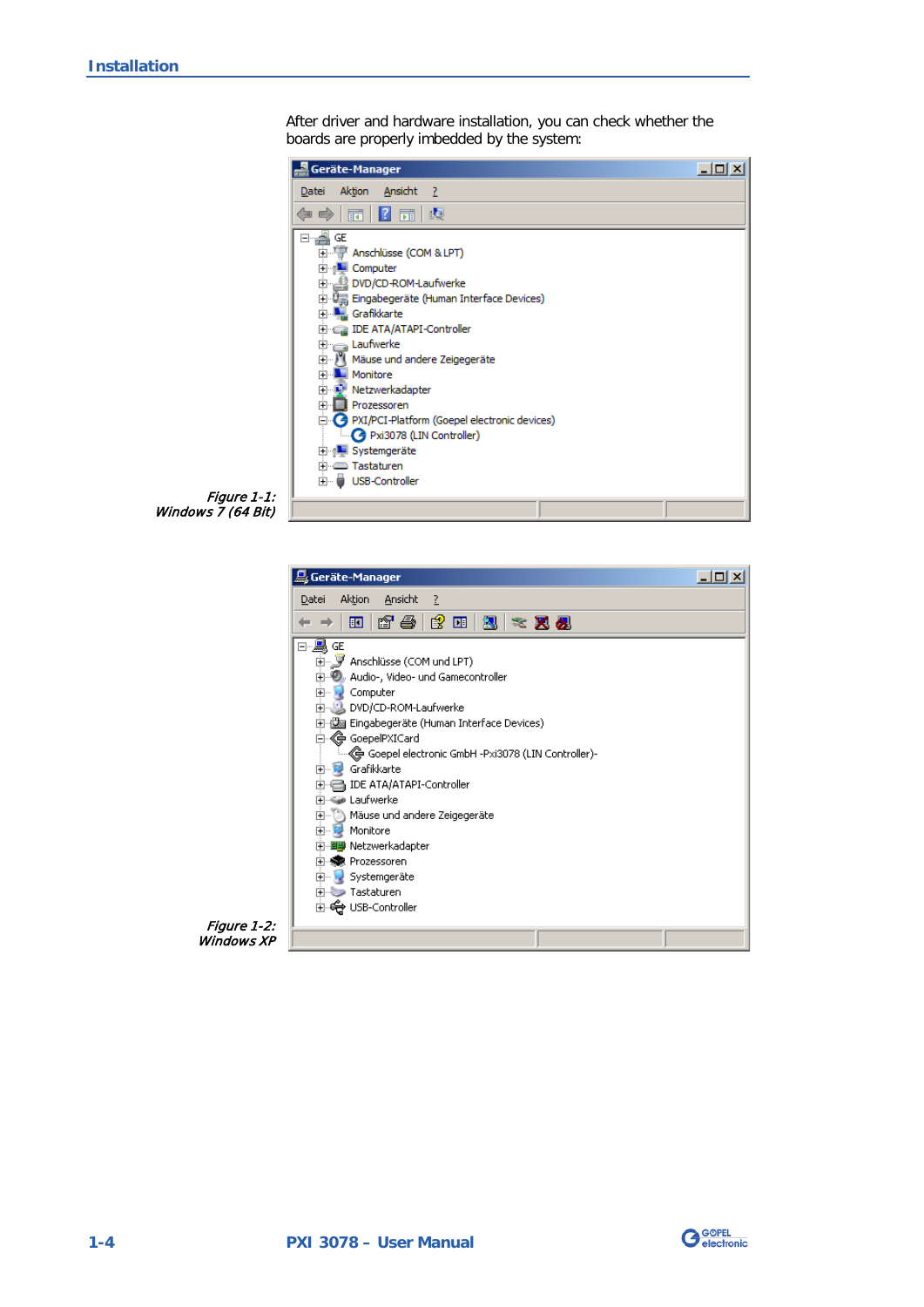

Figure 1-3: VISA for Windows XP



Figure 1-4: Visa for LabVIEW RT

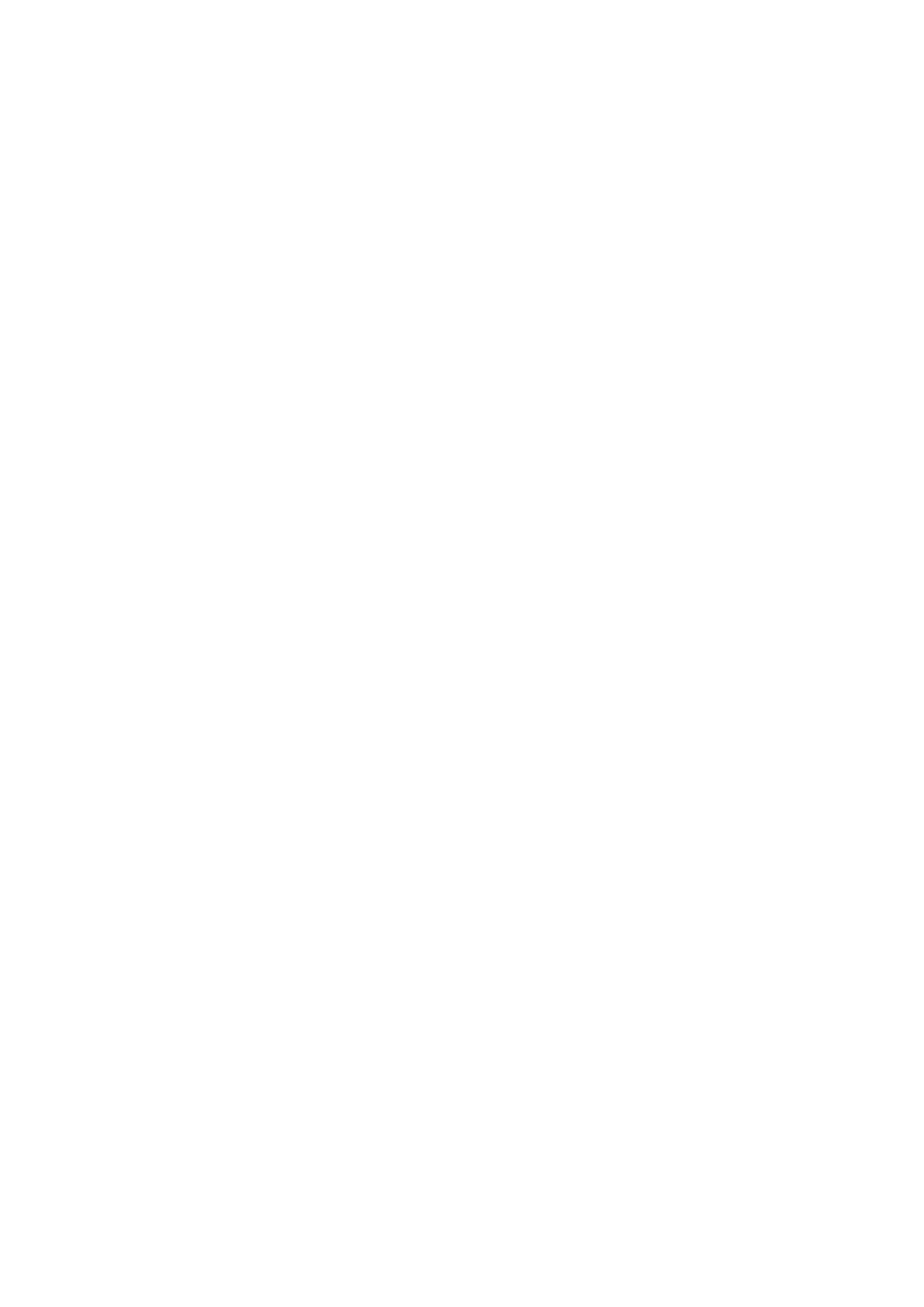## <span id="page-12-0"></span>**2 Hardware PXI 3078**

## <span id="page-12-1"></span>**2.1 Definition**

**PXI 3078** LIN boards are communication boards of **GOEPEL electronic GmbH** , developed for use in a PXI™ bus (= PCI eXtensions for Instrumentation).

**PXI 3078** can be used in general control technology, especially for applications in automotive technology. This board provides LIN nodes for data transfer in LIN networks.

It is constructed modular, realizing 2 LIN nodes. The two nodes can also be configured as KLine nodes. All nodes are galvanically isolated from the **PXI™** interface.



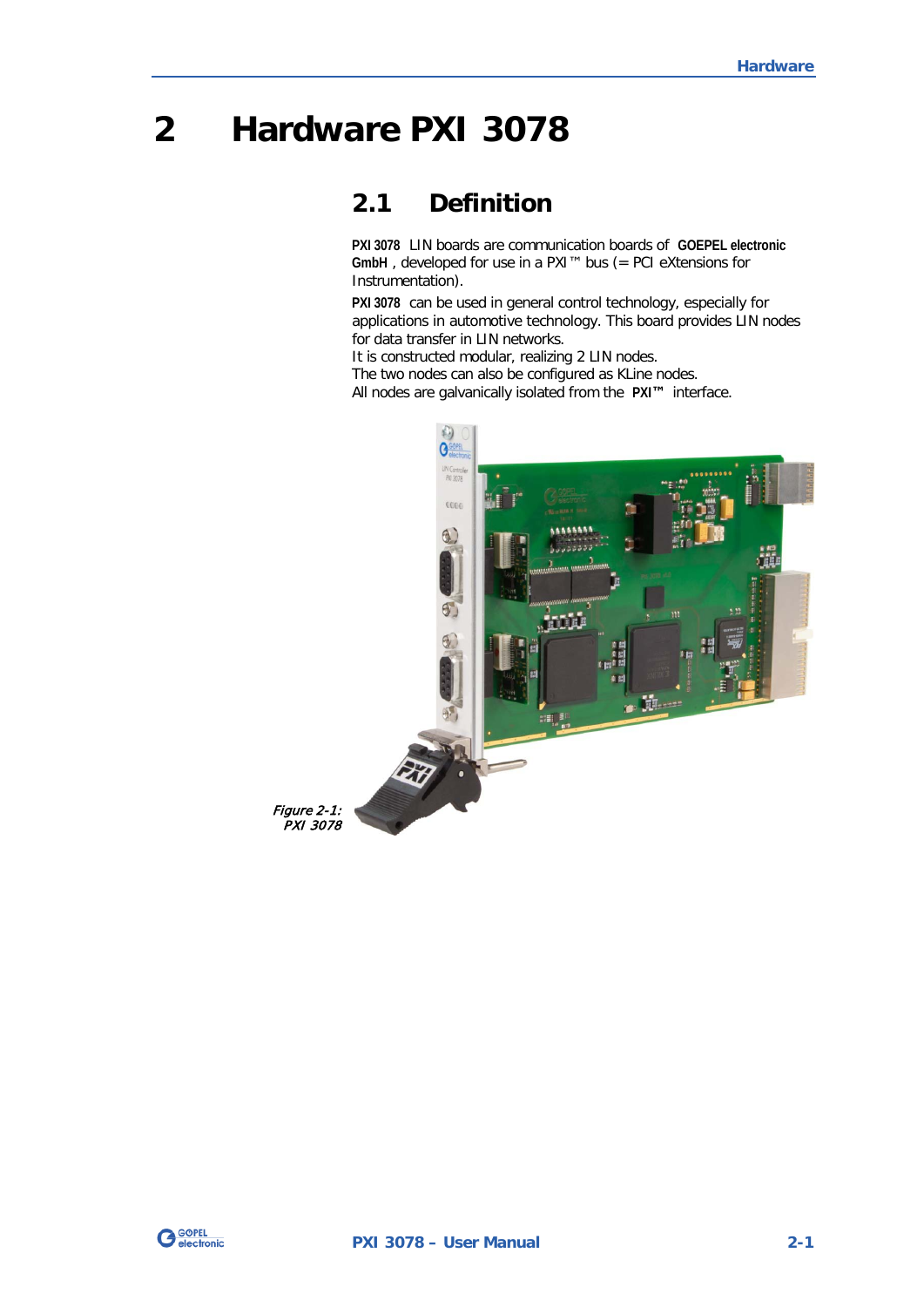## <span id="page-13-0"></span>**2.2 General Data**

The **PXI 3078** communication board is connected to the host PC via the PCI bus, which can so control and configure the board. The board has a PCI controller, an FPGA and a TC1796 micro controller.

Any transceivers (LIN/ KLine) can be plugged in the two slots serving for the signal conversion to the corresponding bus standard.

The transceivers are galvanically isolated from the LIN/ KLine controller and the host interface.

#### <span id="page-13-1"></span>The **PXI 3078** communication board is a plug-in board developed for the **PXI™** bus (**P**CI e**X**tensions for **I**nstrumentation). Basis of this bus is the **CompactPCI™** bus. The board can be plugged into any desired slot of a **CompactPCI™** or **PXI™** system (except for slot 1). It can be definitely identified also in the case that several boards of this type are used in the same rack. The maximal bus transmission rate is **133 MByte/s**. 2.2.1 PXI Interface

#### <span id="page-13-2"></span>The dimensions of the board correspond to standard dimensions of the accompanying bus system: 2.2.2 Dimensions

♦ 160 mm x 100 mm x 20.32 mm (L x B x H)

<span id="page-13-3"></span>

| 2.2.3 PXI 3078  | The PXI 3078 communication board has the following characteristics: |  |  |
|-----------------|---------------------------------------------------------------------|--|--|
| Characteristics |                                                                     |  |  |

| Symbol                  | <b>Parameter</b>                   | Min.  | Typ. | Max. | Unit       |
|-------------------------|------------------------------------|-------|------|------|------------|
| $V_{CC1}$               | Supply voltage 1                   | 3.0   | 3.3  | 3.6  | V          |
| $I_{\rm CC1}$           | Input current 1                    |       |      | 150  | mA         |
| $V_{CC2}$               | Supply voltage 2                   | 4.8   | 5.0  | 5.2  | V          |
| $I_{CC2}$               | Input current 2                    |       |      | 300  | mA         |
| $\mathsf{T}_\mathsf{A}$ | Operating temperature              | $-20$ | 25   | 60   | °C         |
|                         | Galvanical isolation               |       |      | 1500 | <b>VDC</b> |
| $V_{\text{BusInt}}$     | Voltage of the internal bus supply |       | 12   |      | V          |
| <b>Busint</b>           | Current of the internal bus supply |       |      | 100  | mA         |
| $V_{\mathsf{BusExt}}$   | Voltage of the external bus supply |       |      | 26   | $\vee$     |
| <b>BusExt</b>           | Current of the external bus supply |       |      | 300  | mA         |
|                         | <b>LIN Transmission rate</b>       |       | 19.2 | 22   | kBaud      |
|                         | KLine Transmission rate            |       | 10.4 | 115  | kBaud      |

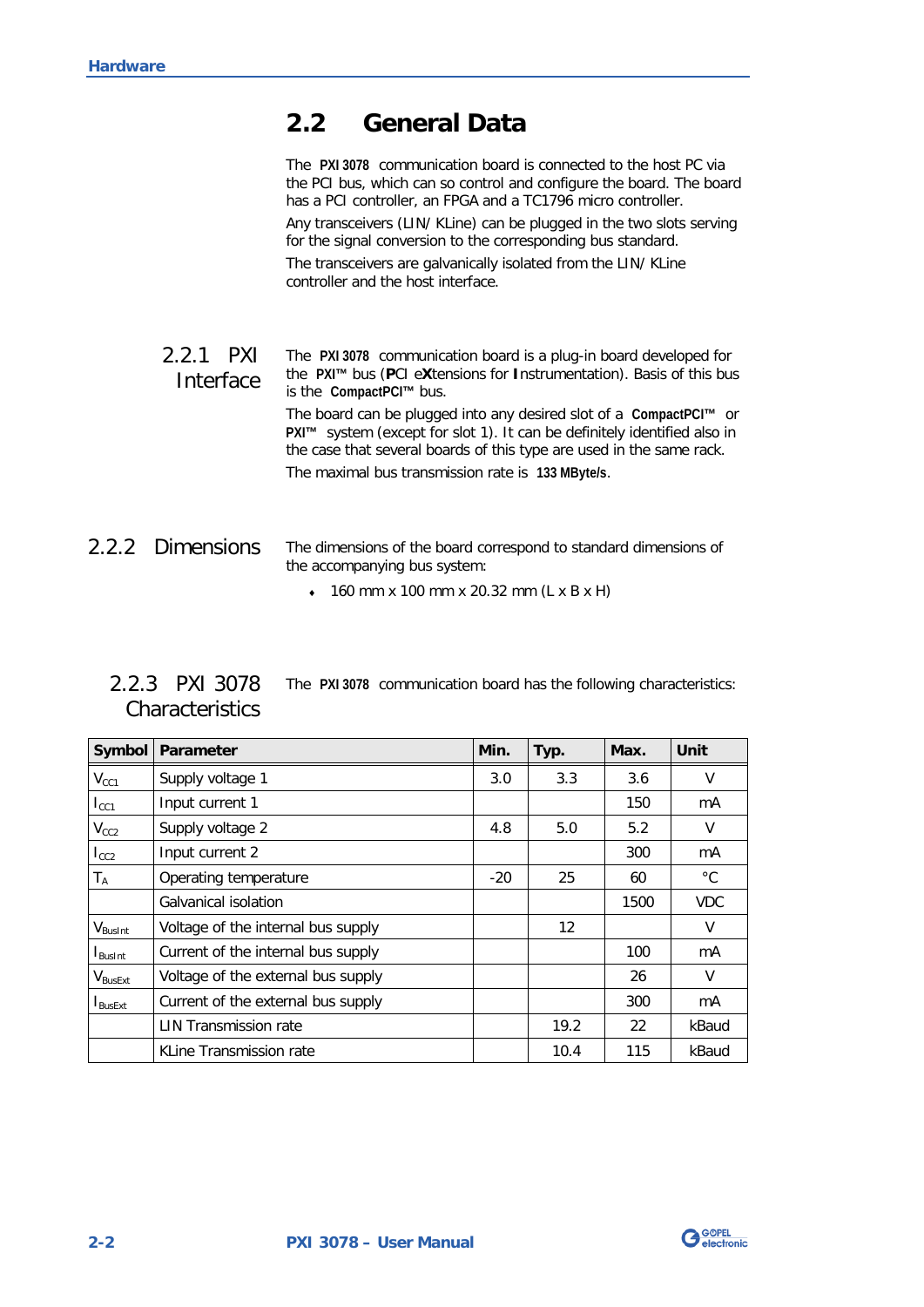## <span id="page-14-0"></span>**2.3 Construction**

<span id="page-14-1"></span>The **PXI 3078** LIN board has two LIN or KLine nodes. The modular construction allows individual transceiver configuration. The board recognizes the installed transceivers automatically. The TC1796 micro controller is for deterministic processing and 2.3.1 General

manipulating of the bus signals. FPGA and PCI controller provide the interface to the host PC via the PXI™ bus.

Two **LEDs** signalize the board status.



Figure 2-2: PXI 3078 Frontal view

<span id="page-14-2"></span>

| 2.3.2 LEDS |  | The four LEDs indicate the following states: |  |  |
|------------|--|----------------------------------------------|--|--|
|------------|--|----------------------------------------------|--|--|

| LED       | <b>State</b>            | <b>Description</b>                        |
|-----------|-------------------------|-------------------------------------------|
| 1 and $2$ | blinking<br>alternately | Micro controller<br>is in Bootloader mode |
|           | ΩN                      | Command processing for Node 1             |
|           | ΩN                      | Command processing for Node 2             |
|           |                         | Reserved                                  |
|           |                         | Reserved                                  |

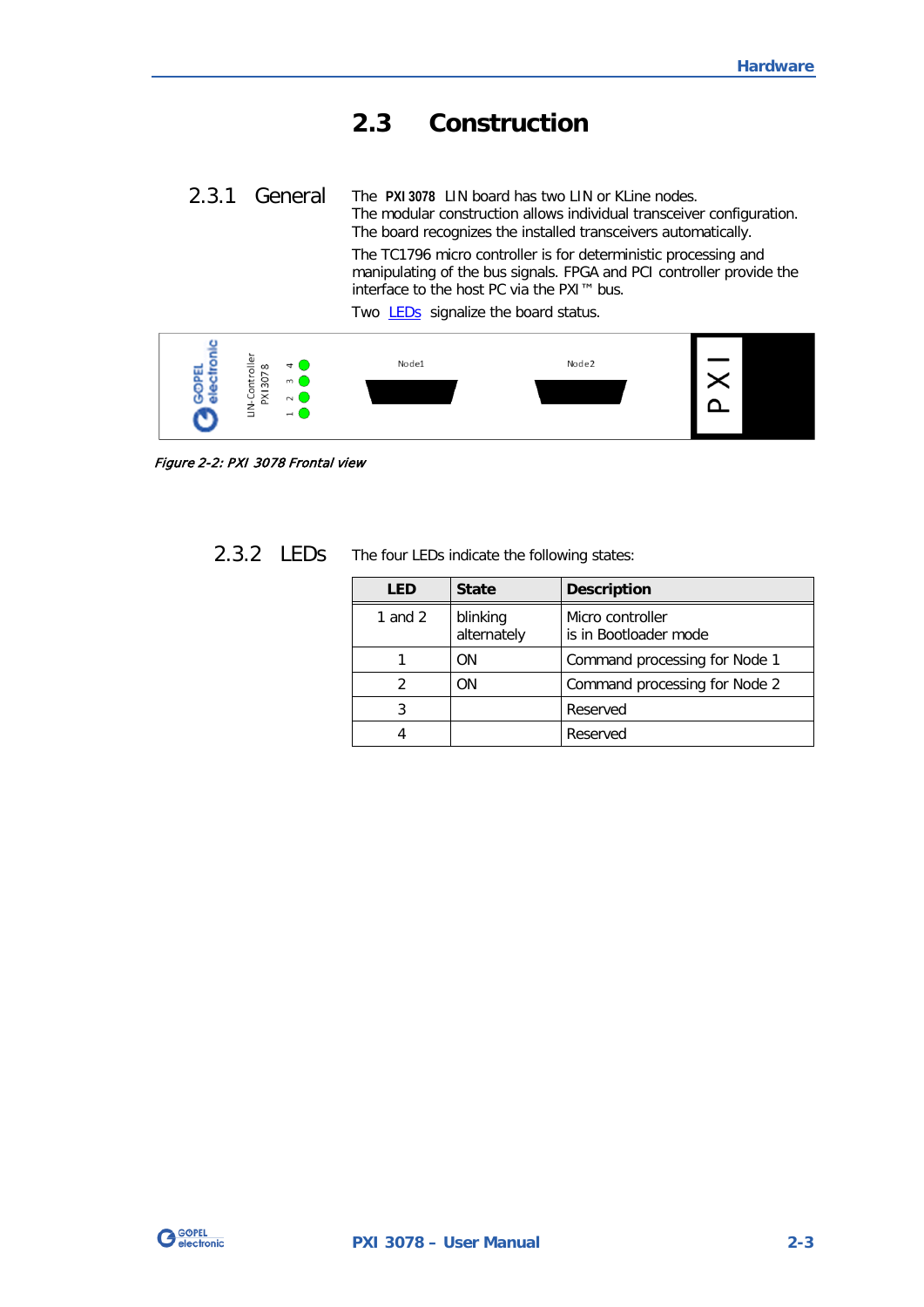## <span id="page-15-0"></span>**2.4 Function**

<span id="page-15-1"></span>**PXI** racks do have an own geographical slot addressing of the backplane. Numbering starts with **1** and can be seen at the cover's frontal side. Mount always an embedded controller or an MXI card at slot **1**. The **PXI 3078** board can read out this geographical slot address. 2.4.1 Addressing

#### <span id="page-15-2"></span>Type: DSub 9 pole socket 2.4.2 Frontal

The communication nodes are provided via these plug connectors at the frontal edge of the **PXI 3078** board. Plug connectors

> The assignment of both connectors is identical. The following table shows the LIN assignment:

| Pin | Signal name                               |
|-----|-------------------------------------------|
|     | Reserved                                  |
| 2   | Reserved                                  |
| 3   | Gnd                                       |
| 4   | n.c.                                      |
| 5   | n.c.                                      |
| 6   | n.c.                                      |
|     | LIN                                       |
| 8   | Reserved                                  |
|     | External bus supply (V <sub>BusExt)</sub> |

The second table shows the KLine assignment:

| Pin | Signal name                               |
|-----|-------------------------------------------|
| 1   | Reserved                                  |
| 2   | L-Line                                    |
| 3   | Gnd                                       |
| 4   | n.c.                                      |
| 5   | n.c.                                      |
| 6   | n.c.                                      |
|     | K-Line                                    |
| 8   | Reserved                                  |
| g   | External bus supply (V <sub>BusExt)</sub> |

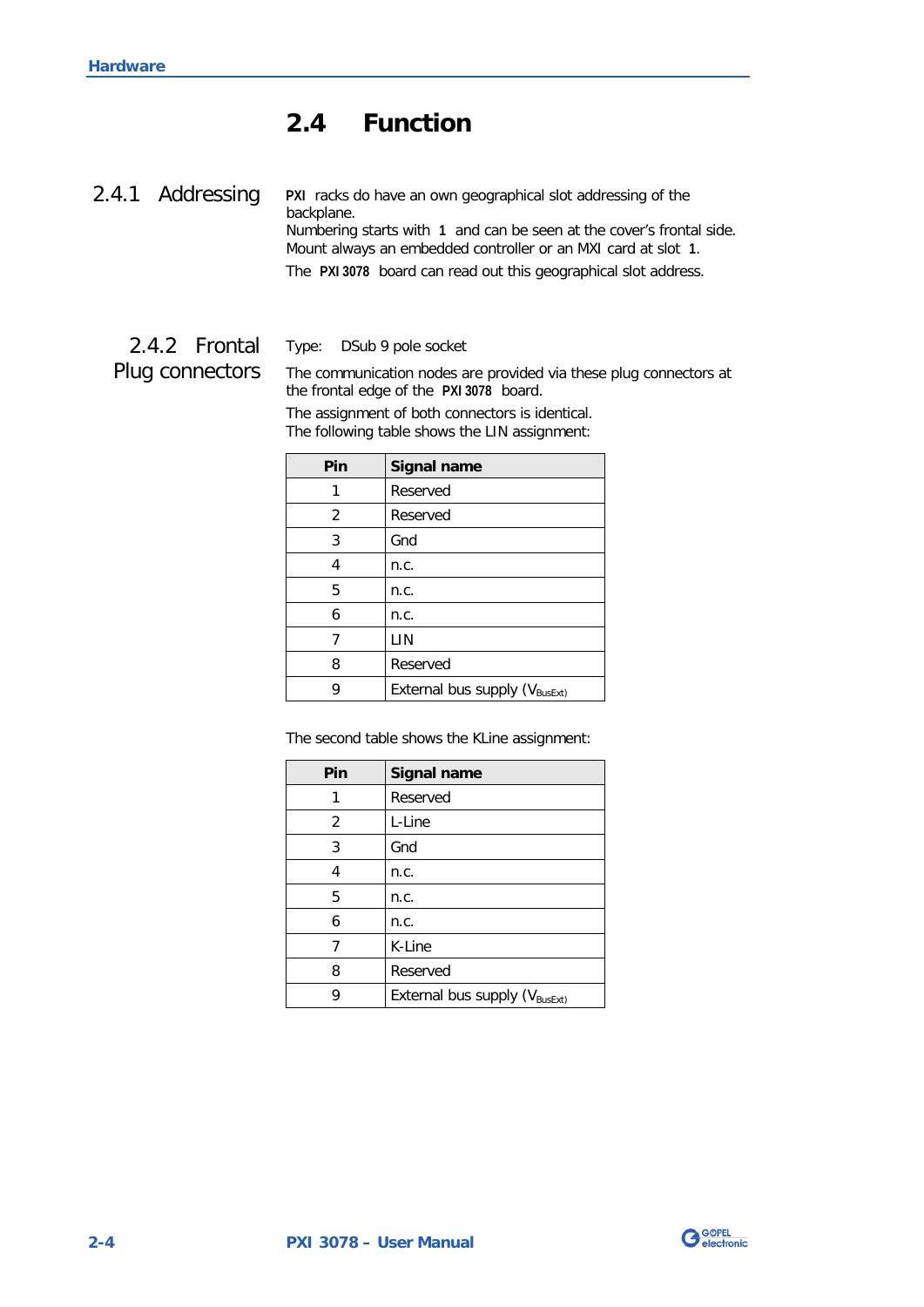<span id="page-16-0"></span>The transceivers are designed as plug-in modules recognized by the Firmware automatically. 2.4.3 Transceiver

Any transceivers for LIN or KLine can be plugged in both nodes.

#### **LIN:**

Generally, the TJA1020 of Philips company is used as LIN transceiver.

In the standard delivery construction of the transceiver modules, switching over between **Master** and **Slave** configuration by a semiconductor relay is carried out per software. The 1kOhm pullup resistors for the **LIN Master** are switched ON/ OFF accordingly.

#### **KLine:**

Generally, the L9637D ST of Microelectronics company is used as KLine transceiver.

## <span id="page-16-1"></span>2.4.4 Transceiver Supply

Generally, the transceivers are supplied by the **PXI 3078** board. The V<sub>BusInt</sub> internal bus supply voltage is 12V. It is galvanically isolated. The **VBAT** transceiver module's supply voltage can also supplied via the **VBusExt** connection of the plug connectors. By this, users can operate the bus with voltages greater or less than 12V. Then, the signal levels must be adapted accordingly. In this case, the internal bus supply voltage should be switched OFF by the software. The voltage supplied here is limited by the transceiver module to **26V**.

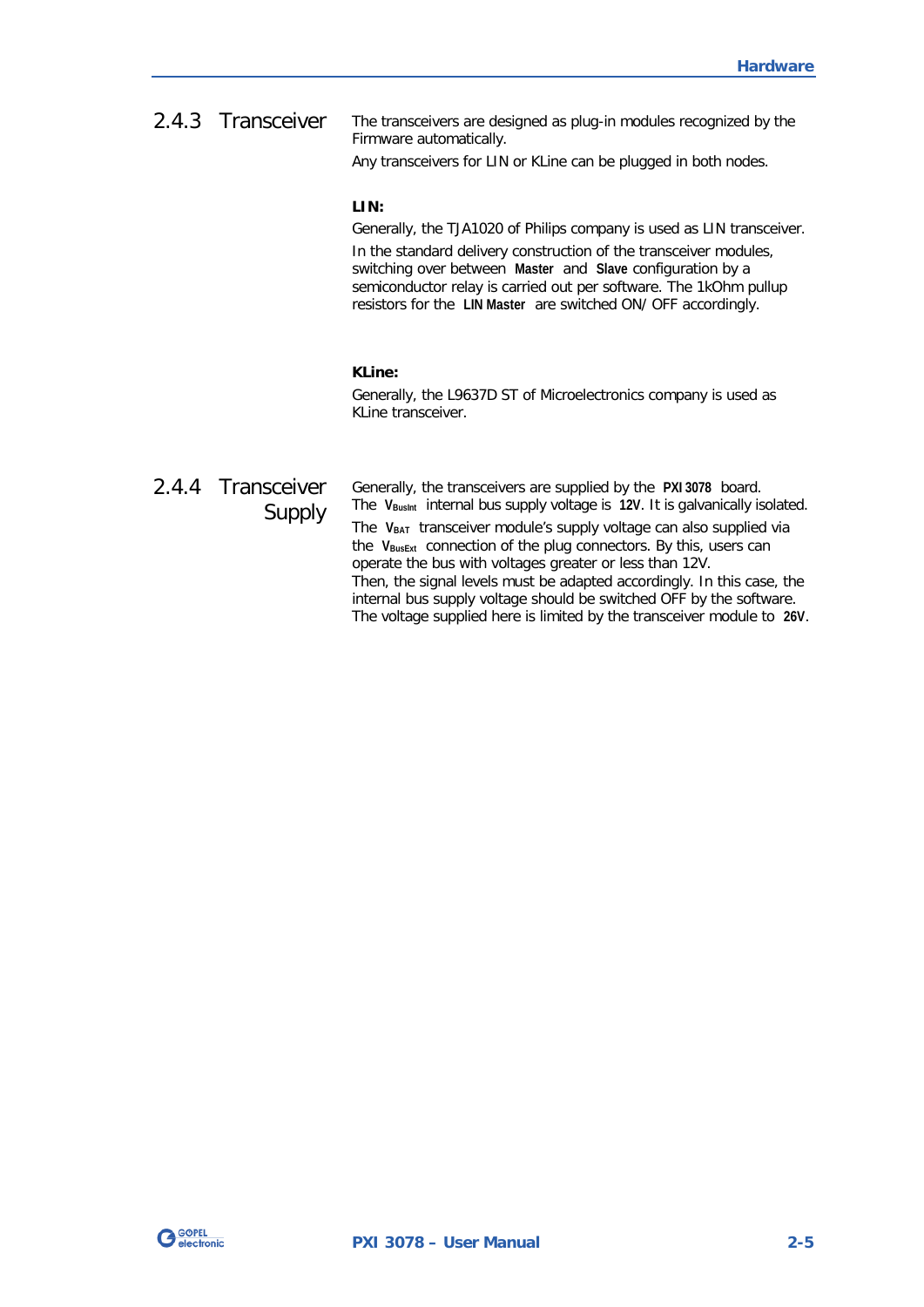## <span id="page-17-0"></span>**2.5 Supply notes**

**PXI 3078** boards are delivered in the following variants:

- ♦ 2x **LIN** Node or
- ♦ 2x **KLINE** Node

The LIN software contains the LIN communication according to the LIN 1.3, 2.0 and 2.1. specifications including LIN Diagnostics.

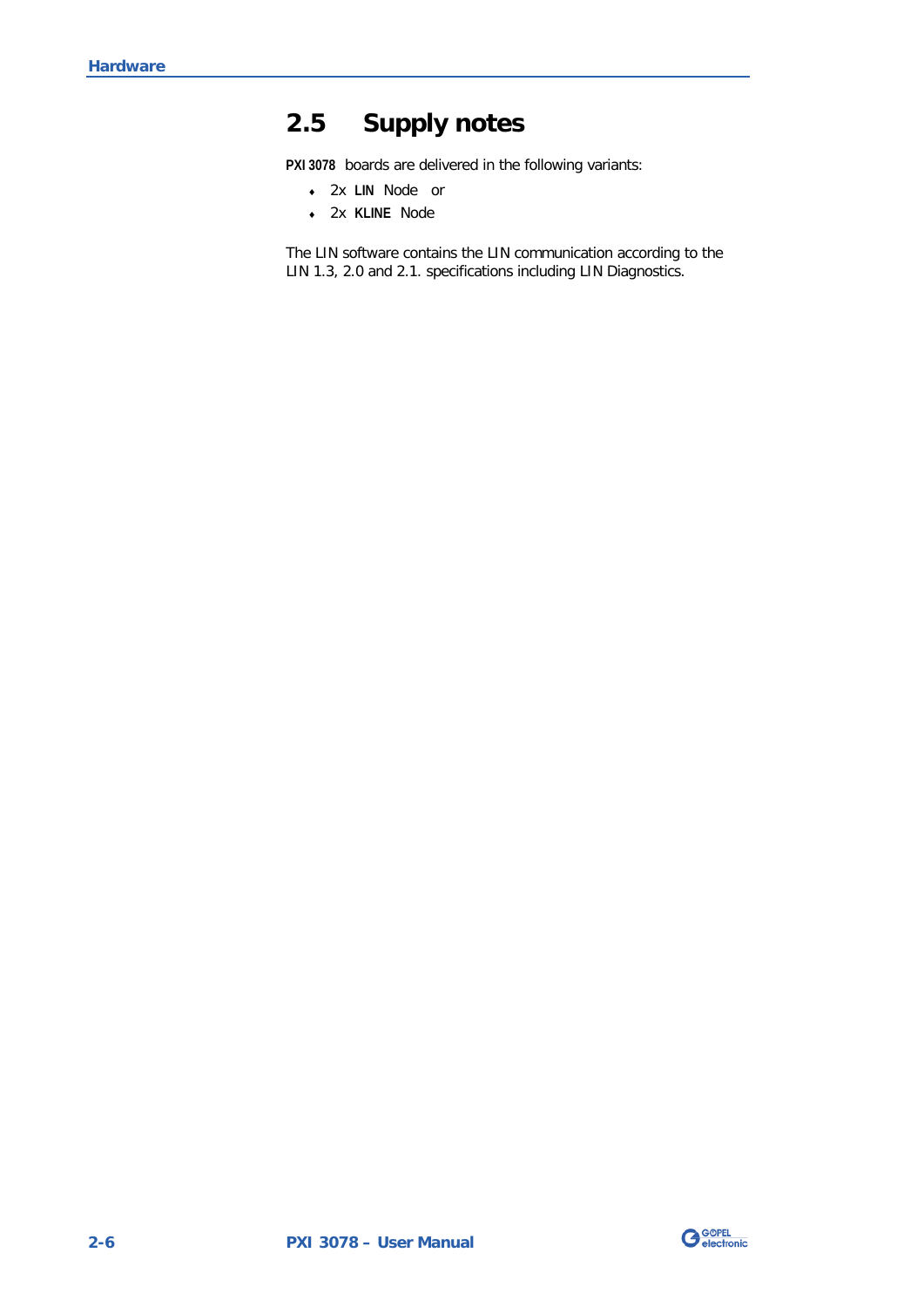## <span id="page-18-0"></span>**3 Control Software**

There are three ways to embed **PXI 3078** hardware in your own applications:

- ♦ [Programming via G-API](#page-19-0)
- ♦ [Programming via DLL Functions](#page-20-0)
- ♦ [Programming with LabVIEW](#page-32-0)

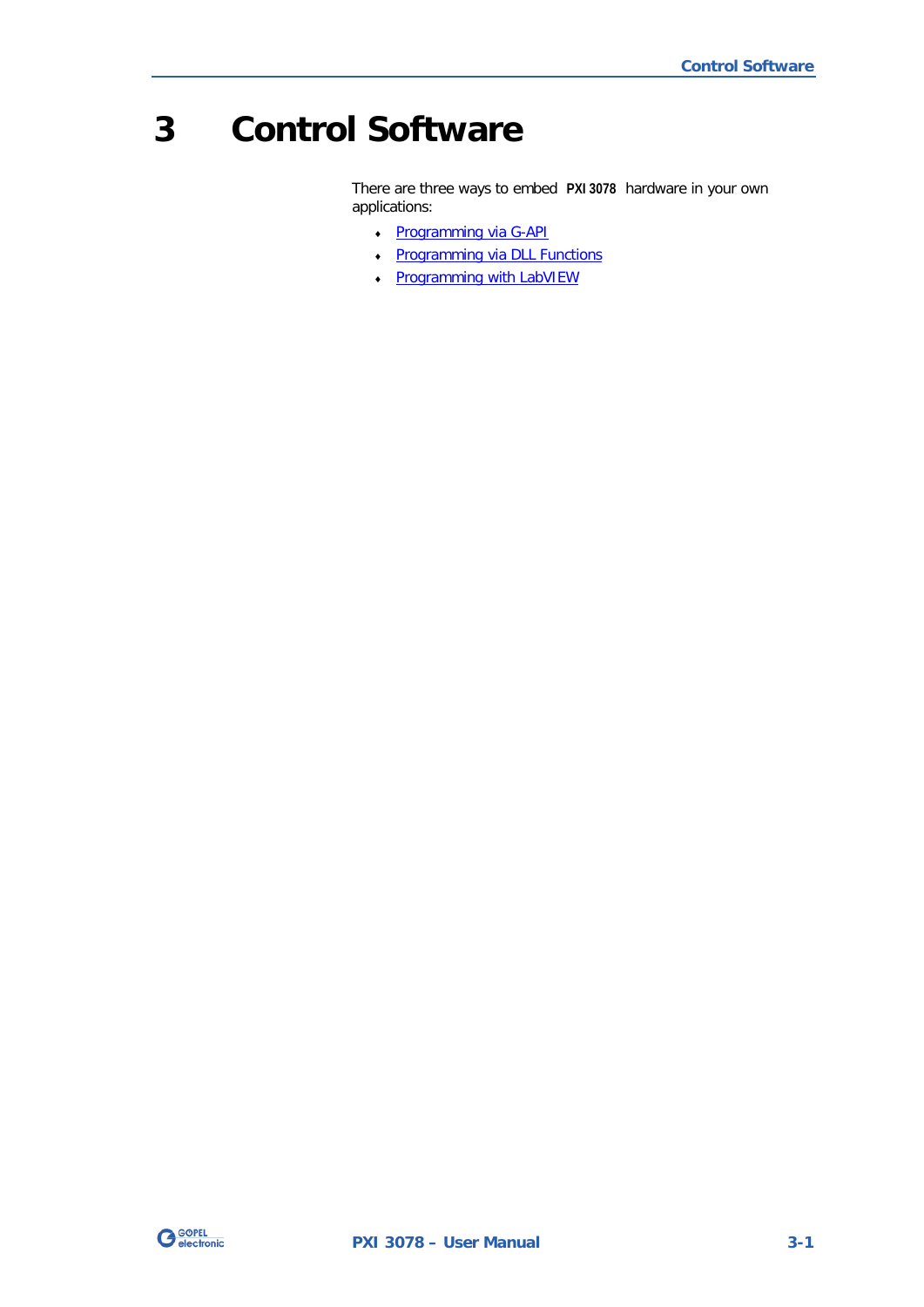## <span id="page-19-0"></span>**3.1 Programming via G-API**

The **G-API** (GOEPEL-API) is a programming environment based on "C" for **GOEPEL electronic** hardware under Windows®. So the **G-API** is the preferred programming environment for this hardware. It provides a wide, hardware independent command set for CAN, LIN, K-Line, FlexRay, MOST, LVDS, ADIO and Diagnostic services. No matter whether a PXI/ PCI, USB and Ethernet device is used, the

commands remain the same.

The hardware abstraction introduced with the **G-API** gives the test application parallel access to the hardware, allowing one application to access multiple hardware interfaces, as well as multiple applications can access the same hardware interface in parallel.

Another feature introduced by the **G-API** is the asynchronous hardware access. This means no execution blocking for pending firmware commands. The command acknowledgement is provided via a callback mechanism.

With the **Hardware Explorer GOEPEL electronic** provides an efficient hardware configuration and management tool, offering users an easy way to manage their hardware configurations and identifying specific hardware interfaces by logical names. Using logical interface names in the application saves from rebuilding the application when porting it to another interface or controller board, as the interface can be easily reassigned in the **Hardware Explorer**.

Furthermore, the **Hardware Explorer** provides a simple means of testing the interaction between hardware and software by executing the integrated self-tests.

The figure below shows the **GOEPEL electronic Hardware Explorer**:

| My Configuration<br>Ξ        | $\boxminus$ 1. Interface                    |       |  |
|------------------------------|---------------------------------------------|-------|--|
| Devices and Interfaces<br>Ėŀ | 01. Interface Type                          | LIN   |  |
| E-PXI PXI3078 (2)            | 02. Controller Number                       |       |  |
| $K$ kline1                   | 03 Interface Number                         | 3     |  |
| $\mathcal{L}_{in}$ LIN1      | 04 Available                                | True  |  |
| $\frac{1}{2}$ LIN2           | $\boxminus$ 2. Configuration                |       |  |
| SEQUENCE1                    | 01. Interface Name                          | LIN1  |  |
|                              | 02. Enable Automatic Configuration          | False |  |
|                              | 03. Enable Blinking                         | False |  |
|                              | 04. Baud Rate [baud]                        | 19200 |  |
|                              | $\boxdot$ 3. Master Configuration           |       |  |
|                              | 01. Enable Master Task                      | True  |  |
|                              | 02. Break Time                              | 13    |  |
|                              | 03 Break Delimiter Time                     | 1     |  |
|                              | $\boxminus$ 4. Slave Configuration          |       |  |
|                              | 01 Enable Slave Task                        | True  |  |
|                              | 02 Enable Baud Bate Detection               | False |  |
|                              | 01 Enable Master Task<br>Enable Master Task |       |  |

Figure 3-Hardware Explor

т

Please consult the **G-API** documentation for further information. This documentation and the installation software are located in the G-API folder of the supplied "Product Information" CD.

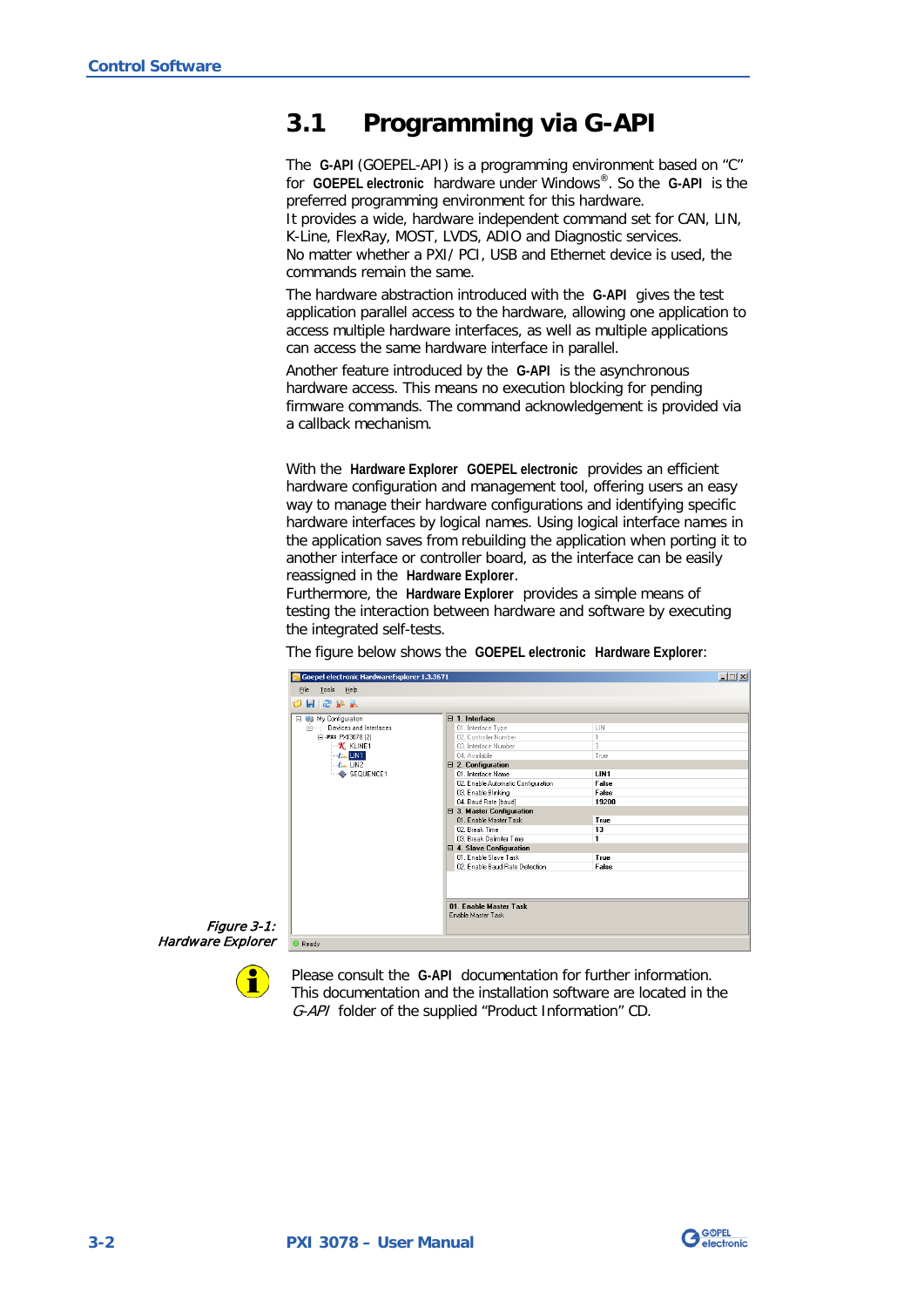## <span id="page-20-0"></span>**3.2 Programming via DLL Functions**

 $\textcolor{red}{\bullet}$ 

Programming via DLL Functions is further possible for projects which can not be processed with the **G-API GOEPEL electronic** programming environment.

For the used structures, data types and error codes refer to the headers – you find the corresponding files on the supplied CD (see also [General Firmware Notes\)](#page-34-1).

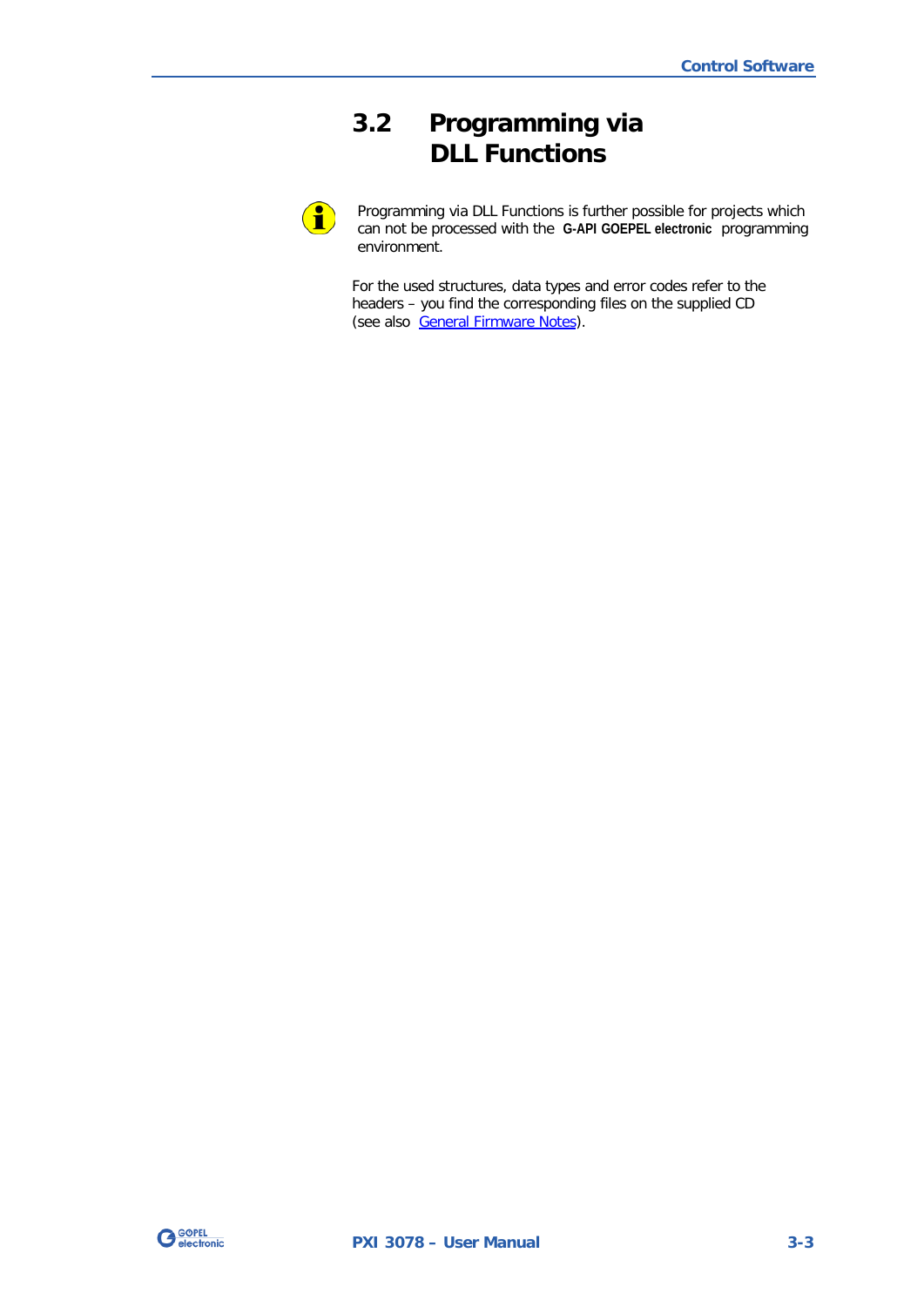#### <span id="page-21-0"></span>3.2.1 Windows Device Driver

The DLL functions for programming using the Windows device driver are described in the following sections:

- ♦ [DriverInfo](#page-22-0)
- ♦ [Xilinx Read Write Register](#page-23-1)
- ♦ [Write Instruction](#page-24-0)
- Read Response

The following type definitions are used:

**U8** – unsigned char

- **U16** unsigned short
- **U32** unsigned long

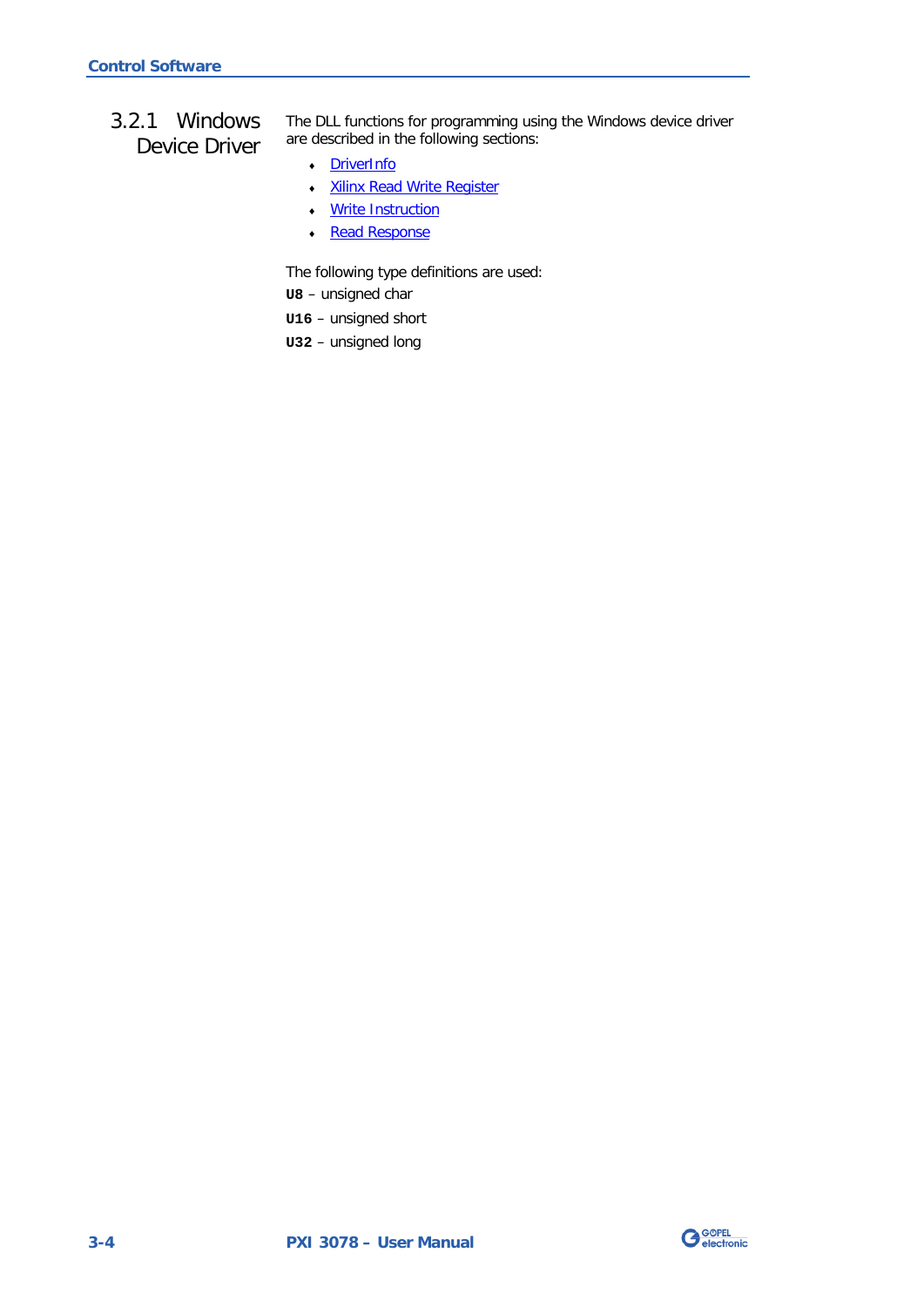<span id="page-22-0"></span>The **Pxi3078\_\_DriverInfo** function is used for the status query of the hardware driver. 3.2.1.1 DriverInfo

#### **Format:**

S32 Pxi3078\_\_DriverInfo(t\_DriverInfo \*pDriverInfo, U32 Length);

#### **Parameters:**

Pointer, for example **pDriverInfo**, to a data structure For the structure, see the Pxi3078\_UserInterface.h file on the supplied CD

**Length** Size of the storage area **pDriverInfo** is pointing to, in Bytes

#### **Description:**

The **Pxi3078\_\_DriverInfo** function returns information regarding the status of the hardware driver.

For this reason, the address of a **pDriverInfo** pointer has to be transferred to the function.

Within the function, the structure **pDriverInfo** is pointing to is filled with various pieces of information.

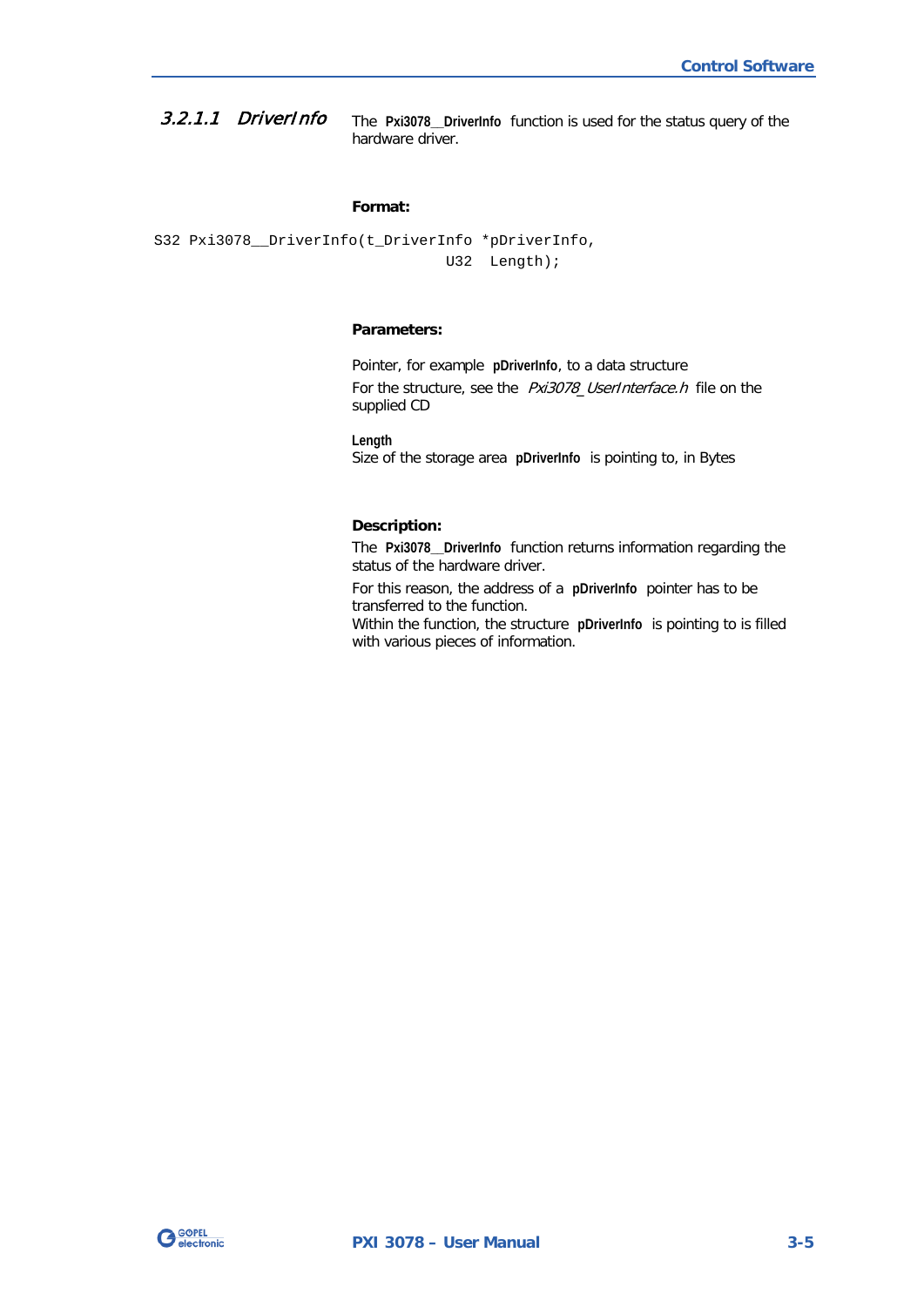<span id="page-23-1"></span><span id="page-23-0"></span>The **Pxi3078\_\_XilinxReadWriteRegister** function allows FPGA access. 3.2.1.2 Xilinx Read Write Register

#### **Format:**

S32 Pxi3078\_\_XilinxReadWriteRegister(U8 \*pData, U32 \*DataLength);

#### **Parameters:**

Pointer, for example **pData**, to the Write data area, consisting of **Command Header** and **Command Bytes** (see [Command Structure\)](#page-37-0)

**DataLength** Size of the storage area **pData** is pointing to, in Bytes

## **Description:**

See above

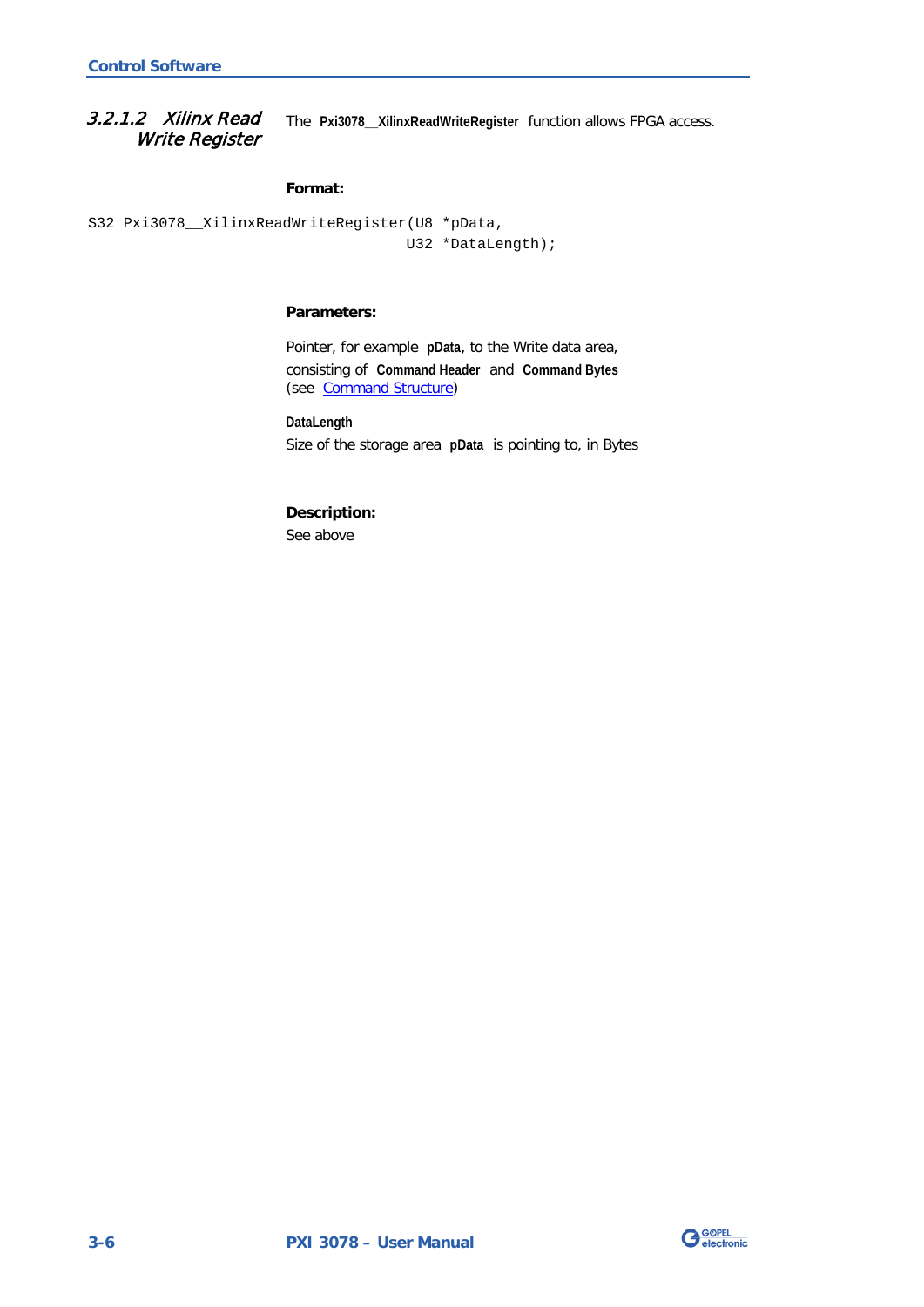<span id="page-24-0"></span>The **Pxi3078\_\_WriteInstruction** is used for sending a command to the **PXI 3078** controller. 3.2.1.3 Write **Instruction** 

#### **Format:**

S32 Pxi3078\_\_WriteInstruction(U8 \*pData, U16 DataLength);

#### **Parameters:**

Pointer, for example **pData**, to the Write data area, consisting of **Command Header** and **Command Bytes** (see [Command Structure\)](#page-37-0)

**DataLength** Size of the storage area **pData** is pointing to, in bytes

#### **Description:**

The **Pxi3078\_\_WriteInstruction** function sends a command to the **PXI 3078** controller.

In the header of the structure **pData** is pointing to, there is the information regarding the **PXI 3078** board to be activated by this function. Therefore this parameter has not to be given separately, see [General Firmware Notes.](#page-34-1)

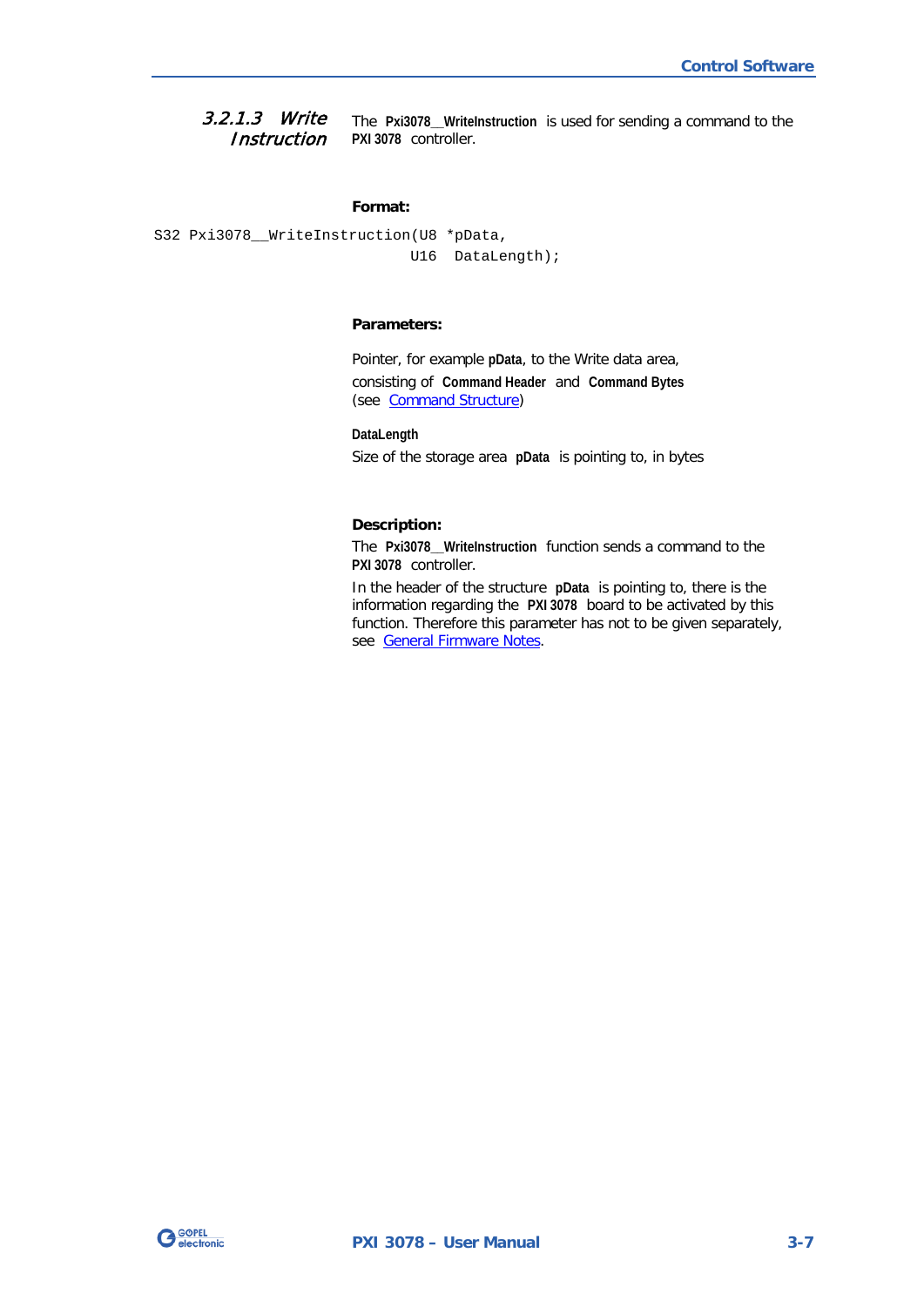<span id="page-25-0"></span>The **Pxi3078\_\_ReadResponse** function is used for reading a response from the **PXI 3078** controller. 3.2.1.4 Read Response

#### **Format:**

```
S32 Pxi3078__ReadResponse(U8 Device,
               U8 *pData,
               U32 *DataLength);
```
#### **Parameters:**

**Device** Index of the **PXI 3078** board, beginning left with **1**

Pointer, for example **pData**, to the Read data area, consisting of **Response Header** and **Response Bytes** (see [Response Structure\)](#page-37-1)

#### **DataLength**

Value of the parameter before function call: Size of the buffer pointed by **pData** in bytes

Value of the parameter after function call: Number of bytes actually read

#### **Description:**

The **Pxi3078\_\_ReadResponse** function reads back the oldest response written by the **PXI 3078** controller.

If several responses have been provided by the controller, but not read, they are not lost but stored in the form of a list.

On calling up, the **Pxi3078\_\_ReadResponse** function continues to supply data until this list contains no more entries.

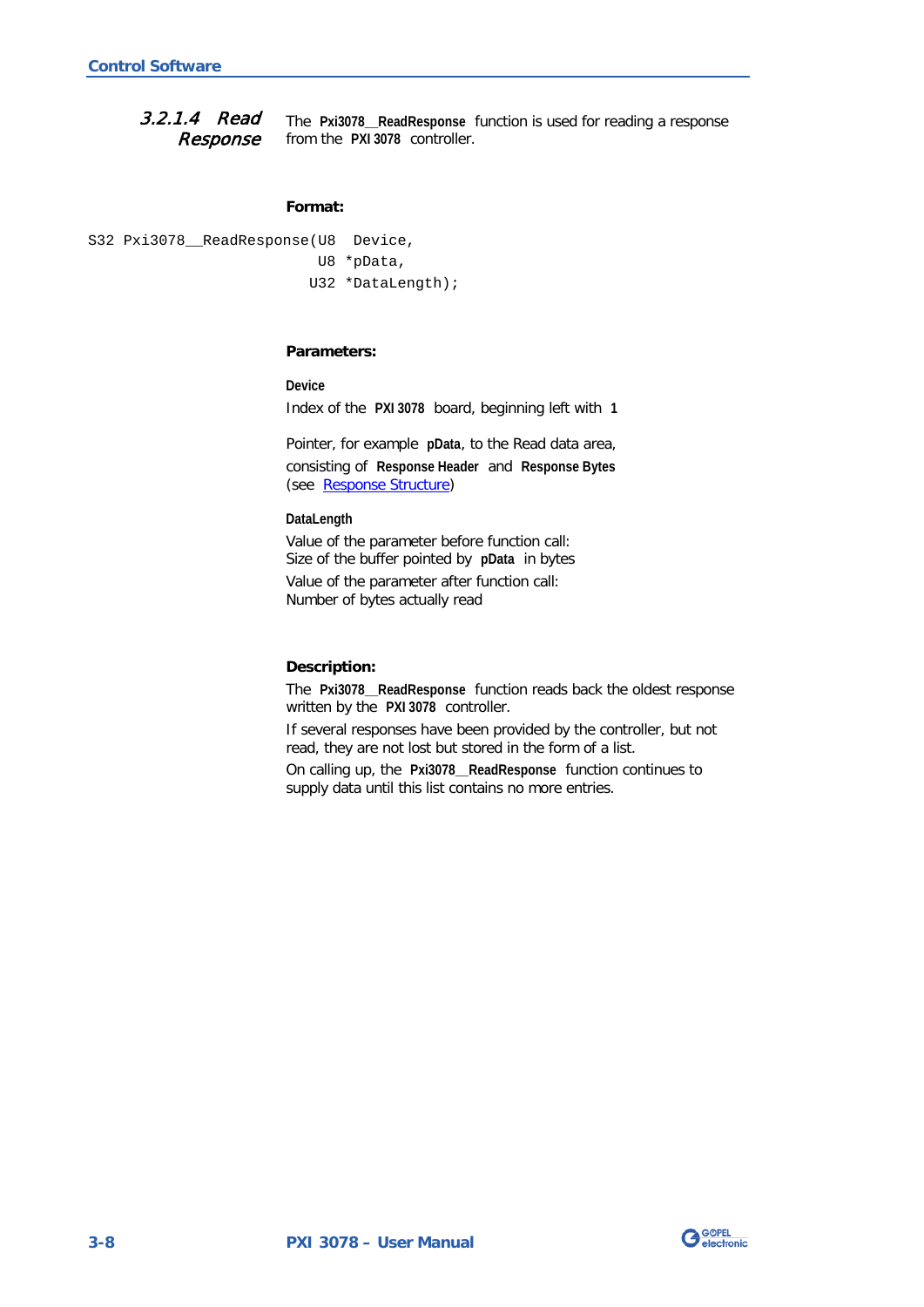#### <span id="page-26-0"></span>3.2.2 VISA Device Driver

The DLL functions for programming using the VISA device driver are described in the following sections:

- ♦ [Init](#page-27-2)
- ♦ [Done](#page-27-2)
- ♦ [Driver Info](#page-28-1)
- ♦ [Write Data](#page-29-1)
- ♦ [Read Data](#page-30-1)
- ♦ Xilinx [Read Write Register](#page-31-1)

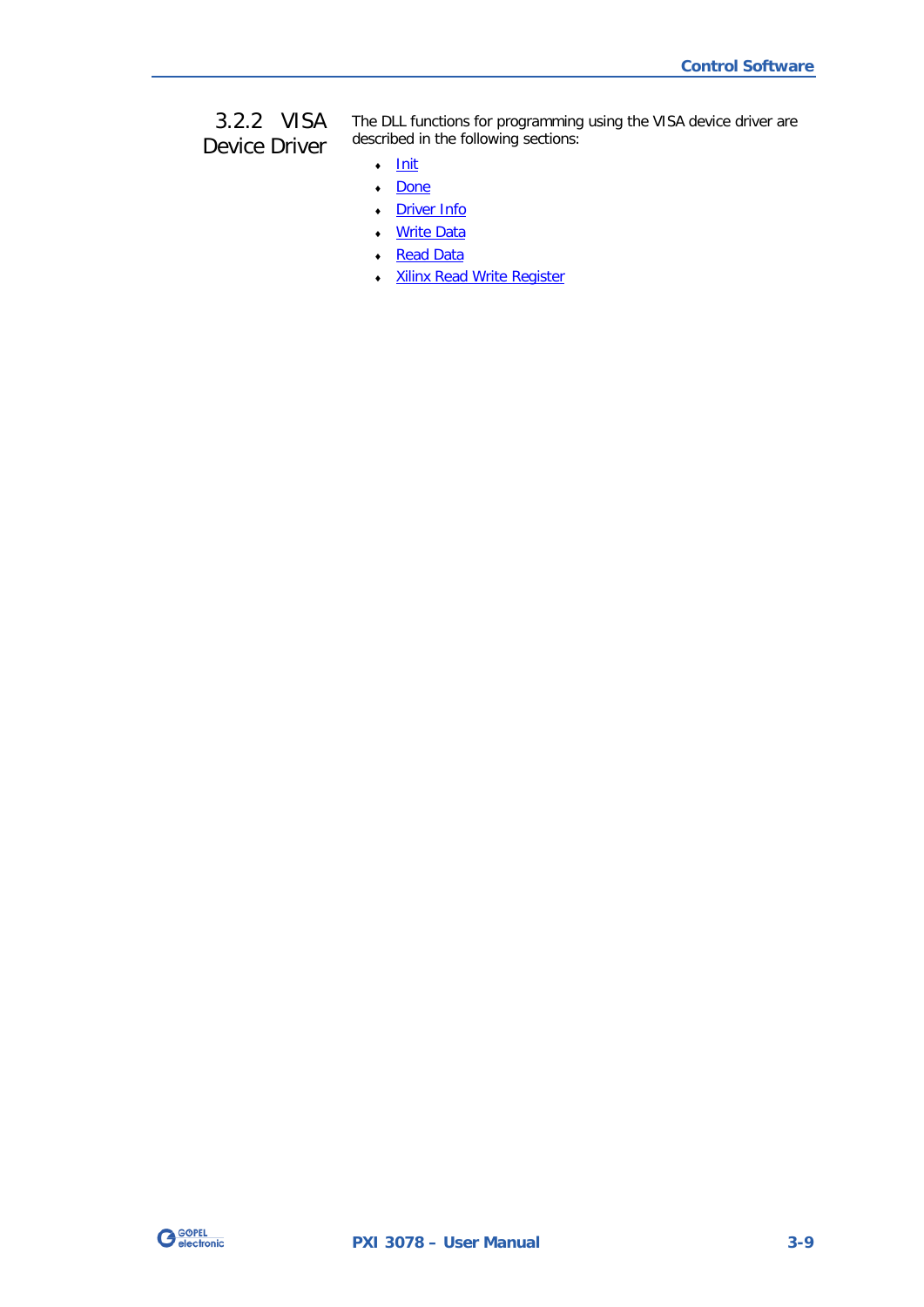<span id="page-27-2"></span><span id="page-27-0"></span>The **PXI3078\_Init** function is used to open VISA sessions for the system's **PXI 3078** boards including initialization. 3.2.2.1 Init

#### **Format:**

ViStatus PXI3078\_Init(ViUInt32 \*CardCount);

#### **Parameter:**

**CardCount** Number of the system's **PXI 3078** boards recognized by the VISA driver.

#### **Description:**

The **PXI3078\_Init** function searches for all **PXI 3078** boards of the system and opens the required sessions. Additionally, board internal initializations are carried out. Therefore this function must be executed as the first step.

<span id="page-27-1"></span>The **PXI3078\_Done** function closes all VISA sessions of the system's **PXI 3078** boards. 3.2.2.2 Done

#### **Format:**

ViStatus PXI3078\_Done(void);

#### **Parameters:**

None

#### **Description:**

The **PXI3078\_Done** function closes all VISA sessions of the system's **PXI 3078** boards.

No further access to the boards is possible after executing this function.

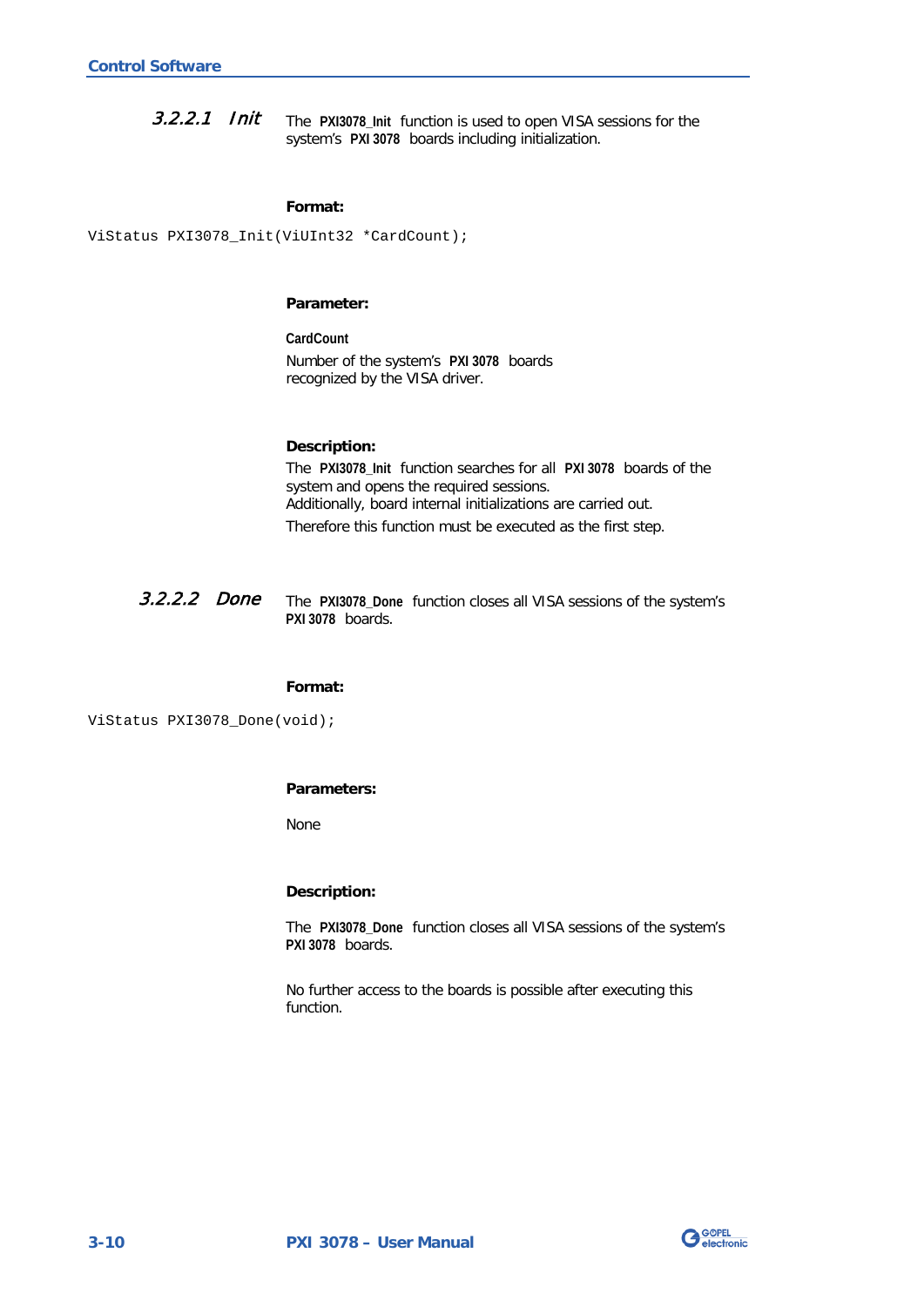<span id="page-28-1"></span><span id="page-28-0"></span>The **PXI3078\_DriverInfo** function provides general information regarding the driver and the board. 3.2.2.3 Driver Info

#### **Format:**

```
ViStatus PXI3078_DriverInfo(PXI3078_StructDriverInfo *DriverData,
                                   ViChar *DeviceName);
```
#### **Parameters:**

Pointer, for example **DriverData**, to a Data structure For the structure see the PXI3078\_API.h file of the supplied CD

**DeviceName** Array[K\_DEV\_MAX][K\_RES\_NAME\_LENGTH] (See PXI3078\_API.h )

#### **Description:**

The **PXI3078\_DriverInfo** function provides information regarding the driver and the system's **PXI 3078** boards.

The **DeviceName** indicates the resource names registered by VISA. This information correlates with the display of **NI MAX**.

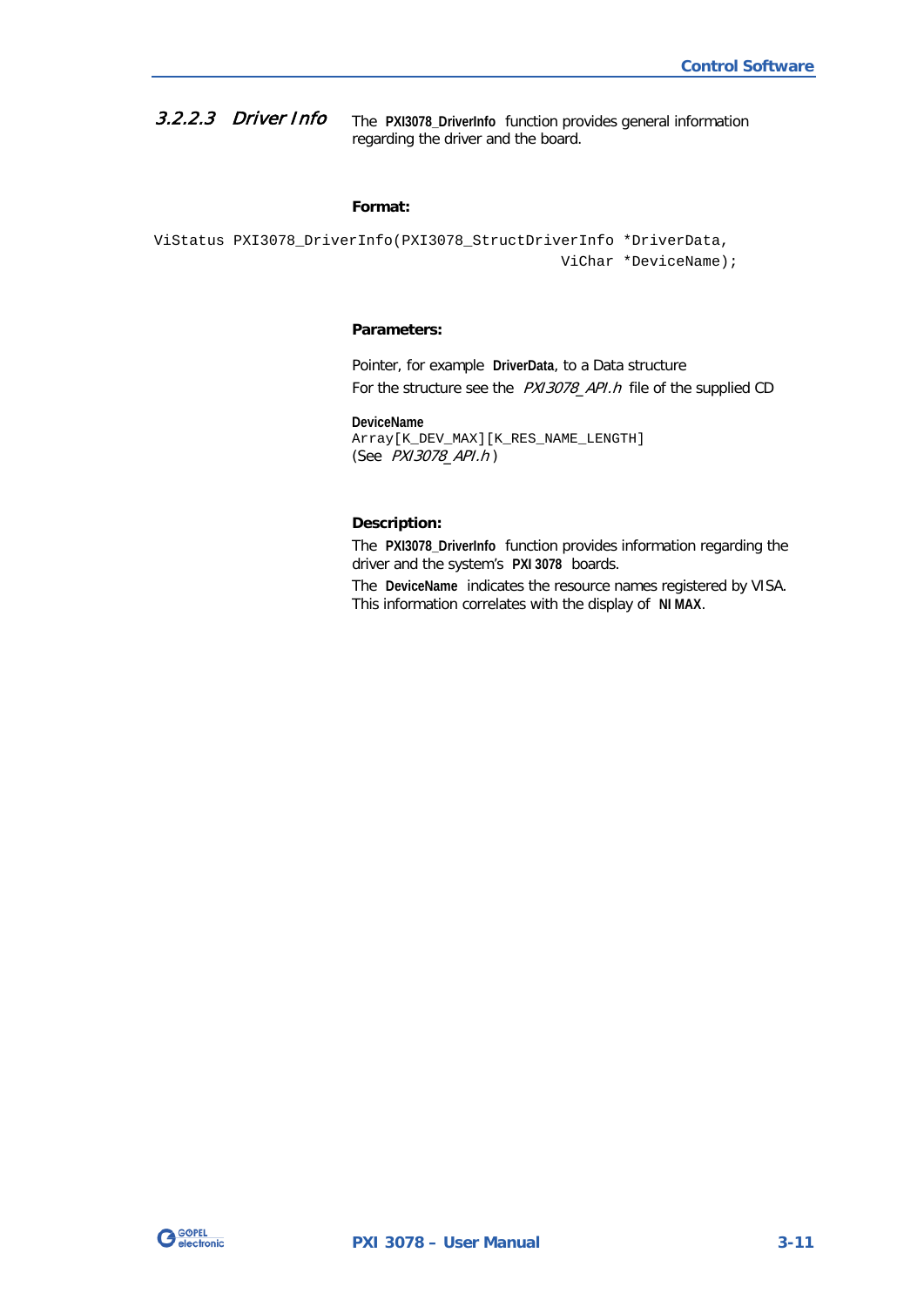<span id="page-29-1"></span><span id="page-29-0"></span>The **PXI3078\_WriteData** function is used for writing data to the **PXI 3078** controller. 3.2.2.4 Write Data

#### **Format:**

```
ViStatus PXI3078_WriteData(ViUInt8 *WriteData,
               ViUInt32 Length_In_Bytes);
```
#### **Parameters:**

Pointer, for example **WriteData**, to the Write data area, consisting of **Command Header** and **Command Bytes** (see [Command Structure\)](#page-37-0)

**Length\_In\_Bytes** Size of the storage area **WriteData** is pointing to, in bytes

#### **Description:**

The **PXI3078\_WriteData** function allows writing data to the **PXI 3078** boards.

In the header of the structure **WriteData** is pointing to, there is the information regarding the **PXI 3078** board to be activated by the function.

Therefore this parameter is not to be given separately.

The structure is described in chapter [General Firmware Notes.](#page-34-1)

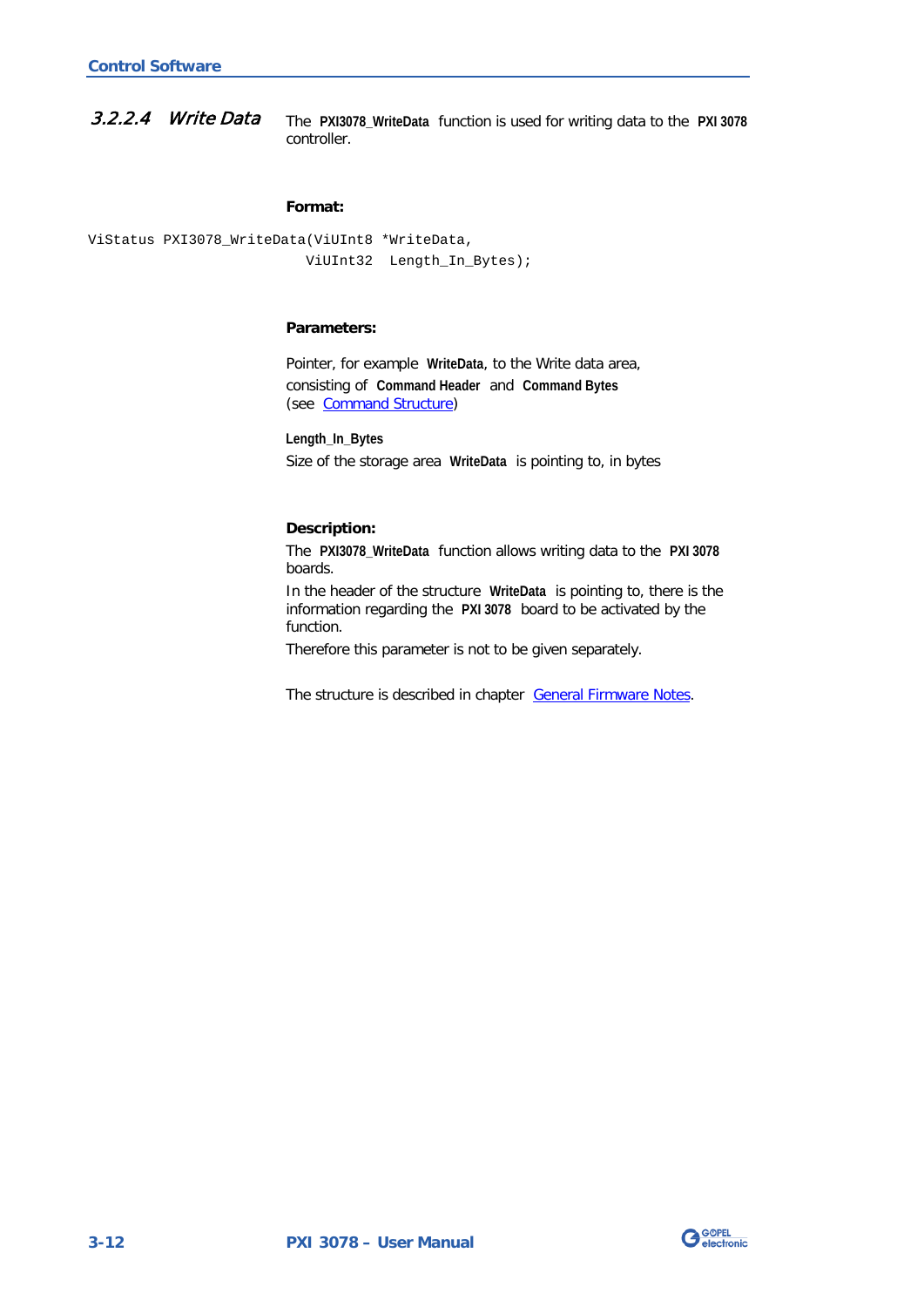<span id="page-30-1"></span><span id="page-30-0"></span>The **PXI3078\_ReadData** function is used for reading data from the selected interface of the **PXI 3078** controller. 3.2.2.5 Read Data

#### **Format:**

ViStatus PXI3078\_ReadData(ViUInt8 Card, ViUInt8 Port, ViUInt8 \*ReadData, ViUInt32 \*DataLength);

#### **Parameters:**

Index of the **PXI 3078** board, beginning left with **1**

**Port**

**Card**

Interface number (**1**..**2**)

Pointer, for example **ReadData**, to the Read data area, consisting of **Response Header** and **Response Bytes** (see [Response Structure\)](#page-37-1)

#### **DataLength**

Value of the parameter before function call: Size of the buffer pointed by **ReadData** in bytes Value of the parameter after function call: Number of bytes actually read

#### **Description:**

The **PXI3078\_ReadData** function allows reading data provided by a **PXI 3078** board (see also [Read Response](#page-25-0) in the [Windows Device Driver](#page-21-0) section).

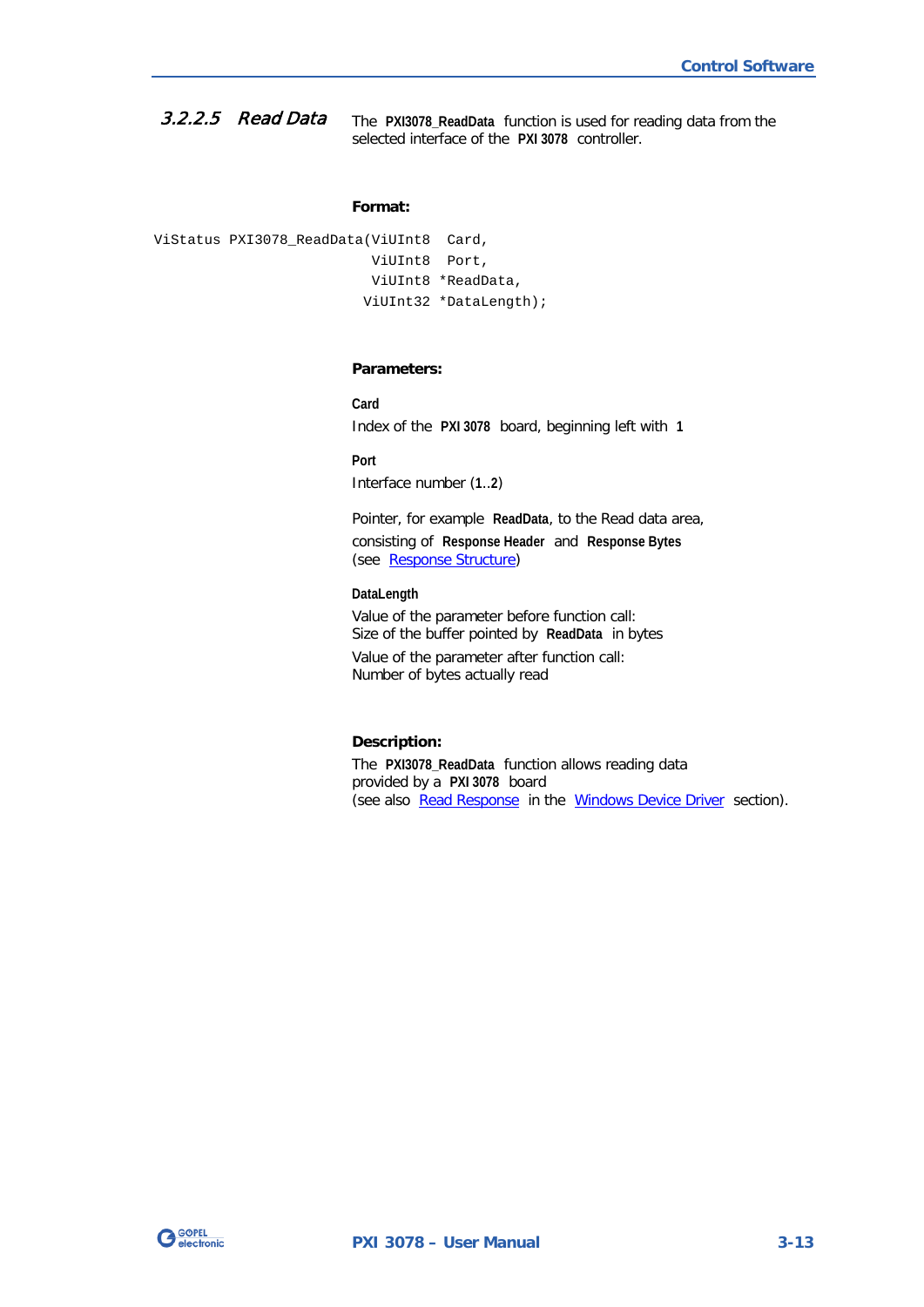<span id="page-31-1"></span>3.2.2.6 Xilinx Read Write Register

<span id="page-31-0"></span>The **PXI3078\_XilinxReadWriteRegister** function is used for reading register data of the FPGA.

#### **Format:**

ViStatus PXI3078\_XilinxReadWriteRegister(ViUInt8 \*ReadData, ViUInt32 \*DataLength);

#### **Parameters:**

Pointer, for example **ReadData** , to the Read data area

**DataLength**

Value of the parameter before function call: Size of the buffer pointed by **ReadData** in bytes Value of the parameter after function call: Number of bytes actually read

#### **Description:**

The **PXI3078\_XilinxReadWriteRegister** function allows reading register data of the FPGA

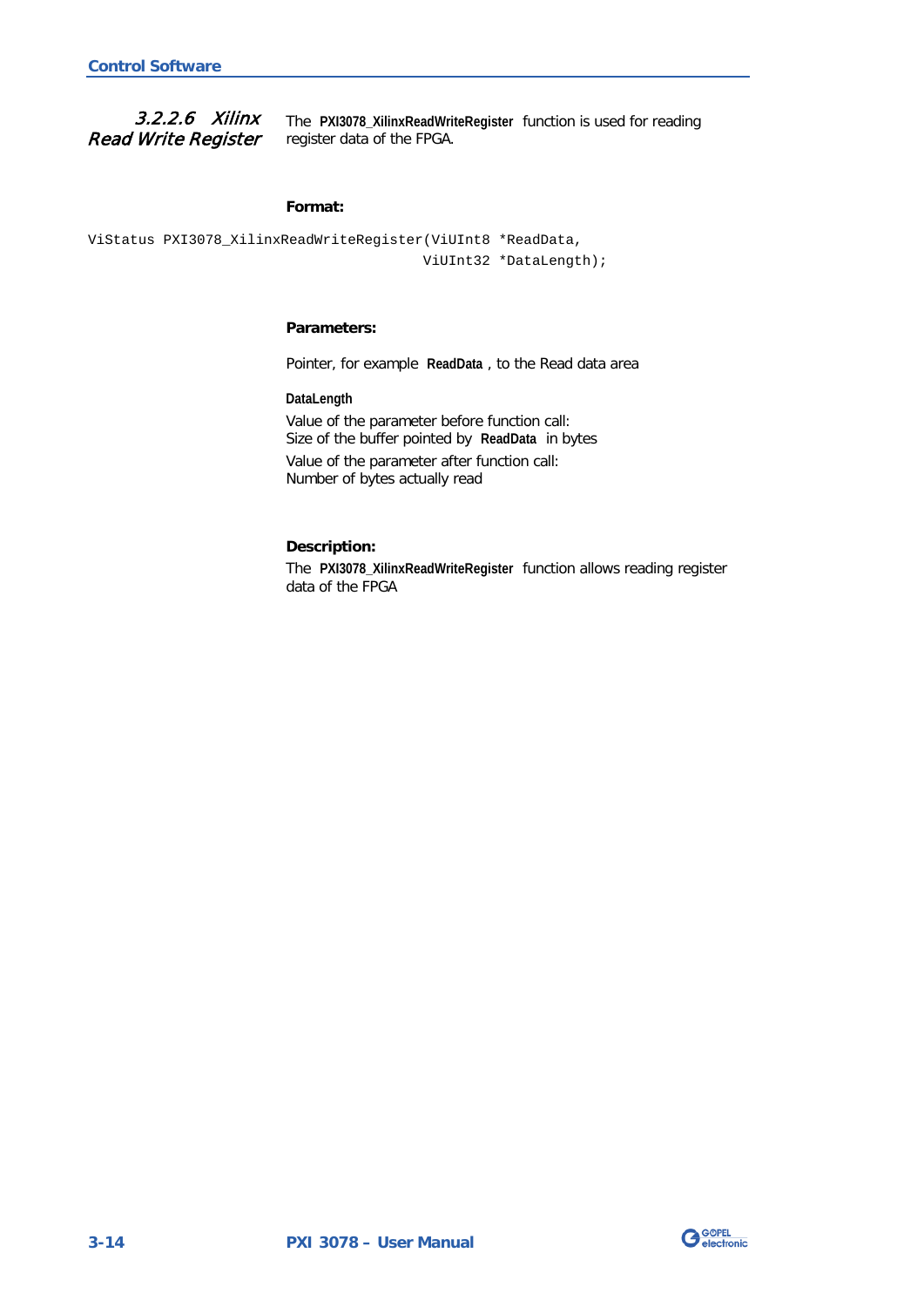## <span id="page-32-0"></span>**3.3 Programming with LabVIEW**

<span id="page-32-2"></span><span id="page-32-1"></span>

| 3.3.1 LabVIEW<br>via G-API                      | The supplied CD contains VIs for activating PXI 3078 boards under<br>LabVIEW.<br>These LabVIEW VIs use the functions of the GOEPEL G-API.                           |
|-------------------------------------------------|---------------------------------------------------------------------------------------------------------------------------------------------------------------------|
| 3.3.2 LLB using<br>the Windows<br>Device Driver | The supplied CD contains VIs for activating PXI 3078 boards under<br>LabVIFW.<br>The functions described in the Windows Device Driver section are<br>used for this. |
| 3.3.3 LLB using<br>the VISA<br>Device Driver    | The supplied CD contains VIs for activating PXI 3078 boards under<br>LabVIEW.<br>The functions described in the VISA Device Driver section are used<br>for this.    |

## <span id="page-32-4"></span><span id="page-32-3"></span>**3.4 Further GOEPEL Software**

**PROGRESS**, **Program Generator** and **myCAR** of **GOEPEL electronic GmbH** are comfortable software programs for testing with GOEPEL hardware. Please refer to the corresponding User Manuals to get more information regarding these programs**.**

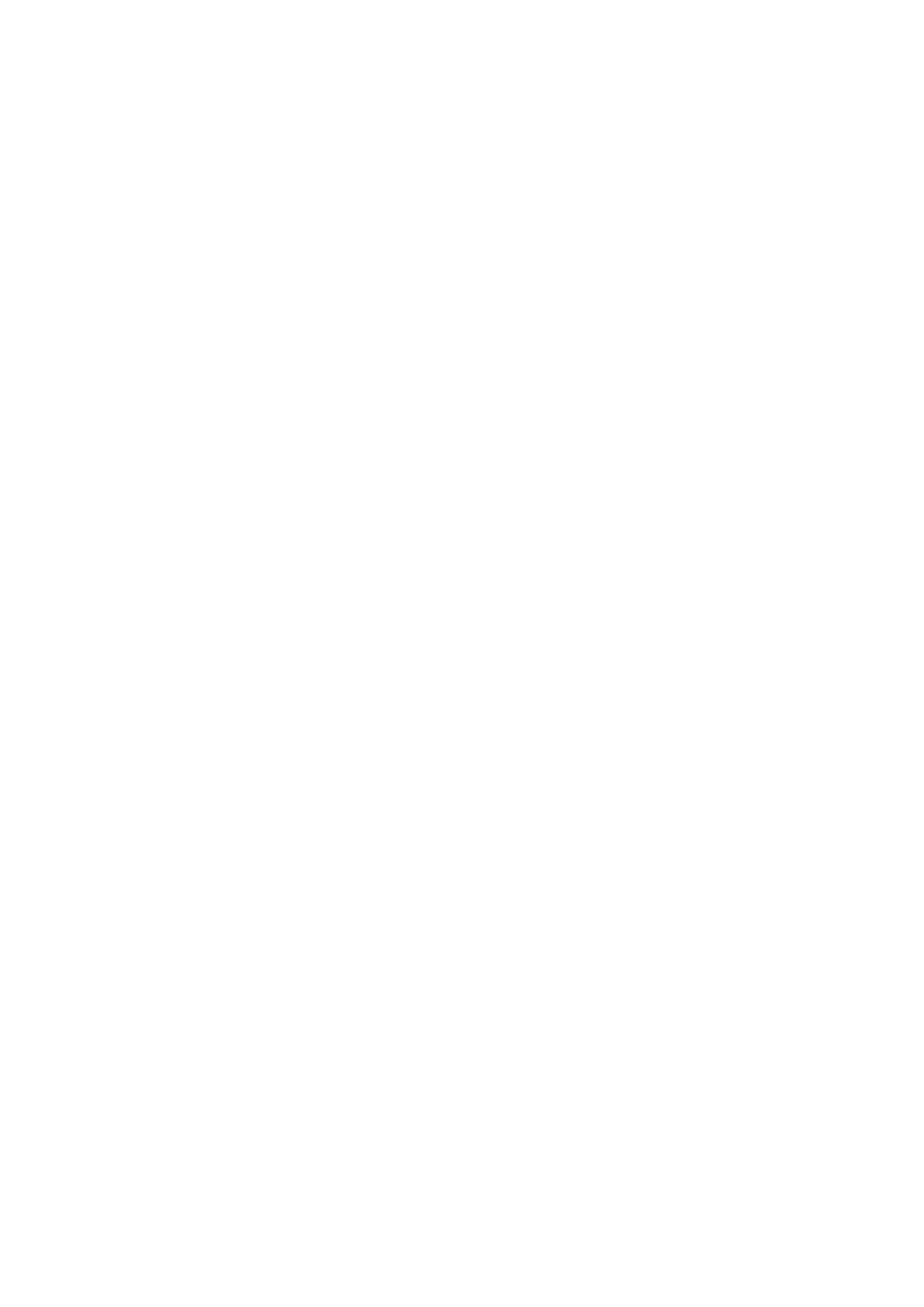## <span id="page-34-0"></span>**4 Firmware Commands**

## <span id="page-34-1"></span>**4.1 General Firmware Notes**

Things in common for all Firmware commands and responses on a **GOEPEL electronic PXI 3078** board are described in this chapter (see also **Interfaces**).

After the subsections and chapters

- Interfaces
- Data Types
- ♦ [Header](#page-36-0)
- Command Structure
- Response Structure
- [Command Acknowledgment](#page-38-0) and
- **Command Example**

there is the actual command description in the subsections

♦ [General Firmware Commands](#page-41-0) 

these bytes must be filled with **0**!

- **LIN Commands**
- ♦ [KLine Commands.](#page-84-0)



Please ensure to transfer always the value **0** for all command bytes and bits indicated **reserved** in the command descriptions. In the case more command bytes as described are transferred, also

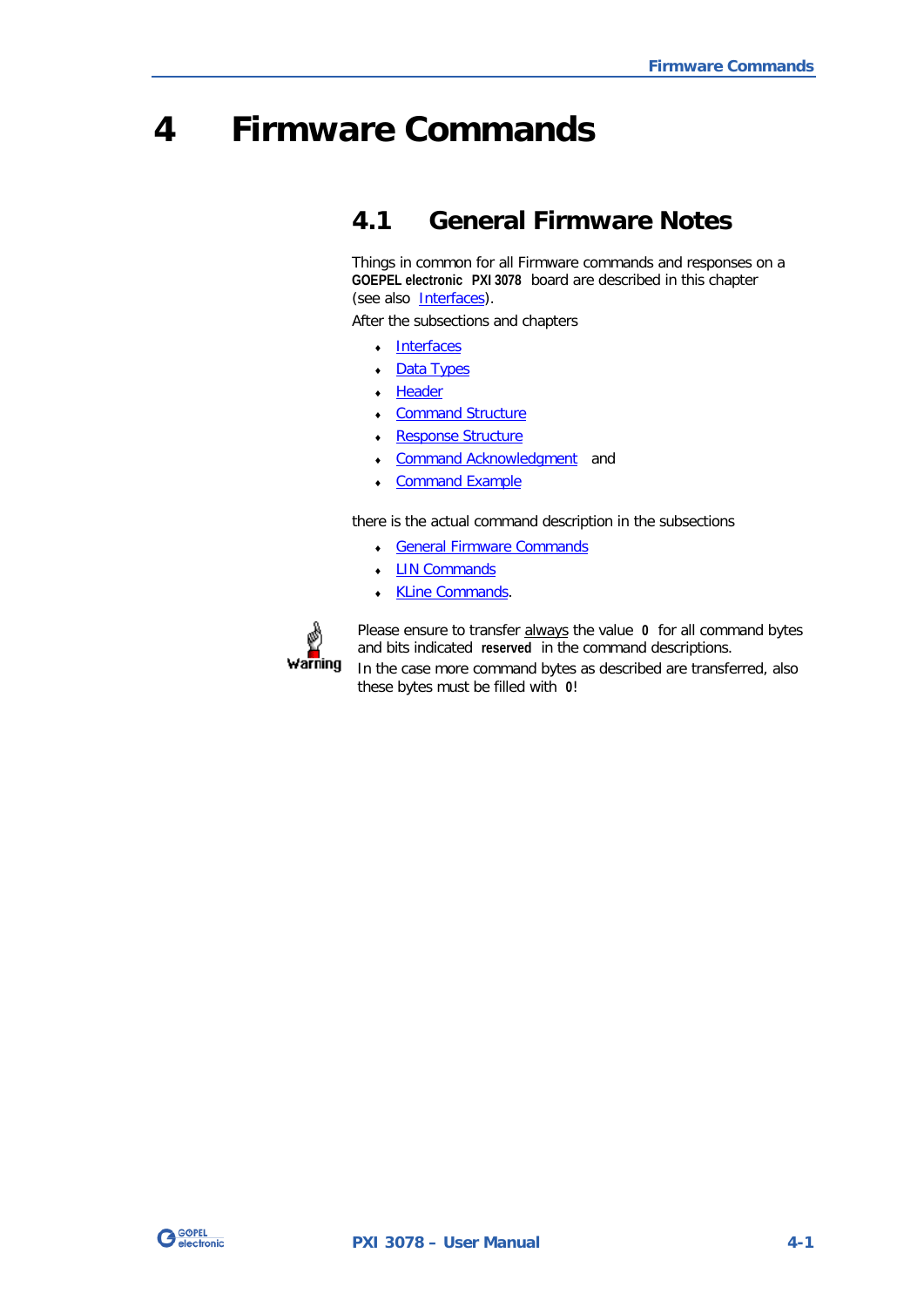<span id="page-35-0"></span>The assignment of the Firmware to the corresponding Interface numbers (Nodes) for a **PXI 3078** board can be taken from the following table: 4.1.1 Interfaces

| <b>Software</b><br><b>Interface</b> | <b>Controller</b><br><b>Number</b> | <b>Interface</b><br><b>Number</b> | <b>PXI 3078</b><br><b>Interface</b> |
|-------------------------------------|------------------------------------|-----------------------------------|-------------------------------------|
| I IN                                |                                    |                                   | I IN1                               |
|                                     |                                    |                                   | I IN <sub>2</sub>                   |
| K-I INF                             |                                    | n                                 | K-LINE1                             |
|                                     |                                    |                                   | K-I INF <sub>2</sub>                |

#### <span id="page-35-1"></span>4.1.2 Data Types

As a rule data is handled as 8, 16 or 32 bit integer in the Intel format (little endian).

That means low byte first and then high byte(s), see example for a 32 bits integer value:

| Example: | <b>Identifier</b>      | 0x00A534FE | $(4 \text{Byte})$ |
|----------|------------------------|------------|-------------------|
|          | Bytearray[x]           | 0xFE       |                   |
|          | Bytearray $[x+1]$      | 0x34       |                   |
|          | Bytearray $[x+2]$      | 0xA5       |                   |
|          | Bytearray $[x+3]$ 0x00 |            |                   |

Handling of floating point values is carried out in the little endian IEEE-754 32 bit single precision format for **float** and in the little endian IEEE-754 64 bit double precision format for **double**.

Here are further examples for different data types:

| Data type                      | Value      | <b>Bytes</b> | <b>Byte Offset</b> |
|--------------------------------|------------|--------------|--------------------|
| 16 bit integer (short)         | 0x1234     | 0x34         | 0 (Low Byte)       |
|                                |            | 0x12         | 1 (High Byte)      |
| 32 bit integer (long)          | 0x12345678 | 0x78         | 0 (Low Byte)       |
|                                |            | 0x56         |                    |
|                                |            | 0x34         | 2                  |
|                                |            | 0x12         | 3 (High Byte)      |
| 32 bit floating point (float)  | 123.456    | 0x79         | 0 (Low Byte)       |
|                                |            | 0xE9         |                    |
|                                |            | 0xF6         | $\mathfrak{p}$     |
|                                |            | 0x42         | 3 (High Byte)      |
| 64 bit floating point (double) | 123.456    | 0x77         | 0 (Low Byte)       |
|                                |            | 0xBE         | 1                  |
|                                |            | 0x9F         | 2                  |
|                                |            | 0x1A         | 3                  |
|                                |            | 0x2F         | 4                  |
|                                |            | 0xDD         | 5                  |
|                                |            | 0x5E         | 6                  |
|                                |            | 0x40         | 7<br>(High Byte)   |

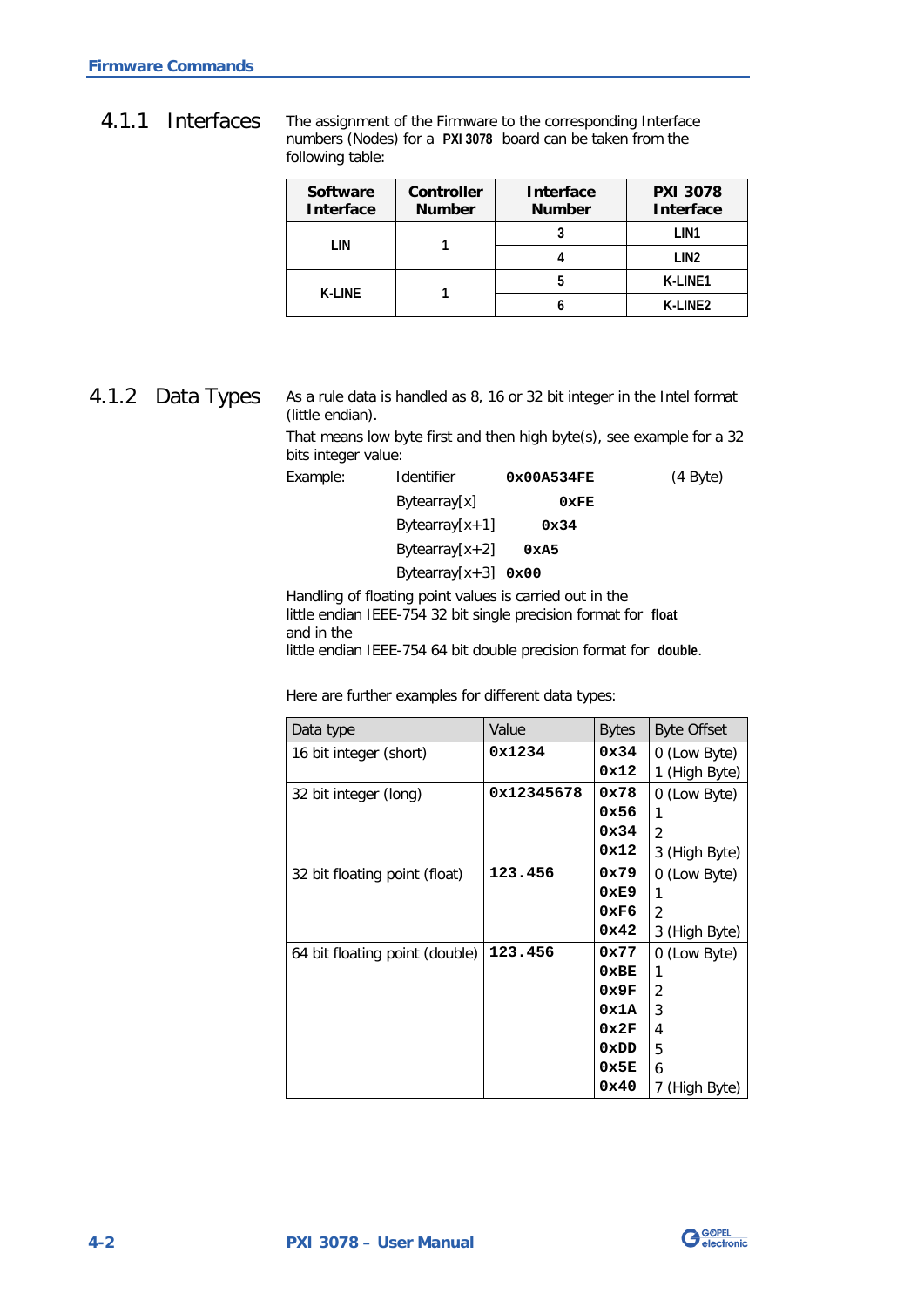| <b>Byte</b><br>number | Indication           | Description                                                                                                                                                                                                                                                                                                    |
|-----------------------|----------------------|----------------------------------------------------------------------------------------------------------------------------------------------------------------------------------------------------------------------------------------------------------------------------------------------------------------|
| 0                     | <b>StartByte</b>     | 0x23 ("#"ASCII character)                                                                                                                                                                                                                                                                                      |
| 1                     | Flags                | Bit $0 = 1$ : Always command acknowledgment<br>Bit $1 = 1$ : Command acknowledgment only in case of errors<br>Bits 27: Reserved<br>Therefore the following results for the byte value:<br>0: No command acknowledgment<br>1: Always command acknowledgment<br>2: Command acknowledgment only in case of errors |
| 2, 3                  | Length               | 12.4096 (see Command Structure)<br>Total length of the command (Header + parameters)                                                                                                                                                                                                                           |
| 4                     | <b>TargetAddress</b> | Address of the controller (1, Command)<br>or address of the host application (0, Response)                                                                                                                                                                                                                     |
| 5                     | <b>TargetPort</b>    | Interface on the controller $(36 = LIN/KLINE, Command)$<br>or port address of the host application (0, Response)                                                                                                                                                                                               |
| 6                     | <b>SourceAddress</b> | Address of the host application (0, Command)<br>or address of the controller (1, Response)                                                                                                                                                                                                                     |
| $\overline{1}$        | <b>SourcePort</b>    | Port address of the host application (0, Command)<br>or interface on the controller $(36 = LIN / KLINE, Response)$                                                                                                                                                                                             |
| 8                     | <b>Type</b>          | 0: Command<br>1: Response<br>2: Command acknowledgment                                                                                                                                                                                                                                                         |
| 9                     | ApplicationHandle    | The contents of ApplicationHandle is sent back to the host<br>unchanged by the controller in the case of responses                                                                                                                                                                                             |
| 10                    | <b>ModuleAddress</b> | Address (number) of the PXI 3078 board within the system, 112<br>Boards of other types are NOT considered!!!                                                                                                                                                                                                   |
| 11                    | Command              | Command code (0x00)<br>Used codes according to Firmware, see General Firmware<br>Commands, LIN Commands and KLine Commands                                                                                                                                                                                     |

The following Header is used for the complete data exchange: 4.1.3 Header



If possible use always command acknowledgment (**Flags**/ **Bit 0** or **Bit 1** = **1**) to get a feedback from the hardware after command execution.

The address of the host application (**SourceAddress** for commands, **TargetAddress** for responses) should be always **0**. In this case the port of the host application (**SourcePort** for commands, **TargetPort** for responses) can be allocated freely (generally **0**).

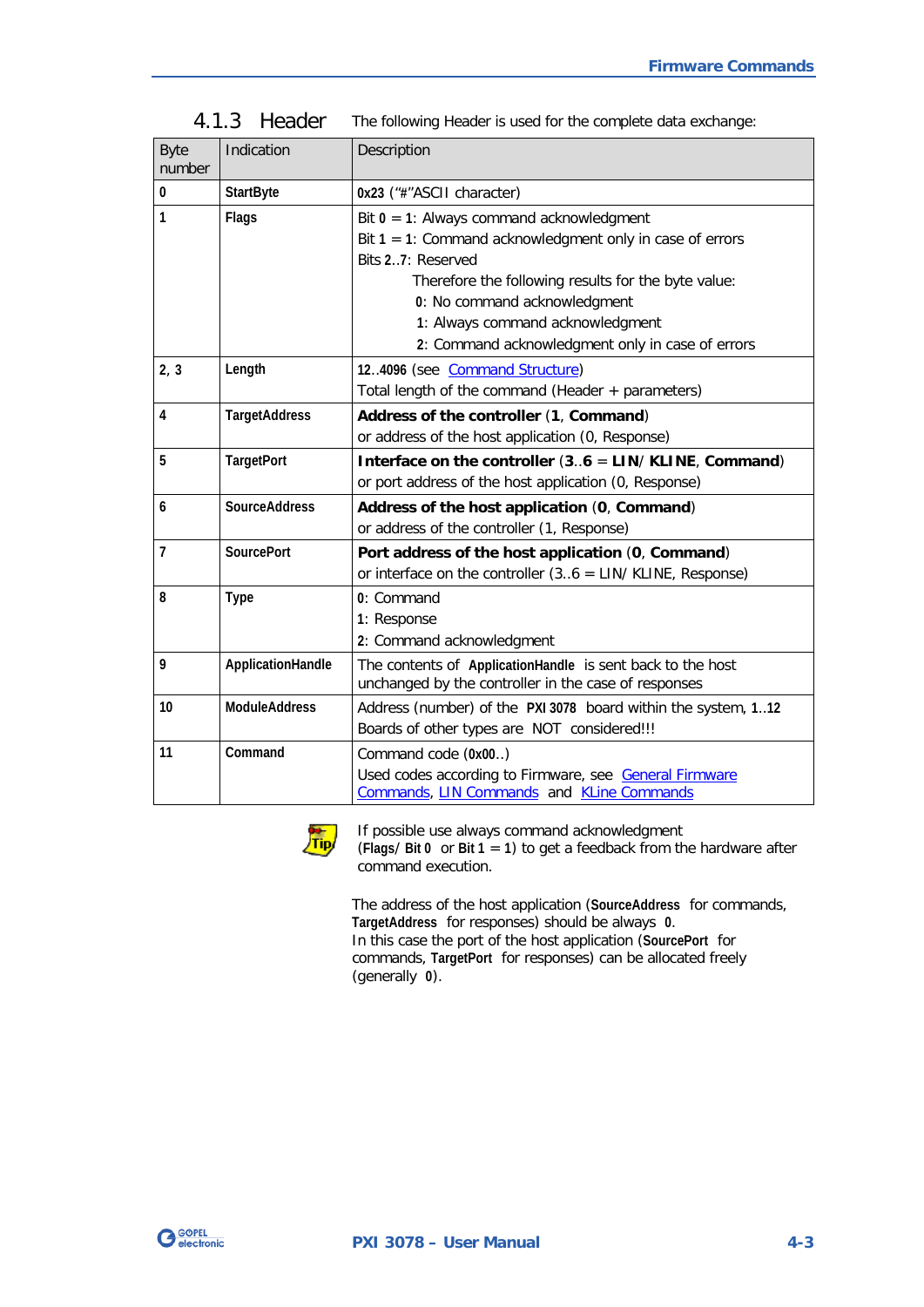#### <span id="page-37-0"></span>Generally, a command consists of **Command header** and **Command bytes** (but not all commands require command bytes). 4.1.4 Command **Structure**

The **Command header** consists of the header with **Type** = **0** and the corresponding command code **Command**. In this documentation, look for the **Command** at the beginning of each heading of the command descriptions.

The **Command bytes** are limited regarding their numbers by the maximum size of the command (**MESSAGE\_SIZE**) and the size of the **Command header** (**HEADER\_SIZE**).

The maximum number of **Command bytes** (**PARAM\_SIZE**) results from the following equation:

| Symbolic<br>constant | Value for<br><b>PXI 3078</b> | Remarks                                                                         |
|----------------------|------------------------------|---------------------------------------------------------------------------------|
| MESSAGE_SIZE         | 4096                         | Maximum size<br>of the command or response<br>including Header in bytes         |
| <b>HEADER_SIZE</b>   | 12                           | Size of the Header in bytes                                                     |
| <b>PARAM_SIZE</b>    | 4084                         | Maximum size of the<br>parameters (Command bytes<br>or Response bytes) in bytes |

**PARAM\_SIZE = MESSAGE\_SIZE - HEADER\_SIZE**

## 4.1.5 Response **Structure**

A response consists of **Response header** and the **Response bytes**. The **Response header** consists of the header with **Type** = **1** and the command code **Command** according to the corresponding executed command. The values for **TargetAddress**, **TargetPort**, **SourceAddress** as well as **SourcePort** are exchanged as a result of the direction change (command/ response).



In the case of Firmware commands with a response, this response is described following the description of the corresponding command. Commands without this response description DO NOT create a response.

On the other hand, there are commands without command bytes. Then, only the corresponding response is described.

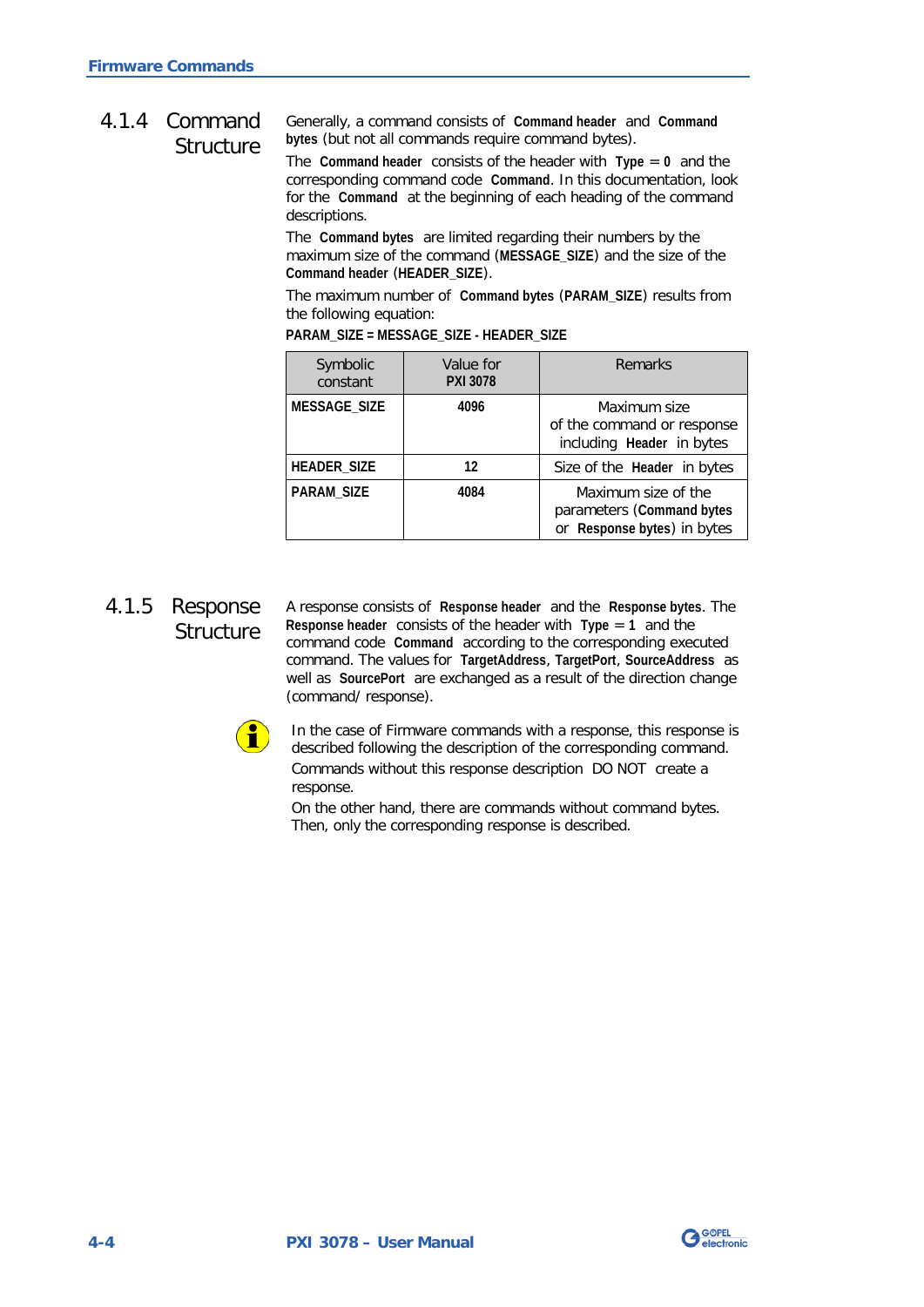## 4.1.6 Command Acknowledgment

A command is acknowledged by a special response (the Command acknowledgment response) to the host after its execution in the controller in case **Bit 0** of **Flags** in the header is set to **1**.

This response consists of the **Header** and **Response bytes**.

To be able to distinguish command acknowledgment responses from normal responses, **Type** = **2** is set.

| <b>Response:</b> |                  |                                                                                |
|------------------|------------------|--------------------------------------------------------------------------------|
| <b>Byte</b>      | Indication       | Meaning                                                                        |
| 0.3              | ErrorNumber      | 0: No error                                                                    |
|                  |                  | Otherwise: Error                                                               |
| 4. .<br>$3+N$    | ErrorDescription | Zero terminated error string of N length<br>(including final "Zero" character) |
|                  |                  | $1 \le N \le (PARM_SIZE - 4)$ (PARAM_SIZE see Command Structure)               |

In the case of commands with a response (e.g. **0xF0 Get Firmware Version**), the controller sends the actual response first (if **Bit 0** in **Flags** of the 12 byte header is set) and then the command acknowledgment response to the host.

If several parameters of the command are invalid in this case, the controller sends only the command acknowledgment response (with error number and error description set accordingly). Therefore **Type** evaluation is absolutely necessary for 12 byte headers.



For working more efficiently with commands creating a response, set **Bit 1** in **Flags** of the 12 byte header instead of **Bit 0**. This way always only one response is sent by the controller: The desired one if the command ran without error, or the command acknowledge response in the case of errors.

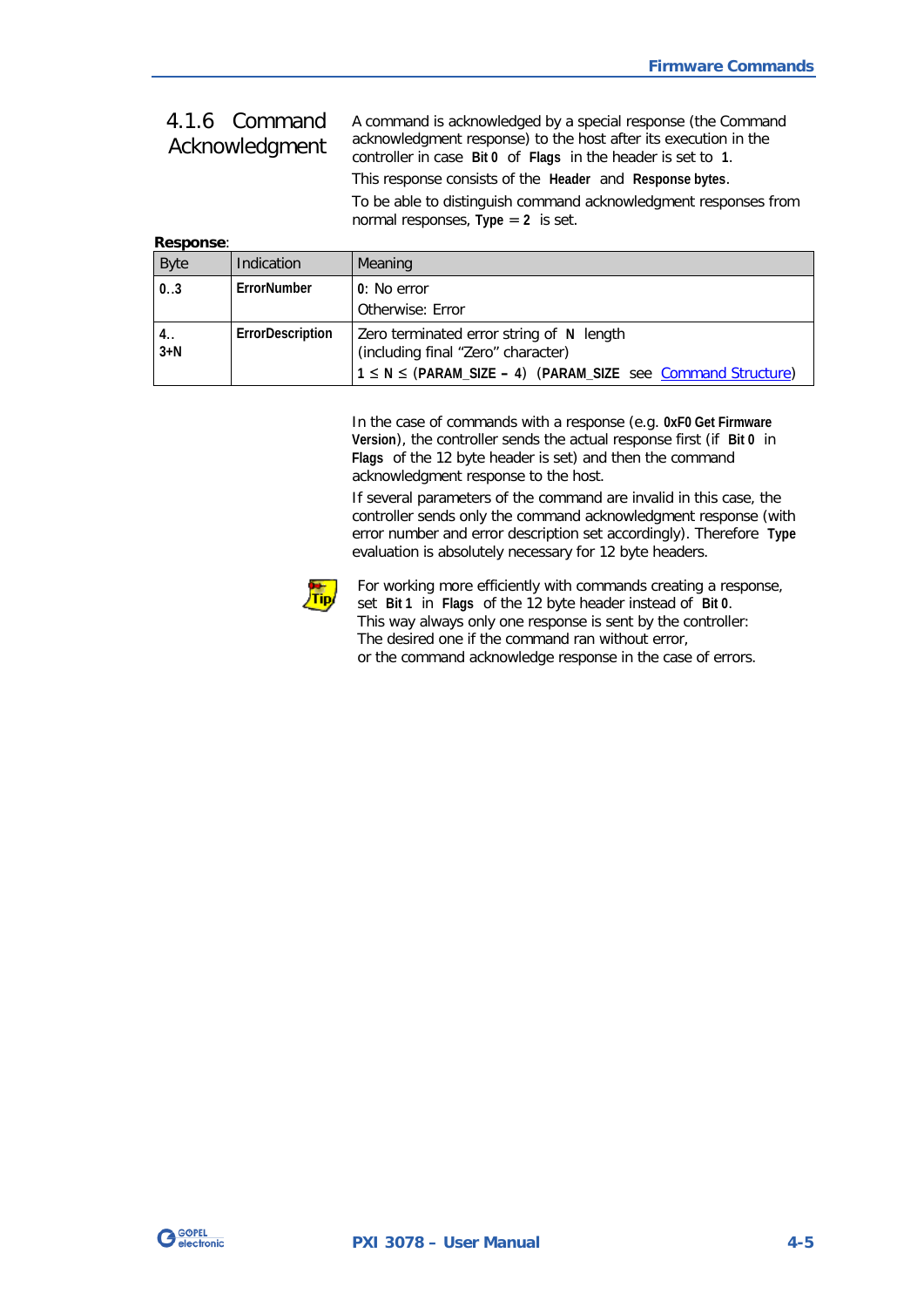#### The following example shows the individual bytes including the header of the [0x30 LIN Frame Response Definition](#page-59-0) command and the belonging command acknowledgment. 4.1.7 Command Example

The command is sent to software interface **4** (**LIN2**) of the controller of the third **PXI 3078** board (by function call **Write Instruction**, see [Programming via DLL Functions\)](#page-20-0).

Then, the command acknowledgment is read from the same controller of the same board.

| <b>Byte</b><br>Index | <b>Byte</b><br>Value | Indication           | Meaning                                                     |
|----------------------|----------------------|----------------------|-------------------------------------------------------------|
| 0                    | 0x23                 | <b>StartByte</b>     | 0x23 ("#" ASCII character)                                  |
| $\mathbf{1}$         | 0x01                 | Flags                | Bit $0 = 1$ : Command acknowledgment (always) active        |
| $\overline{c}$       | 0x1C                 | Length               | Total length of the command = $12 + 16 = 28$ , LowByte      |
| $\mathbf{3}$         | 0x00                 |                      | Total length of the command = $12 + 16 = 28$ , HighByte     |
| 4                    | 0x01                 | <b>TargetAddress</b> | Address of the controller $= 1$                             |
| $5\,$                | 0x04                 | <b>TargetPort</b>    | Interface on the controller $= 4$                           |
| 6                    | 0x00                 | <b>SourceAddress</b> | Address of the host application $= 0$                       |
| $\overline{7}$       | 0x00                 | <b>SourcePort</b>    | Port address of the host application $= 0$                  |
| 8                    | 0x00                 | <b>Type</b>          | 0: Command                                                  |
| 9                    | 0x00                 | ApplicationHandle    | Freely selectable, returned unchanged to the Acknowledgment |
| 10                   | 0x03                 | <b>ModuleAddress</b> | Address of the board = $3$ (third PXI 3078 board)           |
| 11                   | 0x30                 | Command              | Command code for 0x30 LIN Frame Response Definition         |
| 12                   | 0x12                 | Iq.                  | Identifier $= 0x12$                                         |
| 13                   | 0x01                 | Mode                 | 1: Output of the LIN frame response                         |
| 14                   | 0x00                 | PrepareMode          | 0: No preparing of the LIN frame response                   |
| 15                   | 0x03                 | MessageCount         | Output LIN frame response 3 times                           |
| 16                   | 0x06                 | <b>DLC</b>           | Data length = $6$                                           |
| 17                   | 0x00                 | reserved             | Reserved                                                    |
| 18                   | 0x00                 |                      | Reserved                                                    |
| 19                   | 0x00                 |                      | Reserved                                                    |
| 20                   | 0x11                 | Data                 | Data byte $0 = 0x11$                                        |
| 21                   | 0x22                 |                      | Data byte $1 = 0x22$                                        |
| 22                   | 0x33                 |                      | Data byte $2 = 0x33$                                        |
| 23                   | 0x44                 |                      | Data byte $3 = 0x44$                                        |
| 24                   | 0x55                 |                      | Data byte $4 = 0x55$                                        |
| 25                   | 0x66                 |                      | Data byte $5 = 0x66$                                        |
| 26                   | 0x77                 |                      | Data byte $6 = 0x77$ (value is irrelevant, as DLC = 6)      |
| 27                   | 0x88                 |                      | Data byte $7 = 0x88$ (value is irrelevant, as DLC = 6)      |

#### **Command (including Header):**

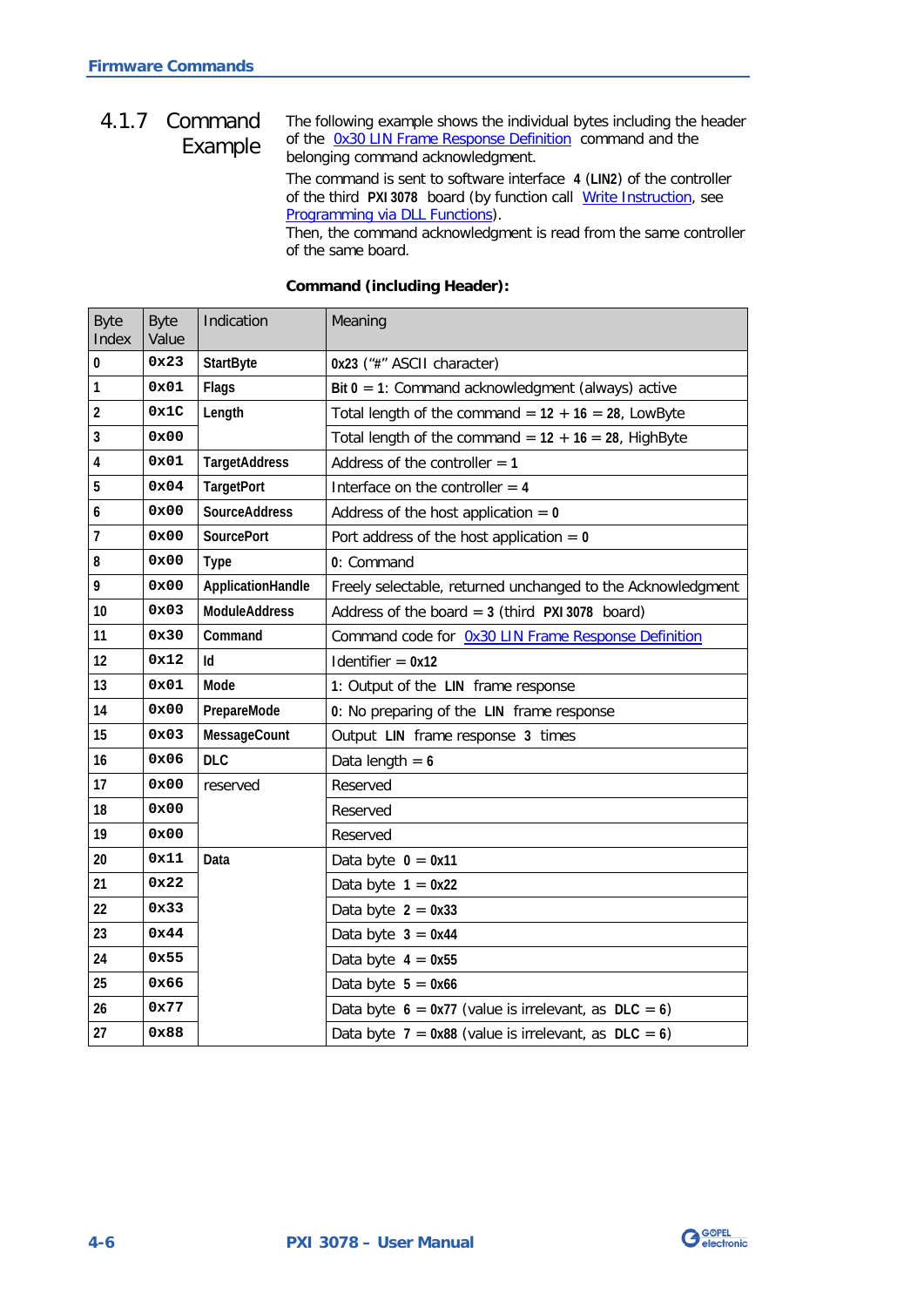| <b>Byte</b><br>Index | <b>Byte</b><br>Value | Indication           | Meaning                                                 |
|----------------------|----------------------|----------------------|---------------------------------------------------------|
| $\mathbf{0}$         | 0x23                 | <b>StartByte</b>     | 0x23 ("#" ASCII character)                              |
| 1                    | 0x00                 | Flags                | No flag set                                             |
| $\overline{2}$       | 0x11                 | Length               | Total length of the response = $12 + 5 = 17$ , LowByte  |
| 3                    | 0x00                 |                      | Total length of the response = $12 + 5 = 17$ , HighByte |
| 4                    | 0x00                 | <b>TargetAddress</b> | Address of the host application $= 0$                   |
| 5                    | 0x00                 | <b>TargetPort</b>    | Port address of the host application $= 0$              |
| 6                    | 0x01                 | <b>SourceAddress</b> | Address of the controller $= 1$                         |
| 7                    | 0x04                 | <b>SourcePort</b>    | Interface on the controller $=$ 4                       |
| 8                    | 0x02                 | Type                 | 2: Command acknowledgment                               |
| 9                    | 0x00                 | ApplicationHandle    | The content is sent back unchanged                      |
| 10                   | $0 \times 03$        | <b>ModuleAddress</b> | Address of the board $= 3$ (third PXI 3078 board)       |
| 11                   | 0x30                 | Command              | Command code for Ox30 LIN Frame Response Definition     |
| 12                   | 0x00                 | FrrorNumber          | Error number (0: no error), LowByte                     |
| 13                   | 0x00                 |                      | Error number (0: no error), MidByte1                    |
| 14                   | 0x00                 |                      | Error number (0: no error), MidByte2                    |
| 15                   | 0x00                 |                      | Error number (0: no error), HighByte                    |
| 16                   | 0x00                 | ErrorDescription     | Empty string (only the terminating "zero")              |

| <b>Command Acknowledgment (including header):</b> |  |  |
|---------------------------------------------------|--|--|
|---------------------------------------------------|--|--|

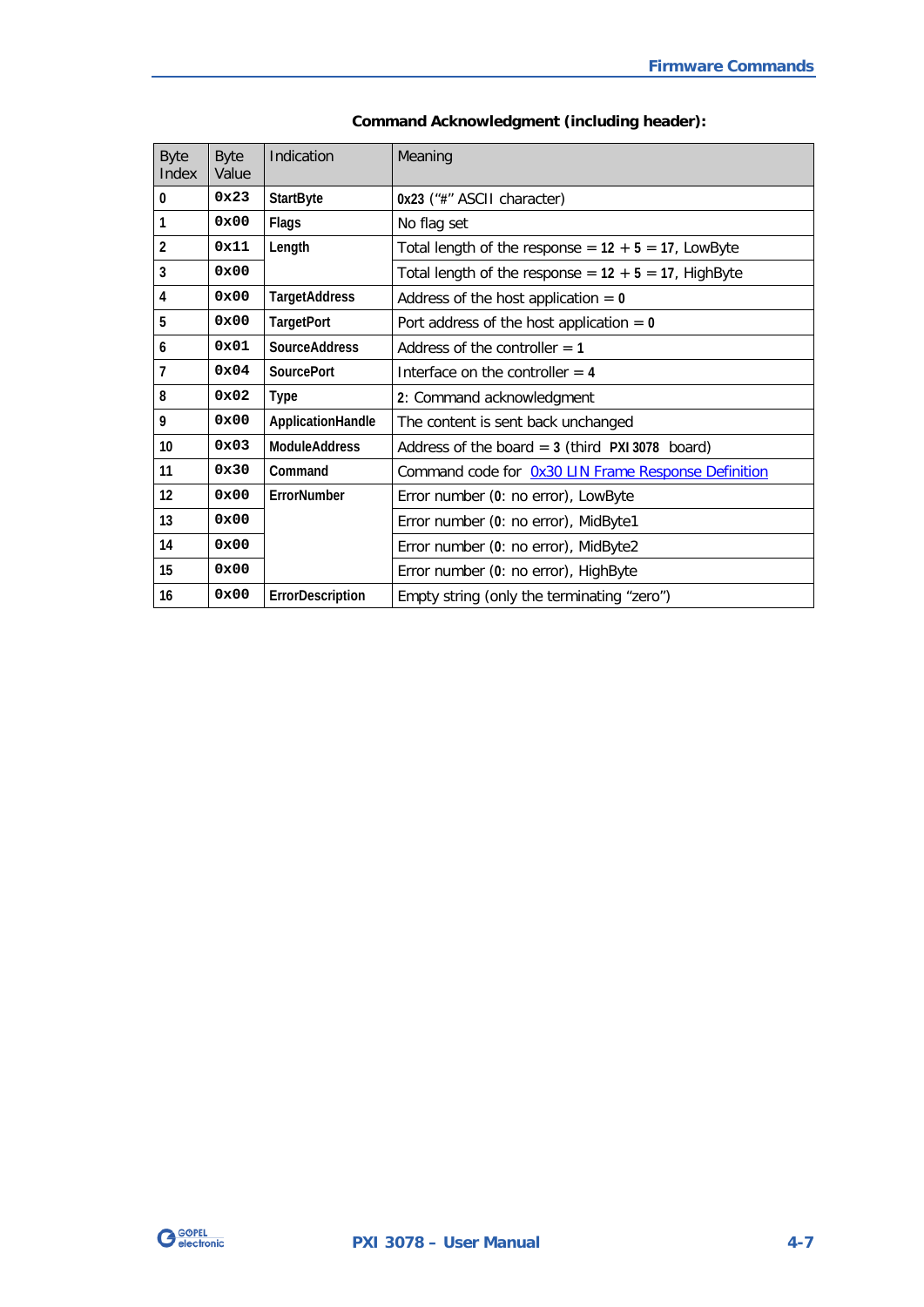## <span id="page-41-0"></span>**4.2 General Firmware Commands**

<span id="page-41-1"></span>

| 4.2.1 0x03                       | This command enables (if available or possible) the following                                |
|----------------------------------|----------------------------------------------------------------------------------------------|
| Enable<br><b>Functionalities</b> | Firmware elements for the selected controller:<br>Interfaces<br>$\leftarrow$ Functionalities |

Controller selection is made by the **TargetAddress** parameter in the header of the command.

Find out the enabled Firmware elements by the OxFO Get Firmware [version](#page-42-0) command.

This command resets the selected controller to the initial state including a software reset. Controller selection is made by the **TargetAddress** parameter in the header of the command. 4.2.2 0x10 Software Reset

The command does not have any command bytes.

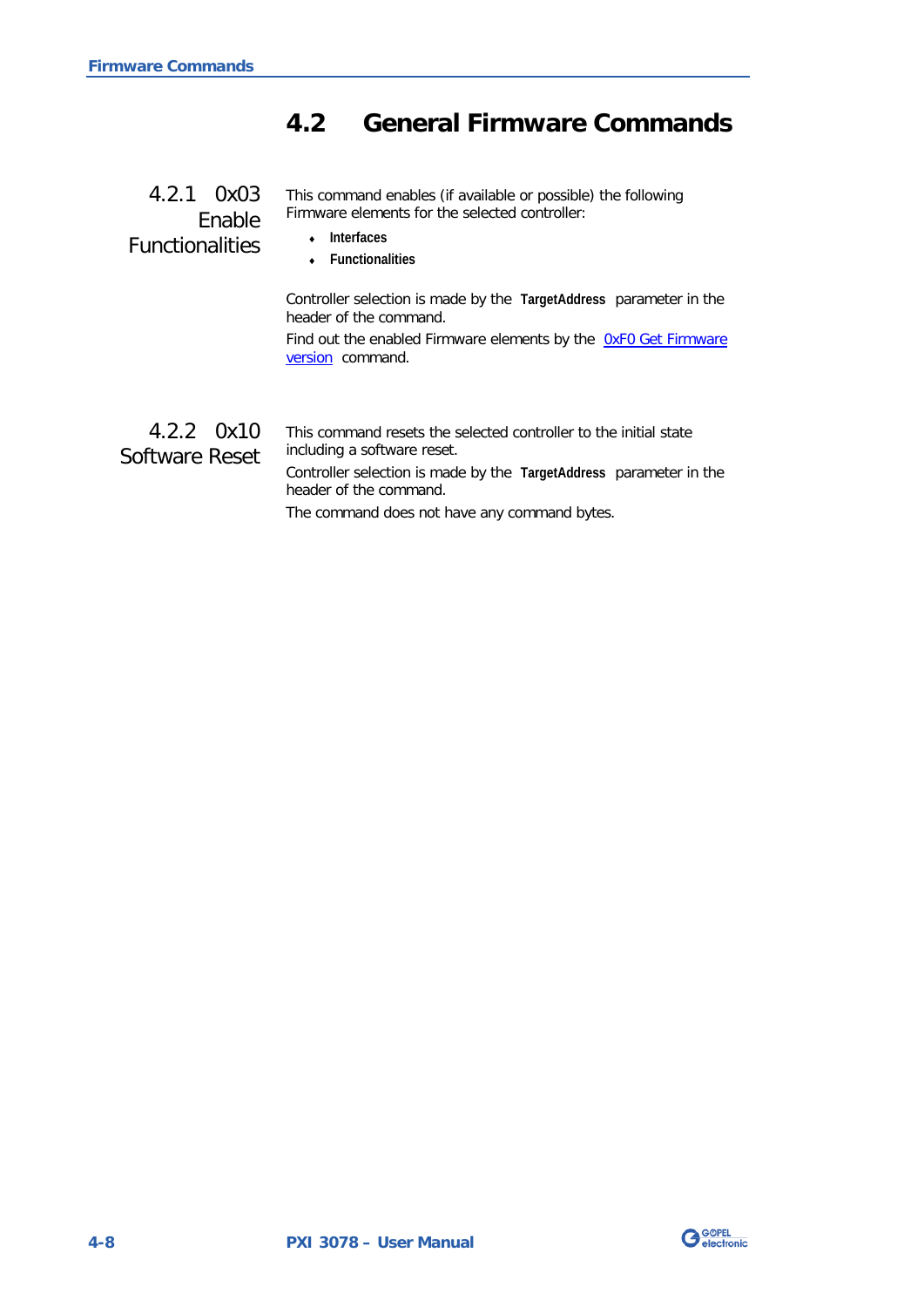## <span id="page-42-0"></span>4.2.3 0xF0 Get Firmware version

This command is used to query the Firmware version of the selected controller. Controller selection is made by the **TargetAddress** parameter in the

header of the command.

The command does not have any command bytes.

| <b>Response:</b> |
|------------------|
|------------------|

| <b>B</b> vte | Indication | Meaning                                 |
|--------------|------------|-----------------------------------------|
| $0$ .        | Version    | Firmware version as 0-terminated string |

In the response string there are the following pieces of information:

- ♦ Firmware version (**version**)
- ♦ Creation date (**date**)
- ♦ Creation time (**time**)
- ♦ Enabled **Functionalities** (**code**) enabled by the [0x03 Enable Functionalities](#page-41-1) command

**Code** for possible **KLine** Functionalities:

code: 00000000-000**1**0000-00000000-00000000 --> **KWP2000** Diagnostics

code: 00000000-000**2**0000-00000000-00000000 --> **KWP1281** Diagnostics

code: 00000000-000**4**0000-00000000-00000000 --> **ISO-9141-Ford** Diagnostics



In the case of several enabled **Functionalities**, the resulting **code** is created by a bit oriented OR concatenation of the individual codes.

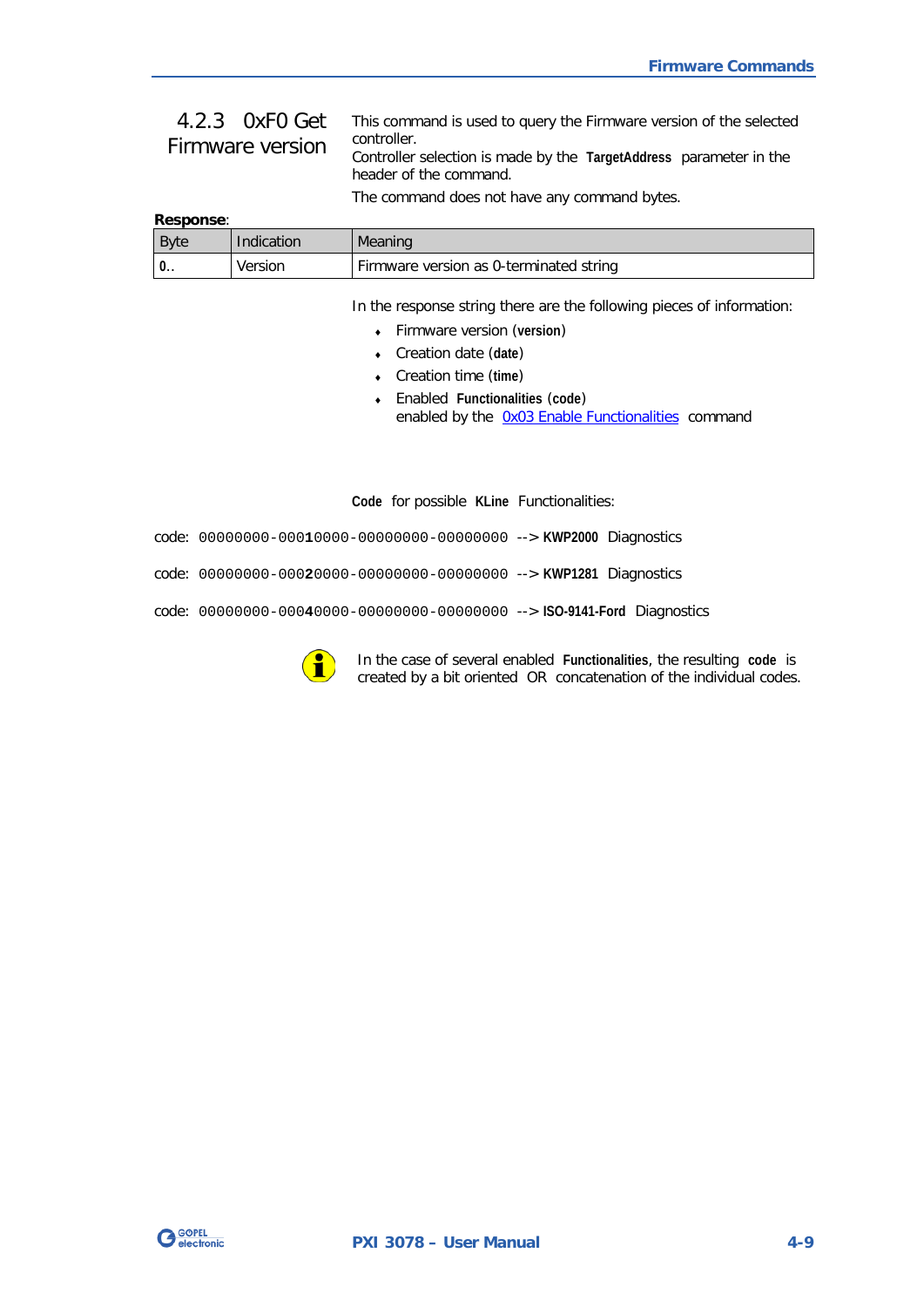## <span id="page-43-0"></span>**4.3 LIN Commands**

The **LIN** commands for your **GOEPEL** Hardware are described in this chapter.



General notes valid for all Firmware commands can be found in section [General Firmware Notes.](#page-34-0)

#### **Initial state:**

After a power-on or software reset, the master task is deactivated, while the slave task is activated (for monitoring).

The slave task operates with an automatic baud rate recognition, a **BreakDetectionThreshold** of **9.5** bit times and with the classic checksum model (see Explanation). This way the LIN bus can be monitored with the LIN bus monitor without announcing the baud rate [\(0x54 LIN](#page-65-0)  Monitor – [Activation/ Deactivation](#page-65-0) command).

The Firmware internal **ResponseSpace** and **InterByteSpace** variables are initialized by **0**. However, on the LIN bus **ResponseSpace** and **InterByteSpace** appear with **0**..**1** bit times, as the UART is used for transmitting.

Explanation:

**Classic checksum** = checksum via data bytes **Enhanced checksum** = checksum via identifier byte and data bytes



The Firmware operates with a value of **9.5 bit times** for the **BreakDetectionThreshold** in contrast to the LIN Specification (11 bit times) for bus monitoring, to be able to detect breaks shorter than 11 bit times.

At any time, the value for the **BreakDetectionThreshold** can be modified by the [0x46 LIN Set Break Detection Threshold](#page-62-0) command.

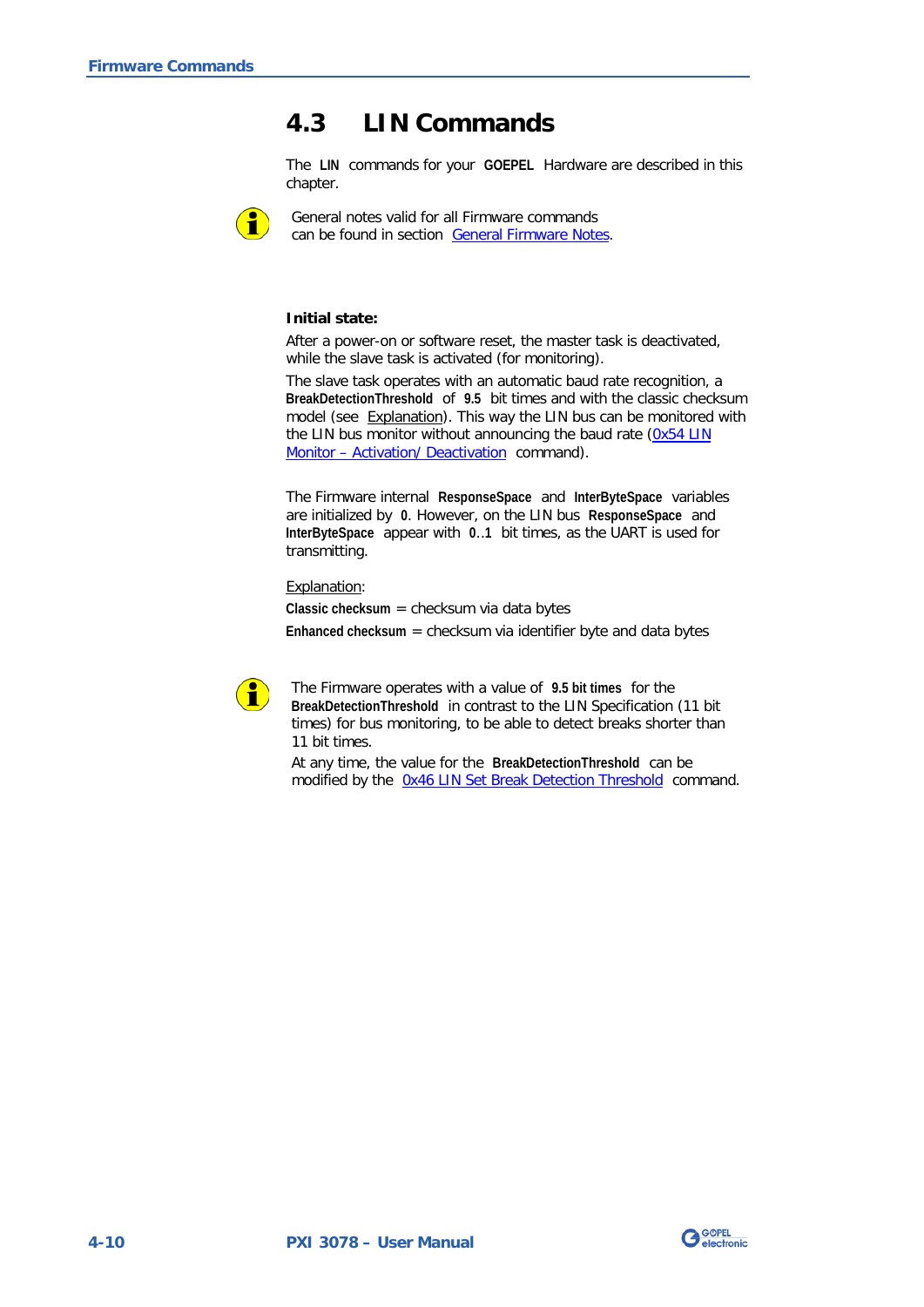#### **Command sequence**

After switching on or a software reset, available **Optional Functionalities** must be enabled by the [0x03 Enable Functionalities](#page-41-1) command.

Then, the following commands should be executed in that order:

- ♦ [0x12 LIN Init Interface](#page-47-0)
- ♦ [0x14 LIN Set Interface Properties](#page-48-0)
- ♦ [0x15 LIN Set Checksum Model](#page-50-0)  (in the case of **LIN2.0** for the individual identifiers)

for LIN Master:

- ♦ [0x22 LIN Fill Schedule Table](#page-53-0)
- ♦ [0x23 LIN Fill Frame Response Table](#page-54-0)
- ♦ 0x28 LIN Master [Start Transmitting](#page-55-0)

for LIN Slave:

♦ [0x23 LIN Fill Frame Response Table](#page-54-0) 

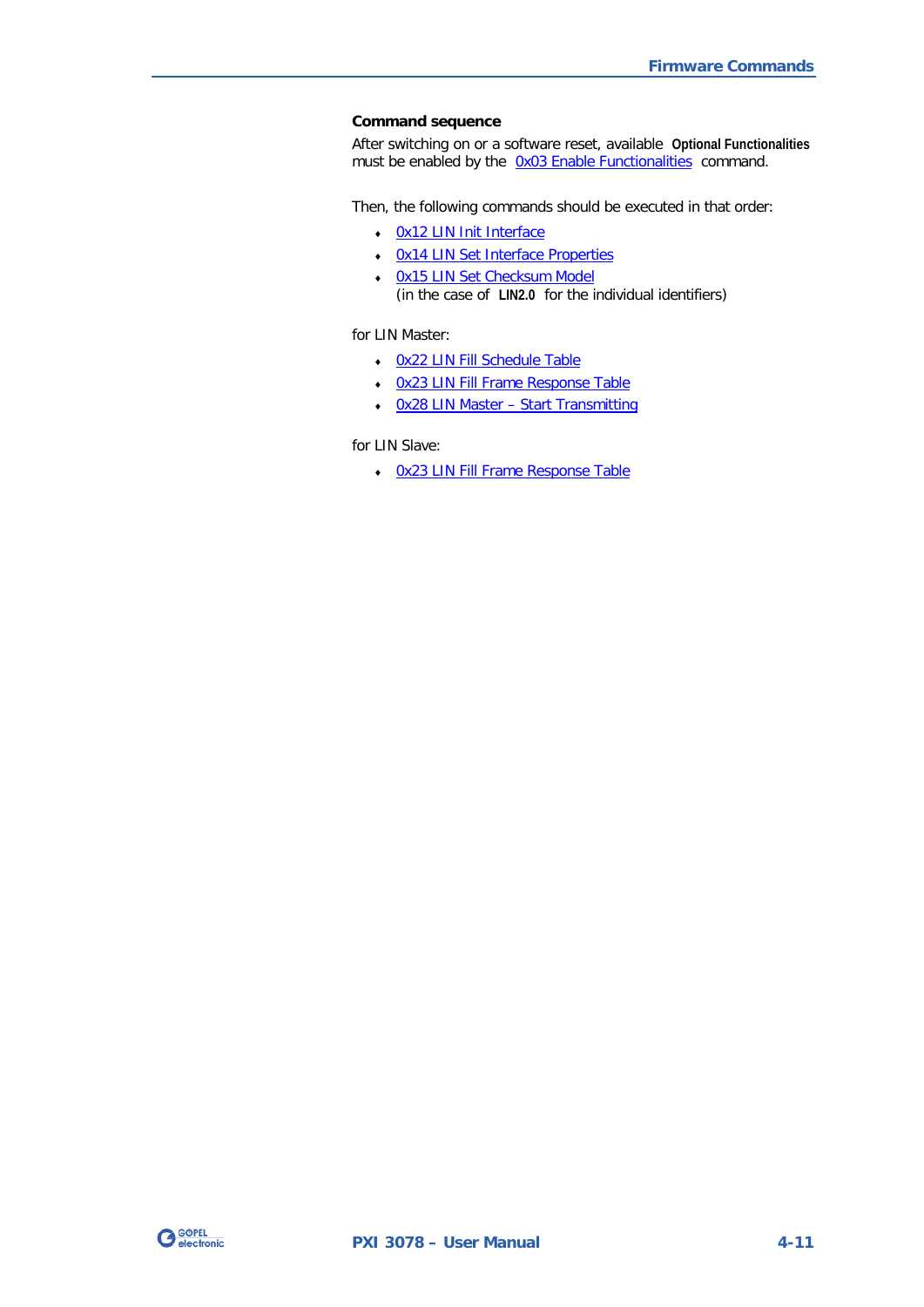#### **Structure of a LIN Cluster**





Figure 4-1: Structure of a LIN Cluster

A **LIN Cluster** consists of one **master task** and several **slave tasks**. The **LIN Master** (**master node**) includes one **master task** and one **slave task**.

Each **LIN Slave** (**slave node**) includes only one **slave task**.

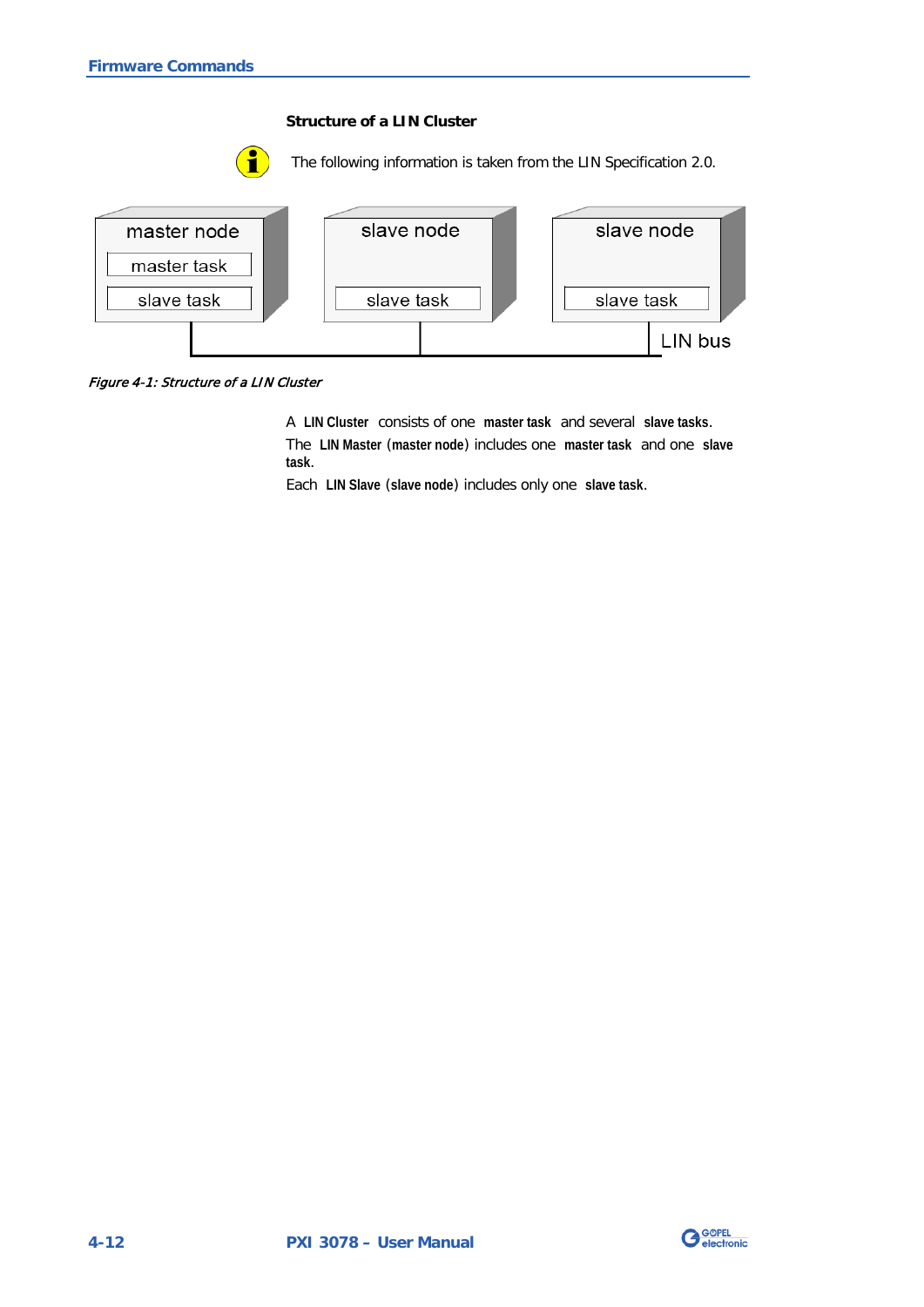#### **Structure of a LIN Frame**



The following information is taken from the LIN Specification 2.0.



<span id="page-46-1"></span>Figure 4-2: Structure of a LIN Frame

Essentially a LIN **Frame** consists of the **Header** and the **Response**. The **Header** is exclusively sent by the **master task** of the **LIN Master** (**master node**).

The **LIN Frame Response** is sent by a **slave task** of the **LIN Master** (**master node**) or of a **slave node**.

The pause between the **LIN Header** and the **LIN Frame Response** is called **Response space**.

The following example shows a LIN message of two data bytes, consisting of **Header** and **Response**.

All time-parameters within a LIN message changeable by Firmware commands can be seen (**BreakTime**, **BreakDelimiterTime**, **ArbitrationTime**, **ResponseSpace** and **InterByteSpace**):



<span id="page-46-0"></span>Figure 4-3: LIN Message (Frame)



The continuous lines above and below the LIN signal indicate that these signals can have V<sub>Bat</sub> (high) level as well as Gnd (low) level during the corresponding periods of time.

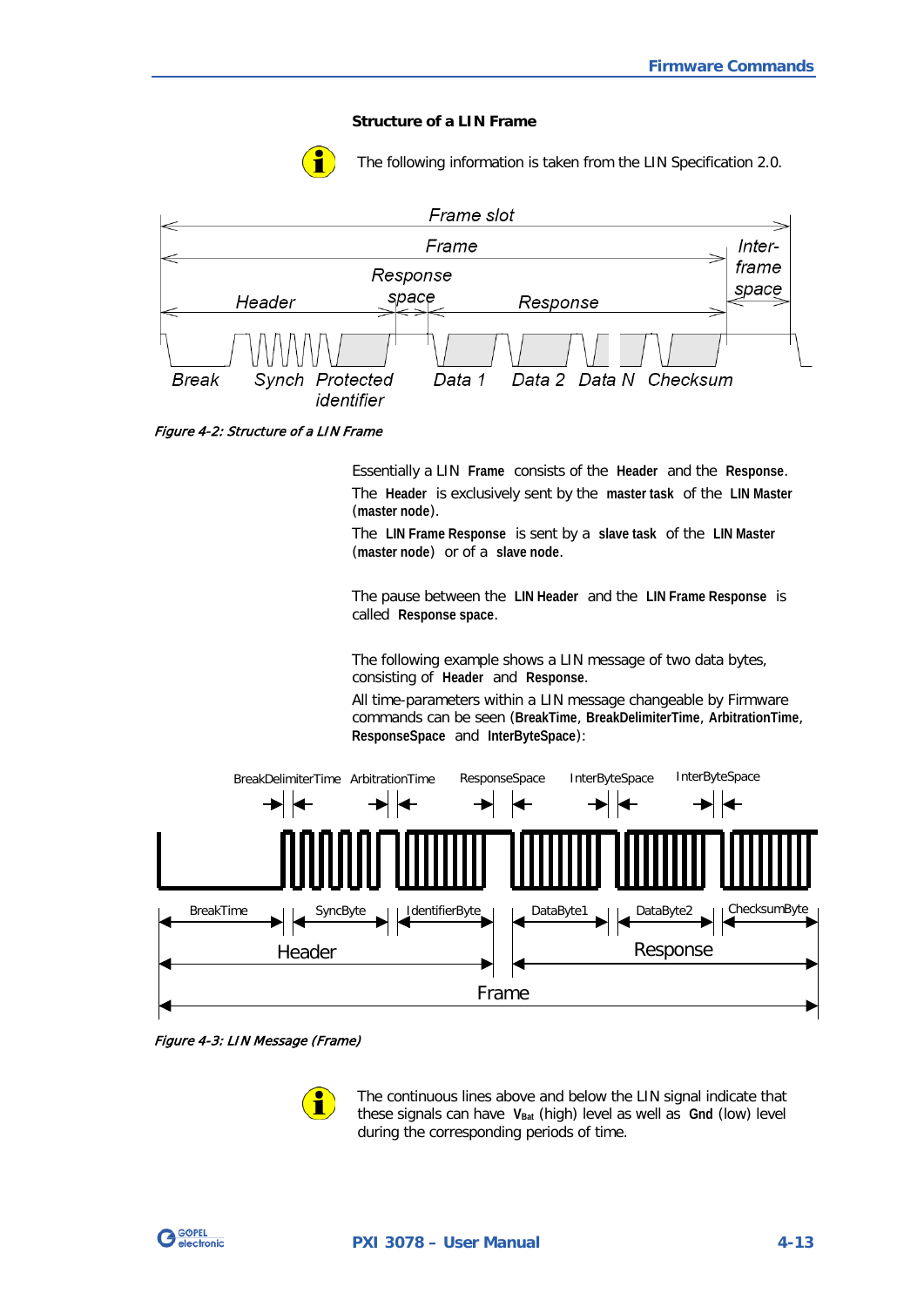#### <span id="page-47-0"></span>This command resets the selected LIN interface without software reset to the initial state. Additionally, further configuration possibilities are offered. 4.3.1 0x12 LIN Init Interface

Interface selection is made by the **TargetAddress** and **TargetPort** parameters in the header of the command.

The command bytes are optional. If there are no command bytes, the Firmware runs with **0** for the optional command bytes.

#### **Command**:

| <b>Byte</b> | Indication       | Meaning                                       |
|-------------|------------------|-----------------------------------------------|
| $\bf{0}$    | reserved         | Reserved                                      |
|             | DontUseUartForTx | 0: Use UART for transmitting (default)        |
|             |                  | 1: No use of UART for transmitting            |
|             | reserved         | Reserved                                      |
|             | <b>BlinkMode</b> | 0: Blinking of the LEDs deactivated (default) |
|             |                  | 1: Blinking of the LEDs activated             |

For sending without jitters (Response Space Jitters) and modifications of **ArbitrationTime**, **ResponseSpace** and **InterByteSpace**, set the **DontUseUartForTx** parameter to **1**, as in the case of sending with **UART** delays (jitters) may occur up to one bit time.

For other cases, sending with **UART** means only little CPU load.

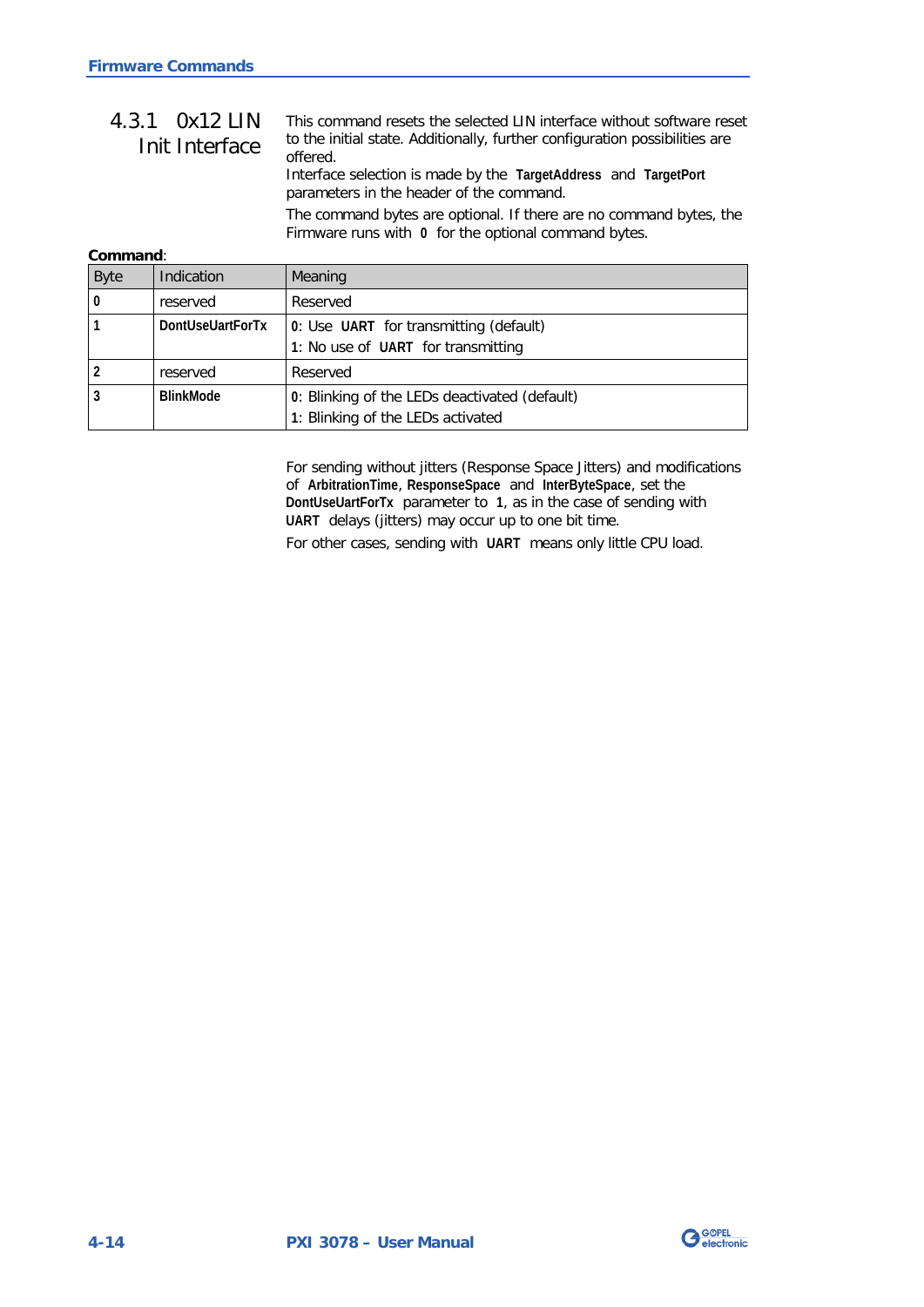#### <span id="page-48-0"></span>The properties of the selected LIN interface are set with this command. 4.3.2 0x14 LIN Set Interface Properties

### **Command**:

| <b>Byte</b> | Indication       | Meaning                                                     |
|-------------|------------------|-------------------------------------------------------------|
|             | EnableMasterTask | 0: Deactivating the master task                             |
|             |                  | 1: Activating the master task (for the structure see below) |
|             | EnableSlaveTask  | 0: Deactivating the slave task                              |
|             |                  | 1: Activating the slave task (for the structure see below)  |
|             |                  | Note: For monitoring, the slave task must be activated,     |
|             |                  | i.e., the EnableSlaveTask parameter has to be set to 1      |
| 2, 3        | reserved         | Reserved                                                    |

Parameters of the Master task:

| <b>Byte</b> | Indication                | Meaning                                                                                                                                                                                                                                                                           |
|-------------|---------------------------|-----------------------------------------------------------------------------------------------------------------------------------------------------------------------------------------------------------------------------------------------------------------------------------|
| 4.7         | <b>BaudRate</b>           | BaudRate in Hz                                                                                                                                                                                                                                                                    |
| 8.11        | <b>BreakTime</b>          | BreakTime in multiples of 25ns<br>(Generally 13 Bit-times, e.g. 27,083 for 19,200 Baud)                                                                                                                                                                                           |
|             |                           | (Time that announces the start of a new LIN Frame,<br>duration of the low level of the Break, see Figure 4-3)                                                                                                                                                                     |
| 1215        | <b>BreakDelimiterTime</b> | BreakDelimiterTime in multiples of 25ns<br>(Generally 1 Bit-time, e.g. 2,083 for 19,200 Baud)<br>(Time between the end of the low level of the Break<br>and the beginning of the StartBit of the SyncByte<br>or duration of the high level of the BreakDelimiter, see Figure 4-3) |
| 16.19       | ArbitrationTime           | Only for Advanced library, otherwise to be initialized by 0<br>Arbitration Time in multiples of 25ns (generally 0)<br>(Time between the end of the StopBit of the SyncByte and<br>the beginning of the StartBit of the IdentifierByte, see Figure 4-3)                            |

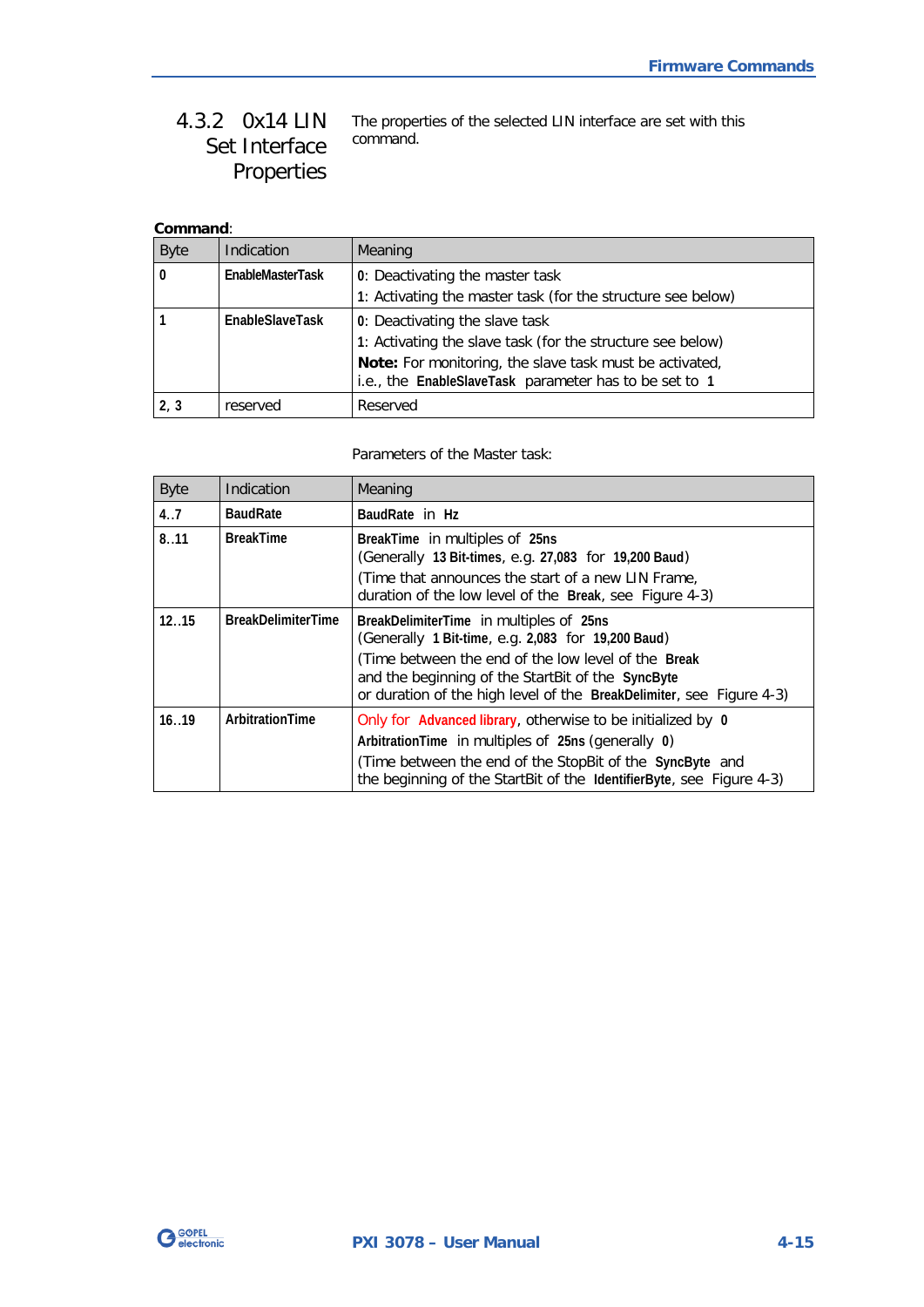| <b>Byte</b> | Indication                          | Meaning                                                                                                                                                                                                                                                                                    |
|-------------|-------------------------------------|--------------------------------------------------------------------------------------------------------------------------------------------------------------------------------------------------------------------------------------------------------------------------------------------|
| 20          | Enable-<br><b>BaudRateDetection</b> | 0: Baud Rate Detection deactivated<br>1: Baud Rate Detection activated                                                                                                                                                                                                                     |
| 2123        | reserved                            | Reserved                                                                                                                                                                                                                                                                                   |
| 24.27       | <b>BaudRate</b>                     | BaudRate in Hz                                                                                                                                                                                                                                                                             |
| 2831        | ResponseSpace                       | Only for Advanced library, otherwise to be initialized by 0<br>ResponseSpace in multiples of 25ns (generally 0)<br>(Time between the end of the StopBit of the IdentifierByte<br>and the beginning of the StartBit of the Response<br>or time between Header and Response, see Figure 4-3) |
| 3235        | <b>InterByteSpace</b>               | Only for Advanced library, otherwise to be initialized by 0<br>InterByteSpace in multiples of 25ns (generally 0)<br>(Time between the end of the StopBit of a Response DataByte<br>and the beginning of the StartBit of the next Response DataByte,<br>see Figure 4-3)                     |

#### Parameters of the Slave task:



#### **The monitor commands DO NOT provide results when the slave task is deactivated!!!**



Please note the following: The UART should NOT be used for transmitting to create the **ArbitrationTime**, **ResponseSpace** and Warning InterByteSpace times (see [0x12 LIN Init Interface](#page-47-0) command).



Please note also: The sending moment for the LIN Frame Response, defined by **ResponseSpace**, is falsified by the transceiver running times (receiving and transmitting running time).

The complete running time of a transceiver depends on its type. The range is between **5µs** and **15µs** (generally **8µs** to **9µs**).

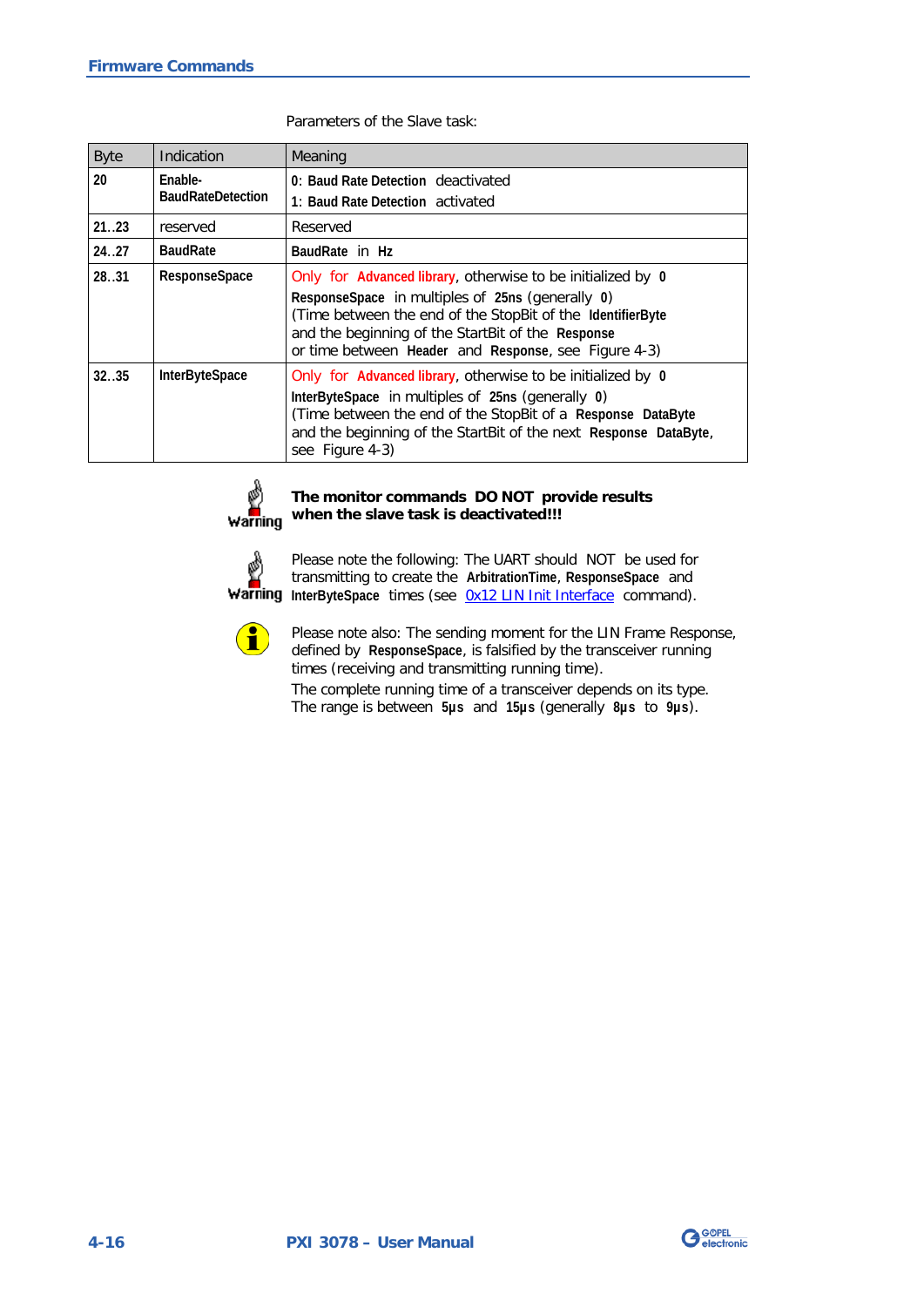#### <span id="page-50-0"></span>Use this command to set the checksum model. 4.3.3 0x15 LIN Set

Checksum Model

| <b>Byte</b>     | Indication       | Meaning                                                                                                  |
|-----------------|------------------|----------------------------------------------------------------------------------------------------------|
| $\bf{0}$        | CheckSumModel    | 0: Classic (Checksum only via data bytes)                                                                |
|                 |                  | 1: Enhanced (Checksum via identifier and data bytes)                                                     |
|                 | NumberOfIds      | Number of identifiers (N)                                                                                |
|                 | <b>SelectAll</b> | 0: Setting is valid only for the identifiers indicated by Ids<br>1: Setting is valid for all identifiers |
|                 | reserved         | Reserved                                                                                                 |
| 4. .<br>$(3+N)$ | lds              | Identifier list (one byte per identifier)                                                                |

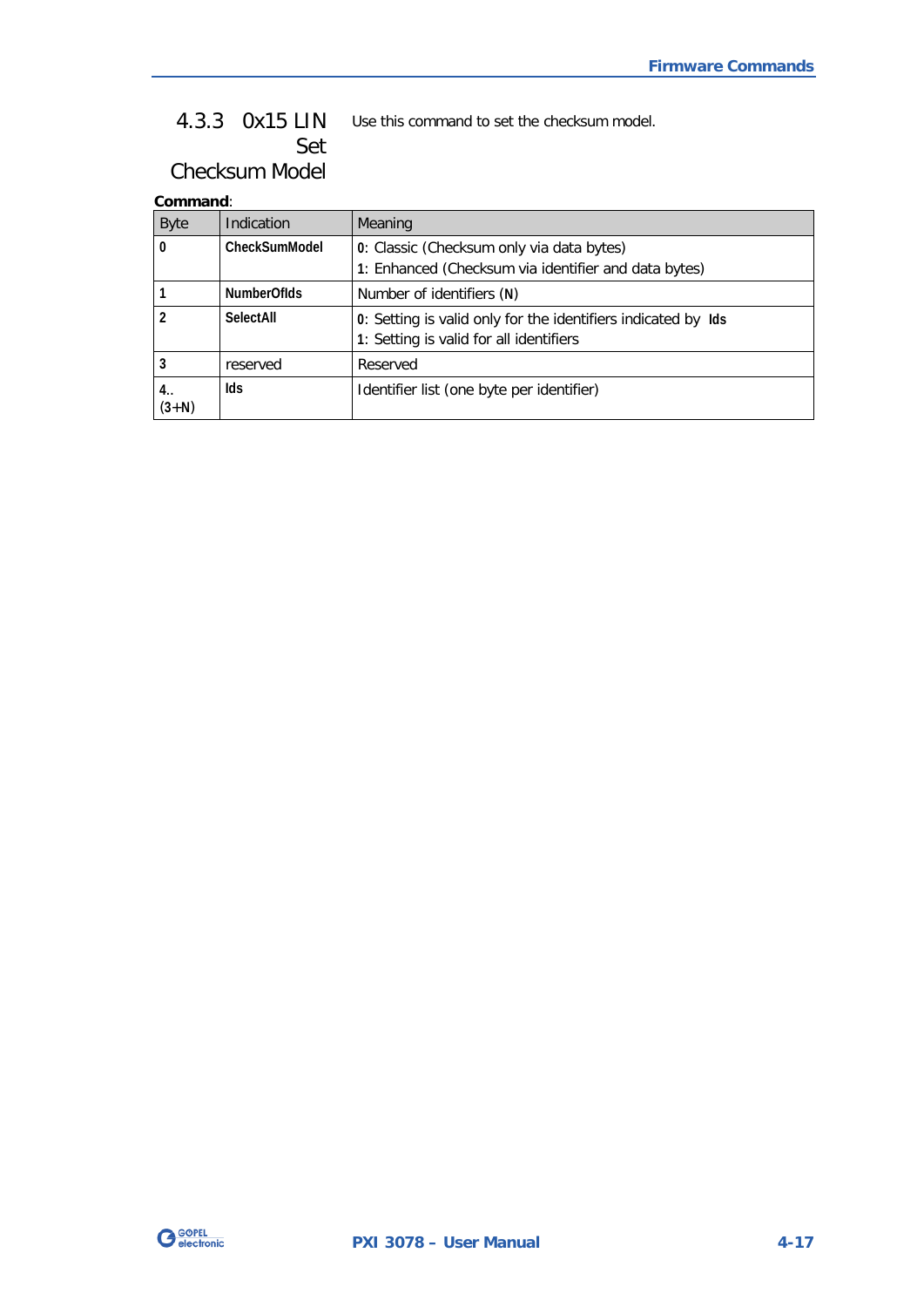#### <span id="page-51-0"></span>This command is used for the configuration of the LIN interface as a LIN node. The command is subdivided into several sub-commands distinguishable by the **Mode** parameter. The command and response structure for all sub-commands is the same for all bytes up to **Byte 3**, while varieties occur starting with **Byte 4** (as far as more than four bytes exist). 4.3.4 0x1A LIN Node

#### **Command and Response:**

| <b>Byte</b> | Indication | Meaning               |
|-------------|------------|-----------------------|
|             | Mode       | 4: PROPERTY_SET_BY_ID |
|             |            | 5: PROPERTY_GET_BY_ID |
| 1.3         | reserved   | Reserved              |

### **PropertyId:**

| Wert | Meaning                                                                                                                                                                                                |  |  |
|------|--------------------------------------------------------------------------------------------------------------------------------------------------------------------------------------------------------|--|--|
| 18   | <b>BAUD RATE</b>                                                                                                                                                                                       |  |  |
|      | Baudrate in Hertz                                                                                                                                                                                      |  |  |
| 19   | BAUD RATE DETECTION IS ENABLED                                                                                                                                                                         |  |  |
|      | Baudrate detection ( $0 =$ deactivated, $1 =$ activated)                                                                                                                                               |  |  |
| 20   | <b>UART__USE_FOR_TRANSMIT</b>                                                                                                                                                                          |  |  |
|      | Definition whether the UART is used for sending, without new initialization of the<br>interface                                                                                                        |  |  |
|      | $(0 =$ The UART is NOT used for sending<br>$1 =$ The UART is used for sending)                                                                                                                         |  |  |
|      | See also Ox12 LIN Init Interface command                                                                                                                                                               |  |  |
| 49   | ENABLE BUS TERMINATION                                                                                                                                                                                 |  |  |
|      | $0 =$ Deactivation of the bus termination (pull up resistor)<br>$1 =$ Activation of the bus termination (pull up resistor)                                                                             |  |  |
| 50   | <b>ENABLE INTERNAL VBAT</b>                                                                                                                                                                            |  |  |
|      | $0$ = Deactivation of the internal voltage supply for the transceiver<br>$1$ = Activation of the internal voltage supply for the transceiver<br>Then, connecting an external voltage is not applicable |  |  |

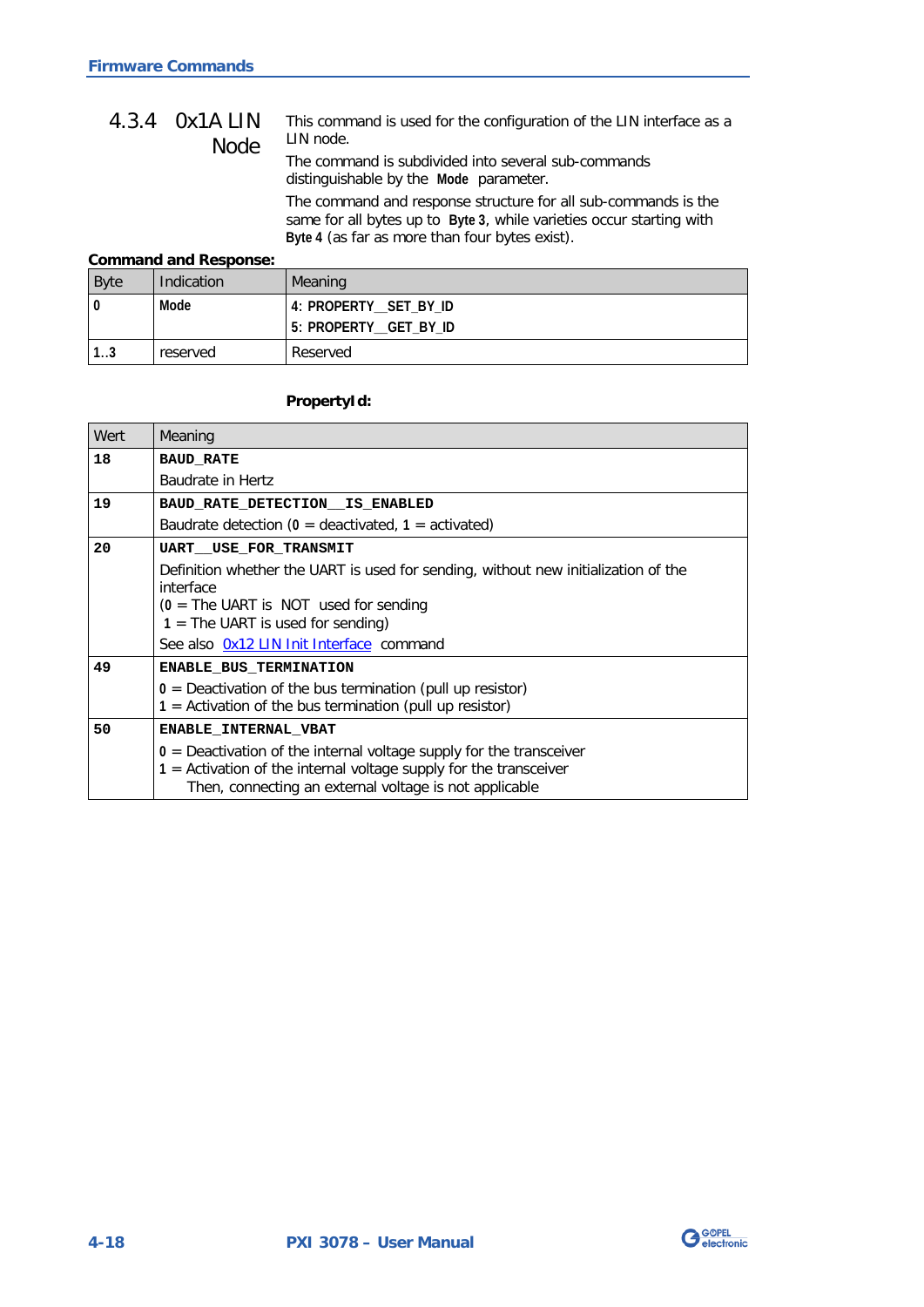#### The **SubCmd** = **PROPERTY\_\_SET\_BY\_ID** subcommand is used to set the value of a property specified by **PropertyId**. 4.3.4.1 Property **SetById**

|             | Command:   |                                                                              |  |
|-------------|------------|------------------------------------------------------------------------------|--|
| <b>Byte</b> | Indication | Meaning                                                                      |  |
| 4, 5        | Id         | Propertyld: Property identifier<br>(see Propertyld in section 0x1A LIN Node) |  |
| 6, 7        | Reserved   | Reserved                                                                     |  |
| 8.11        | Value      | Value of the property                                                        |  |

#### The **SubCmd** = **GET\_FLAG\_BY\_ID** subcommand is used to query for the value of a property specified by **PropertyId**. 4.3.4.2 Property **GetById**

#### **Command:**

| <b>Byte</b> | Indication | Meaning                                                                      |
|-------------|------------|------------------------------------------------------------------------------|
| 4, 5        | Ιd         | Propertyld: Property identifier<br>(see Propertyld in section Ox1A LIN Node) |
| 16,7        | reserved   | Reserved                                                                     |

#### **Response:**

| <b>Byte</b> | Indication | Meaning                                                                      |
|-------------|------------|------------------------------------------------------------------------------|
| 4, 5        | ld         | Propertyld: Property identifier<br>(see Propertyld in section Ox1A LIN Node) |
| 6,7         | Reserved   | Reserved                                                                     |
| 8.11        | Value      | Value of the property                                                        |

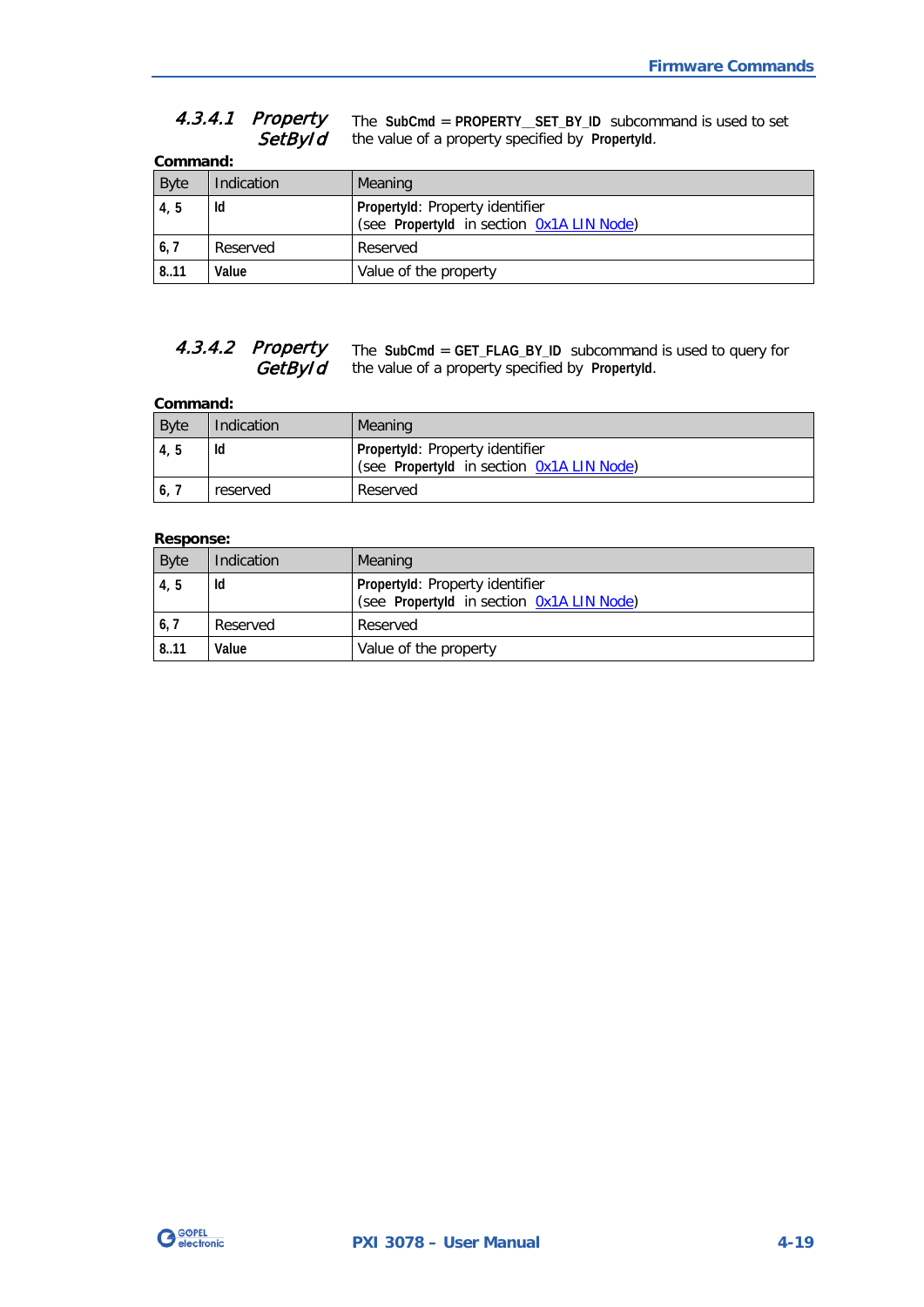## <span id="page-53-0"></span>4.3.5 0x22 LIN Fill Schedule Table

Use this command to fill a LIN **Schedule table**. Altogether there are **256** Schedule tables in the Firmware, the entries depend on the available memory range. The command has to be executed several times if the table to be filled has more entries as fit into the command itself. In this case the **Concatenate** parameter must be set accordingly.

### **Command**:

| <b>Byte</b>        | Indication                      | Meaning                                                                                                                                                                                                 |
|--------------------|---------------------------------|---------------------------------------------------------------------------------------------------------------------------------------------------------------------------------------------------------|
| $\bf{0}$           | ScheduleTable-<br><b>Number</b> | Number of the Schedule Table                                                                                                                                                                            |
|                    | Concatenate                     | 0: Write from the beginning of the table<br>1: Append table entries                                                                                                                                     |
| $\mathfrak{p}$     | <b>IdAsIdCode</b>               | 0: The protected identifier is calculated according to the specification<br>by the Firmware<br>1: The protected identifier is assumed as submitted<br>(sending an invalid identifier is possible then!) |
| 3.5                | reserved                        | Reserved                                                                                                                                                                                                |
| 6, 7               | <b>NumberOfItems</b>            | Number of table entries (N)                                                                                                                                                                             |
| 8.<br>$7 + (N^*8)$ | <b>Items</b>                    | Table entries (for the structure see below)                                                                                                                                                             |

A **Schedule table Item** consists of the following eight bytes:

| <b>Byte</b> | Indication     | Meaning                                                                                                                                                                                            |
|-------------|----------------|----------------------------------------------------------------------------------------------------------------------------------------------------------------------------------------------------|
| $\bf{0}$    | Id             | <b>Identifier</b>                                                                                                                                                                                  |
|             | FrameType      | 0: UnconditionalFrame – "Normal" messages<br>1: EventTriggeredFrame - Event triggered messages<br>2: SporadicFrame - Sporadic messages<br>3: DiagnosticFrame - Diagnostic messages (0x3C and 0x3D) |
|             | FrameListIndex | List index for Event Triggered Frames and Sporadic Frames<br>(starting with 0)                                                                                                                     |
| 3           | reserved       | Reserved                                                                                                                                                                                           |
| 4.7         | Delay          | Delay to the next LIN Frame in multiples of 25ns<br>(e.g. 400,000 for a Delay of 10ms)                                                                                                             |

Similar to the **Frames** list for the **Unconditional Frames** of a LIN Description File (**LDF**), there is possibly an **Event\_triggered\_frames** list for **Event Triggered Frames** or a **Sporadic\_frames** list for **Sporadic Frames**. **FrameListIndex** is the index in these lists.

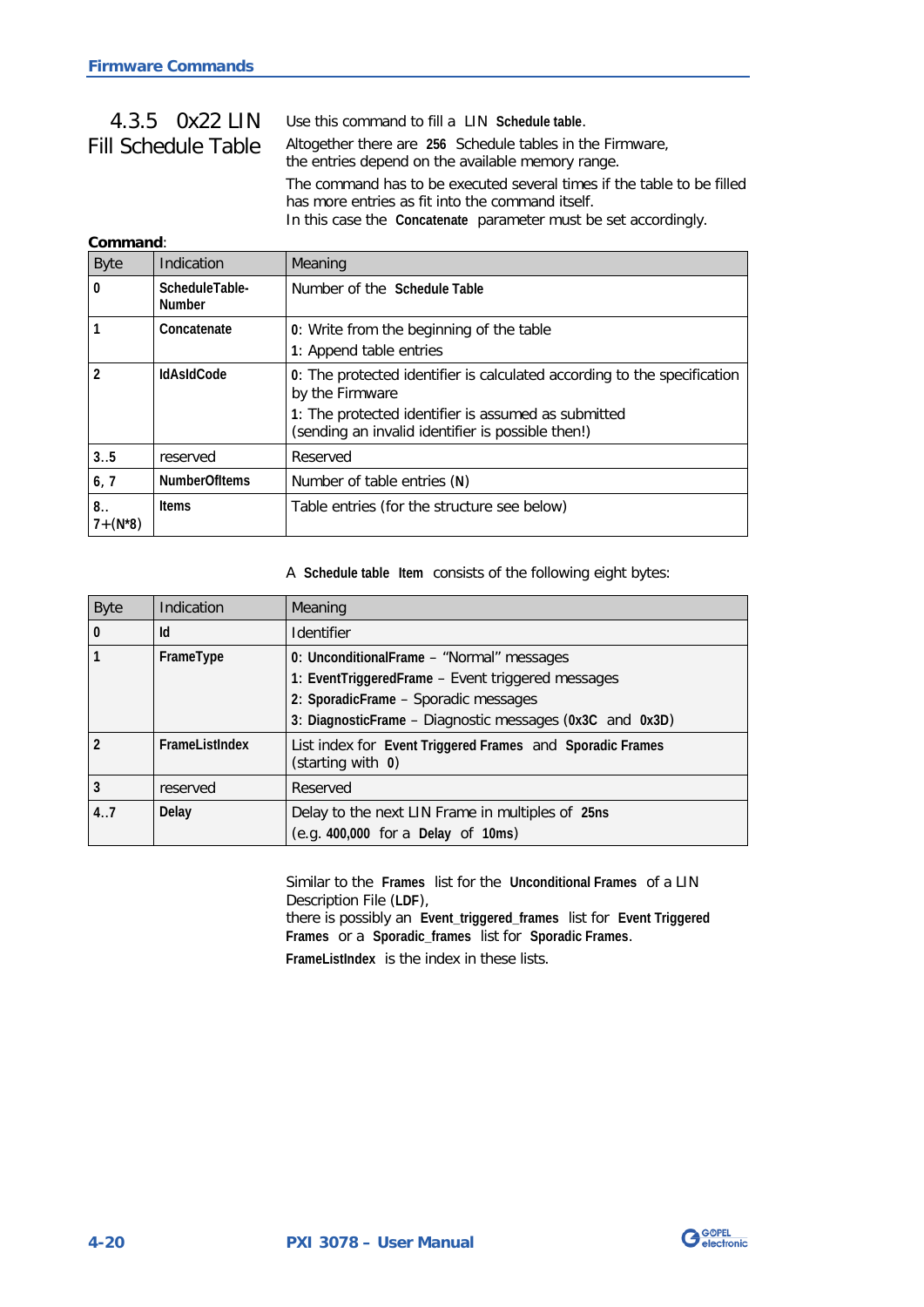## <span id="page-54-0"></span>4.3.6 0x23 LIN Fill Frame Response Table

Use this command to fill the LIN Frame response table. The command has to be executed several times if the table to be filled has more entries as fit into the command itself. The command automatically defines the LIN Frame responses given in

**Command**:

| Command.            |               |                                             |
|---------------------|---------------|---------------------------------------------|
| <b>Byte</b>         | Indication    | Meaning                                     |
| $\mathbf{0}$        | NumberOfItems | Number of table entries (N)                 |
| 2, 3                | reserved      | Reserved                                    |
| 4. .<br>$3+(N^*12)$ | <b>Items</b>  | Table entries (for the structure see below) |

the individual table **Items** by **Id**.

A LIN Frame response table **Item** consists of the following 12 Bytes:

| <b>Byte</b> | Indication | Meaning               |
|-------------|------------|-----------------------|
| -0          | ld         | Identifier (0x000x3F) |
|             | Length     | Data length           |
| 2, 3        | reserved   | Reserved              |
| 4.11        | Data[07]   | Data bytes 07         |



As an alternative to this command there is the 0x30 LIN Frame [Response Definition](#page-59-0) command, offering further features.

#### Use this command to send one wakeup request. 4.3.7 0x24 LIN Send

## WakeUp Request

**Command**:

| Byte               | Indication | Meaning                                                                                                                                           |
|--------------------|------------|---------------------------------------------------------------------------------------------------------------------------------------------------|
| $\vert 03 \rangle$ | WakeUpTime | Duration of the dominant bus level in multiples of 25ns,<br>(e.g. $10,000$ for a WakeUp time of $250\mu s$ )<br>$(0 = \text{Default MakeUpTime})$ |

In the case of **0** as **WakeUpTime**, the default **WakeUpTime** is eight bit times. According to **LIN 2.0 Specification**, the **WakeUpTime** should have a value of **250µs** to **5ms**.

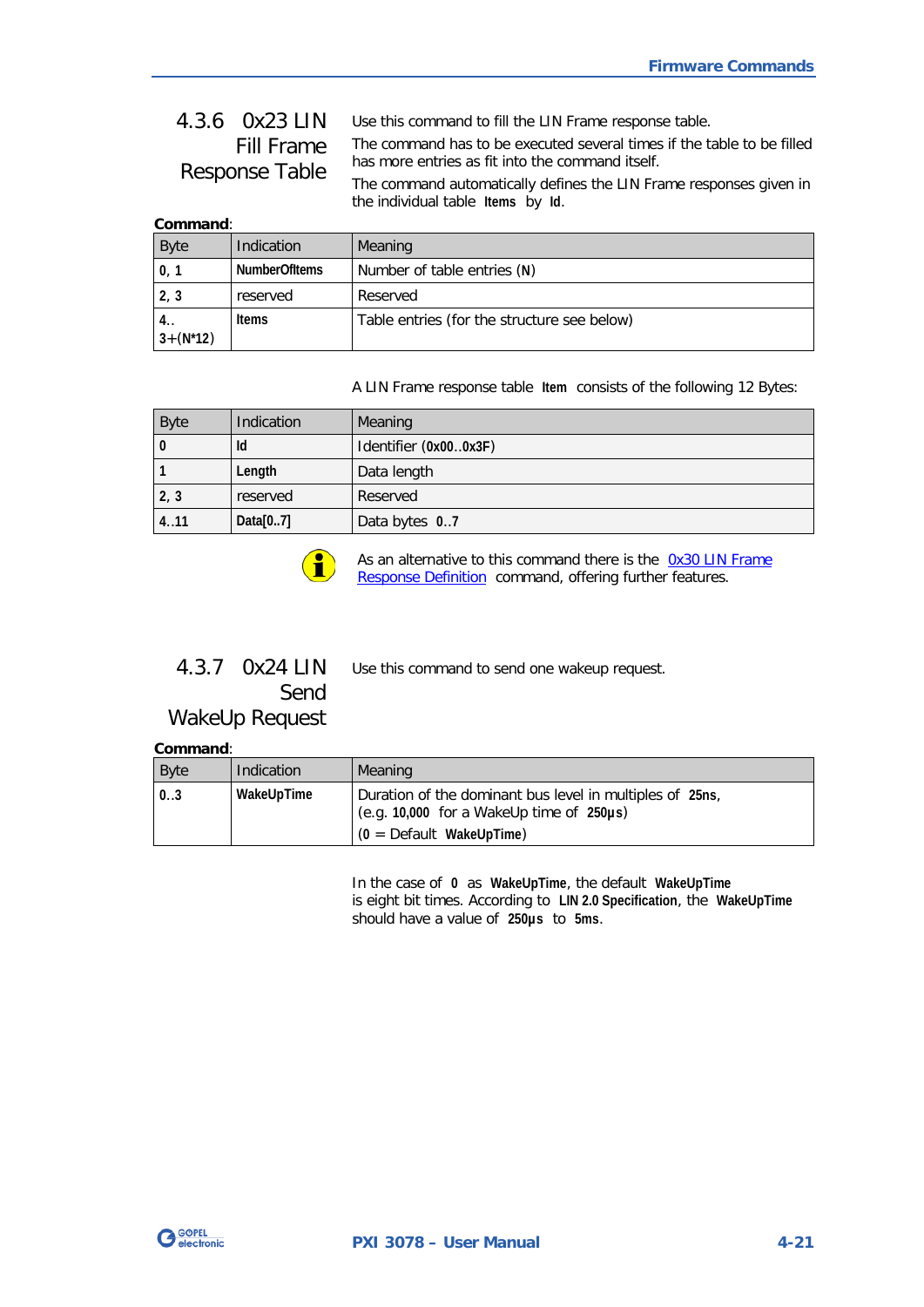|                                    | 4.3.8 OX25 LIN This command sets the slave controller in the sleep state or "awakes" |
|------------------------------------|--------------------------------------------------------------------------------------|
| Set Slave Task it from that state. |                                                                                      |
| State                              |                                                                                      |

|--|

| <b>Byte</b> | Indication | Meaning        |
|-------------|------------|----------------|
| $\bf{0}$    | Awake      | 0: Sleep state |
|             |            | 1: Awake state |
| 12<br>ن. ا  | reserved   | Reserved       |

## 4.3.9 0x26 LIN Send GotoSleep Command

This command activates the possibility to send the **Go to Sleep Command**. Just after the activation executing the command is completed.

The command does not have any command bytes.

Sending the **Go to Sleep Command** itself is executed by the LIN master by transmitting a LIN header with the identifier **0x3C** (diagnostic master request frame) to the bus (a **0** is sent as the first data byte, then). This means exclusively the LIN master determines the point in time to send the **Go to Sleep Command**.

The **Go to Sleep Command** can be sent by any controller (also by the slave).



Sending the **Go to Sleep Command** is NOT possible while diagnostics is active (**Type** ≠ **0** for [0xA0 KLine Diagnostics –](#page-94-0) Configuration).

<span id="page-55-0"></span>

| 4.3.10 0x28 LIN |
|-----------------|
| Master – Start  |
| Transmitting    |

The master task starts processing the indicated LIN **Schedule table**. That means the corresponding LIN Frame headers are sent.

#### **Command:**

| <b>Byte</b> | Indication | <b>Meaning</b>                                     |
|-------------|------------|----------------------------------------------------|
|             |            | ScheduleTableNumber   Number of the Schedule table |
| 13          | reserved   | Reserved                                           |



The indicated **Schedule table** is always processed starting with the FIRST entry.

## 4.3.11 0x29 LIN Master – Stop **Transmitting**

The master task stops to send LIN Frame headers by executing this command. The command does not have any command bytes.

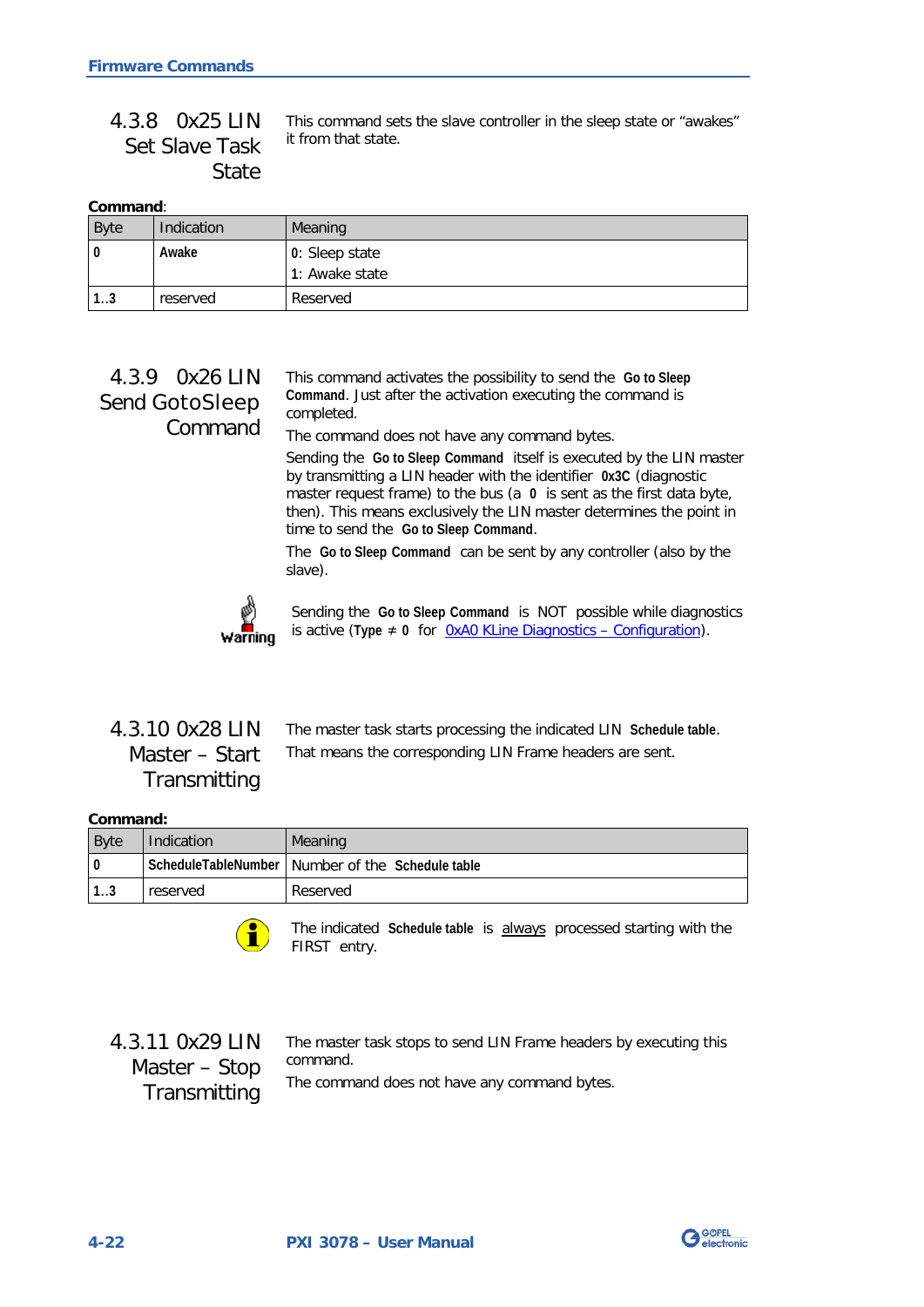#### Empty the indicated **Schedule table** by this command. 4.3.12 0x2A LIN Clear Schedule Table

#### **Command:**

| <b>Byte</b> | Indication | Meaning                                            |
|-------------|------------|----------------------------------------------------|
|             |            | ScheduleTableNumber   Number of the Schedule table |
| ົ່<br>ن. ا  | reserved   | Reserved                                           |

## 4.3.13 0x2B LIN Remove Frame Response Table Items

With this command it is possible to remove all or only the entries defined by **Ids** from the LIN Frame response table.

| <b>Byte</b>     | Indication         | Meaning                                                                  |
|-----------------|--------------------|--------------------------------------------------------------------------|
| 0, 1            | <b>NumberOfIds</b> | Number of identifiers (N)                                                |
|                 | SelectAll          | 0: Remove only table items indicated by Ids<br>1: Remove all table items |
|                 | reserved           | Reserved                                                                 |
| 4. .<br>$(3+N)$ | Ids                | Identifier list (one byte per identifier)                                |

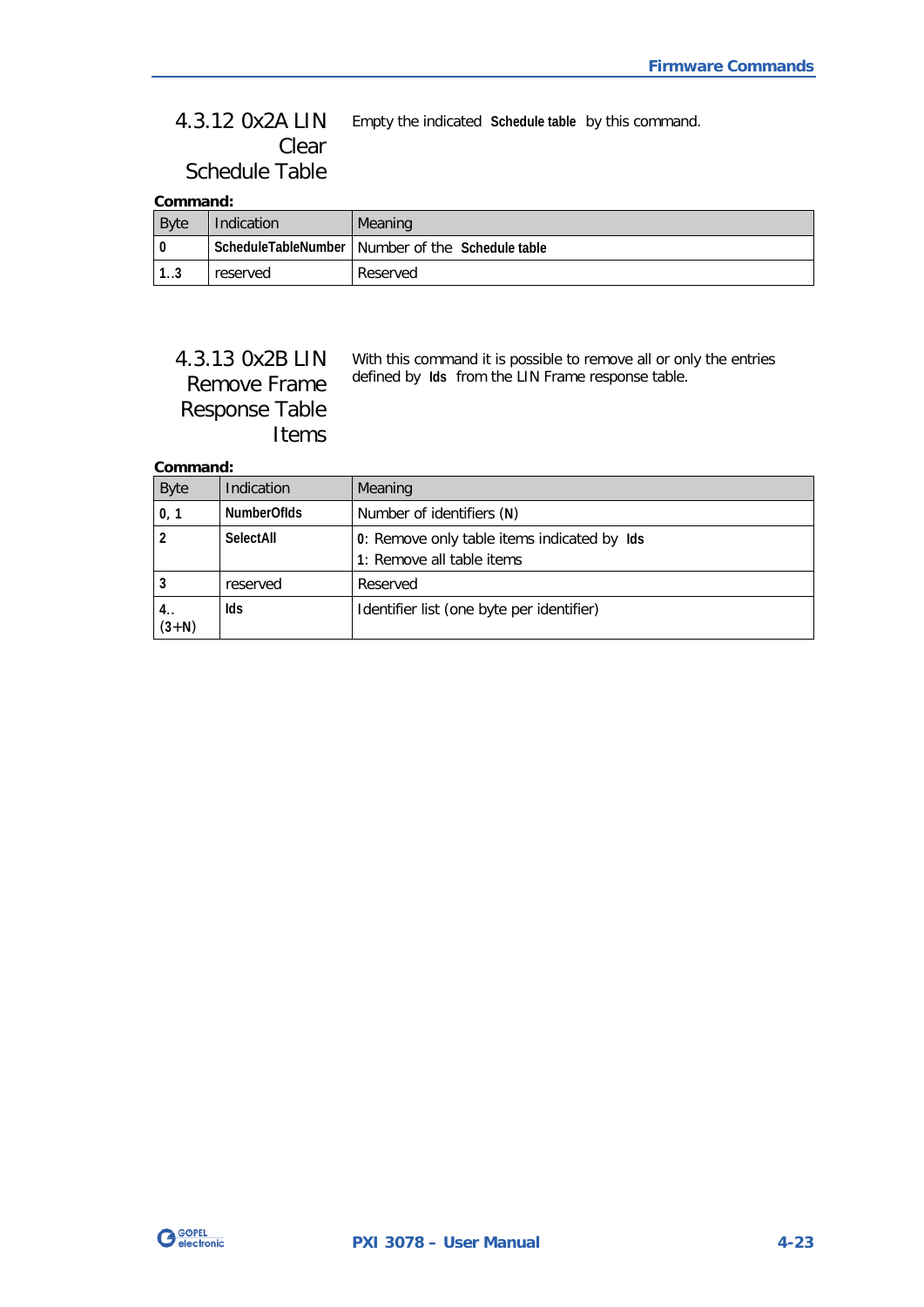| 4.3.14 0x2C LIN | Change to another Schedule table by this command (even if the                                                                                                                             |
|-----------------|-------------------------------------------------------------------------------------------------------------------------------------------------------------------------------------------|
| Change          | current table is just proceeded).                                                                                                                                                         |
| Schedule Table  | As a rule changing to another Schedule table is always carried out<br>after proceeding the current table. By setting the Changelmmediately<br>flag an immediate changing can be enforced. |

#### **Command:**

| <b>Byte</b> | Indication     | Meaning                                                                                                                                                                                                                                                                                                                                                                                                                                                                                                                                                                                                                 |
|-------------|----------------|-------------------------------------------------------------------------------------------------------------------------------------------------------------------------------------------------------------------------------------------------------------------------------------------------------------------------------------------------------------------------------------------------------------------------------------------------------------------------------------------------------------------------------------------------------------------------------------------------------------------------|
| 0           |                | ScheduleTableNumber   Number of the Schedule table                                                                                                                                                                                                                                                                                                                                                                                                                                                                                                                                                                      |
| 1           | Flags          | In Normal cases ALL flags are 0<br>Bit 0: StartSchedulerBefore<br>(the Scheduler is started before changing the Schedule table)<br>Bit 1: StopSchedulerAfter<br>(the Scheduler is stopped after NumberOfCycles runs<br>of the Schedule table)<br>Bit 2: ChangeToPreviousTableAfter<br>(the Scheduler changes back to the previous Schedule table<br>after NumberOfCycles runs of the Schedule table)<br>Bit 3: Changelmmediately<br>(the Scheduler changes immediately<br>to the specified Schedule table)<br>Bit 4: StartSchedulerOnWakeUp<br>(the Scheduler starts automatically after a WakeUp)<br>Bits 57: Reserved |
| 2, 3        | reserved       | Reserved                                                                                                                                                                                                                                                                                                                                                                                                                                                                                                                                                                                                                |
| 4.7         | NumberOfCycles | Number of Schedule table runs before changing back to the previous<br>Schedule table (in the case the ChangeToPreviousTableAfter flag is set)<br>or the Scheduler is stopped<br>(in the case the StopSchedulerAfter flag is set).<br>If none of both flags is set, NumberOfCycles is to be set to 0.                                                                                                                                                                                                                                                                                                                    |



The specified **Schedule table** is always proceeded starting with the FIRST entry.

The **Scheduler** is responsible for proceeding the **Schedule table** in the Master task.

Therefore the **Schedule table** is NOT proceeded when the **Scheduler** is stopped.

Accordingly, NO LIN Frame headers are sent by the Master task.

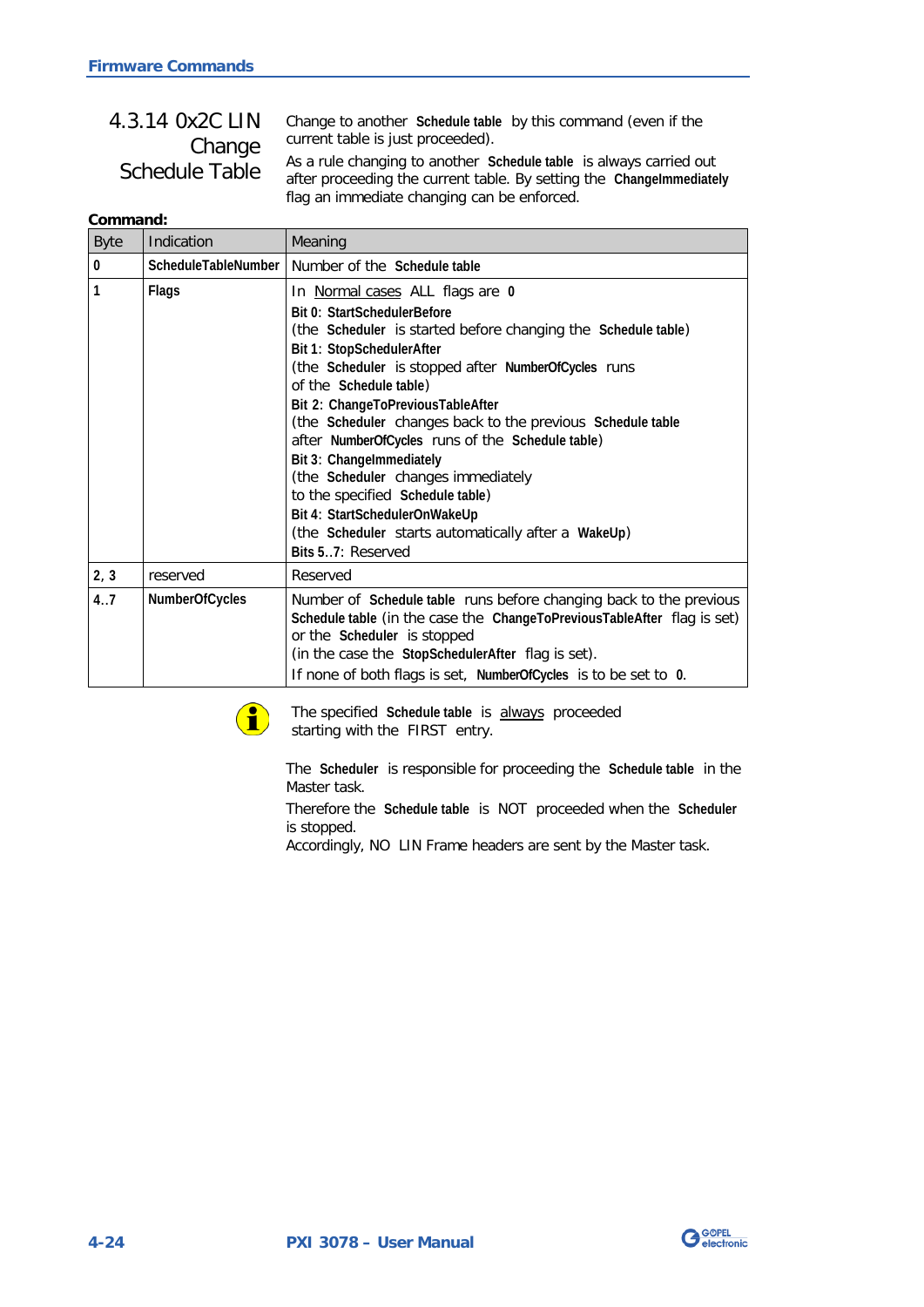| 4.3.15 0x2E LIN | This command is used to control the LIN Master Task.                                                                                                                                     |
|-----------------|------------------------------------------------------------------------------------------------------------------------------------------------------------------------------------------|
| Master Task     | The command is subdivided into several sub-commands<br>distinguishable by the Mode parameter.                                                                                            |
|                 | The command and response structure for all sub-commands is the<br>same for all bytes up to Byte 3, while varieties occur starting with<br>Byte 4 (as far as more than four bytes exist). |

### **Command and Response:**

| <b>Byte</b> | Indication | Meaning        |
|-------------|------------|----------------|
|             | SubCmd     | 0: SEND_HEADER |
| 1 2<br>د. ا | reserved   | Reserved       |

#### The **SubCmd** = **SEND\_HEADER** subcommand is used to immediately send a LIN frame header without filling and starting a Schedule table. 4.3.15.1 Send Header

| <b>Byte</b>    | Indication | Meaning                                                                                                                                                                 |
|----------------|------------|-------------------------------------------------------------------------------------------------------------------------------------------------------------------------|
| $\overline{4}$ | Flags      | Bit $0 = 0$ : The protected identifier (PID) is calculated automatically<br>Bit $0 = 1$ : The protected identifier (PID) is direct the value of Id<br>Bits 17: Reserved |
| l 5            | Id         | LIN identifier                                                                                                                                                          |
| 6,7            | Reserved   | Reserved                                                                                                                                                                |

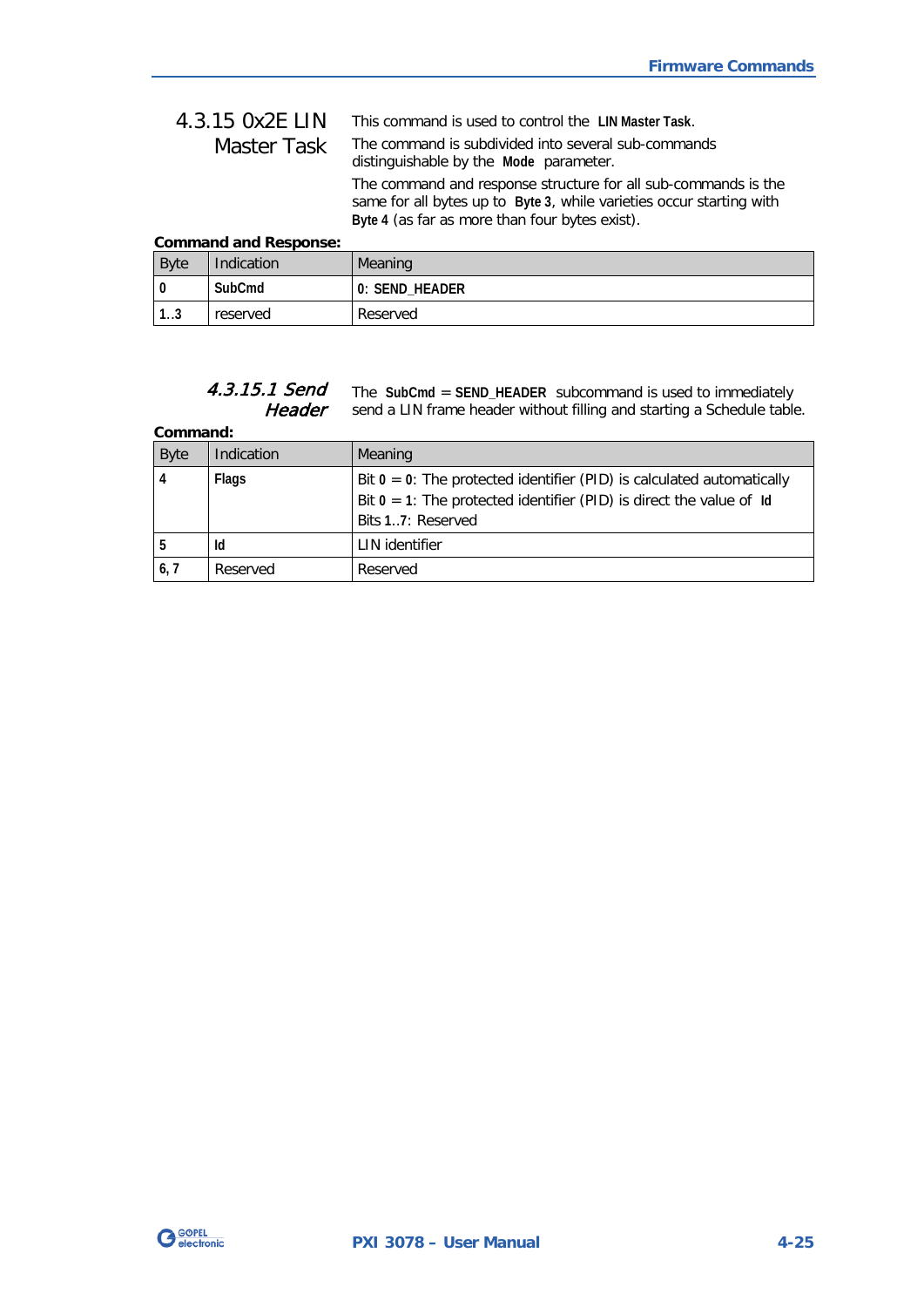## <span id="page-59-0"></span>4.3.16 0x30 LIN Frame Response Definition

**Command:**

Use the command to define the LIN Frame response indicated by **Id**. Defining a LIN Frame response by this command offers an alternative to Ox23 LIN Fill Frame Response Table to send LIN Frame responses. But this command offers further features, e.g. a limited sending number (**MessageCount** ≠ **0**) and creating a group of LIN Frame responses (**PrepareMode** = **1**).



Please pay attention that a LIN Frame response is only sent if the master task (on this or on another LIN node) had sent the corresponding LIN Frame header before.

| <u>COMMITATIO</u> . |              |                                                                                          |
|---------------------|--------------|------------------------------------------------------------------------------------------|
| <b>Byte</b>         | Indication   | Meaning                                                                                  |
| $\bf{0}$            | Id           | Identifier (0x000x3F)                                                                    |
|                     | Mode         | 0: No sending of the LIN Frame response<br>1: Sending of the LIN Frame response          |
| $\mathfrak{p}$      | PrepareMode  | 0: No preparing of the LIN Frame response<br>1: Preparing of the LIN Frame response      |
| 3                   | MessageCount | 0: Send LIN Frame response always<br>$1 \le N \le 255$ : Send LIN Frame response N times |
| 4                   | <b>DI</b> c  | Data length $(08)$                                                                       |
| 5.7                 | reserved     | Reserved                                                                                 |
| 8.15                | Data[07]     | Data bytes 0.7                                                                           |

"Preparing" serves to start or stop several LIN Frame responses parallel (see the [0x34 LIN Start Prepared Frame Responses](#page-61-0)  and [0x35 LIN Stop Prepared Frame Responses](#page-61-1) commands).



Sending LIN Frame headers is NOT released or influenced by this command.

## 4.3.17 0x31 LIN Delete Frame Response

After calling this command, not only the output of the LIN Frame response indicated by **Id** is stopped. The LIN Frame response itself is deleted from the internal administration.

Another LIN Frame response output is only possible after executing the [0x30 LIN Frame Response Definition](#page-59-0) command.

| <b>Byte</b> | Indication | Meaning               |
|-------------|------------|-----------------------|
|             | Id         | Identifier (0x000x3F) |
| ن. ا        | reserved   | Reserved              |

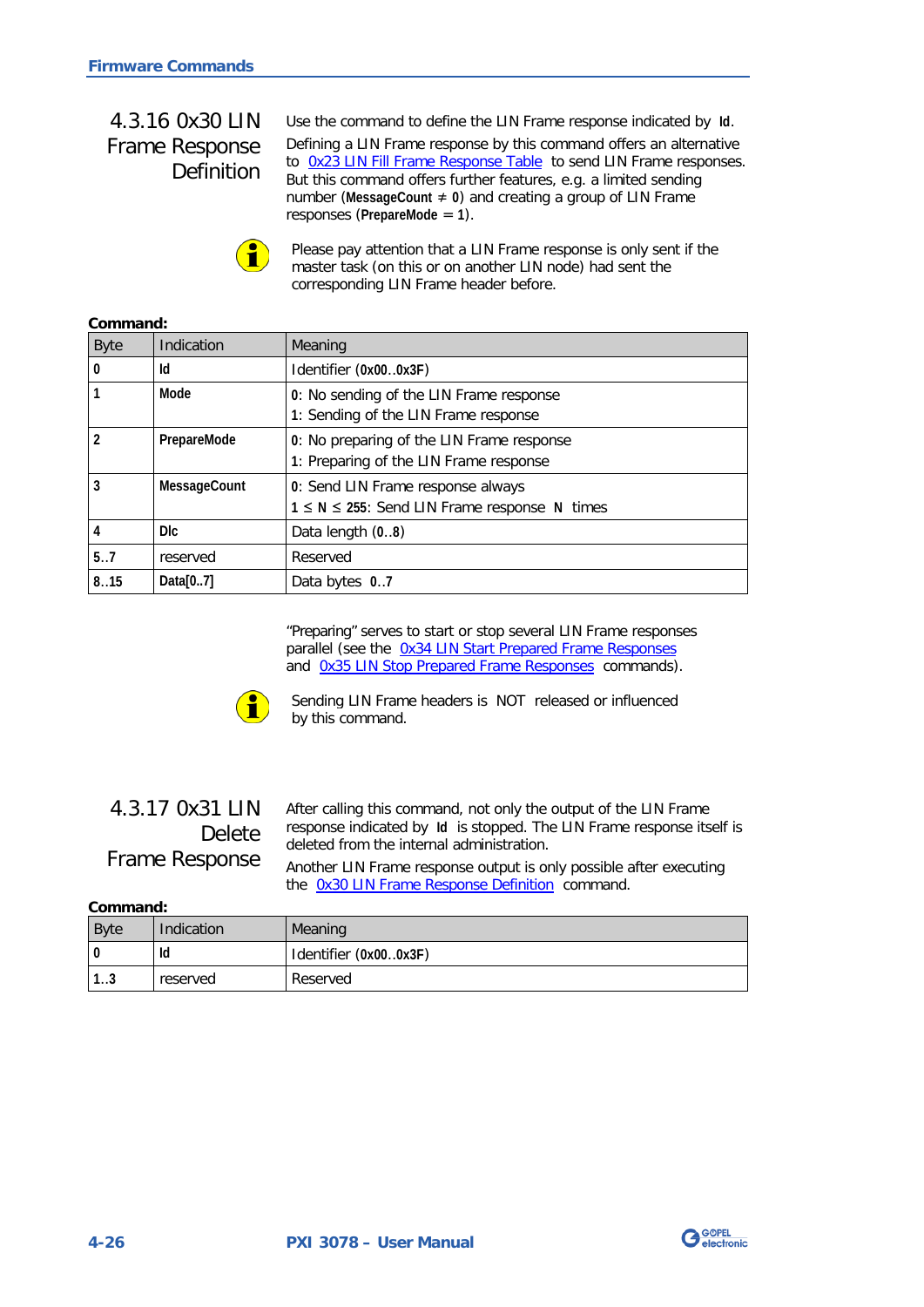4.3.18 0x32 LIN Change Frame Response Mode

The command serves to change the **Mode** and **PrepareMode** parameters of the LIN Frame response indicated by **Id**. Then this LIN Frame response can be sent **MessageCount** times.

### **Command:**

| <b>Byte</b> | Indication   | Meaning                                                                                  |
|-------------|--------------|------------------------------------------------------------------------------------------|
|             | Id           | Identifier (0x000x3F)                                                                    |
|             | Mode         | 0: No sending of the LIN Frame response<br>1: Sending of the LIN Frame response          |
|             | PrepareMode  | 0: No preparing of the LIN Frame response<br>1: Preparing of the LIN Frame response      |
|             | MessageCount | 0: Send LIN Frame response always<br>$1 \le N \le 255$ : Send LIN Frame response N times |

## 4.3.19 0x33 LIN Change Frame Response Data

The command serves to change the **Dlc** and **Data** parameters of the LIN Frame response indicated by **Id**.

Then this LIN Frame response can be sent **MessageCount** times.

| <b>Byte</b> | Indication   | Meaning                                                                                                                                                       |
|-------------|--------------|---------------------------------------------------------------------------------------------------------------------------------------------------------------|
| 0           | Id           | Identifier (0x000x3F)                                                                                                                                         |
|             | reserved     | Reserved                                                                                                                                                      |
|             | MessageCount | 0: Send LIN Frame response always<br>$1 \le N \le 255$ : Send LIN Frame response N times                                                                      |
|             | Dlc.         | Data length $(0.8)$                                                                                                                                           |
| 4.11        | Mask[07]     | Mask bytes 07                                                                                                                                                 |
| 1219        | Data $[07]$  | Data bytes 07<br>(Data is assumed in accordance with the set mask byte bit positions;<br>in the case no mask byte bits are set, the original data is assumed) |

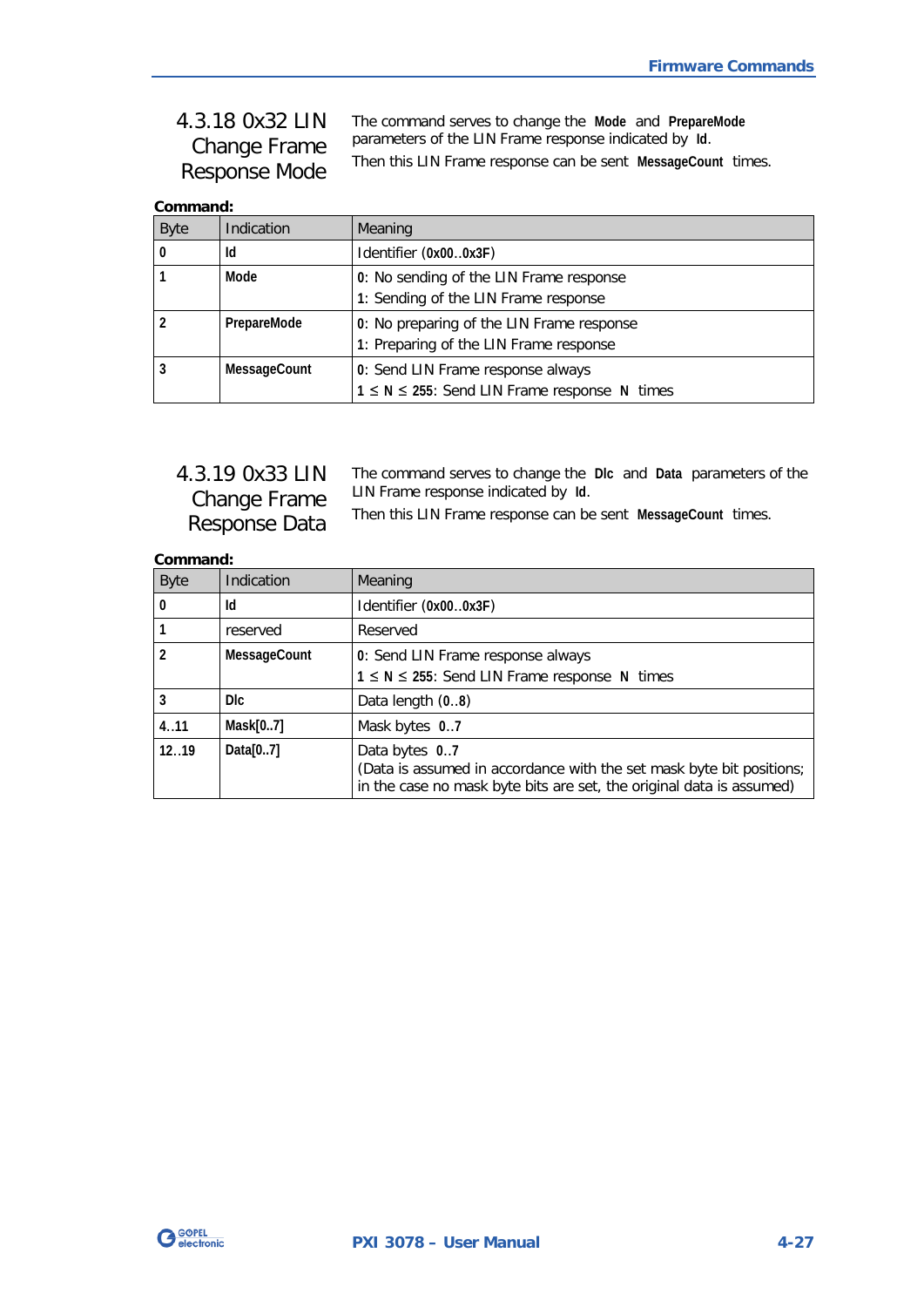<span id="page-61-0"></span>

| 4.3.20 0x34 LIN        | After calling this command, all LIN Frame responses with the |
|------------------------|--------------------------------------------------------------|
| <b>Start Prepared</b>  | PrepareMode parameter set to 1 are sent.                     |
| <b>Frame Responses</b> | The command does not have any command bytes.                 |
|                        |                                                              |
|                        |                                                              |

<span id="page-61-1"></span>

| 4.3.21 0x35 LIN        | After calling this command, sending of all LIN Frame responses with |
|------------------------|---------------------------------------------------------------------|
| <b>Stop Prepared</b>   | the PrepareMode parameter set to 1 is stopped.                      |
| <b>Frame Responses</b> | The command does not have any command bytes.                        |

Define a message counter within a certain data byte of the data of a LIN Frame response by this command. With each sending of the message this counter is increased by **1**. 4.3.22 0x3A LIN Define Message Counter

#### **Command:**

| <b>Byte</b>    | Indication        | Meaning                                                                     |
|----------------|-------------------|-----------------------------------------------------------------------------|
| $\bf{0}$       | Id                | Identifier (0x000x3F)                                                       |
|                | Mode              | 0: Deactivate counter<br>1: Activate counter                                |
| 2, 3           | reserved          | Reserved                                                                    |
| $\overline{4}$ | <b>Byte</b>       | Starting byte position of the counter<br>within the LIN Frame response (07) |
| 5              | Bit               | Starting bit position of the counter within Byte (07)                       |
| 6              | <b>BitLength</b>  | Bit length of the counter (1.8)                                             |
|                | <b>StartValue</b> | Starting value of the counter                                               |

For **Mode** = **0** the **4** to **7** command bytes are not relevant and may be left out.

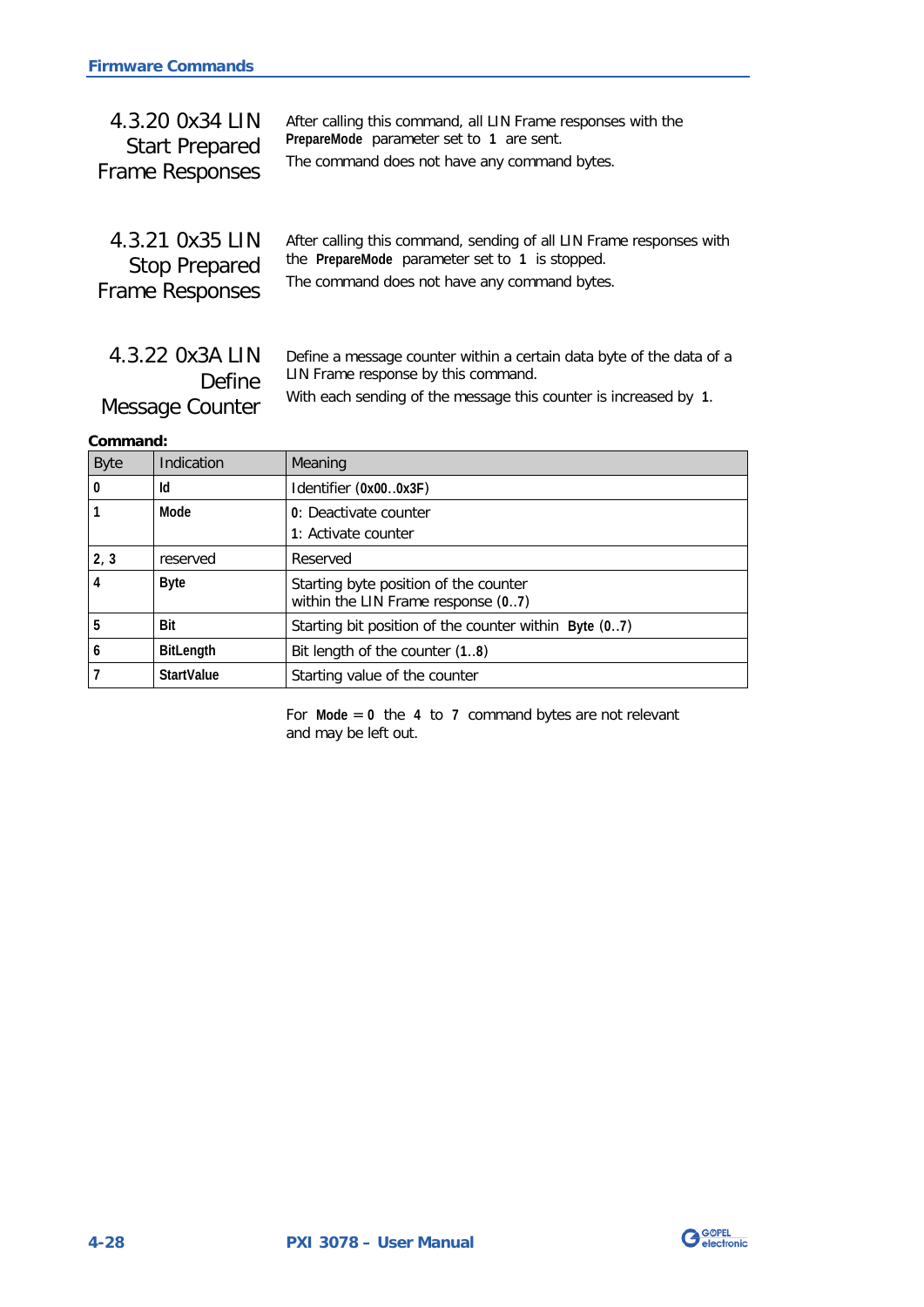#### This command sets the LIN **BaudRate** parameter, but without having to call the  $0x14$  LIN Set Interface Properties command completely. 4.3.23 0x40 LIN Set Bus Baud Rate

#### **Command**:

| <b>Byte</b> | Indication      | Meaning                                                                                                                  |
|-------------|-----------------|--------------------------------------------------------------------------------------------------------------------------|
| 0.3         | <b>BaudRate</b> | BaudRate in Baud (generally 19,200);<br>In the case of 0 for BaudRate,<br>the automatic baud rate detection is activated |



The **BaudRate** range of values is **700..125,000**. That corresponds to a minimum **BaudRate** of **700Baud** and a maximum **BaudRate** of **125KBaud.**

### <span id="page-62-0"></span>This command sets the **BreakDetectionThreshold** parameter. 4.3.24 0x46 LIN Set Break Detection Threshold

#### **Command**:

| <b>Byte</b> | Indication                                 | Meaning                                                                                                                                                                                                                                                                                   |
|-------------|--------------------------------------------|-------------------------------------------------------------------------------------------------------------------------------------------------------------------------------------------------------------------------------------------------------------------------------------------|
| 0.3         | <b>BreakDetection-</b><br><b>Threshold</b> | BreakDetectionThreshold in per cent of the bit time (generally 950)<br>BreakDetectionThreshold for GOEPEL electronic Firmware:<br>9.5 bit-times (in contrast to the LIN Specification with 11 bit-times)<br>for bus monitoring, to be able to detect breaks shorter than 11 bit-<br>times |

| 4.3.25 0x47 LIN | This command sets the WakeUpDelimiterTime parameter.                                                                                             |
|-----------------|--------------------------------------------------------------------------------------------------------------------------------------------------|
| Set Wake Up     | The WakeUpDelimiterTime determines the point in time the Master task<br>(if activated) starts again processing the Schedule table (i.e. sending) |
| Delimiter Time  | after the end of the dominant level of a WakeUp.                                                                                                 |
|                 | According to LIN 2.0 Specification, all Slaves should be ready to receive<br>LIN messages 100ms after a WakeUp. That means 100ms after the       |
|                 | end of a WakeUp the Master task should start communication again.                                                                                |

**Command**:

| <b>Byte</b> | Indication          | <b>Meaning</b>                                                                                                                    |
|-------------|---------------------|-----------------------------------------------------------------------------------------------------------------------------------|
| 0.3         | WakeUpDelimiterTime | WakeUpDelimiterTime in multiples 25ns.<br>(e.g. 4,000,000 for a WakeUpDelimiterTime of 100ms)<br>(0: Default WakeUpDelimiterTime) |

In the case of **0** for **WakeUpDelimiterTime**, the Firmware uses the default **WakeUpDelimiterTime** of four bit times.

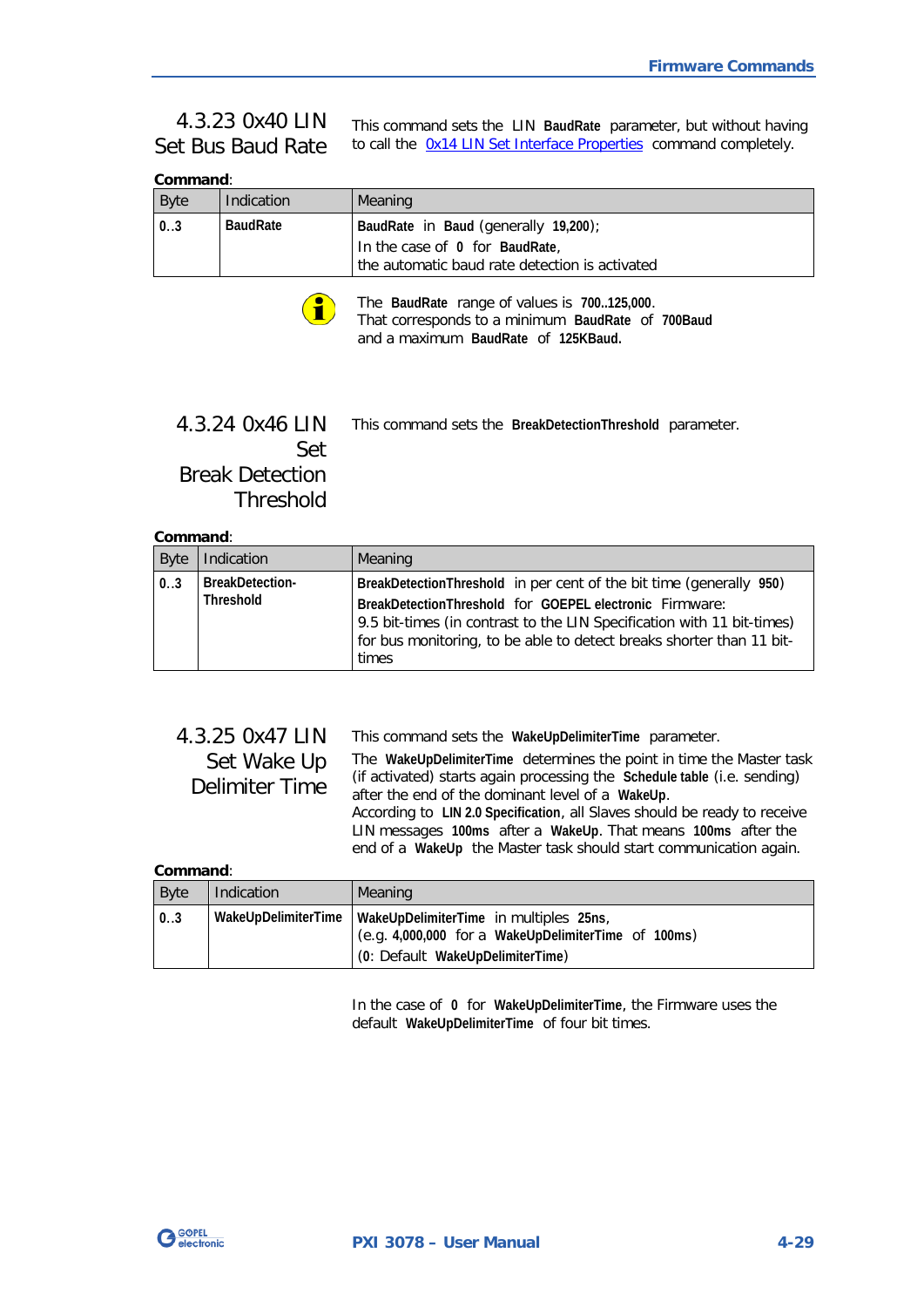| 4.3.26 0x50 LIN<br>Monitor – Control | This command is used to control the monitor. The command is<br>subdivided into several sub-commands distinguishable by the Mode<br>parameter.                                            |
|--------------------------------------|------------------------------------------------------------------------------------------------------------------------------------------------------------------------------------------|
|                                      | The command and response structure for all sub-commands is the<br>same for all bytes up to Byte 3, while varieties occur starting with<br>Byte 4 (as far as more than four bytes exist). |

#### **Command and Response**:

| <b>Byte</b> | Indication | Meaning                                 |
|-------------|------------|-----------------------------------------|
|             | Mode       | 0: Control of monitor start-up behavior |
|             |            | 1: Query of the current monitor time    |
| 13          | reserved   | Reserved                                |

The following **Command** parameters are only valid for **Mode** = **0**:

| <b>Byte</b> | Indication   | Meaning                                                                                                                                                                                                                                                                                                                                                                                                                                                                        |
|-------------|--------------|--------------------------------------------------------------------------------------------------------------------------------------------------------------------------------------------------------------------------------------------------------------------------------------------------------------------------------------------------------------------------------------------------------------------------------------------------------------------------------|
| 4.7         | <b>Flags</b> | Bit 0: DisableStartingOfMonitorTimeWithZero (the monitor does not start<br>with time stamp = $0$ for the start-up point in time,<br>that means the internal monitor time is NOT reset)<br>Bit 1: DontDiscardTooEarlyMonitorTimeStamps (monitor entries with a<br>timestamp value prior to the start-up point in time of the monitor<br>are NOT discarded;<br>Example: A LIN message is just being sent, exactly while sending the<br>monitor is started)<br>Bits 231: Reserved |
| 8.11        | reserved     | Reserved                                                                                                                                                                                                                                                                                                                                                                                                                                                                       |

There are no further **Response** parameters for **Mode** = **0**.

#### The following **Command** parameters are only valid for **Mode** = **1**:

| <b>Byte</b> | Indication | Meaning  |
|-------------|------------|----------|
| -<br>4      | reserved   | Reserved |

The following **Response** parameters are only valid for **Mode** = **1**:

| <b>Byte</b> | Indication                | Meaning                                          |
|-------------|---------------------------|--------------------------------------------------|
| 4.7         | <b>Flags</b>              | Bit 0: MonitorlsStarted (the monitor is running) |
|             |                           | Bits 131: Reserved                               |
| 8.11        | <b>MonitorTimeOfStart</b> | Monitor time during starting-up the monitor      |
| 1215        | CurrentMonitorTime        | Current monitor time                             |
| 16.19       | reserved                  | Reserved                                         |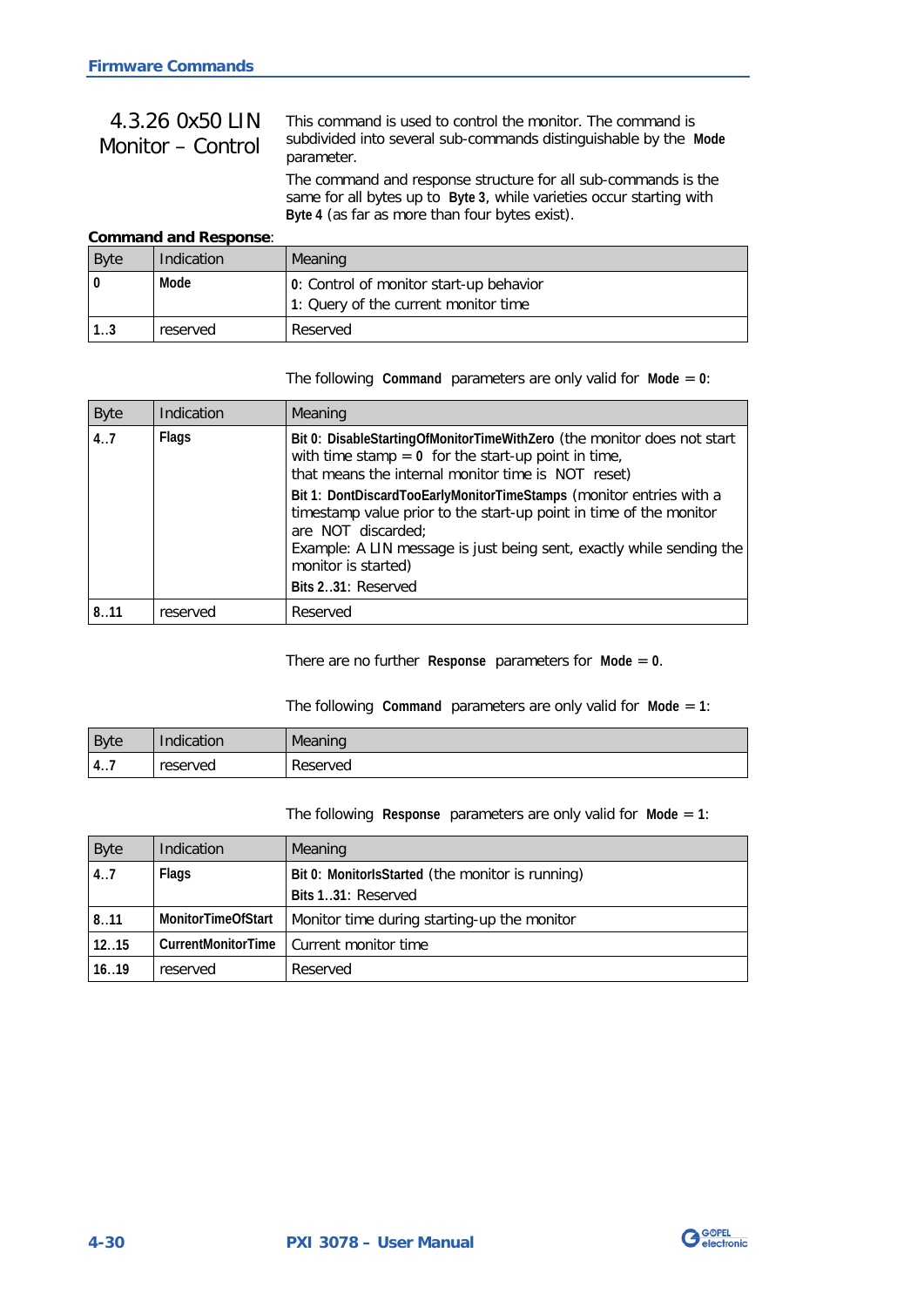| 4.3.27 0x52 LIN         | With this command selected identifiers can be detected with the LIN       |
|-------------------------|---------------------------------------------------------------------------|
| Monitor $-$             | monitor. In the case of a deactivated filter (that means Mode = $0$ ),    |
|                         | all identifiers "go through".                                             |
| <b>Receiving Filter</b> | If the filter is active, all identifiers between StartId and EndId        |
| Definition              | (Mode = 1) or all identifiers indicated by $\log$ Mode = 2) are filtered. |
|                         | In the case only one identifier is to be filtered, use the same value for |
|                         | Startld and Endld (Mode $= 1$ ).                                          |

| Command:    |            |                                                                           |
|-------------|------------|---------------------------------------------------------------------------|
| <b>Byte</b> | Indication | Meaning                                                                   |
|             | Mode       | 0: No Filter                                                              |
|             |            | 1: Filter a range (for the structure see below)                           |
|             |            | 2: Filter certain identifiers (given by Ids, for the structure see below) |
| 13          | reserved   | Reserved                                                                  |

Parameters for **Mode** = **1**:

| <b>Byte</b> | Indication | Meaning                               |
|-------------|------------|---------------------------------------|
|             | StartId    | Start identifier for the filter range |
|             | EndId      | End identifier for the filter range   |
| 6,7         | reserved   | Reserved                              |

#### Parameters for **Mode** = **2**:

| <b>Byte</b> | Indication  | Meaning                                   |
|-------------|-------------|-------------------------------------------|
|             | NumberOfIds | Number of identifiers (N)                 |
| $5.(4*N)$   | lds         | Identifier list (one byte per identifier) |

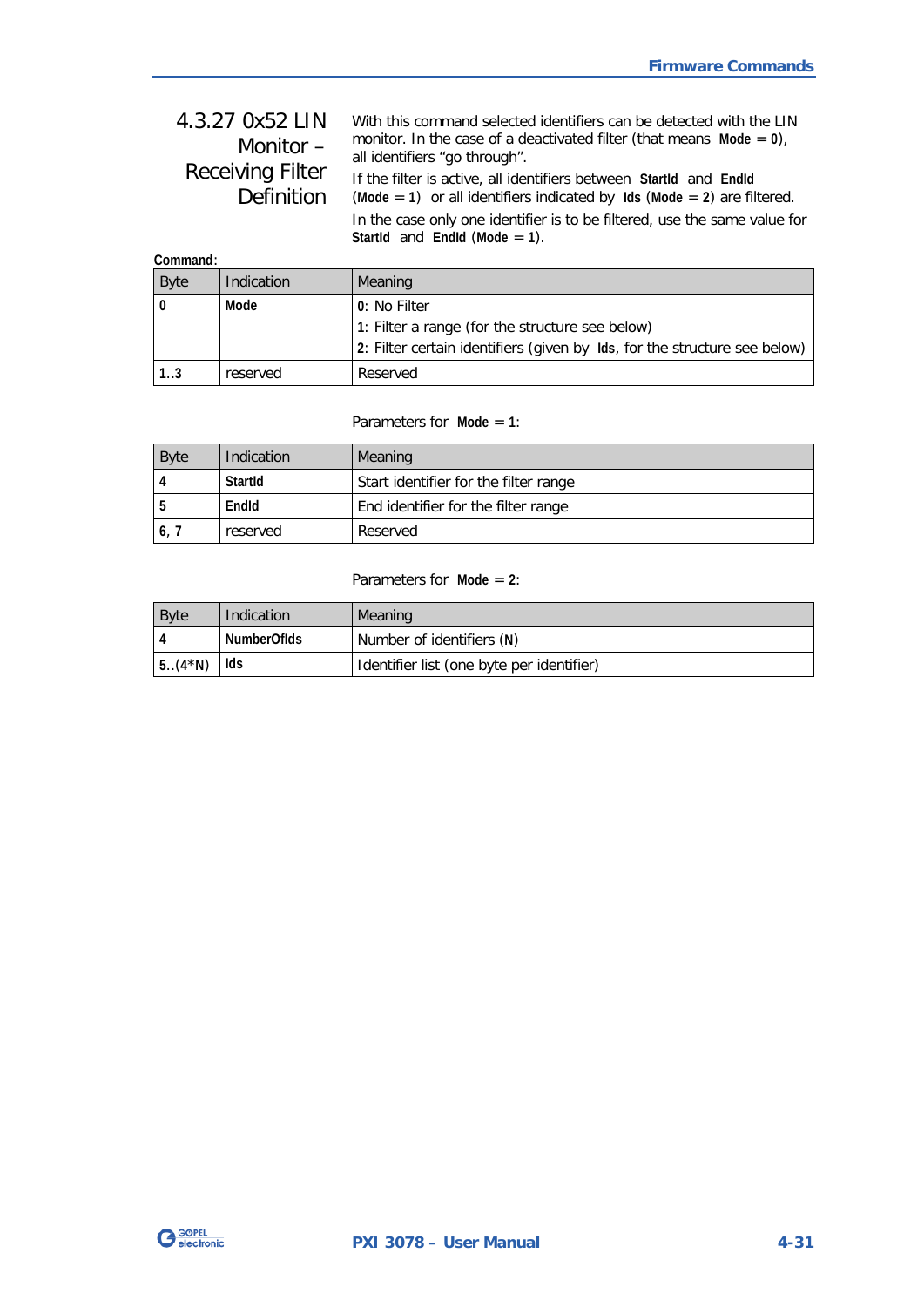<span id="page-65-0"></span>

| 4.3.28 0x54 LIN<br>Monitor $-$ | In the case of activating this command, Buffer reception or List<br>reception can be selected for the Mode parameter.<br>If you select Buffer reception, further parameters are required.                                               |
|--------------------------------|-----------------------------------------------------------------------------------------------------------------------------------------------------------------------------------------------------------------------------------------|
| Activation/<br>Deactivation    | For Buffer reception, the LIN messages come in consecutively into a<br>ring buffer after passing the monitor filter as sent on the bus/ received<br>by the bus.<br>This internal ring buffer can buffer up to about 1,024 LIN messages. |
|                                | In the case of List reception, a list entry exists for each identifier.<br>This list entry is updated when receiving/ transmitting the identifier.<br>At any time it can be queried specifically by giving the identifier.              |

#### **Command**:

| <b>Byte</b> | Indication | Meaning                                                      |
|-------------|------------|--------------------------------------------------------------|
|             | Mode       | 0: Deactivating monitor                                      |
|             |            | 1: Activating Buffer reception (for the structure see below) |
|             |            | 2: Activating List reception                                 |

In addition, the following parameters are required for **Buffer reception** (**Mode** = **1**):

| <b>Byte</b>    | Indication        | Meaning                                 |
|----------------|-------------------|-----------------------------------------|
|                | <b>BufferMode</b> | 1: Rx (received LIN Frame)              |
|                |                   | 2: Tx (sent LIN Frame)                  |
|                |                   | 3: Rx+Tx (received and sent LIN Frames) |
|                |                   | 4: WakeUp                               |
|                |                   | 5: WakeUp $+ Rx$                        |
|                |                   | 6: WakeUp $+ Tx$                        |
|                |                   | 7: WakeUp + $Tx + Rx$                   |
| $\mathfrak{p}$ | AutomaticEmpty    | 0: Empty of the buffer on request       |
|                |                   | 1: Empty of the buffer automatically    |
| 3              | Type              | 1: Small monitor entries                |



For **Mode** = **0** or **2**, the bytes **1**..**3** are **reserved** (and should be initialized with **0**).



#### **The monitor commands DO NOT provide results when the slave task is deactivated!!!**

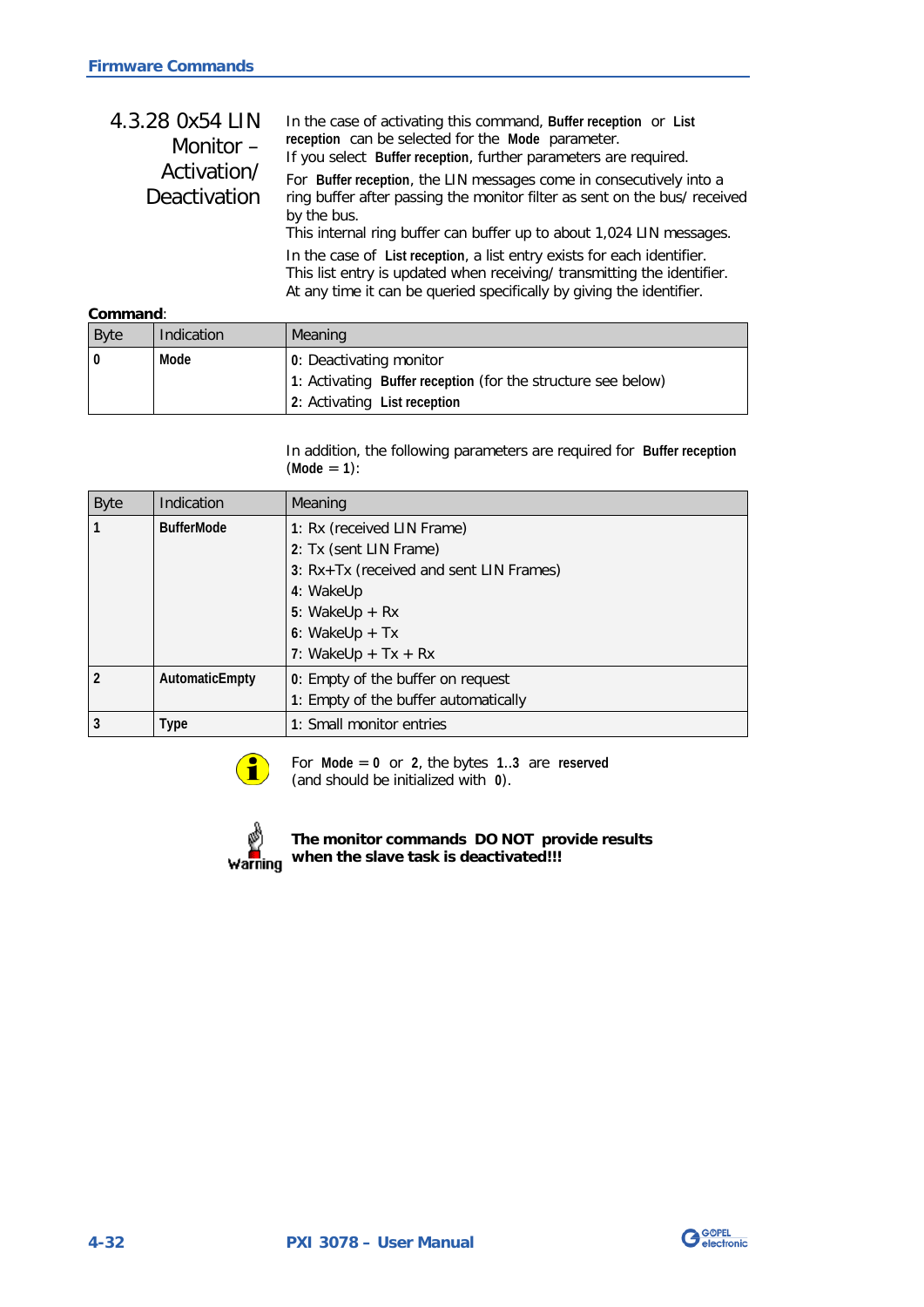After activating **Buffer reception** with **AutomaticEmpty** = **1**, the selected controller independently sends the received LIN Frames to the host. Therefore the host has to read out the controller(s) cyclically.

During that, the monitor responses have the same structure as the responses of the

0xF2 LIN Monitor – [Get small Buffer Items](#page-82-0) (**Type** = **1**) command.

By activating the monitor with  $Mode = 1$  or 2, the timer for creating the **StartTime** time stamp is set to **0** (see e.g. 0xF2 LIN Monitor – [Get small Buffer Items](#page-82-0) ).

The following commands are available to read monitor data:

In the case of **Buffer reception** with **AutomaticEmpty** = **0**

0xF2 LIN Monitor – [Get small Buffer Items.](#page-82-0)

In the case of **List reception** 0xF4 LIN Monitor – [Get small List Item.](#page-83-0)

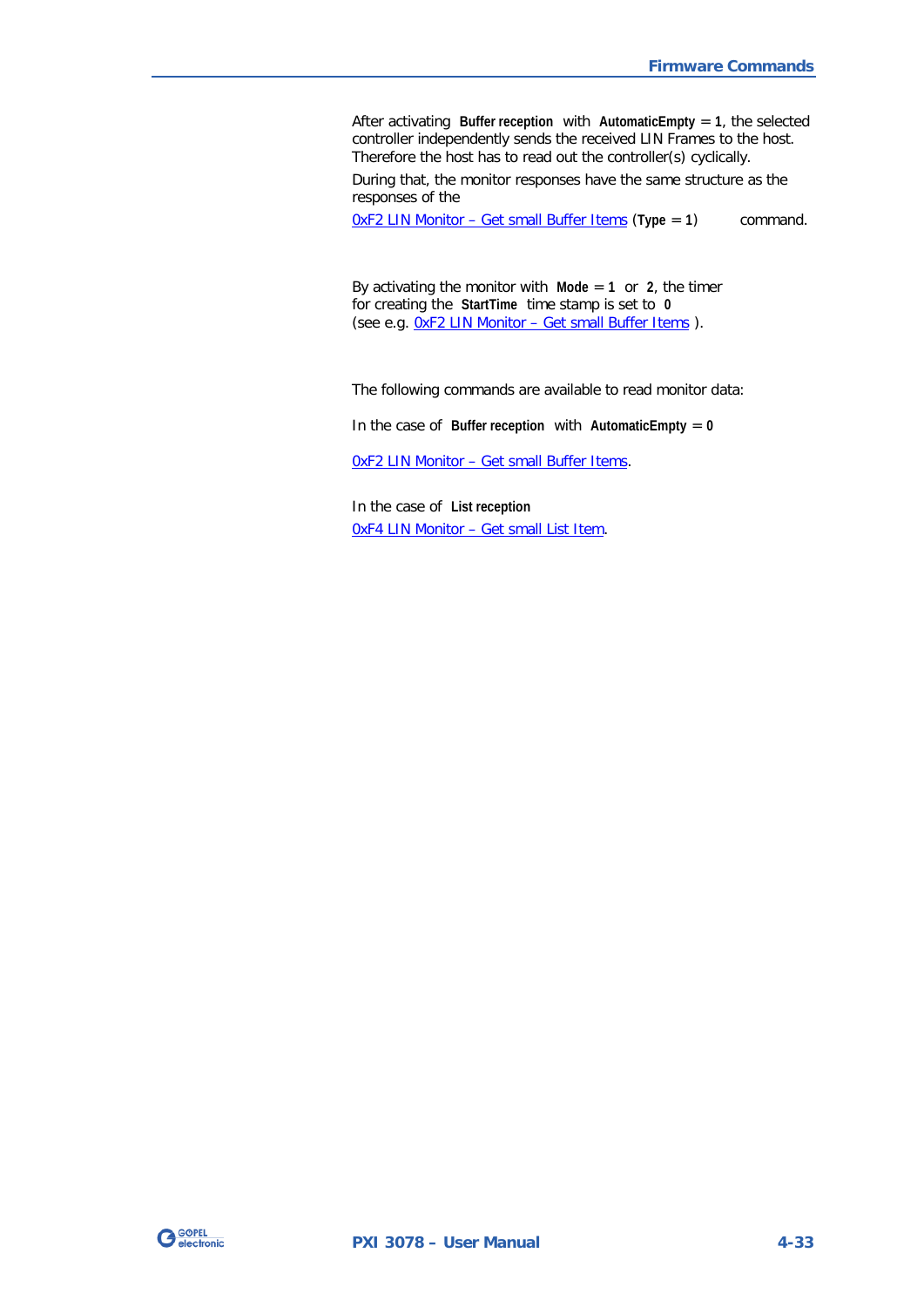<span id="page-67-0"></span>

| 4.3.29 0x64 LIN   | Define a Sporadic frame with the belonging Unconditional frames by |
|-------------------|--------------------------------------------------------------------|
| Sporadic Frame    | this command.                                                      |
| <b>Definition</b> | Sporadic frames can only be sent by a master which sends the       |
|                   | corresponding LIN Frame headers.                                   |

#### **Command**:

| <b>Byte</b>               | Indication                                   | Meaning                                                                               |
|---------------------------|----------------------------------------------|---------------------------------------------------------------------------------------|
| $\boldsymbol{0}$          | SporadicFrame-<br>ListIndex                  | List index (starting with $0$ ),<br>see also the 0x22 LIN Fill Schedule Table command |
| 1.5                       | reserved                                     | Reserved                                                                              |
| 6, 7                      | NumberOf-<br>Unconditional-<br><b>Frames</b> | Number of Unconditional frames (N) belonging to a Sporadic frame                      |
| $8_{\cdot}$<br>$7+(N^*4)$ | Unconditional-<br><b>Frames</b>              | Unconditional frames belonging to a Sporadic frame                                    |

An **Unconditional frame** has the following structure (four bytes):

| Byte | Indication | Meaning               |
|------|------------|-----------------------|
| l 0  | Id         | Identifier (0x000x3F) |
| 13   | reserved   | Reserved              |

Similar to the **Frames** list for the **Unconditional frames** of a LIN Description File (**LDF** file), there is possibly a **Sporadic\_frames** list for **Sporadic frames**.

**SporadicFrameListIndex** is the index in the **Sporadic\_frames** list.

## 4.3.30 0x65 LIN Delete

Delete a **Sporadic frame** defined by [0x64 LIN Sporadic Frame](#page-67-0)  [Definition](#page-67-0) and the belonging **Unconditional frames** by this command.

# Sporadic Frame<br> **Command:**

| <b>Byte</b> | Indication                  | Meaning                                                                            |
|-------------|-----------------------------|------------------------------------------------------------------------------------|
|             | SporadicFrame-<br>ListIndex | List index (starting with 0),<br>see also the 0x22 LIN Fill Schedule Table command |
|             | reserved                    | Reserved                                                                           |

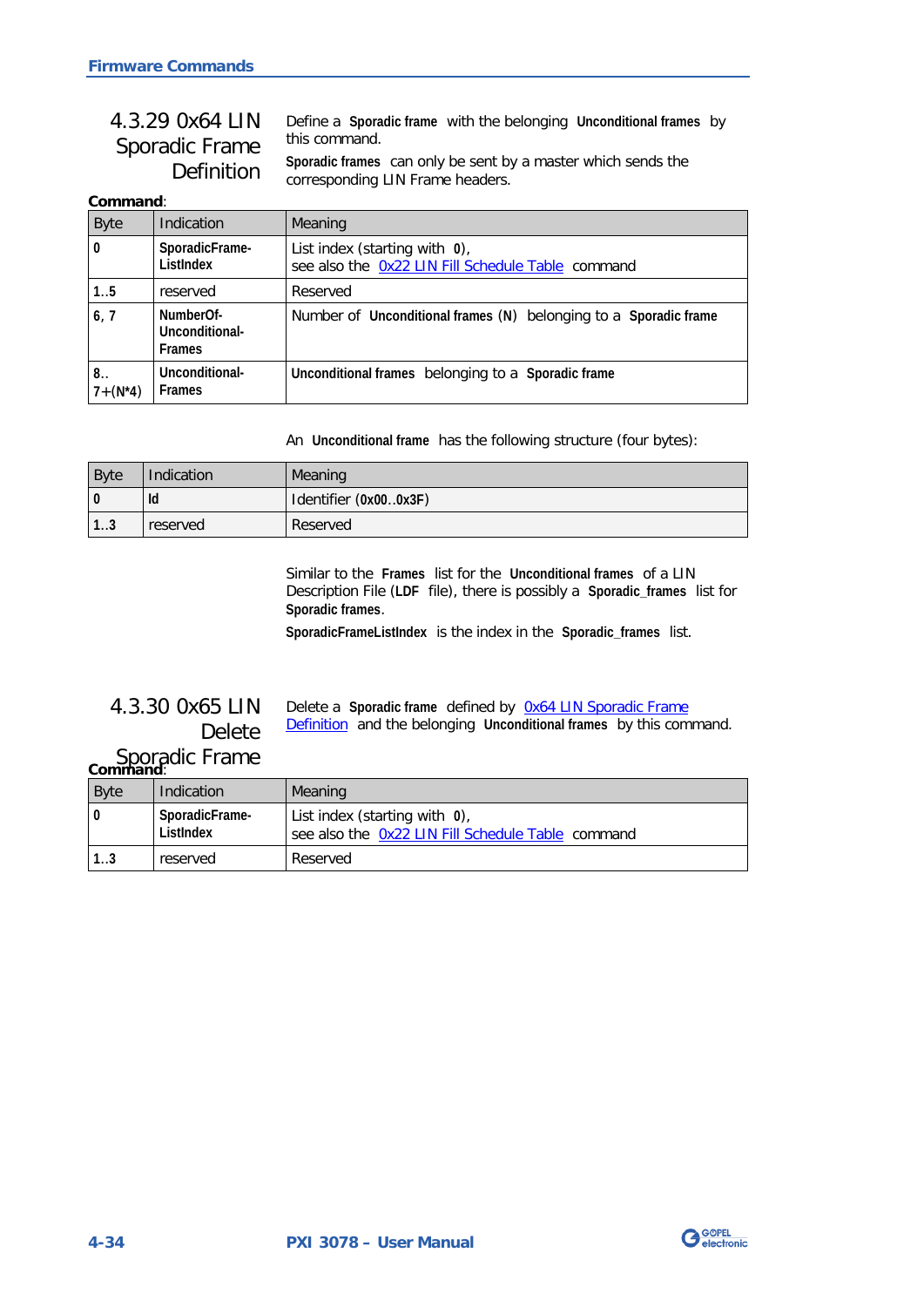## 4.3.31 0x66 LIN Send Sporadic Frame

This command allows sending in the **Sporadic frame Slot** (regarding **Frame Slot** see also [Figure 4-2\)](#page-46-1).

The command is ONLY available for a LIN master.

#### **Command**:

| <b>Byte</b>  | Indication                  | Meaning                                                                                                    |
|--------------|-----------------------------|------------------------------------------------------------------------------------------------------------|
| $\mathbf{0}$ | SporadicFrame-<br>ListIndex | List index (starting with $0$ ),<br>see also Ox22 LIN Fill Schedule Table command                          |
|              | Mode                        | 0: Deactivates sending<br>1: Activates sending<br>(the header with UnconditionalFrameld is only sent ONCE) |
|              | Unconditional-<br>Frameld   | Identifier (0x000x3F)<br>of the Unconditional frame belonging to this Sporadic frame                       |
|              | reserved                    | Reserved                                                                                                   |

The **Unconditional frame** specified by **UnconditionalFrameId** must be defined by the [0x23 LIN Fill Frame Response Table](#page-54-0) or [0x30 LIN](#page-59-0)  [Frame Response Definition](#page-59-0) commands same as each normal **Unconditional frame**.

## 4.3.32 0x67 LIN Sporadic Frame Control

This command is used to control a LIN **Sporadic frame**. The command is subdivided into several sub-commands distinguishable by the **Mode** parameter.

The command and response structure for all sub-commands is the same for all bytes up to **Byte 3**, while varieties occur starting with **Byte 4** (as far as more than four bytes exist).

#### **Command and Response**:

| <b>Byte</b> | Indication                  | Meaning                                                                            |
|-------------|-----------------------------|------------------------------------------------------------------------------------|
|             | SporadicFrame-<br>ListIndex | List index (starting with 0),<br>see also the Ox22 LIN Fill Schedule Table command |
|             | Mode                        | 0: Query of the state of an Unconditional frame<br>within a Sporadic frame         |
| 2, 3        | reserved                    | Reserved                                                                           |

The following **Command** parameters are only valid for **Mode** = **0**:

| <b>Byte</b> | Indication                | <b>Meaning</b>                                                                       |
|-------------|---------------------------|--------------------------------------------------------------------------------------|
|             | Unconditional-<br>Frameld | Identifier of the Unconditional frame<br>belonging to this Sporadic frame (0x000x3F) |
| 57          | reserved                  | Reserved                                                                             |

The following **Response** parameters are only valid for **Mode** = **0**:

| <b>Byte</b> | Indication                | Meaning                                                                           |
|-------------|---------------------------|-----------------------------------------------------------------------------------|
| 4.7         | Flags                     | Bit 0: TxPending (the Unconditional frame is still sent)<br>Bits 131: Reserved    |
| 8           | Unconditional-<br>Frameld | Identifier of the Unconditional frame<br>belonging this Sporadic frame (0x000x3F) |
| 9.11        | reserved                  | Reserved                                                                          |

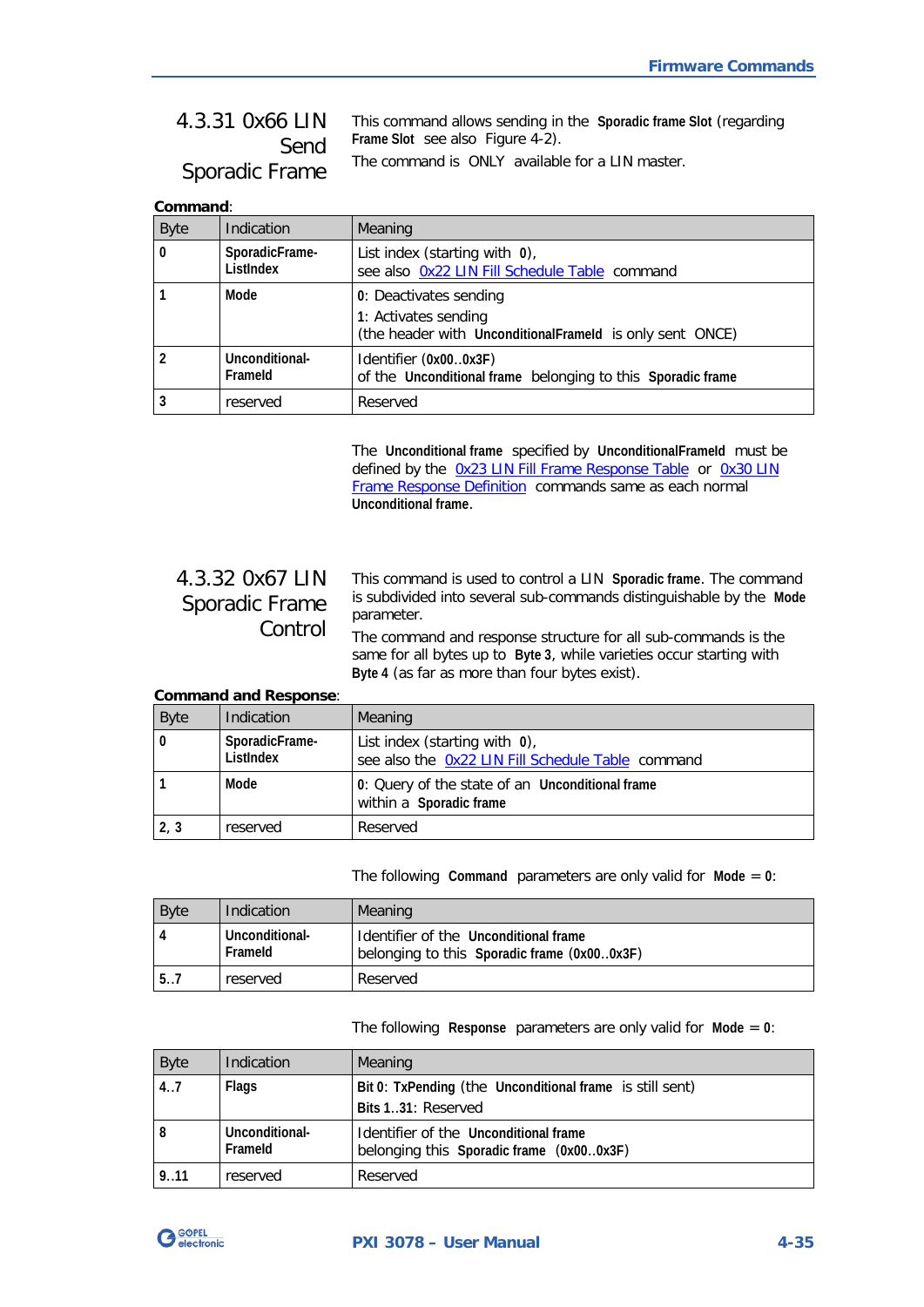<span id="page-69-0"></span>

| 4.3.33 0x68 LIN                            | Define an Event triggered frame with the belonging Unconditional frames                         |
|--------------------------------------------|-------------------------------------------------------------------------------------------------|
| Event Triggered<br><b>Frame Definition</b> | by this command.                                                                                |
|                                            | Execute the command on a master and on all slaves intended to send<br>an Event triggered frame. |

#### **Command**:

| <b>Byte</b>         | Indication                                   | Meaning                                                                               |
|---------------------|----------------------------------------------|---------------------------------------------------------------------------------------|
| $\bf{0}$            | EventTriggered-<br><b>Framel istIndex</b>    | List index (starting with $0$ ),<br>see also the Ox22 LIN Fill Schedule Table command |
| 1.3                 | reserved                                     | Reserved                                                                              |
| 4                   | EventTriggered-<br>Frame.Id                  | Identifier of the Event triggered frame (0x000x3F)                                    |
| 5                   | EventTriggered-<br>Frame.DIc                 | Data length of the Event triggered frame (08)                                         |
| 6                   | EventTriggered-<br>Frame.Flags               | Bit 0: IgnoreDIc - Ignoring of the data length<br>Bits 17: Reserved                   |
| 7                   | EventTriggered-<br>Frame.reserved            | Reserved                                                                              |
| 8,9                 | reserved                                     | Reserved                                                                              |
| 10, 11              | NumberOf-<br>Unconditional-<br><b>Frames</b> | Number of Unconditional frames (N)<br>belonging to an Event triggered frame           |
| 12<br>$11 + (N^*4)$ | Unconditional-<br><b>Frames</b>              | The Unconditional Frames belonging to an Event triggered frame                        |

An **Unconditional frame** has the following structure (four bytes):

| <b>Byte</b> | Indication | Meaning               |
|-------------|------------|-----------------------|
| $\Omega$    | ld         | Identifier (0x000x3F) |
| ن. ا        | reserved   | Reserved              |

Similar to the **Frames** list for the **Unconditional frames** of a LIN Description File (**LDF** file), there is possibly an **Event\_triggered\_frames** list for **Event triggered frames**.

**EventTriggeredFrameListIndex** is the index in the **Event\_triggered\_frames** list.

With each reception of a LIN Frame response the master checks its content and starts sending the **Unconditional frames** belonging to this **Event triggered frame** in the case at least one of the following conditions is met:

- ♦ A transmission error occurred (e.g. wrong checksum).
- ♦ The first data byte does not include any of the **Unconditional frames** identifiers.
- ♦ The **IgnoreDlc** flag is not set, and the data length of the received LIN Frame response does not correspond to the data length configured by **EventTriggeredFrame.Dlc**.

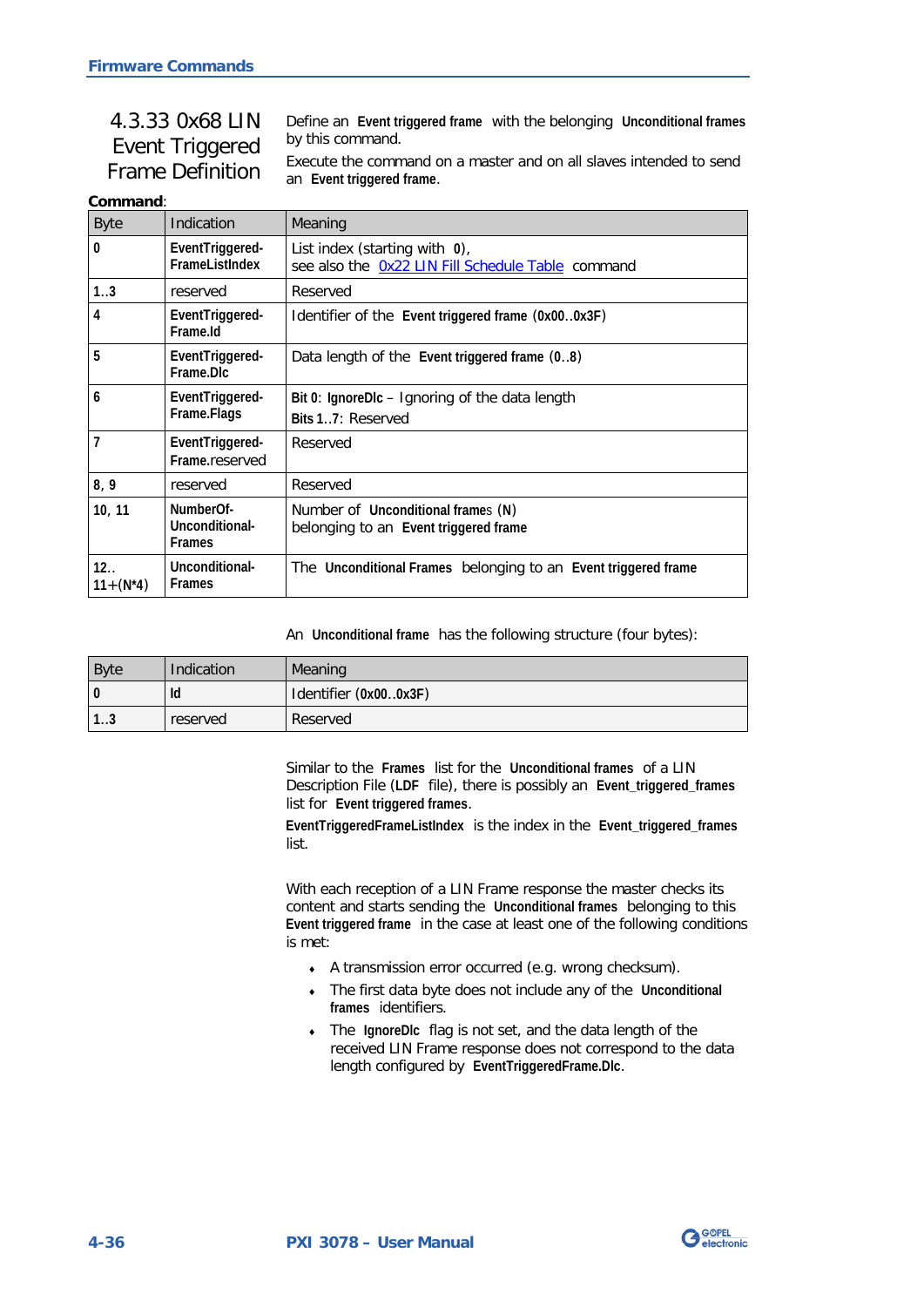## 4.3.34 0x69 LIN Delete Event Triggered Frame

Delete an **Event triggered frame** defined by [0x68 LIN Event Triggered](#page-69-0)  [Frame Definition](#page-69-0) and the belonging **Unconditional frames** by this command.

**Command**:

| <b>Byte</b> | Indication                        | Meaning                                                                            |
|-------------|-----------------------------------|------------------------------------------------------------------------------------|
|             | EventTriggered-<br>FrameListIndex | List index (starting with 0),<br>see also the Ox22 LIN Fill Schedule Table command |
| 1.3         | reserved                          | Reserved                                                                           |

## 4.3.35 0x6A LIN Send Event Triggered Frame

This command allows sending in the **Event triggered frame slot** (Regarding **Frame Slot** see also [Figure 4-2\)](#page-46-1).

### **Command**:

| <b>Byte</b> | Indication                        | Meaning                                                                                                                                                                      |
|-------------|-----------------------------------|------------------------------------------------------------------------------------------------------------------------------------------------------------------------------|
| $\Omega$    | EventTriggered-<br>FrameListIndex | List index (starting with $0$ ),<br>see also the Ox22 LIN Fill Schedule Table command                                                                                        |
|             | Mode                              | 0: Deactivates sending<br>1: Activates sending as long as the LIN Frame response specified by<br>Unconditional Frameld has been sent successful and fault-free on the<br>bus |
|             | Unconditional-<br>Frameld         | Identifier (0x000x3F) of the Unconditional frame<br>belonging to this Event triggered frame                                                                                  |
| 3           | reserved                          | Reserved                                                                                                                                                                     |

The **Unconditional frame** specified by **UnconditionalFrameId** must be defined by the [0x23 LIN Fill Frame Response Table](#page-54-0) or [0x30 LIN Frame Response Definition](#page-59-0) commands same as each normal **Unconditional frame**.

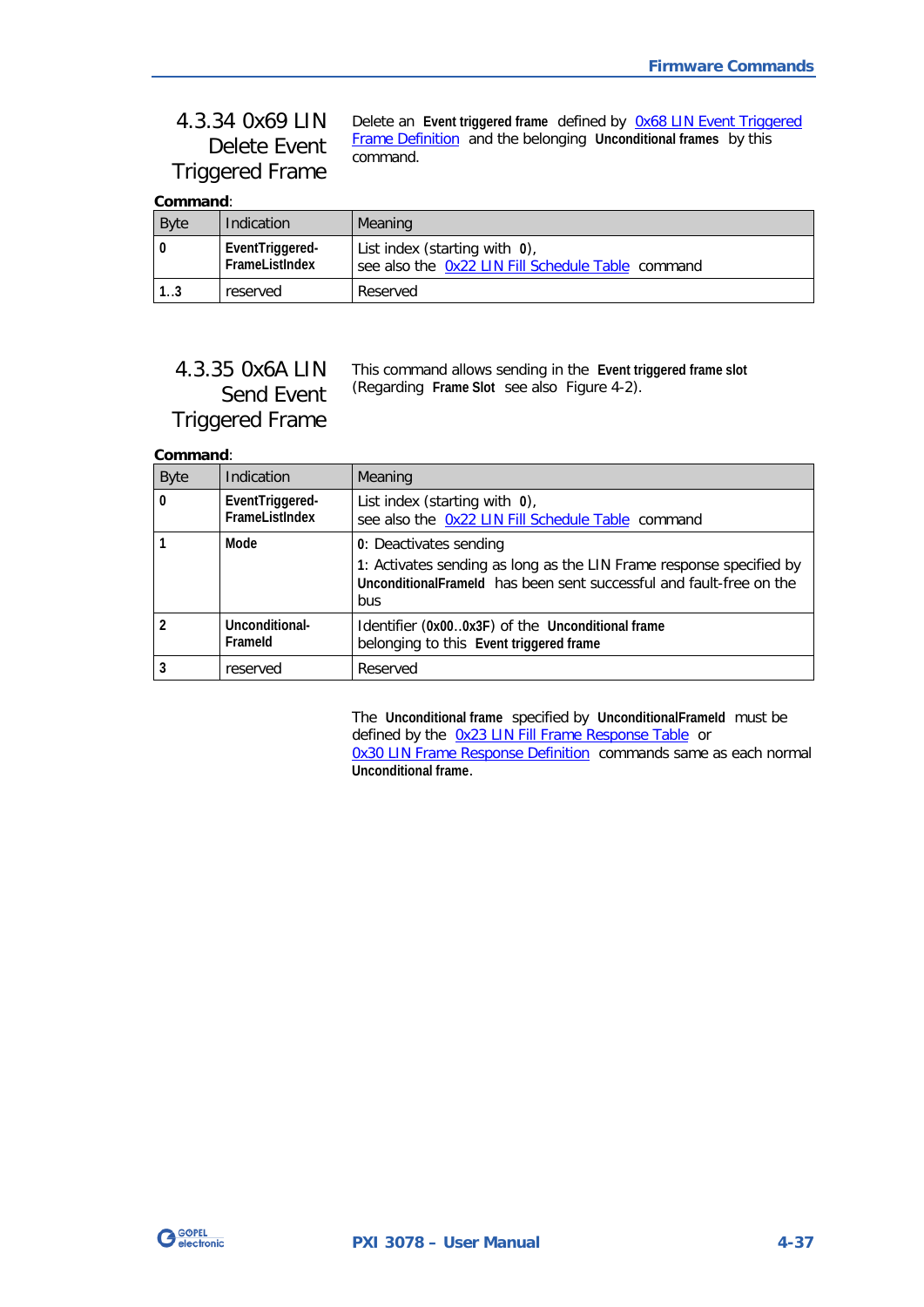## 4.3.36 0x6B LIN Event Triggered Frame Control

This command is used to control a LIN **Event triggered frame**. The command is subdivided into several sub-commands distinguishable by the **Mode** parameter.

The command and response structure for all sub-commands is the same for all bytes up to **Byte 3**, while varieties occur starting with **Byte 4** (as far as more than four bytes exist)

#### **Command and Response**:

| <b>Byte</b>  | <b>Indication</b>                 | Meaning                                                                                                                                                                                                               |
|--------------|-----------------------------------|-----------------------------------------------------------------------------------------------------------------------------------------------------------------------------------------------------------------------|
| $\mathbf{0}$ | EventTriggered-<br>FrameListIndex | List index (starting with $0$ ),<br>see also the Ox22 LIN Fill Schedule Table command                                                                                                                                 |
|              | Mode                              | 0: Query of the state of an Unconditional frame<br>within a Sporadic frame<br>1: Setting the CollisionResolvingScheduleTable.<br>This Schedule table is proceeded in case of a collision to resolve the<br>collision. |
| 2, 3         | reserved                          | Reserved                                                                                                                                                                                                              |

The following **Command** parameters are only valid for **Mode** = **0**:

| Byte | Indication                | <b>Meaning</b>                                                                              |
|------|---------------------------|---------------------------------------------------------------------------------------------|
| 4    | Unconditional-<br>Frameld | Identifier of the Unconditional frame<br>belonging to this Event triggered frame (0x000x3F) |
| 5.7  | reserved                  | Reserved                                                                                    |

#### The following **Response** parameters are only valid for **Mode** = **0**:

| <b>Byte</b> | Indication                | Meaning                                                                                                                                                 |
|-------------|---------------------------|---------------------------------------------------------------------------------------------------------------------------------------------------------|
| 4.7         | Flags                     | Bit 0: TxPending (the Unconditional Frame is still sent,<br>in the Event triggered frame slot or in the Unconditional frame slot)<br>Bits 131: Reserved |
| 8           | Unconditional-<br>Frameld | Identifier of the Unconditional frame<br>belonging to this Event triggered frame (0x000x3F)                                                             |
| 9.11        | reserved                  | Reserved                                                                                                                                                |

The following **Command** parameters are only valid for **Mode** = **1**:

| <b>Byte</b> | Indication | Meaning                                                                                       |
|-------------|------------|-----------------------------------------------------------------------------------------------|
|             |            | ScheduleTableNumber   Number of the Schedule Table<br>used as CollisionResolvingScheduleTable |
| 5.7         | reserved   | Reserved                                                                                      |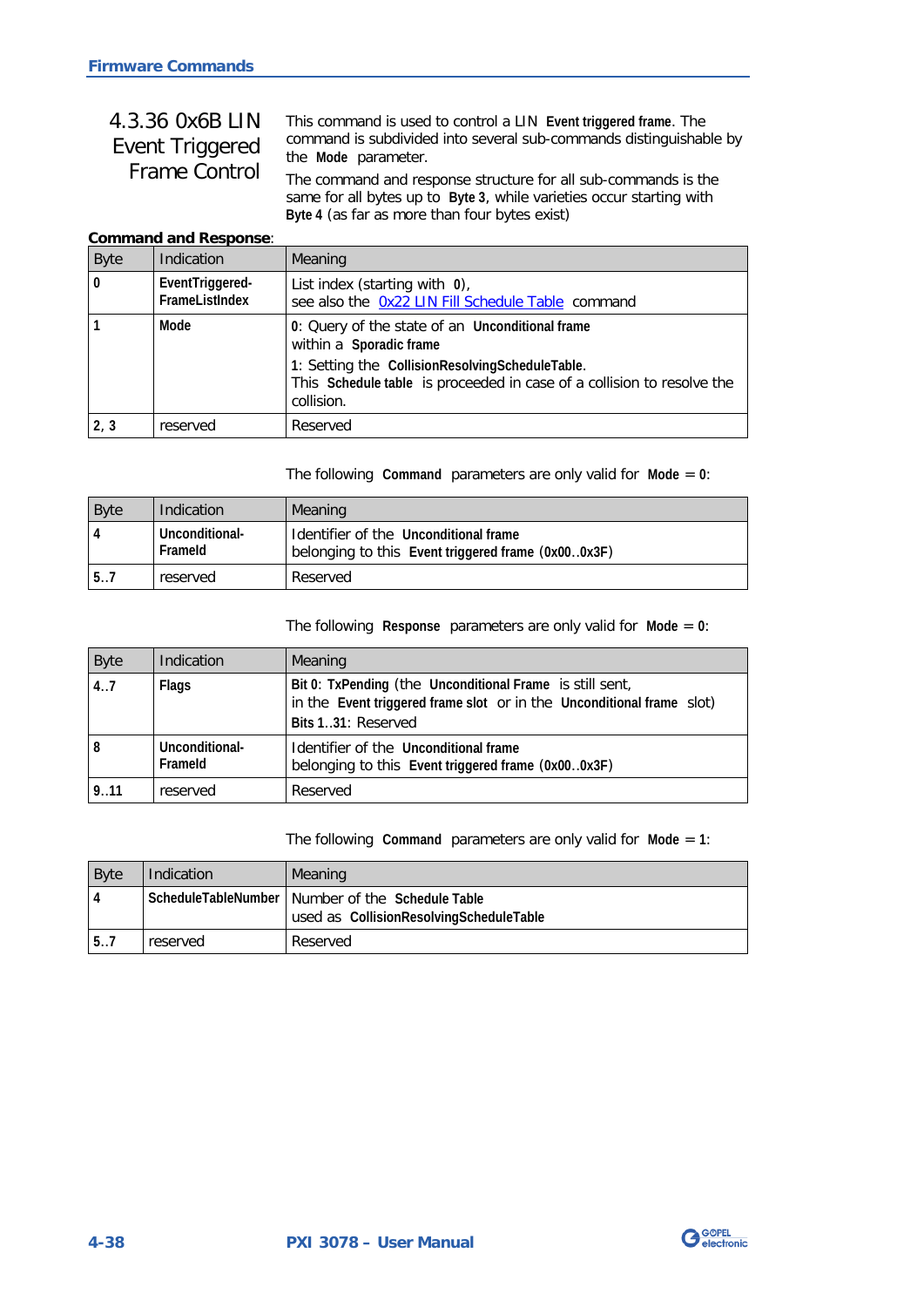#### <span id="page-72-0"></span>Configure the **LIN** diagnostic protocol for the multisession channel defined by **Channel** with this command. The command with **Type** = **0** is also used to deactivate the complete diagnostics. 4.3.37 0xA0 LIN Diagnostics – Configuration

| Command: |  |  |  |
|----------|--|--|--|
|          |  |  |  |
|          |  |  |  |

| <b>Byte</b>    | Indication      | Meaning                                                                                                                                                                                                                                                                                                                                                                                                                                                                                                                                                                                                                                                                                                                                                                                                                                                                      |
|----------------|-----------------|------------------------------------------------------------------------------------------------------------------------------------------------------------------------------------------------------------------------------------------------------------------------------------------------------------------------------------------------------------------------------------------------------------------------------------------------------------------------------------------------------------------------------------------------------------------------------------------------------------------------------------------------------------------------------------------------------------------------------------------------------------------------------------------------------------------------------------------------------------------------------|
| 0              | Channel         | Multisession channel (starting with 0)                                                                                                                                                                                                                                                                                                                                                                                                                                                                                                                                                                                                                                                                                                                                                                                                                                       |
| 1              | Type            | Type of diagnostics:<br>0: No diagnostics<br>1: Diagnostics in RAW mode<br>2: Diagnostics according to LIN 2.0<br>(for the required structures see next pages)                                                                                                                                                                                                                                                                                                                                                                                                                                                                                                                                                                                                                                                                                                               |
| $\overline{2}$ | AutomaticEmpty  | 0: No automatic empty of response buffer<br>1: Automatic empty of response buffer<br>(control unit's diagnostic response is sent automatically to the host)                                                                                                                                                                                                                                                                                                                                                                                                                                                                                                                                                                                                                                                                                                                  |
| 3              | <b>TxMethod</b> | Sending or Scheduling mode for MasterRequest IDs and<br>SlaveResponse IDs<br>0: Diagnostic identifiers (MasterRequest ID and SlaveResponse ID)<br>are contained in the Schedule Table<br>1: Sending the MasterRequest ID or the SlaveResponse ID in a<br>Sporadic Frame Slot, unless a Spodadic Frame is sent at this moment<br>(regarding Frame Slot see also Figure 4-2)<br>2: Sending ONCE a MasterRequest ID or SlaveResponse ID at the<br>end of the Schedule Table<br>3: Sending of ALL MasterRequest IDs and SlaveResponse Ids at the<br>end of the Schedule Table, as long as the Diagnostic Request is sent<br>and the Diagnostic Response is received completely<br>4: The normal Schedule Table is interrupted for a Diagnostic Request<br>and its belonging Diagnostic Response as long as all corresponding<br>MasterRequest IDs and SlaveResponse IDs are sent |

For **TxMethod** = **2**, **3**, **4** usually a schedule delay of **192 bit times** is used.

For a baud rate of 19,200 Baud, this delay is **10ms**. By the OxA8 LIN Diagnostics - Change Timing command you can change this value.

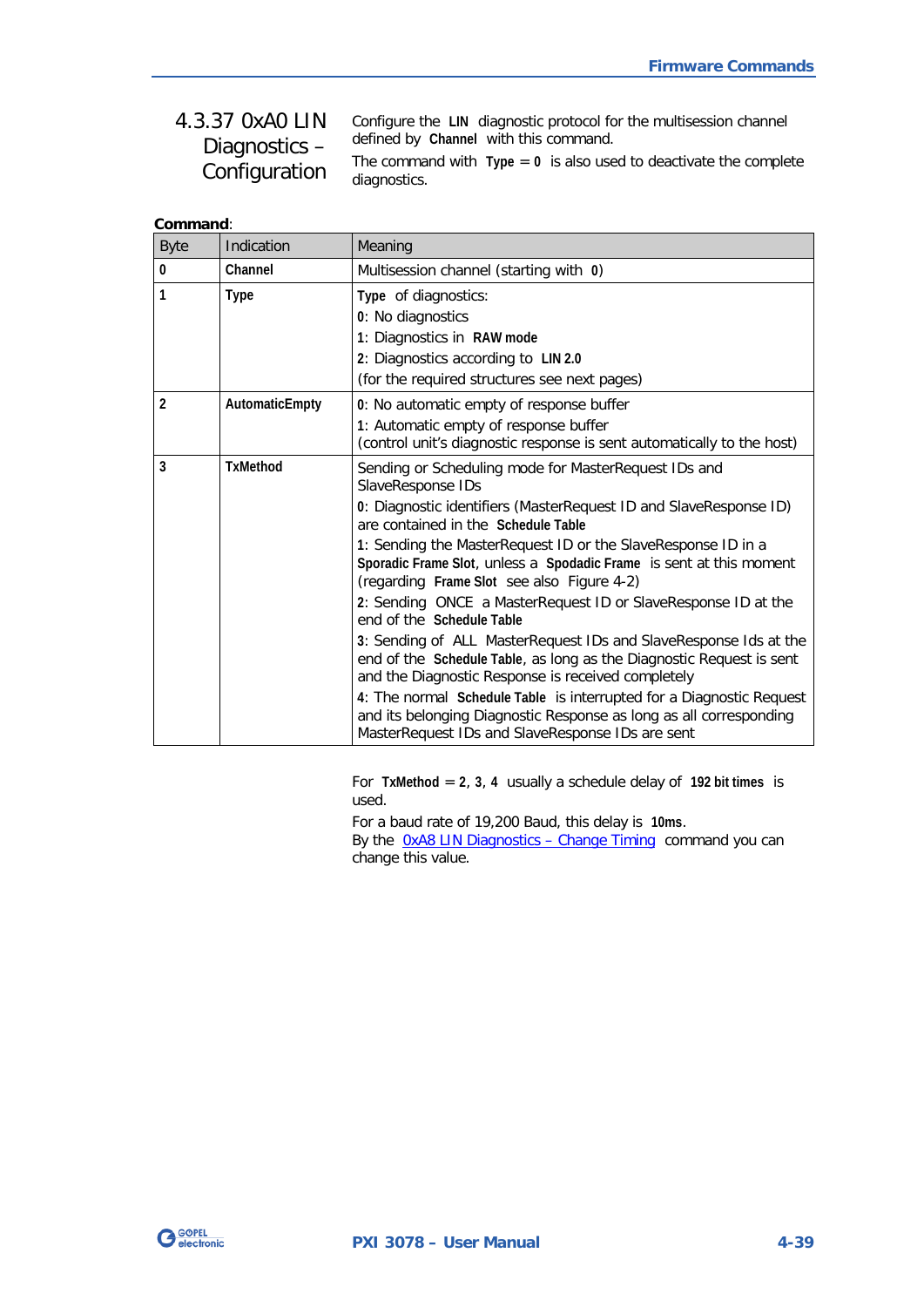| <b>Byte</b>            | Indication                                 | Meaning                                                                                                                                                                                                          |
|------------------------|--------------------------------------------|------------------------------------------------------------------------------------------------------------------------------------------------------------------------------------------------------------------|
| 4, 5                   | reserved                                   | Reserved                                                                                                                                                                                                         |
| 6, 7                   | P <sub>2</sub> max                         | P2max timeout in milliseconds<br>(maximum time between the end of the request<br>and the beginning of the response, e.g. 200ms)                                                                                  |
| 8,9                    | P3max                                      | P3max timeout in milliseconds<br>(maximum time between the end of the request and the beginning<br>of the response during ResponsePending, e.g. 5,100ms)                                                         |
| 10, 11                 | <b>Repetitions</b>                         | Number of repetitions of the request if the ECU does not react<br>within the P2max or P3max timeouts, e.g. 2                                                                                                     |
| 12                     | DefaultMaster-<br>Data.Enabled             | 0: DefaultMasterRequestFrame deactivated<br>1: DefaultMasterRequestFrame activated                                                                                                                               |
| 1315                   | DefaultMasterData.<br>reserved             | Reserved                                                                                                                                                                                                         |
| 16.023                 | DefaultMasterData.<br>Data                 | Data of DefaultMasterRequestFrame                                                                                                                                                                                |
| 24                     | DefaultSlaveData.-<br>Enabled              | 0: DefaultSlaveResponseFrame deactivated<br>1: DefaultSlaveResponseFrame activated                                                                                                                               |
| 2527                   | DefaultSlaveData -<br>reserved             | Reserved                                                                                                                                                                                                         |
| 2835                   | DefaultSlaveData.-<br>Data                 | Data of DefaultSlaveResponseFrame                                                                                                                                                                                |
| 36                     | TesterPresent.-<br>Enabled                 | 0: TesterPresent deactivated<br>1: TesterPresent activated                                                                                                                                                       |
| 37                     | TesterPresent.-<br><b>ResponseRequired</b> | Response for TesterPresent is<br>0: Not expected<br>1: Expected                                                                                                                                                  |
| 38, 39                 | TesterPresent.-<br>Cycle                   | Cycle for TesterPresent in milliseconds, e.g. 1,000ms                                                                                                                                                            |
| 40.47                  | TesterPresent.Data                         | RAW data of TesterPresent service                                                                                                                                                                                |
| 48                     | <b>RxEndCondition</b>                      | End recognition of diagnostic responses in the case of multi frames<br>0: Only single frames (no multi frames)<br>1: Empty slot (no response from the slave)<br>2: Default slave response frame<br>3: Same frame |
| 49,50                  | reserved                                   | Reserved                                                                                                                                                                                                         |
| 51                     | <b>NumberOf</b><br>SpecialResponses        | Number of special diagnostic responses (N)                                                                                                                                                                       |
| 52.<br>$51 + (N * 20)$ | SpecialResponses                           | Special diagnostic response entries<br>(e.g. 0x21 - busy-RepeatRequest or 0x23 - routineNotComplete)<br>For the structure see next page                                                                          |

The following parameters are valid for diagnostics in **RAW Mode**: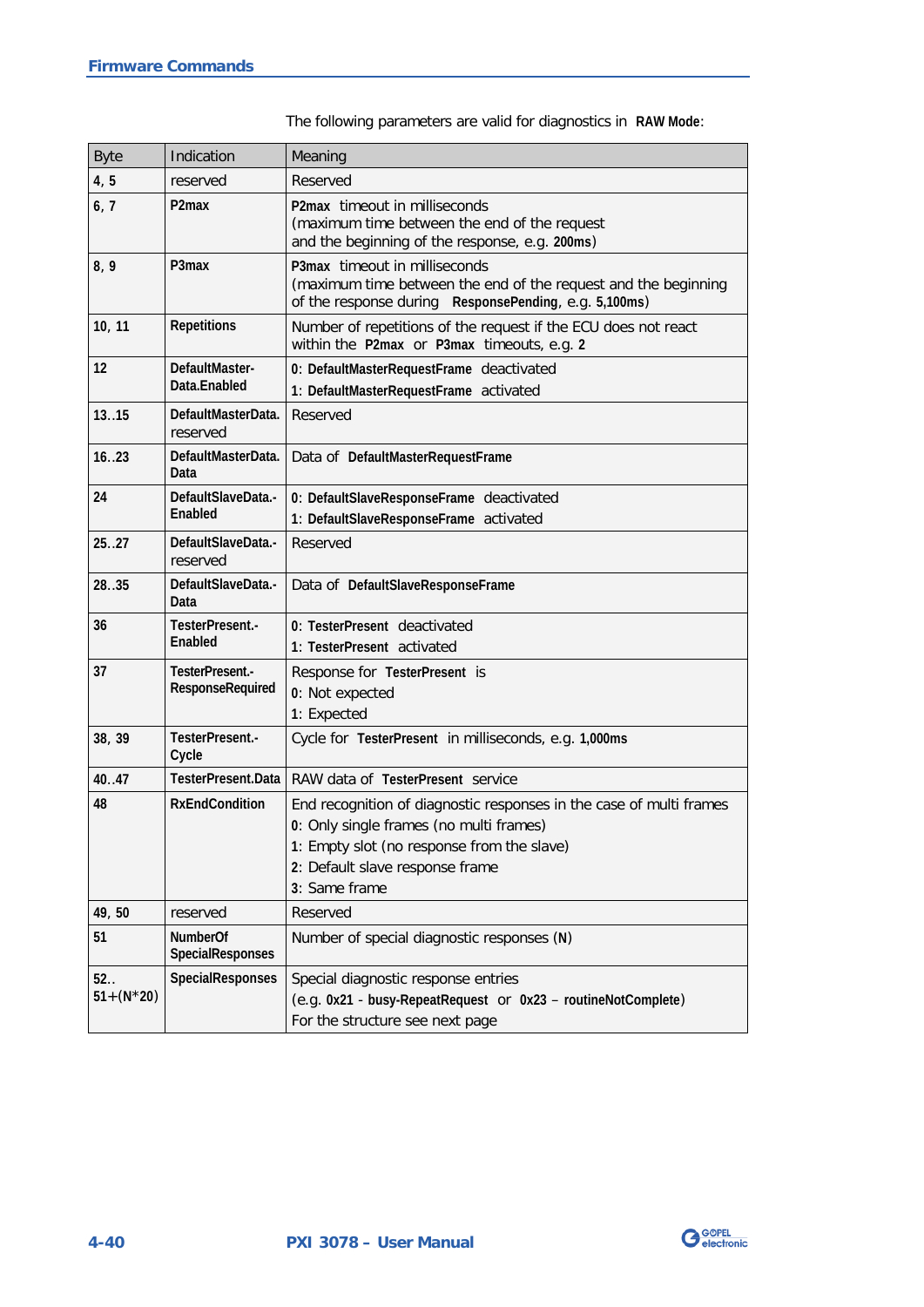| <b>Byte</b> | Indication   | Meaning                                                                                                                                                                                                                          |
|-------------|--------------|----------------------------------------------------------------------------------------------------------------------------------------------------------------------------------------------------------------------------------|
| 0.7         | Mask[07]     | Mask bytes 0.7                                                                                                                                                                                                                   |
| 8.15        | Data $[07]$  | Data bytes 0.7<br>(data is compared with the received data in accordance<br>with the set mask bytes bits)                                                                                                                        |
| 16          | <b>Flags</b> | Bit 0: Repeat request<br>Bit 1: Change timing (P2max to P3max)<br>Bit 2: Default Frame<br>Bit 3: Last Frame<br>Bit 4: Ignoring the received frames<br>in the case data does not coincide with Mask and Data<br>Bits 57: Reserved |
| 17.19       | reserved     | Reserved                                                                                                                                                                                                                         |

An entry in **SpecialResponses** consists of the following 20 bytes:

Any received diagnostic response frame is compared with the **SpecialResponses**. This happens by a logical AND of the received data with **Mask** followed by binary comparison of the result with **Data**.

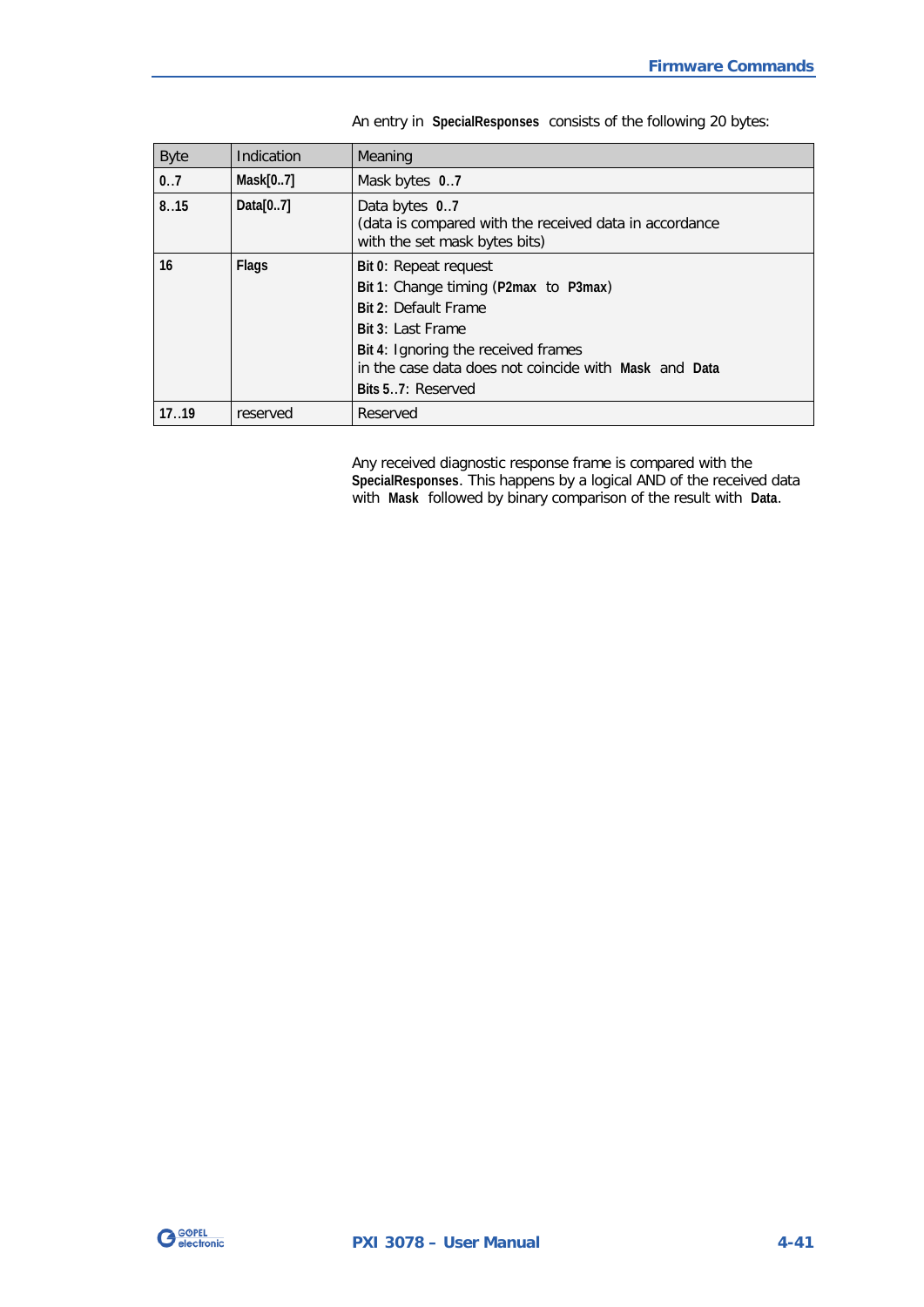| <b>Byte</b> | Indication                                | Meaning                                                                                                                                                  |
|-------------|-------------------------------------------|----------------------------------------------------------------------------------------------------------------------------------------------------------|
| 4           | <b>NAD</b>                                | Control unit address (NODE ADDRESS)                                                                                                                      |
| 5           | reserved                                  | Reserved                                                                                                                                                 |
| 6, 7        | P <sub>2</sub> m <sub>ax</sub>            | P2max timeout in milliseconds<br>(maximum time between the end of the request<br>and the beginning of the response, e.g. 200ms)                          |
| 8,9         | P3max                                     | P3max timeout in milliseconds<br>(maximum time between the end of the request and the beginning<br>of the response during ResponsePending, e.g. 5,100ms) |
| 10, 11      | <b>Repetitions</b>                        | Number of repetitions of the request if the ECU does not react<br>within the P2max or P3max timeouts, e.g. 2                                             |
| 12          | TesterPresent.<br><b>Fnabled</b>          | 0: TesterPresent is deactivated<br>1: TesterPresent is activated                                                                                         |
| 13          | TesterPresent.<br><b>ResponseRequired</b> | Response for TesterPresent is<br>0: Not expected<br>1: Expected                                                                                          |
| 14, 15      | TesterPresent.Cycle                       | Cycle for TesterPresent in milliseconds, e.g. 1,000ms                                                                                                    |
| 16.18       | TesterPresent.-<br>reserved               | Reserved                                                                                                                                                 |
| 19          | TesterPresent.Length                      | Data length of TesterPresent service (1.8)                                                                                                               |
| 20.027      | TesterPresent Data                        | Data of TesterPresent service<br>(starting with service ID, generally 0x3E)                                                                              |

The following parameters are valid for diagnostics according to **LIN2.0**:

After selecting a valid diagnostic **Type**, the corresponding diagnostic task starts when executing the **0xA0 LIN Diagnostics – Configuration** command.

If diagnostic is not needed any more, call the **0xA0 LIN Diagnostics – Configuration** command once again with **Type** = **0**.

Then the diagnostic task stops, and claimed resources are available again.

The following command sequence results for using the LIN diagnostics:

- ♦ Select the **Type** of diagnostics by the **0xA0 LIN Diagnostics – Configuration** command
- ♦ Use diagnostics with its commands
- $\bullet$  Stop diagnostics by the **0xA0 LIN Diagnostics – Configuration** command and **Type** = **0**



### **Addressing modes**:

**physical**: Communication with an individual ECU (point-to-point-connection, **Unicas**t) **functional**: Communication with a group of ECUs (point-to-multipoint-connection, **Broadcast**)

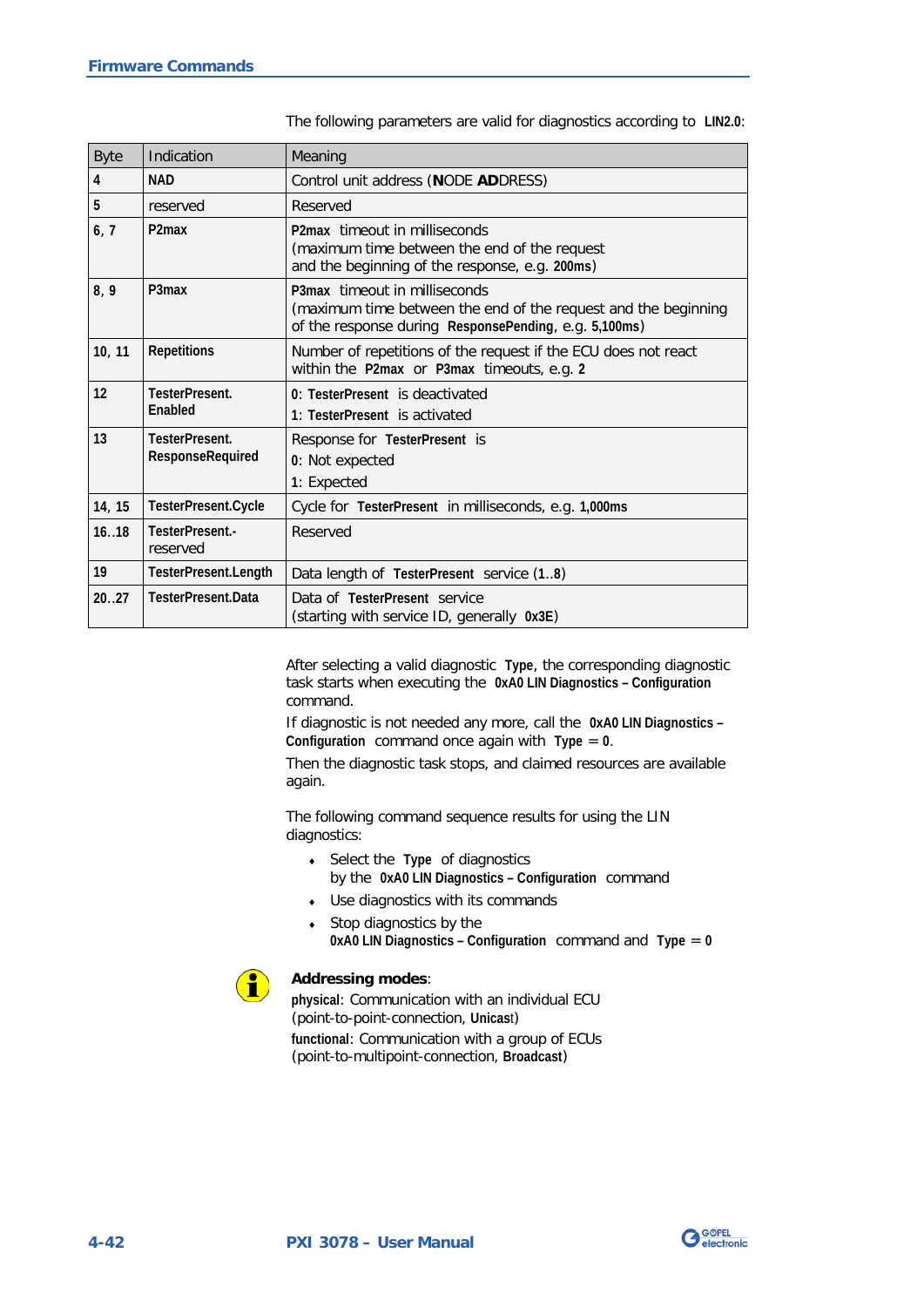#### <span id="page-76-0"></span>This command starts a LIN diagnostic session for the multisession channel defined by **Channel**. Additionally, the diagnostic connection is established. 4.3.38 0xA1 LIN Diagnostics – Start Session

| Command:             |            |                                                                                                |
|----------------------|------------|------------------------------------------------------------------------------------------------|
| <b>Byte</b>          | Indication | Meaning                                                                                        |
|                      | Channel    | Multisession channel (starting with 0)                                                         |
|                      | Mode       | 0: Physical addressing                                                                         |
|                      |            | 1: Functional addressing                                                                       |
|                      |            | In addition: No response to the request is necessary<br>if the highest valid bit is set (0x80) |
| 2, 3                 | Length     | Request length (0. (PARAM_SIZE - 4)                                                            |
|                      |            | (for Length $= 0$ no request is sent)                                                          |
| 4. .<br>$(3+Length)$ | Request    | Request, consisting of SID (service identifier) and data                                       |

# 4.3.39 0xA2 LIN Diagnostics – Send Request

This command is used to send a LIN Diagnostic request for the multisession channel defined by **Channel**.

**Prerequisite is the successful execution of the** [0xA1 LIN](#page-76-0)  Diagnostics - [Start Session](#page-76-0) command before, and the diagnostic connection must NOT have been disconnected.

It is necessary to execute this command several times in order to send larger diagnostic requests (e.g. **1,100 bytes**) caused by the size of the command (limited by **MESSAGE\_SIZE**). In this case the **Concatenate** and **Send** parameters must be set accordingly.

| Command: |  |
|----------|--|
|          |  |

| <b>Byte</b>  | Indication   | Meaning                                                                                        |
|--------------|--------------|------------------------------------------------------------------------------------------------|
| 0            | Channel      | Multisession channel (starting with 0)                                                         |
|              | Mode         | 0: Physical addressing                                                                         |
|              |              | 1: Functional addressing                                                                       |
|              |              | In addition: No response to the request is necessary<br>if the highest valid bit is set (0x80) |
| 2            | Send         | $0 = No$ sending (only buffer filling)                                                         |
|              |              | $1 =$ Sending                                                                                  |
| 3            | Concatenate  | $0 =$ Write from buffer beginning                                                              |
|              |              | $1 =$ append                                                                                   |
| 4            | Segmentation | Segmentation flag for segmentation on diagnostic level                                         |
|              |              | $0 =$ Request not segmented                                                                    |
|              |              | $1 =$ Request segmented                                                                        |
| 5            | reserved     | Reserved                                                                                       |
| 6, 7         | Length       | Request length $(1(PARAM_SIZE - 8))$                                                           |
| 8.           | Request      | Request, consisting of SID (service identifier) and data                                       |
| $(7+Length)$ |              |                                                                                                |

The **Segmentation** flag refers to the diagnostic protocol. As a rule it must NOT be set by a diagnostic tester.

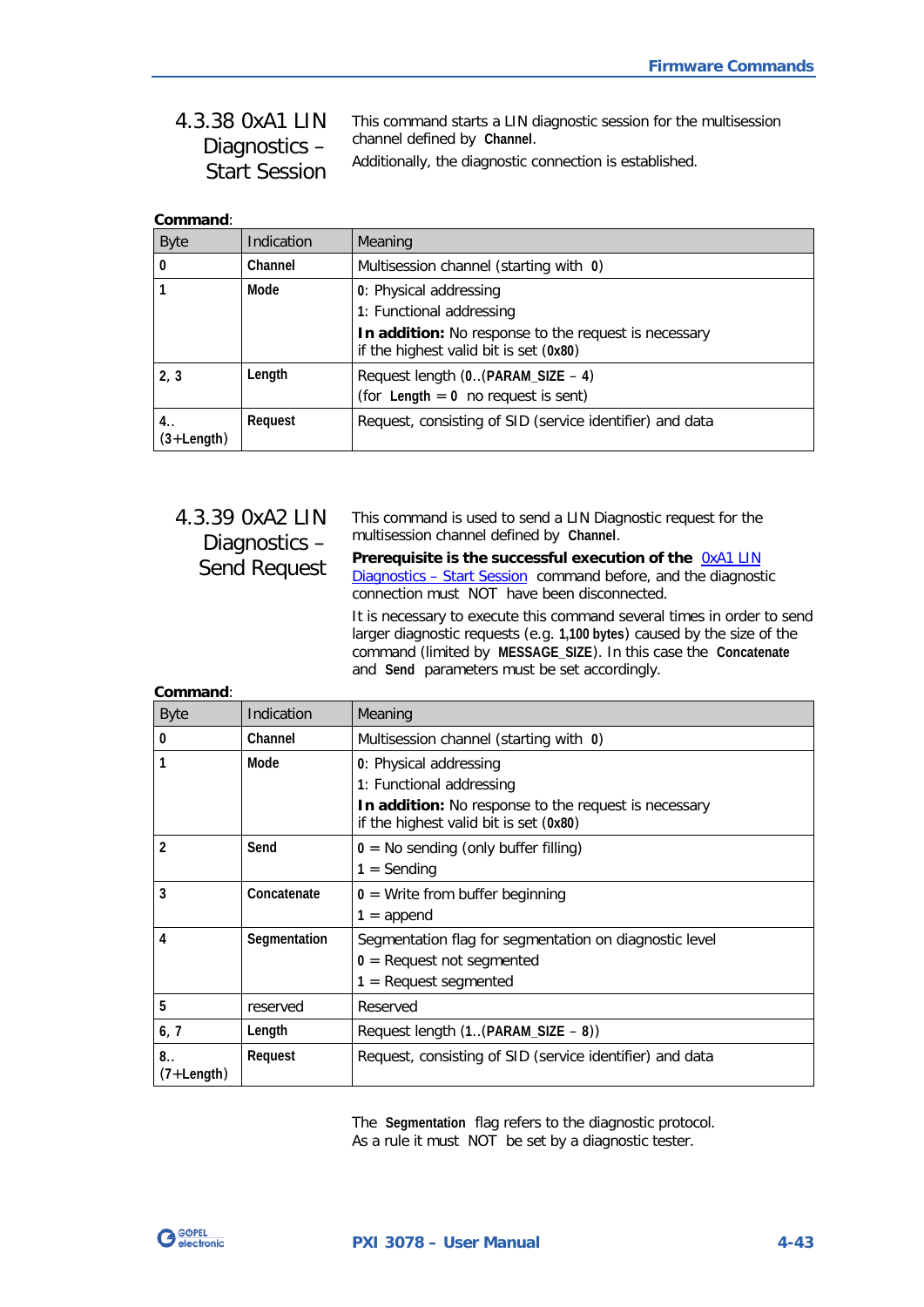| 4.3.40 0xA3 LIN<br>Diagnostics - Get<br><b>Response Buffer</b> | Query the LIN Diagnostic response buffer for the multisession channel<br>defined by Channel with this command.                                                                                                                                  |
|----------------------------------------------------------------|-------------------------------------------------------------------------------------------------------------------------------------------------------------------------------------------------------------------------------------------------|
|                                                                | If a diagnostic response does not fit into a single response, the host<br>has to call this command several times to fetch the remaining<br>responses. The last one of these responses contains the value 0 in<br>the RemainingLength parameter. |
|                                                                | In addition, the buffer should be read out as long as the Segmentation<br>bit, the Busy bit or the BufferNotEmpty bit of Flags are set.                                                                                                         |
| Command:                                                       |                                                                                                                                                                                                                                                 |

| vviiliikiiv.              |            |                                        |  |
|---------------------------|------------|----------------------------------------|--|
| <b>Byte</b>               | Indication | Meaning                                |  |
|                           | Channel    | Multisession channel (starting with 0) |  |
| $\cdot$ 1 $\cdot$<br>ن. ا | reserved   | Reserved                               |  |

### **Response**:

| <b>Byte</b>        | Indication      | Meaning                                                                                                                                                                                                                                                                                                                                                                                                                                                                                                        |
|--------------------|-----------------|----------------------------------------------------------------------------------------------------------------------------------------------------------------------------------------------------------------------------------------------------------------------------------------------------------------------------------------------------------------------------------------------------------------------------------------------------------------------------------------------------------------|
| 0                  | Channel         | Multisession channel (starting with 0)                                                                                                                                                                                                                                                                                                                                                                                                                                                                         |
| 1                  | LastErrorCode   | Error code $(0 = no error)$                                                                                                                                                                                                                                                                                                                                                                                                                                                                                    |
| 2                  | Flags           | Bit $0 = 0$ : No segmentation on diagnostic level<br>Bit $0 = 1$ : Segmentation (segmentation on diagnostic level)<br>Bit $1 = 0$ : Idle<br>Bit $1 = 1$ : Busy<br>(a request has not been responded, yet or successfully sent)<br>Bit $2 = 0$ : Invalid (this buffer entry is invalid)<br>Bit $2 = 1$ : Valid (this buffer entry is valid)<br>Bit $3 = 0$ : The diagnostic response buffer is empty<br>Bit $3 = 1$ : BufferNotEmpty<br>(the diagnostic response buffer is not empty, yet)<br>Bits 47: Reserved |
| 3                  | <b>State</b>    | State of diagnostics:<br>0: Not initialized<br>1: No connection<br>2: Connection is established<br>3: Connection has been established<br>4: Connection is released                                                                                                                                                                                                                                                                                                                                             |
| 4, 5               | Length          | Number of response bytes $(0(PARAM_SIZE - 8))$                                                                                                                                                                                                                                                                                                                                                                                                                                                                 |
| 6, 7               | RemainingLength | Number of remaining response bytes                                                                                                                                                                                                                                                                                                                                                                                                                                                                             |
| 8.<br>$(7+Length)$ | Response        | Response, consisting of SID (service identifier) and data                                                                                                                                                                                                                                                                                                                                                                                                                                                      |

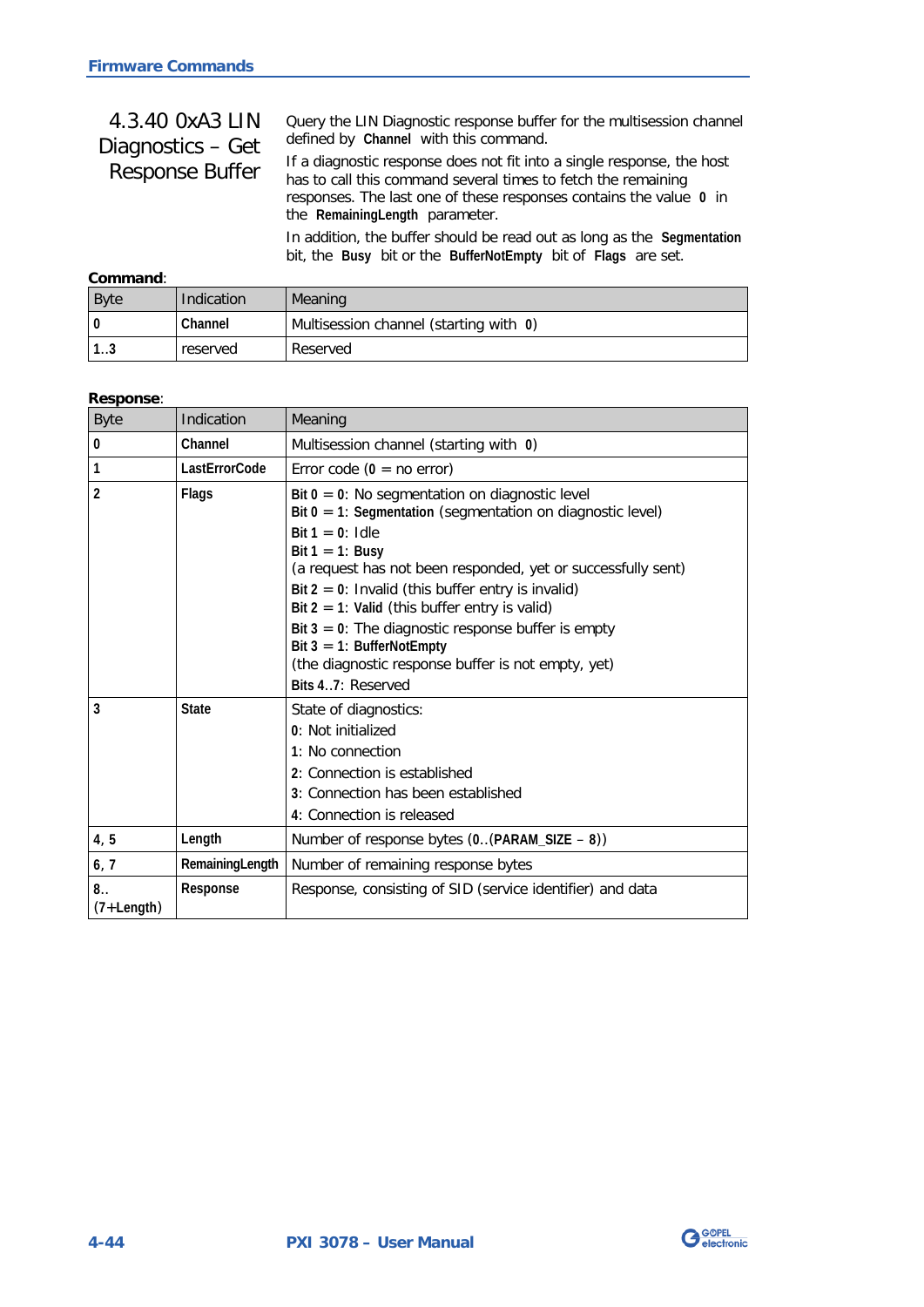#### <span id="page-78-0"></span>This command stops a running LIN diagnostic session for the multisession channel defined by **Channel**. Additionally, the diagnostic connection is released. To stop the complete diagnostics, call the  $0xA0$  LIN Diagnostics -[Configuration](#page-72-0) command again with **Type** = **0**. 4.3.41 0xA4 LIN Diagnostics – Stop Session

**Command**:

| <b>Byte</b>          | Indication | Meaning                                                                                                                                              |
|----------------------|------------|------------------------------------------------------------------------------------------------------------------------------------------------------|
| 0                    | Channel    | Multisession channel (starting with 0)                                                                                                               |
|                      | Mode       | 0: Physical addressing<br>1: Functional addressing<br>In addition: No response to the request is necessary<br>if the highest valid bit is set (0x80) |
| 2, 3                 | Length     | Request length $(0(PARAM_SIZE - 4))$<br>(for Length $= 0$ no request is sent)                                                                        |
| 4. .<br>$(3+Length)$ | Request    | Request, consisting of SID (service identifier) and data                                                                                             |

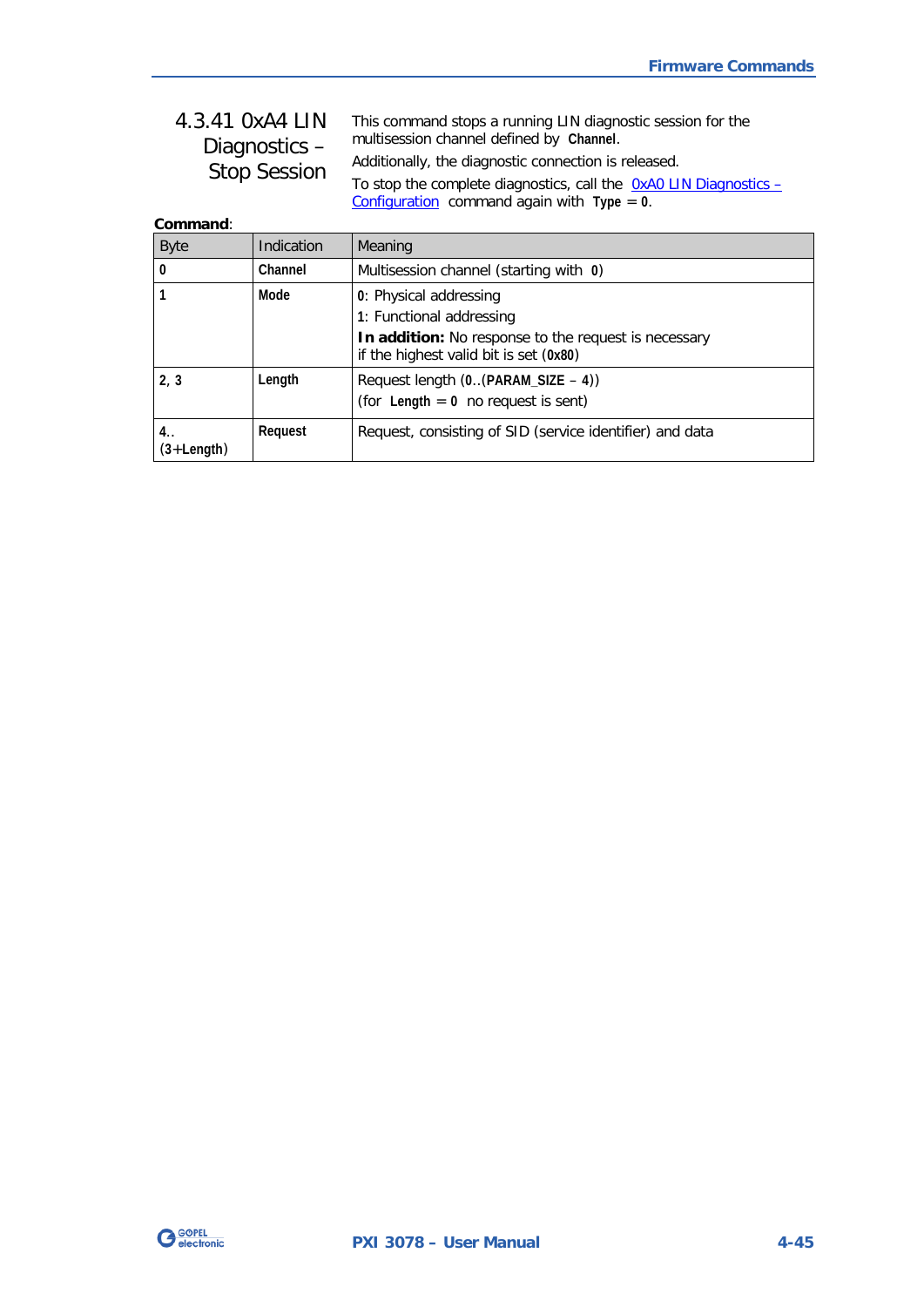| 4.3.42 0xA5 LIN<br>Diagnostics-<br><b>Get State</b> | Query the LIN diagnostic state for the multisession channel defined by<br>Channel with this command.<br>Additionally, the Firmware internal LastErrorCode can be reset.<br>The value of the LastErrorCode in the Response corresponds to the<br>value of the Firmware internal LastErrorCode before its resetting.    |
|-----------------------------------------------------|-----------------------------------------------------------------------------------------------------------------------------------------------------------------------------------------------------------------------------------------------------------------------------------------------------------------------|
|                                                     | Generally the Firmware internal LastErrorCode is reset automatically<br>without calling this 0xA5 LIN Diagnostic - Get State command by starting<br>a diagnostic session by OxA1 LIN Diagnostics - Start Session and<br>stop of a diagnostic session with OxA4 LIN Diagnostics - Stop Session<br>and Length $\neq$ 0. |
| المسمين                                             |                                                                                                                                                                                                                                                                                                                       |

### **Command**:

| <b>Byte</b> | Indication     | Meaning                                |
|-------------|----------------|----------------------------------------|
| 0           | Channel        | Multisession channel (starting with 0) |
|             | ResetLastError | $0 = No$ reset of the LastErrorCode    |
|             |                | $1 =$ Reset of the LastErrorCode       |
| 2, 3        | reserved       | Reserved                               |

### **Response**:

| <b>Byte</b>   | Indication    | Meaning                                                                                                                                                                                                                                                                        |
|---------------|---------------|--------------------------------------------------------------------------------------------------------------------------------------------------------------------------------------------------------------------------------------------------------------------------------|
| $\mathbf{0}$  | Channel       | Multisession channel (starting with 0)                                                                                                                                                                                                                                         |
| 1             | LastErrorCode | Error code $(0 = no error)$                                                                                                                                                                                                                                                    |
| $\mathfrak z$ | DiagType      | Type of diagnostics:<br>0: No diagnostics<br>1: Diagnostics in RAW Mode<br>2: Diagnostics according to LIN 2.0                                                                                                                                                                 |
| 3             | <b>State</b>  | State of diagnostics:<br>0: Not initialized<br>$1:$ No connection<br>2: Connection is established<br>3: Connection has been established<br>4: Connection is released                                                                                                           |
| 4             | Flags         | $Bit 0 = 0$ : Idle<br>Bit $0 = 1$ : Busy<br>(a request has not been responded, yet or successfully sent)<br>Bit $1 = 0$ : The diagnostic response buffer is empty<br>Bit $1 = 1$ : RxBufferNotEmpty<br>(the diagnostic response buffer is not empty, yet)<br>Bits 27: Reserved |
| 5.7           | reserved      | Reserved                                                                                                                                                                                                                                                                       |

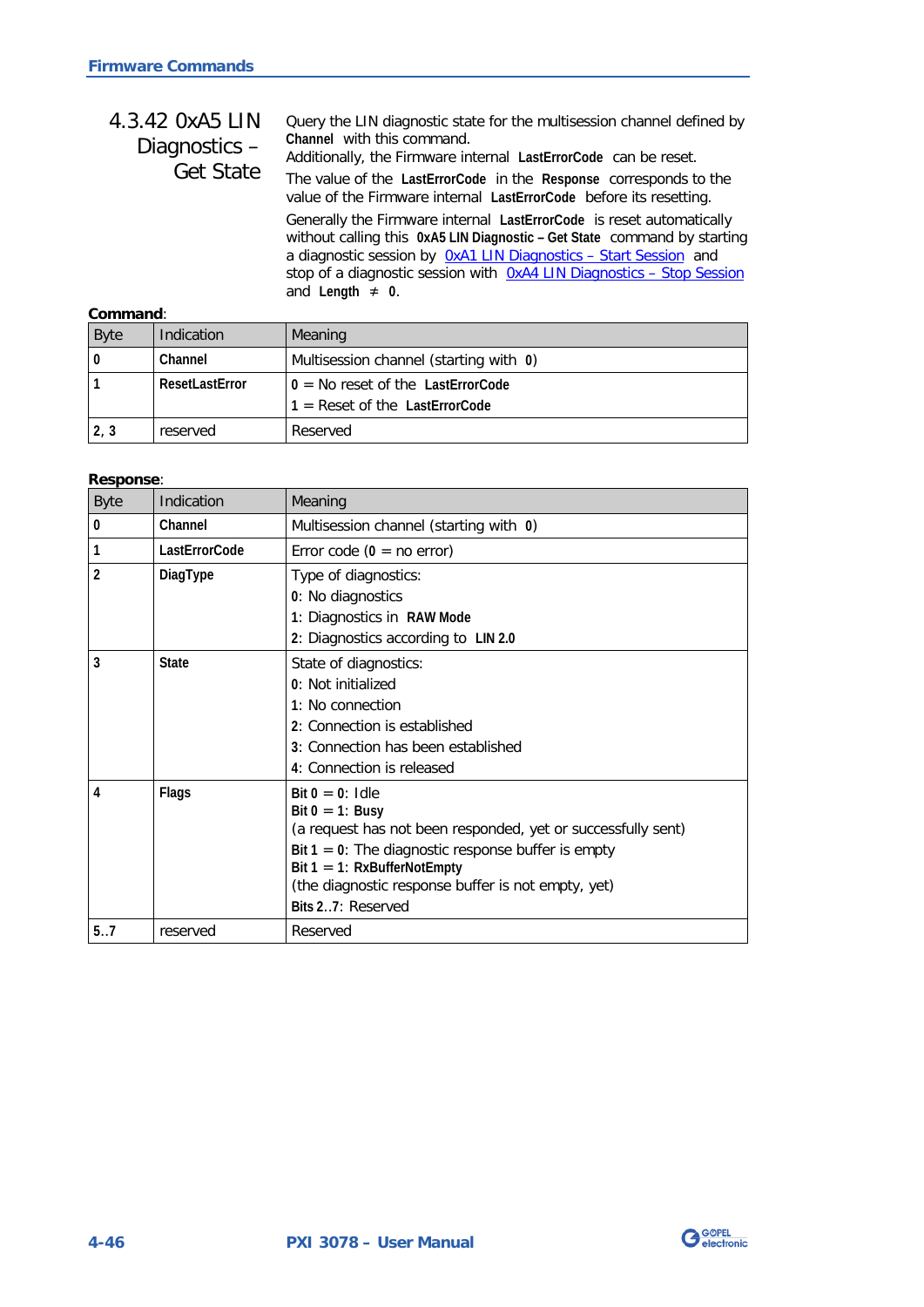# <span id="page-80-0"></span>4.3.43 0xA8 LIN Diagnostics – Change Timing

Use this command to modify certain diagnostic timing parameters for the multisession channel defined by **Channel**.

## **Command**:

| <b>Byte</b> | Indication | Meaning                                                                                                                                             |
|-------------|------------|-----------------------------------------------------------------------------------------------------------------------------------------------------|
|             | Channel    | Multisession channel (starting with 0)                                                                                                              |
|             | Mode       | 0: Modify Schedule Delay<br>(relevant for TxMethod = $2, 3, 4$<br>of the OxAO LIN Diagnostics - Configuration command)<br>1: Modify Sending Timeout |
|             |            | (usually the Sending Timeout is 1,000ms)                                                                                                            |
| 2, 3        | reserved   | Reserved                                                                                                                                            |

In addition, the following parameters are necessary for **Mode** = **0**:

| <b>Byte</b> | Indication    | Meaning                                                  |
|-------------|---------------|----------------------------------------------------------|
| 14.7        | MasterRequest | Schedule delay for a master request in multiples of 25ns |
| 18.11       | SlaveResponse | Schedule delay for a slave response in multiples of 25ns |

In addition, the following parameters are necessary for **Mode** = **1**:

| <b>Byte</b>    | Indication       | Meaning                         |
|----------------|------------------|---------------------------------|
| 4, 5           | <b>TxTimeout</b> | Sending timeout in milliseconds |
| 6 <sub>1</sub> | reserved         | Reserved                        |

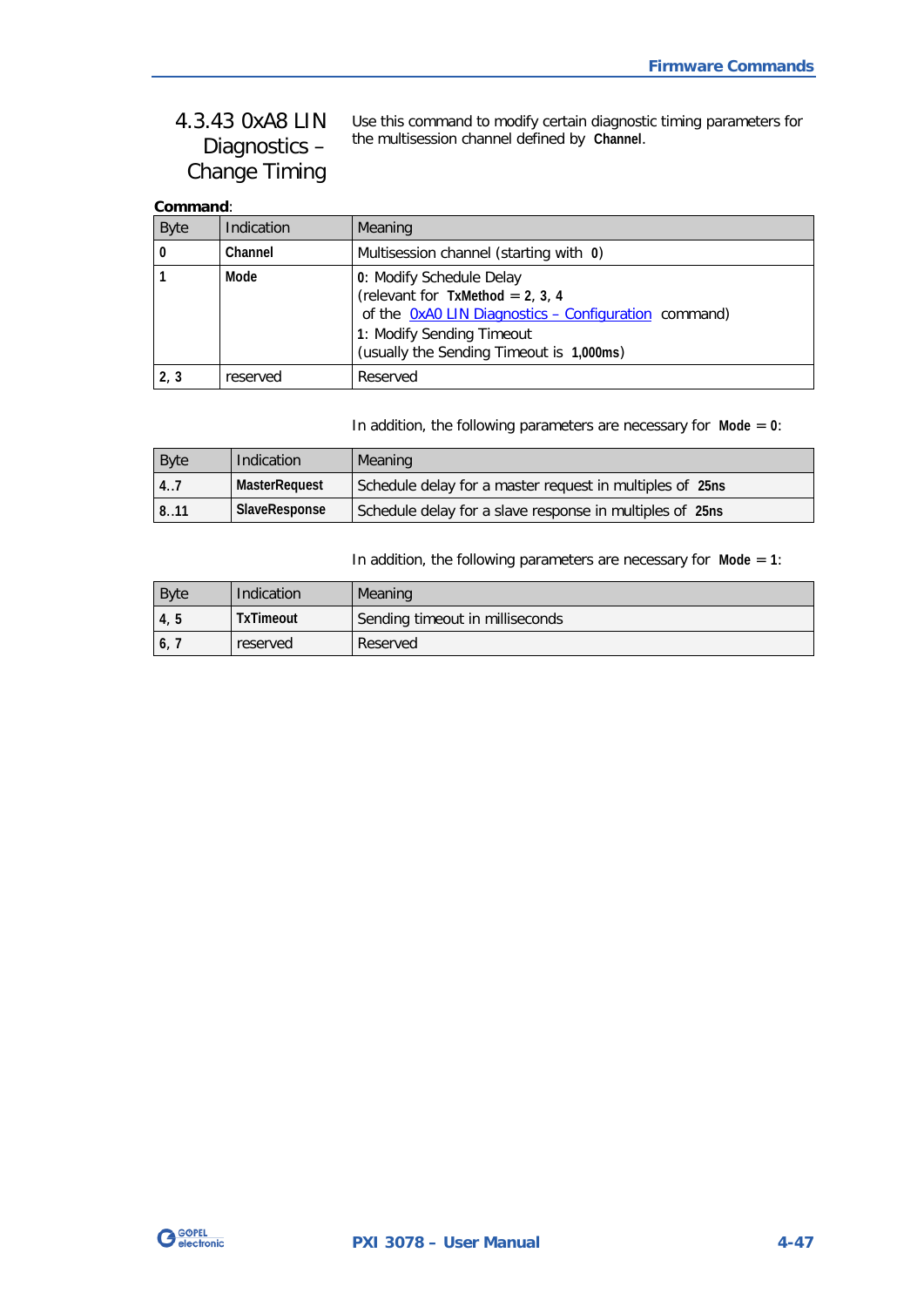# 4.3.44 0xA9 LIN Diagnostics – Protocol Control

This command is used to control the LIN **Diagnostic Protocol**. The command is subdivided into several sub-commands distinguishable by the **Mode** parameter.

The command and response structure for all sub-commands is the same for all bytes up to **Byte 3**, while varieties occur starting with **Byte 4** (as far as more than four bytes exist).

#### **Command and Response**:

| <b>Byte</b> | Indication | Meaning                                |
|-------------|------------|----------------------------------------|
| l O         | Channel    | Multisession channel (starting with 0) |
|             | Mode       | 0: Changing the protocol's behavior    |
| 2, 3        | reserved   | Reserved                               |

The following **Command** parameters are only valid for **Mode** = **0**:

| <b>Byte</b> | Indication   | Meaning                                                                                                                                                                                                                                                                                                                                                                                                                                                                                                           |
|-------------|--------------|-------------------------------------------------------------------------------------------------------------------------------------------------------------------------------------------------------------------------------------------------------------------------------------------------------------------------------------------------------------------------------------------------------------------------------------------------------------------------------------------------------------------|
| 4.7         | <b>Flags</b> | In normal cases, ALL bits are 0<br>Bit 0: Disable 21 Handling<br>(the negative response BusyRepeatRequest is not handled)<br>Bit 1: Disable23Handling<br>(the negative response RoutineNotComplete is not handled)<br>Bit 2: Disable78Handling<br>(the negative response<br>RequestCorrectlyReceived_ResponsePending is not handled)<br>Bit 3: Treat21As78Handling<br>(the negative response BusyRepeatRequest is handled<br>as negative response RequestCorrectlyReceived_ResponsePending)<br>Bits 431: Reserved |
| 811         | reserved     | Reserved                                                                                                                                                                                                                                                                                                                                                                                                                                                                                                          |

#### The following **Response** parameters are only valid for **Mode** = **0**:

| Byte | Indication | Meaning  |
|------|------------|----------|
| 4    | reserved   | Reserved |

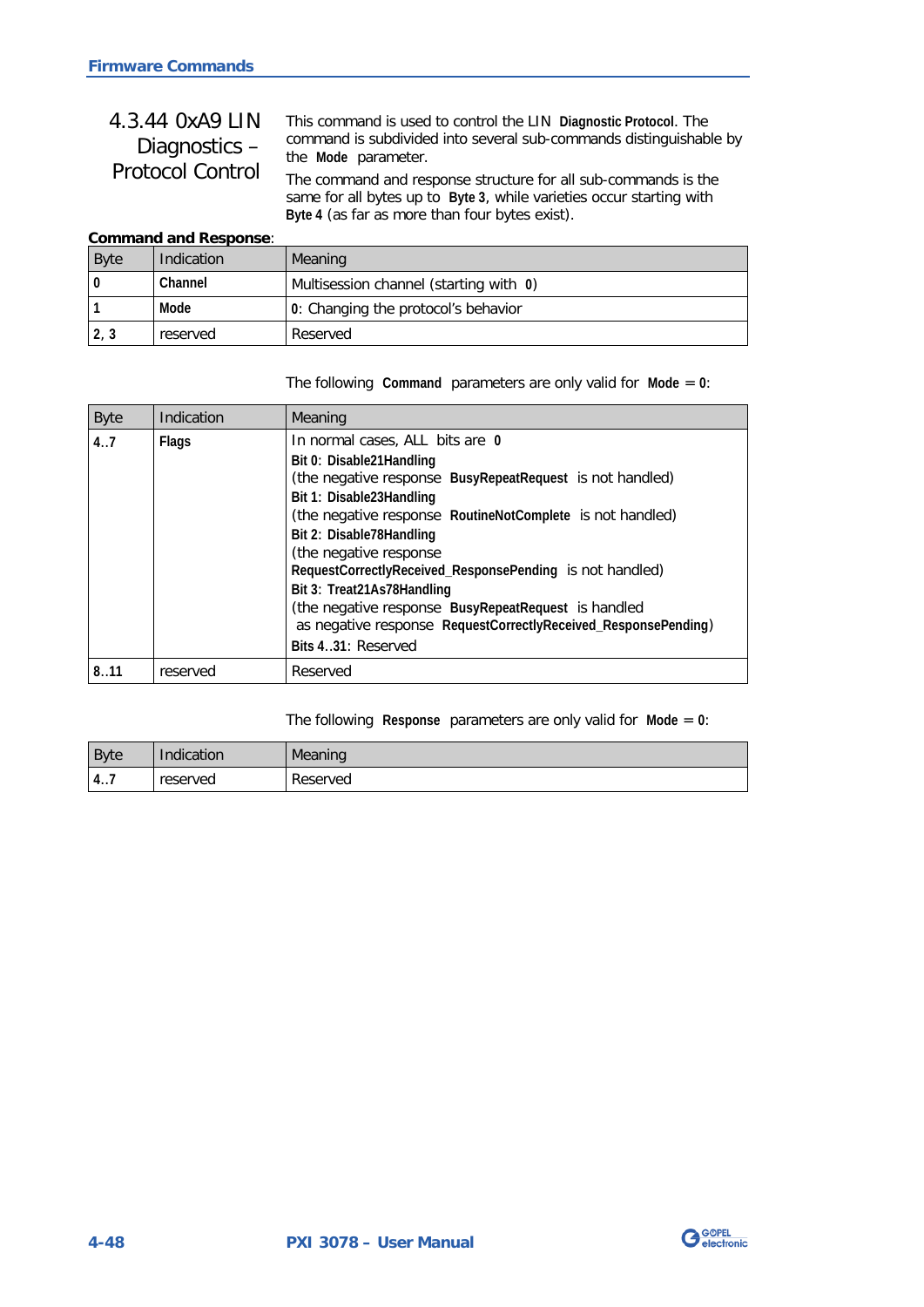This command is used to query small LIN monitor buffer entries. The command does not have any command bytes. 4.3.45 0xF2 LIN Monitor – Get small Buffer Items

### **Response**:

| <b>Byte</b> | Indication           | Meaning                                              |
|-------------|----------------------|------------------------------------------------------|
| l 03        | <b>NumberOfItems</b> | Number of monitor buffer entries                     |
| 4. .        | <b>Items</b>         | Monitor buffer entries (for the structure see below) |

A small LIN monitor buffer item without additional time stamps consists of the following 20 Bytes:

| <b>Byte</b>    | Indication       | Meaning                                                                                                 |
|----------------|------------------|---------------------------------------------------------------------------------------------------------|
| $\mathbf{0}$   | Flags            | Bit 0: Identifier parity error                                                                          |
|                |                  | Bit 1: Checksum error                                                                                   |
|                |                  | Bit 2: Inconsistent SyncByte                                                                            |
|                |                  | Bit 3: Bit error                                                                                        |
|                |                  | Bit 4: Event (See IdCode)                                                                               |
|                |                  | Bit 5: WakeUp                                                                                           |
|                |                  | Bit 6: Sent LIN Frame response (TX)                                                                     |
|                |                  | Bit 7: Buffer overrun                                                                                   |
| 1              | Length           | Data length including checksum (09)                                                                     |
| $\mathfrak{p}$ | <b>IdCode</b>    | Generally the Identifier byte (consisting of identifier $+$ parity bits)                                |
|                |                  | BUT,                                                                                                    |
|                |                  | If Bit 4 of Flags is set, IdCode specifies the Event:                                                   |
|                |                  | $IdCode = 0$ : Rising flank at the trigger input,<br>$IdCode = 1$ : Falling flank at the trigger input) |
|                |                  |                                                                                                         |
| 3.11           | Data             | Data bytes and checksum                                                                                 |
| 1215           | <b>StartTime</b> | Start time stamp as multiples of 400ns                                                                  |
| 16.19          | BitTimeX8        | Bit time measured over eight bit times as multiples of 25ns                                             |

**Data** contains the data bytes and the checksum following immediately to the last data byte. **Length** = **3** indicates two data bytes (**Data[0]** and **Data[1]**)

and one checksum byte (**Data[2]**).

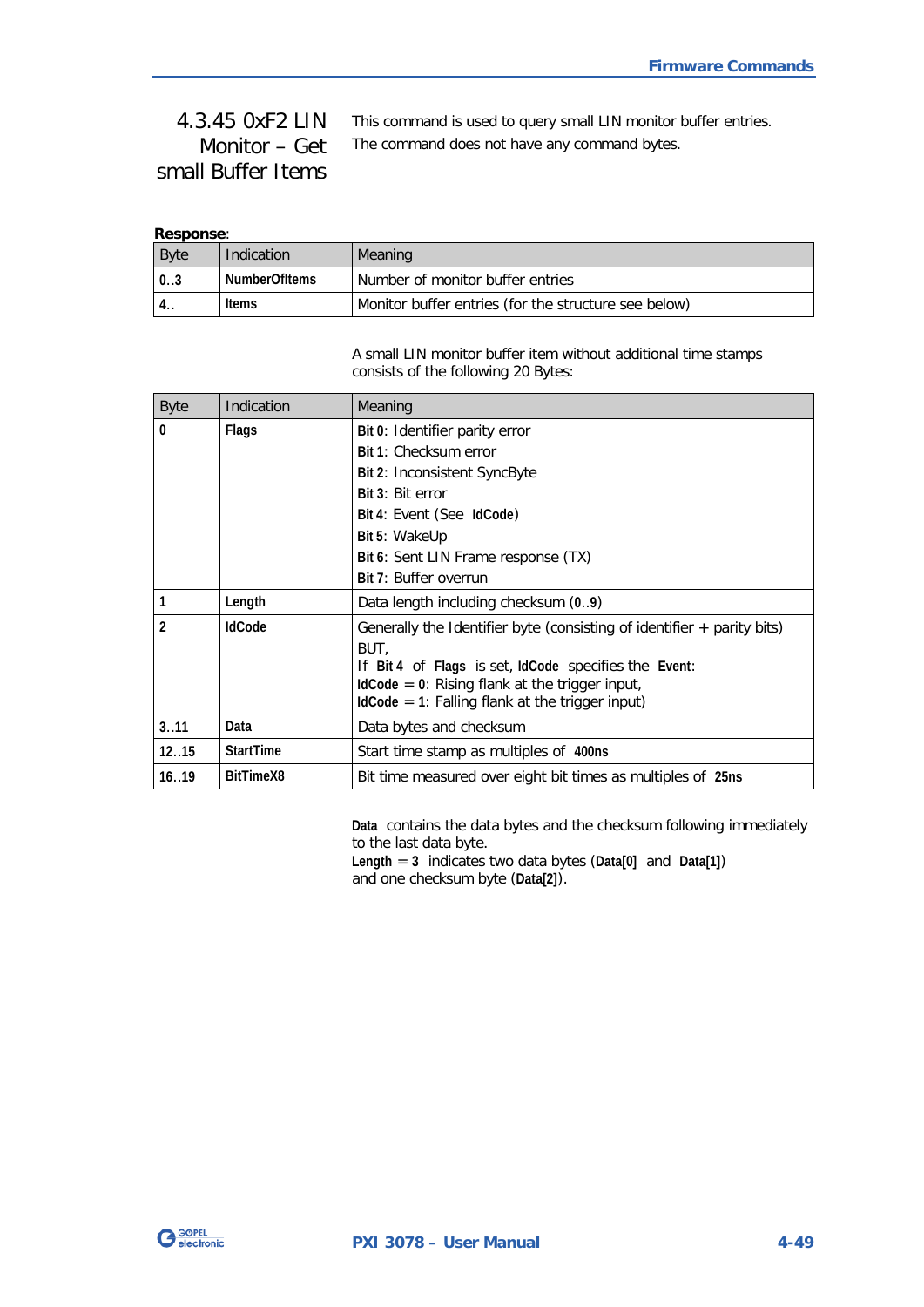| 4.3.46 OxF4 LIN | This command is to query a small LIN monitor list item of the LIN |
|-----------------|-------------------------------------------------------------------|
| Monitor – Get   | message indicated by Id.                                          |
| small List Item |                                                                   |

### **Command**:

| <b>Byte</b>        | Indication | Meaning               |
|--------------------|------------|-----------------------|
|                    | Id         | Identifier (0x000x3F) |
| $\sqrt{2}$<br>ن. ا | reserved   | Reserved              |

### **Response**:

| <b>Byte</b>     | Indication          | Meaning                                                        |  |
|-----------------|---------------------|----------------------------------------------------------------|--|
| 0               | Id                  | Identifier (0x000x3F)                                          |  |
| 1.3             | reserved            | Reserved                                                       |  |
| 4.7             | <b>FrameCounter</b> | Frame counter                                                  |  |
| 8               | Flags               | Bit 0: Identifier parity error                                 |  |
|                 |                     | Bit 1: Checksum error                                          |  |
|                 |                     | Bit 2: Checksum error                                          |  |
|                 |                     | Bit 3: Bit error                                               |  |
|                 |                     | Bits 45: Reserved                                              |  |
|                 |                     | Bit 6: Sent LIN Frame response (TX)                            |  |
|                 |                     | Bit 7: Reserved                                                |  |
| 9               | Length              | Data length including checksum (09)                            |  |
| 10 <sup>°</sup> | <b>IdCode</b>       | Identifier byte (consisting of identifier and $+$ parity bits) |  |
| 1119            | Data                | Data bytes and checksum                                        |  |
| 20.023          | <b>StartTime</b>    | Start time stamp as multiples of 400ns                         |  |
| 24.27           | BitTimeX8           | Bit time measured over eight bit times as multiples of 25ns    |  |

**Data** contains the data bytes and the checksum following immediately to the last data byte.

**Length** = **3** indicates two data bytes (**Data[0]** and **Data[1]**) and one checksum byte (**Data[2]**).

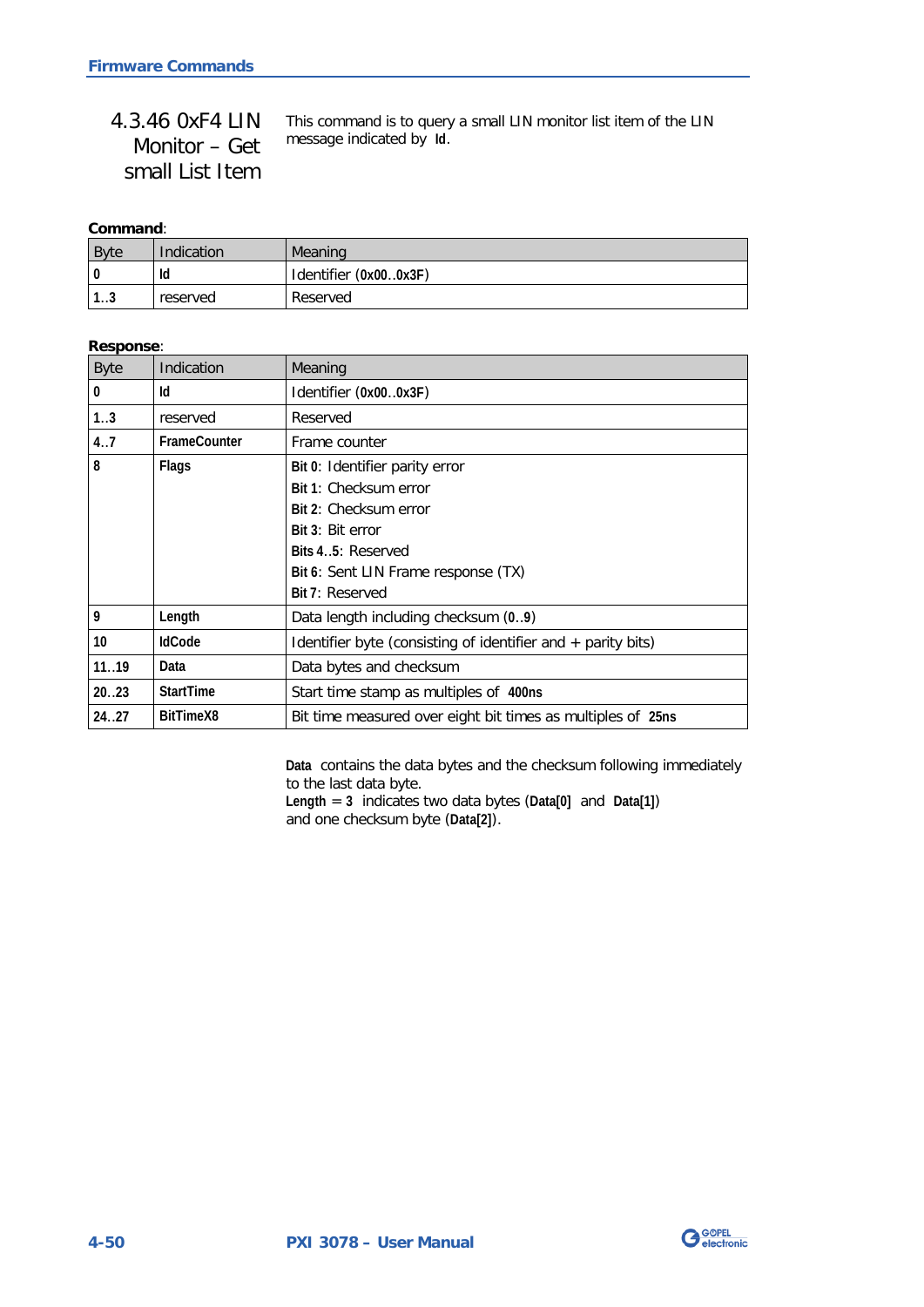# **4.4 KLine Commands**

The **KLine** commands for your **GOEPEL** Hardware are described in this chapter.



General notes valid for all Firmware commands can be found in section [General Firmware Notes.](#page-34-0)

#### **Initial state:**

After a power-on or software reset, all **KLine** interfaces are in an inactive state (HIGH level).



The term **Initialization** used in this KLine command description means the following: The tester sends an initialization pattern to establish communication.

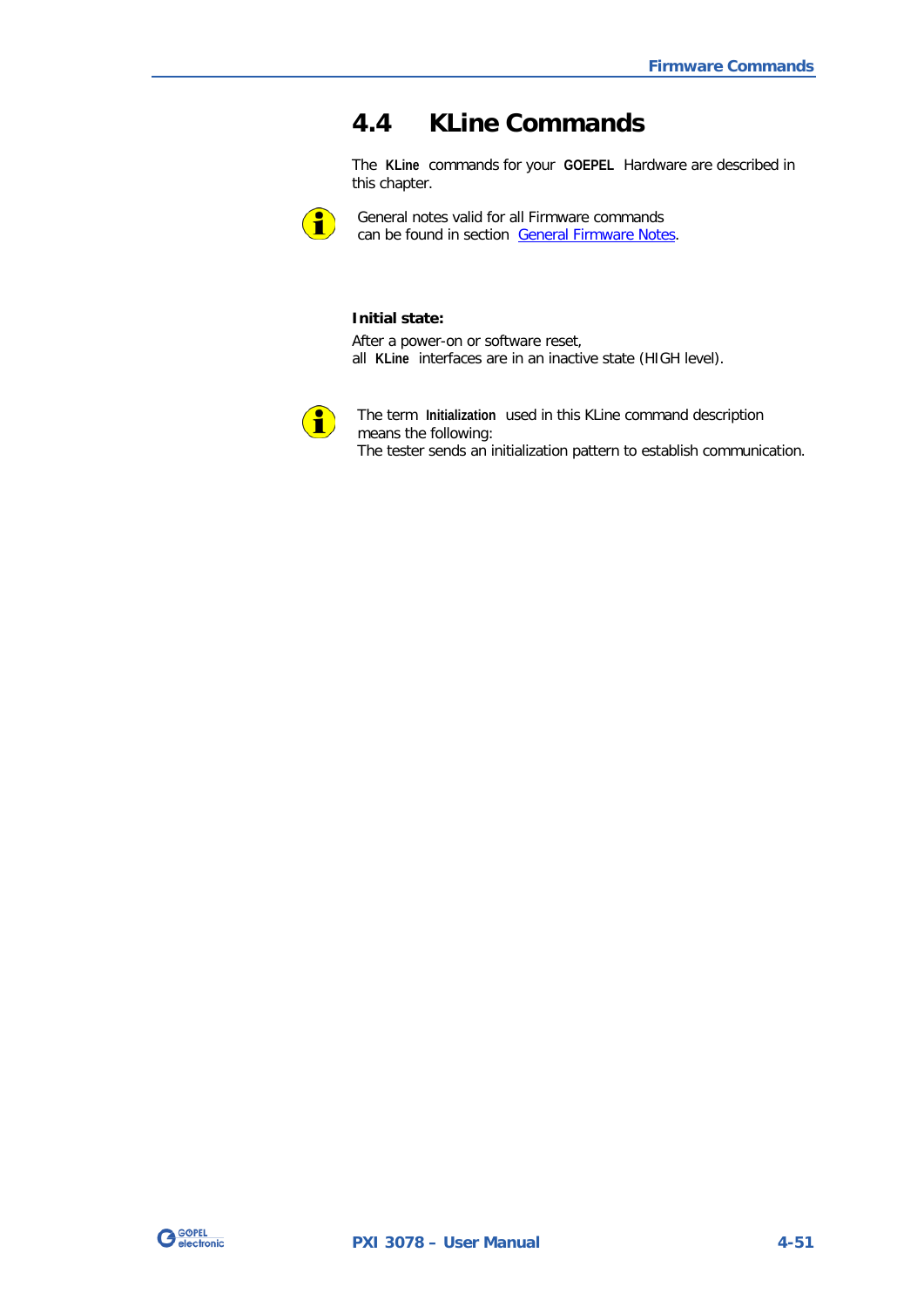The protocol driver is based on the following documents:

#### **KWP2000**:

ISO 14230-2:1999 Keyword Protocol 2000 - Part 2: Data link layer ISO 14230-3:1999 Keyword Protocol 2000 - Part 3: Application layer

#### **KWP1281**:

Robert Bosch GmbH: Funktionsbeschreibung der Diagnose VW/Audi (Y 265 K15 383 Ausgabe 04)

#### **ISO-9141-Ford**:

Ford Automotive Operations: Global Diagnostic Specification: Part One (DS-3L5T-1A294-AA)



Protocol-specific designations and abbreviations used in this description are taken from these documents and marked by **bold** and *Italic* characters.

If parameters are marked as "reserved", the contents of this field will be ignored. Nevertheless, the parameter must be transferred (for compatibility among other reasons). In practical operation, these values are to be initialized by **0**.

Generally, the principle of the permanent change between request and response applies for the communication on the KLine. That means that each request of the tester (here, KLine protocol driver) causes a response of the control unit. If these responses are not used for controlling the protocol, they will be passed on to the host interface.

Protocol-specific exceptions regarding this request-response-change are intercepted by the protocol driver. That means that the principle of the "request-response-game" **always** applies for running KLine specific communication via the protocol driver!

#### **Error Behavior:**

If critical errors, which stop the communication for example, are detected during processing commands, the protocol driver will be set into a "clean" initial status.

In this case, an error number is set internally, which can be inquired for example by the  $0xA5$  KLine Diagnostics – Get State command.

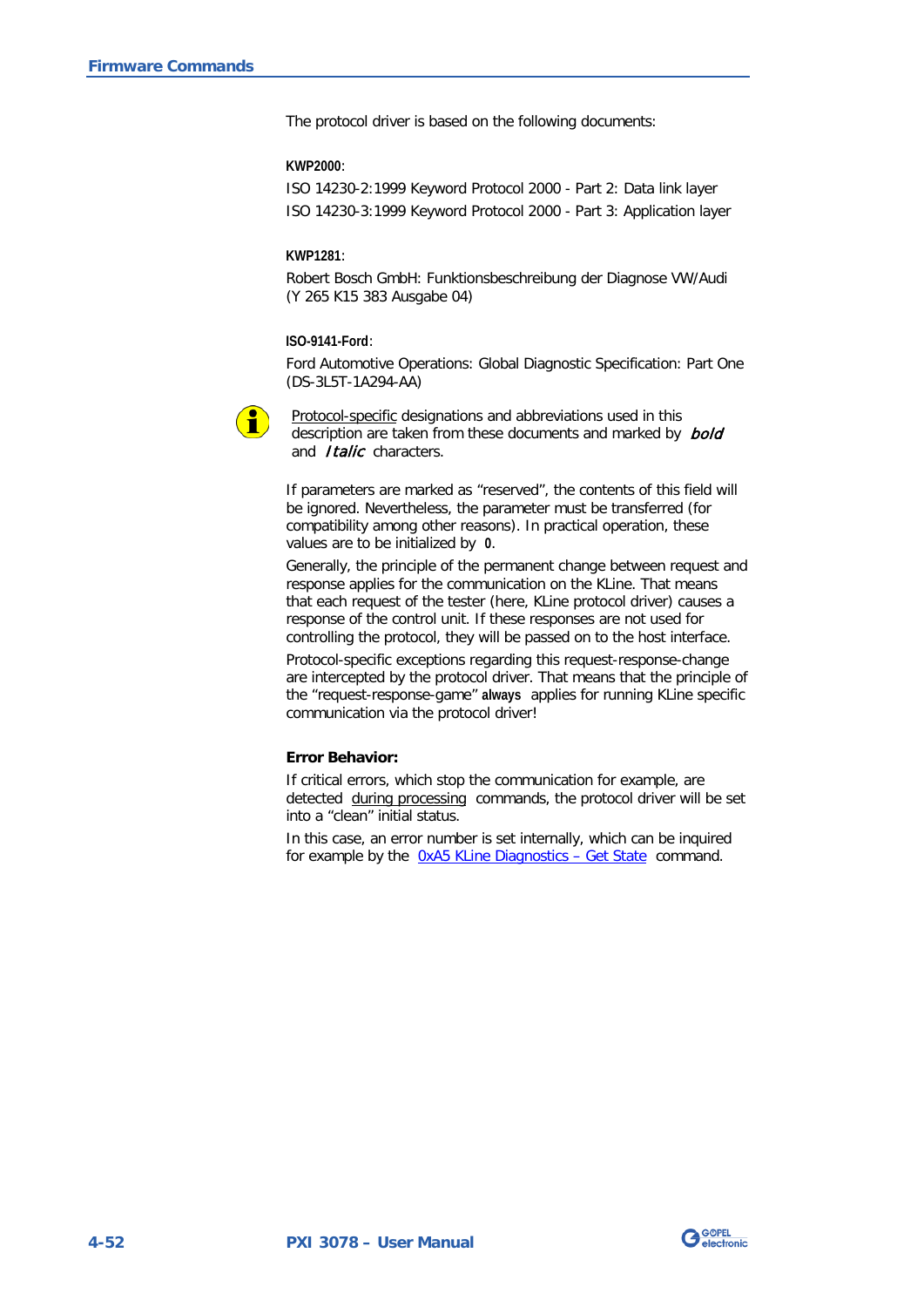| 4.4.1 0x12 KLine<br>Init Interface | This command resets the selected KLine interface without software<br>reset to the initial state. Additionally, further configuration possibilities<br>are offered.<br>Interface selection is made by the TargetAddress and TargetPort<br>parameters in the header of the command. |
|------------------------------------|-----------------------------------------------------------------------------------------------------------------------------------------------------------------------------------------------------------------------------------------------------------------------------------|
|                                    | The command bytes are optional. If there are no command bytes, the<br>Firmware runs with 0 for the optional command bytes.                                                                                                                                                        |

### **Command:**

| <b>Byte</b> | Indication       | Meaning                                       |  |
|-------------|------------------|-----------------------------------------------|--|
| $0^{0.2}$   | reserved         | Reserved                                      |  |
|             | <b>BlinkMode</b> | 0: Blinking of the LEDs deactivated (default) |  |
|             |                  | 1: Blinking of the LEDs activated             |  |

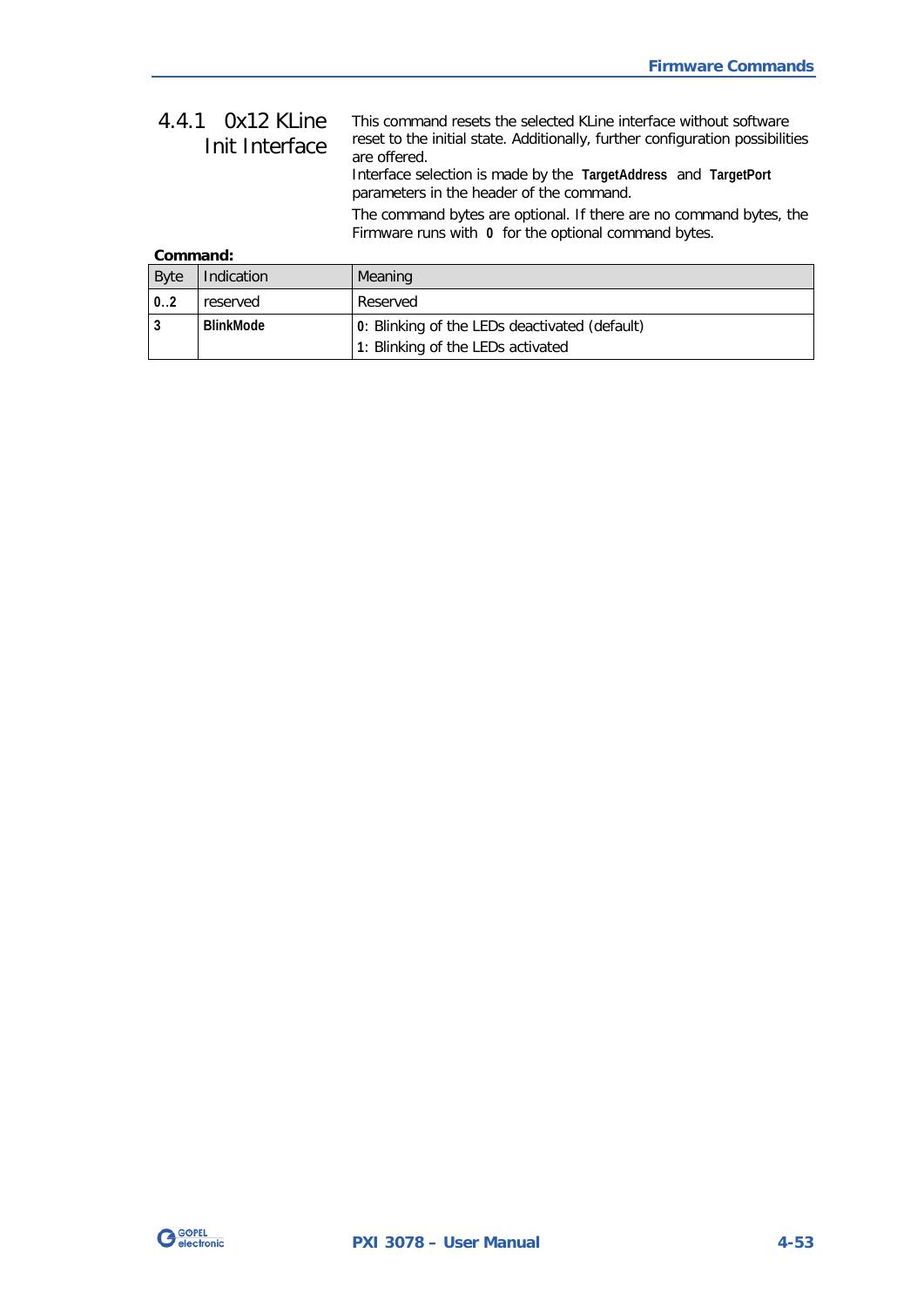## <span id="page-87-0"></span>4.4.2 0x20 KLine FIFO

This command is intended to configure and control the **KLine** in FIFO operation (FIFO = **F**irst **I**n **F**irst **O**ut). For this, there are the Tx FIFO for sending and the Rx IFO for



receiving.

When the KLINE is in FIFO operation, no diagnostic commands like [0xA0 KLine Diagnostics –](#page-94-0) Configuration can be executed.

The command is subdivided into several sub-commands distinguishable by the **SubCmd** parameter.

The command and response structure for all sub-commands is the same for all bytes up to **Byte 3**, while varieties occur starting with **Byte 4** (as far as more than four bytes exist).

#### **Command and Response:**

| <b>Byte</b>  | Indication | Meaning              |
|--------------|------------|----------------------|
| $\mathbf{0}$ | SubCmd     | 0: RESET             |
|              |            | $1:$ INIT            |
|              |            | 2: WRITE_TO_TX_FIFO  |
|              |            | 3: READ_FROM_RX_FIFO |
|              |            | 4: GET_TX_FIFO_STATE |
|              |            | 5: GET_RX_FIFO_STATE |
| 13           | reserved   | Reserved             |

The **SubCmd** = **RESET** subcommand is used to completely reset the FIFO functionality. Then, diagnostic commands like [0xA0 KLine Diagnostics –](#page-94-0) Configuration can be executed again. This subcommand does not have any further command and response bytes. 4.4.2.1 Reset

| 4.4.2.2 Init |  | The SubCmd = INIT subcommand is used for the initialization of the |
|--------------|--|--------------------------------------------------------------------|
|              |  | FIFO functionality.                                                |

| Command:    |                     |                                                                                                                                                          |
|-------------|---------------------|----------------------------------------------------------------------------------------------------------------------------------------------------------|
| <b>Byte</b> | Indication          | Meaning                                                                                                                                                  |
| 4.7         | <b>Flags</b>        | Bits 0., 31: Reserved                                                                                                                                    |
| 8.11        | <b>BaudRate</b>     | Baudrate in Hertz (5 to 1,000,000)                                                                                                                       |
| 1215        | <b>TxBufferSize</b> | Sending buffer size in bytes<br>$(0 = Using the Default Sending buffer size)$                                                                            |
| 1619        | <b>RxBufferSize</b> | Reception buffer size in bytes<br>$(0 = Using the Default Reception buffer size)$                                                                        |
| 20          | <b>UartMode</b>     | <b>UART Mode</b><br>(UART = Universal Asynchronous Receiver Transmitter)<br>$0:8$ bit data<br>1: 7 bit data, 1 bit parity<br>2: 8 bit data, 1 bit parity |
| 21          | Parity              | Parity<br>0: even parity (even)<br>1: odd parity (odd)                                                                                                   |
| 22          | <b>StopBits</b>     | Stop bit mode<br>0: 1 Stop bit<br>1: 2 Stop bits                                                                                                         |
| 23          | Reserved            | Reserved                                                                                                                                                 |

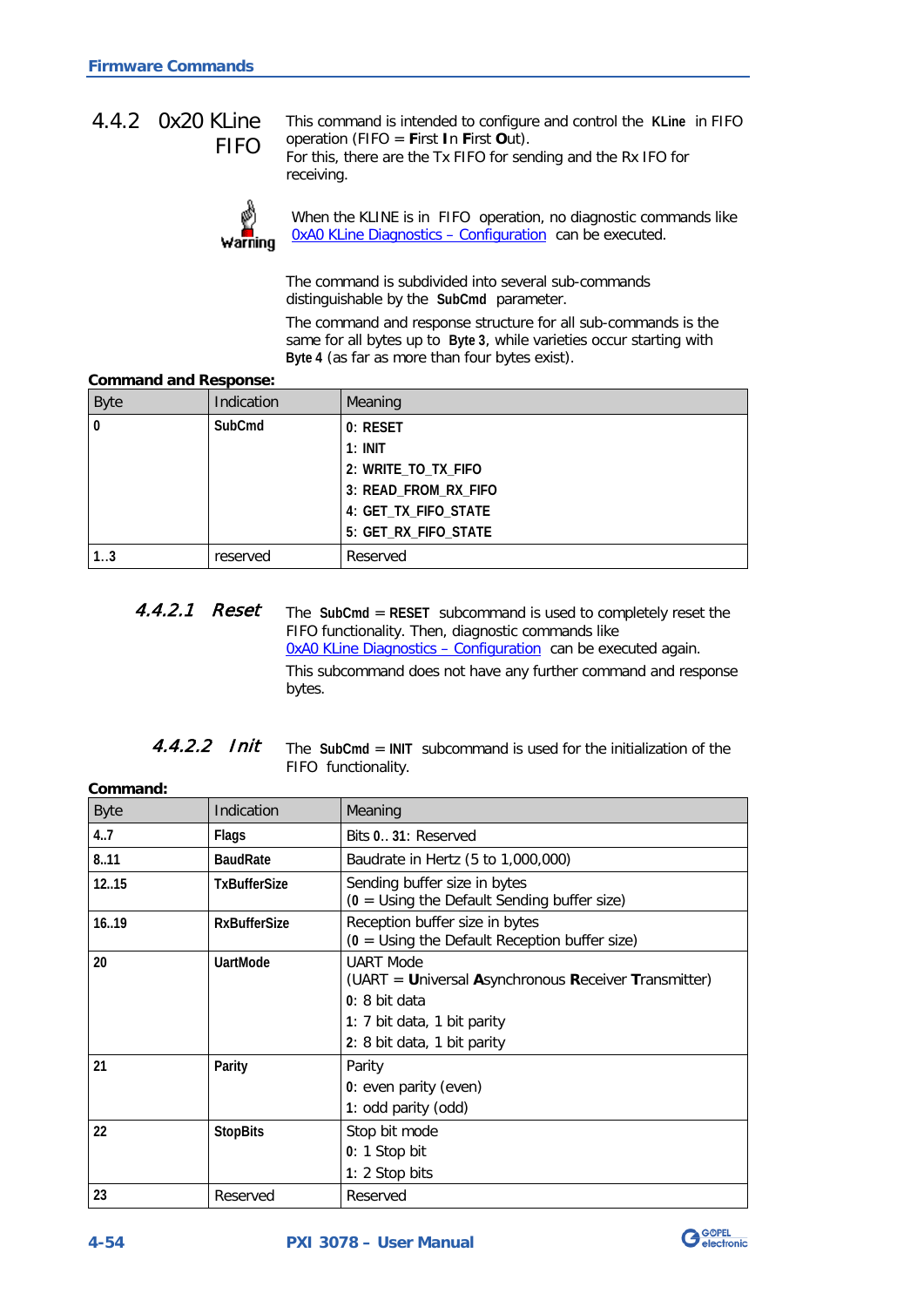**Response:**

| www.mac.    |                        |                                                                             |  |
|-------------|------------------------|-----------------------------------------------------------------------------|--|
| <b>Byte</b> | Indication             | Meaning                                                                     |  |
| 14.7        | <b>DesiredBaudRate</b> | l Desired baudrate in Hertz<br>(corresponds to the BaudRate of the command) |  |
| 8.11        | ActualBaudRate         | Baudrate in Hertz really used                                               |  |

#### The **SubCmd** = **WRITE\_TO\_TX\_FIFO** subcommand is used to write data to the Tx FIFO. 4.4.2.3 Write to Tx FIFO

## **Command:**

| Byte                | Indication           | Meaning                            |
|---------------------|----------------------|------------------------------------|
| 4.7                 | <b>NumberOfBytes</b> | Number of data bytes to be written |
| 8.5                 | Data                 | Data bytes                         |
| $(7+NumberOfBytes)$ |                      |                                    |

#### 4.4.2.4 **Read from** The SubCmd = READ\_FROM\_RX\_FIFO subcommand is used to read data from the Rx FIFO. Rx FIFO

**Response:**

| <b>Byte</b>                  | Indication           | Meaning                                                                                                                                                                        |
|------------------------------|----------------------|--------------------------------------------------------------------------------------------------------------------------------------------------------------------------------|
| 4.7                          | <b>Flags</b>         | Bit 0: FifoNotEmpty = There are still data bytes in the Rx<br>FIFO (i.e. after reading out the Rx FIFO by this command)                                                        |
|                              |                      | Bit 1: FifoOverrun = Between the last and the current reading<br>out the Rx FIFO, one or more data bytes got lost as the Rx<br>FIFO was completely full<br>Bits 2 31: Reserved |
| 8.11                         | <b>NumberOfBytes</b> | Number of data bytes                                                                                                                                                           |
| 12<br>$(11 + NumberOfBytes)$ | Data                 | Data bytes                                                                                                                                                                     |

#### The **SubCmd** = **GET\_TX\_FIFO\_STATE** subcommand is used to query the Tx FIFO state. 4.4.2.5 Get Tx FIFO State

| <b>Response:</b> |                  |                                              |
|------------------|------------------|----------------------------------------------|
| <b>Byte</b>      | Indication       | Meaning                                      |
| 4.7              | <b>Flags</b>     | Bit 0: Fifols Empty $=$ The Tx FIFO is empty |
|                  |                  | Bit 1: FifolsFull = The Tx FIFO is full      |
| 8.11             | FifoSize         | Size of the Tx FIFO in bytes                 |
| 1215             | FifoFillingLevel | Filling level of the Tx FIFO in bytes        |

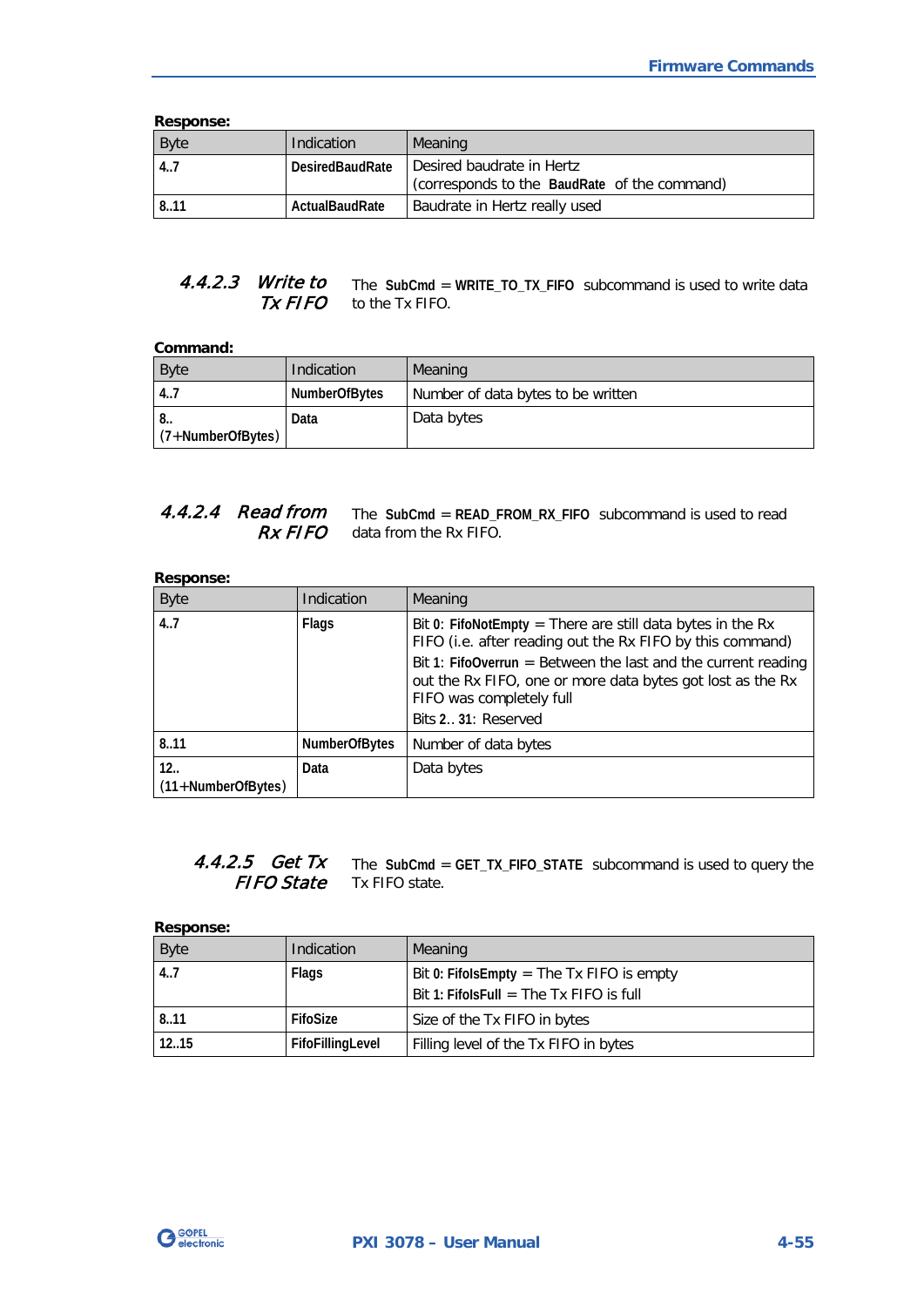#### The **SubCmd** = **GET\_RX\_FIFO\_STATE** subcommand is used to query the Rx FIFO state. 4.4.2.6 Get Rx FIFO State

**Response:**

| <b>Byte</b> | Indication       | Meaning                                                                                             |
|-------------|------------------|-----------------------------------------------------------------------------------------------------|
| 4.7         | <b>Flags</b>     | Bit 0: FifolsEmpty = The Rx FIFO is empty                                                           |
|             |                  | Bit 1: FifolsFull = The Rx FIFO is full                                                             |
|             |                  | Bit 2: FifoOverrun = One or more received data bytes got lost<br>as the Rx FIFO was completely full |
| 8.11        | FifoSize         | Size of the Rx FIFO in bytes                                                                        |
| 12.15       | FifoFillingLevel | Filling level of the Rx FIFO in bytes                                                               |

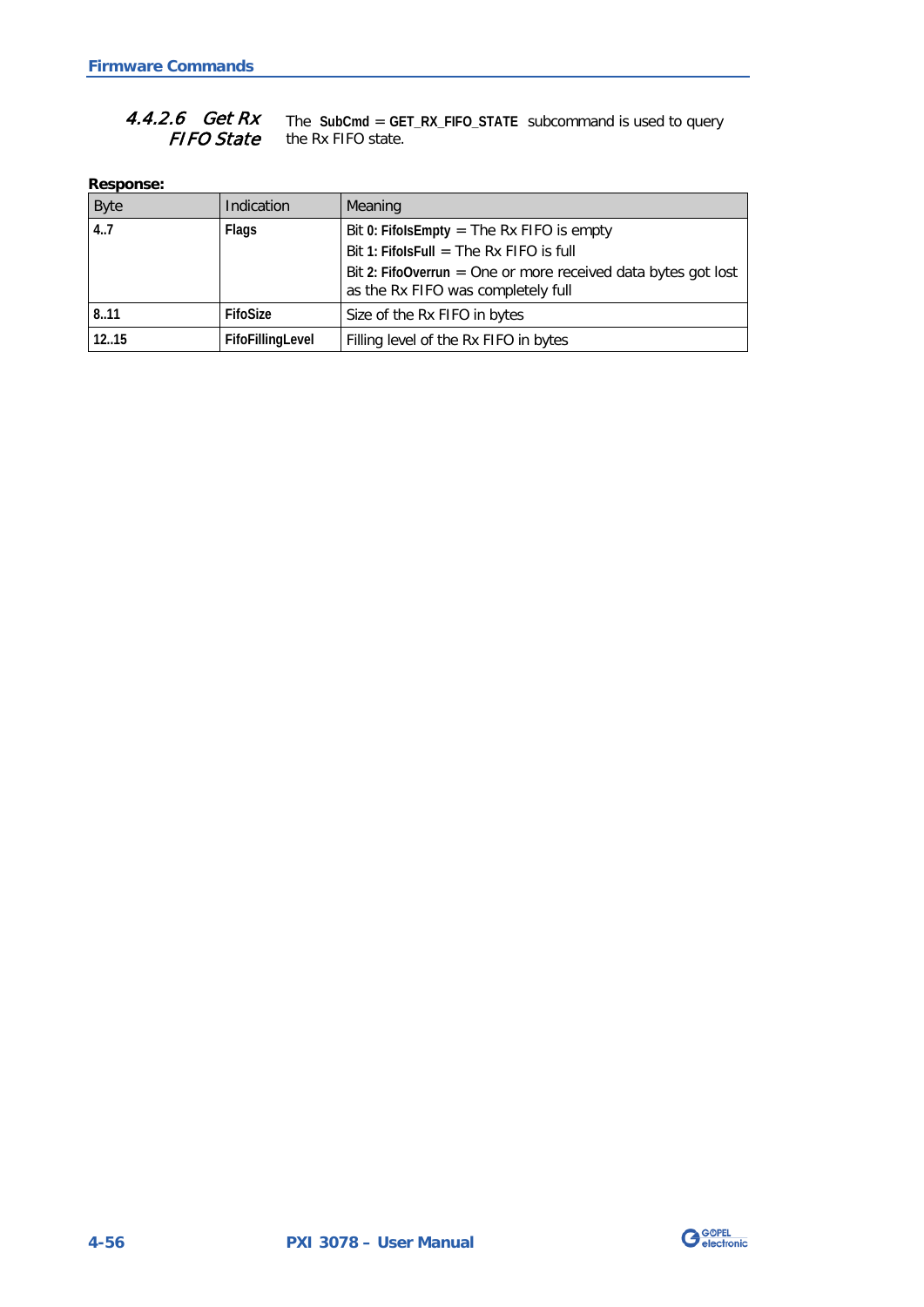#### <span id="page-90-0"></span>This command is used for the configuration and control of the **KLine** interface. 4.4.3 0x21 KLine Node

The command is subdivided into several sub-commands distinguishable by the **SubCmd** parameter.

The command and response structure for all sub-commands is the same for all bytes up to **Byte 3**, while varieties occur starting with **Byte 4** (as far as more than four bytes exist).

#### **Command and Response:**

| <b>Byte</b> | Indication | Meaning               |
|-------------|------------|-----------------------|
|             | SubCmd     | 0: PROPERTY_SET_BY_ID |
|             |            | 1: PROPERTY_GET_BY_ID |
| ن. ا        | reserved   | Reserved              |

### **PropertyId:**

| Wert | Meaning                                                                                                                                                                                                 |  |
|------|---------------------------------------------------------------------------------------------------------------------------------------------------------------------------------------------------------|--|
| 0    | ENABLE RX TX SPLIT                                                                                                                                                                                      |  |
|      | $0 =$ Deactivation of the disconnection of Rx from Tx<br>$1 =$ Activation of the disconnection of Rx from Tx                                                                                            |  |
|      | This allows full duplex operation in case the corresponding transceiver is available<br>(as for example for RS232) with one Rx and one Tx line each.                                                    |  |
|      | Warning: The "normal" KLine transceiver does not support full duplex operation.                                                                                                                         |  |
| 1    | <b>ENABLE BUS TERMINATION</b>                                                                                                                                                                           |  |
|      | $0 =$ Deactivation of the bus termination (pull up resistor)<br>$1 =$ Activation of the bus termination (pull up resistor)                                                                              |  |
| 2    | <b>ENABLE INTERNAL VBAT</b>                                                                                                                                                                             |  |
|      | $0$ = Deactivation of the internal voltage supply for the transceiver<br>$1$ = Activation of the internal voltage supply for the transceiver<br>Then, connecting an external voltage is not applicable. |  |

#### The **SubCmd** = **PROPERTY\_\_SET\_BY\_ID** subcommand is used to set a property specified by **PropertyId**. 4.4.3.1 Property **SetById**

| Command:    |                   |                                                                                |
|-------------|-------------------|--------------------------------------------------------------------------------|
| <b>Byte</b> | <b>Indication</b> | Meaning                                                                        |
| 4, 5        | ld                | Propertyld: Property identifier<br>(see Propertyld in section 0x21 KLine Node) |
| 6, 7        | Reserved          | Reserved                                                                       |
| 8.11        | Value             | Value of the property                                                          |

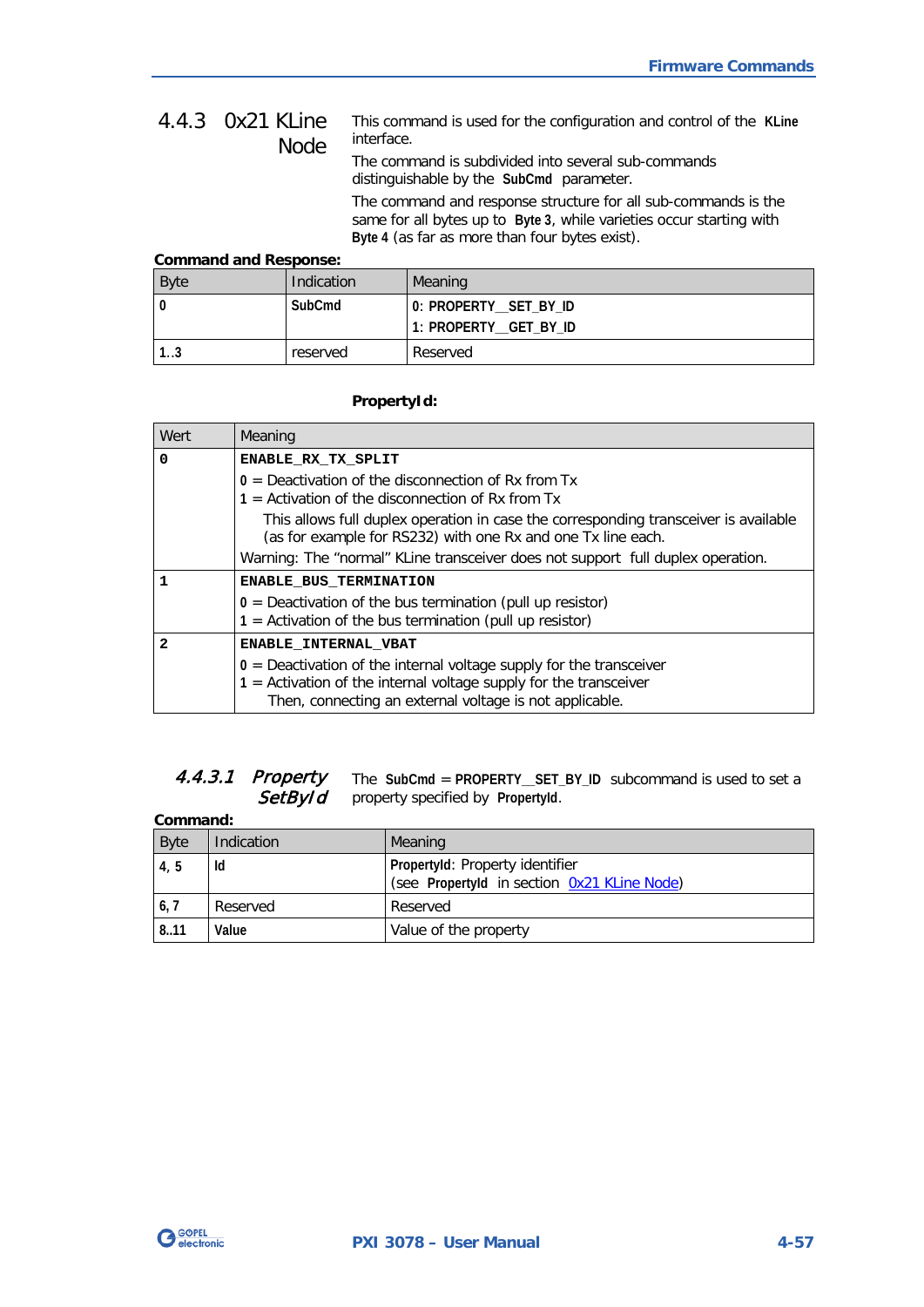#### The **SubCmd** = **GET\_FLAG\_BY\_ID** subcommand is used to query for the value of a property specified by **PropertyId**. 4.4.3.2 Property GetByID

**Command:**

| <b>Byte</b> | Indication | Meaning                                                                        |
|-------------|------------|--------------------------------------------------------------------------------|
| 4, 5        | ld         | Propertyld: Property identifier<br>(see Propertyld in section 0x21 KLine Node) |
| 6,7         | reserved   | Reserved                                                                       |

### **Response:**

| <b>Byte</b>        | Indication | Meaning                                                                        |
|--------------------|------------|--------------------------------------------------------------------------------|
| 4, 5               | ld         | Propertyld: Property identifier<br>(see Propertyld in section 0x21 KLine Node) |
| $\vert 6, 7 \vert$ | Reserved   | Reserved                                                                       |
| 8.11               | Value      | Value of the property                                                          |

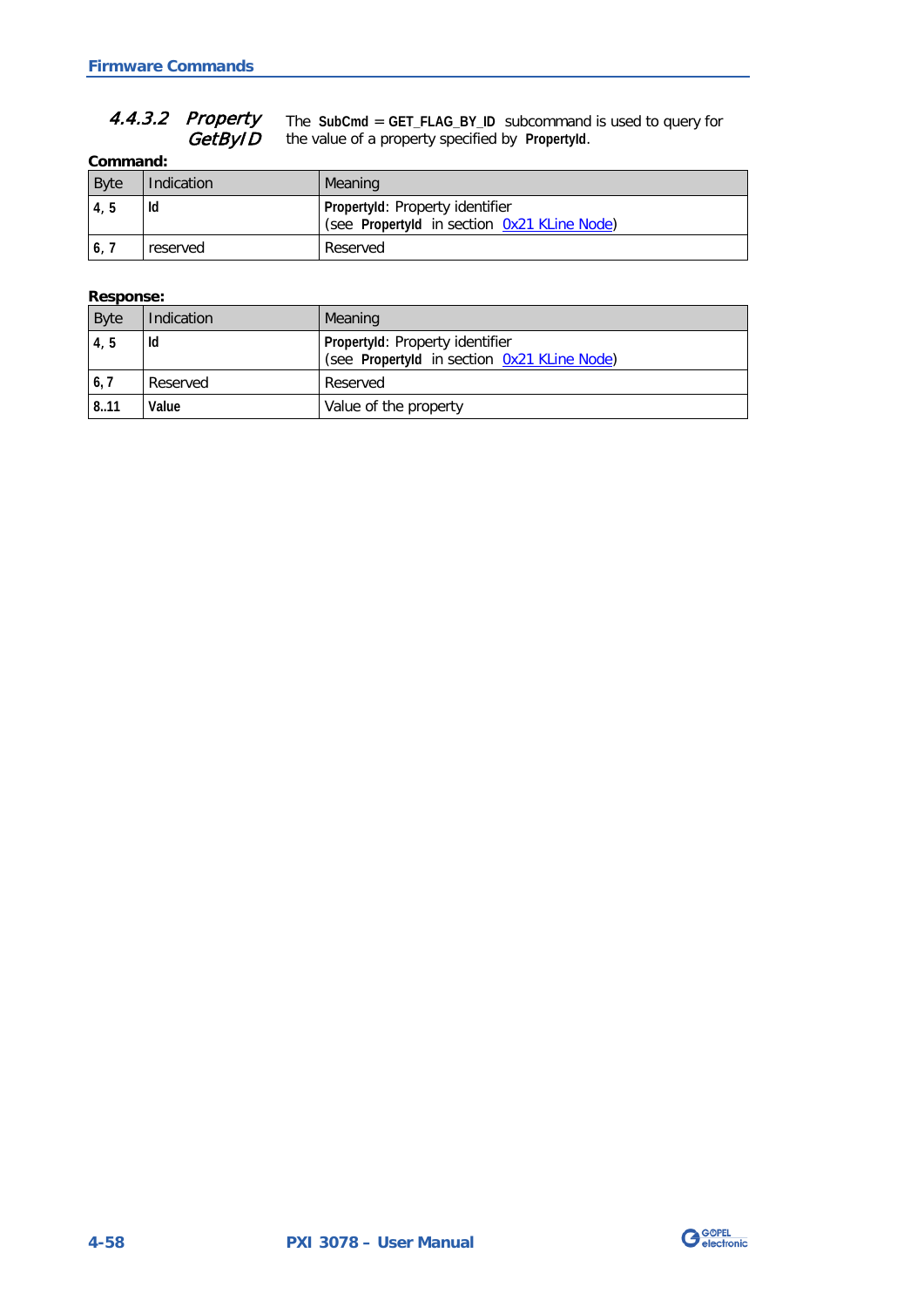# 4.4.4 0x54 KLine Monitor

This command is used for the configuration and control of the **KLine Monitor**.



For using the monitor, the FIFO functionality has to be activated (see [0x20 KLine FIFO\)](#page-87-0) or a diagnostic protocol has to be selected (see [0xA0 KLine Diagnostics –](#page-94-0) Configuration).

This way the right Baudrate value, among others, is set.

The command is subdivided into several sub-commands distinguishable by the **SubCmd** parameter.

The command and response structure for all sub-commands is the same for all bytes up to **Byte 3**, while varieties occur starting with **Byte 4** (as far as more than four bytes exist).

### **Command and Response:**

| <b>Byte</b> | Indication | Meaning          |
|-------------|------------|------------------|
| $\mathbf 0$ | SubCmd     | 0: RESET         |
|             |            | 1: CONFIG_NORMAL |
|             |            | 3: START         |
|             |            | 4: STOP          |
|             |            | 5: READ_NORMAL   |
| 13          | reserved   | Reserved         |

The **SubCmd** = **RESET** subcommand is used for the complete reset and deactivation of the monitor. 4.4.4.1 Reset

> This subcommand does not have any further command and response bytes.

<span id="page-92-0"></span>

| 4.4.4.2 Config | The SubCmd = CONFIG NORMAL subcommand is used for                        |
|----------------|--------------------------------------------------------------------------|
|                | <b>Normal</b> configuring the KLine monitor with normal monitor entries. |

|             | Command:          |                                                                                                |  |
|-------------|-------------------|------------------------------------------------------------------------------------------------|--|
| <b>Byte</b> | Indication        | Meaning                                                                                        |  |
| 4.7         | <b>Flags</b>      | Bit 0: Automatic Empty = Received monitor entries are sent to the<br>host automatically;       |  |
|             |                   | The responses have the same structure as the responses to the<br><b>Read Normal</b> subcommand |  |
|             |                   | Bits 1 31: Reserved                                                                            |  |
| 8.11        | <b>BufferSize</b> | Monitor buffer size as number of monitor entries                                               |  |

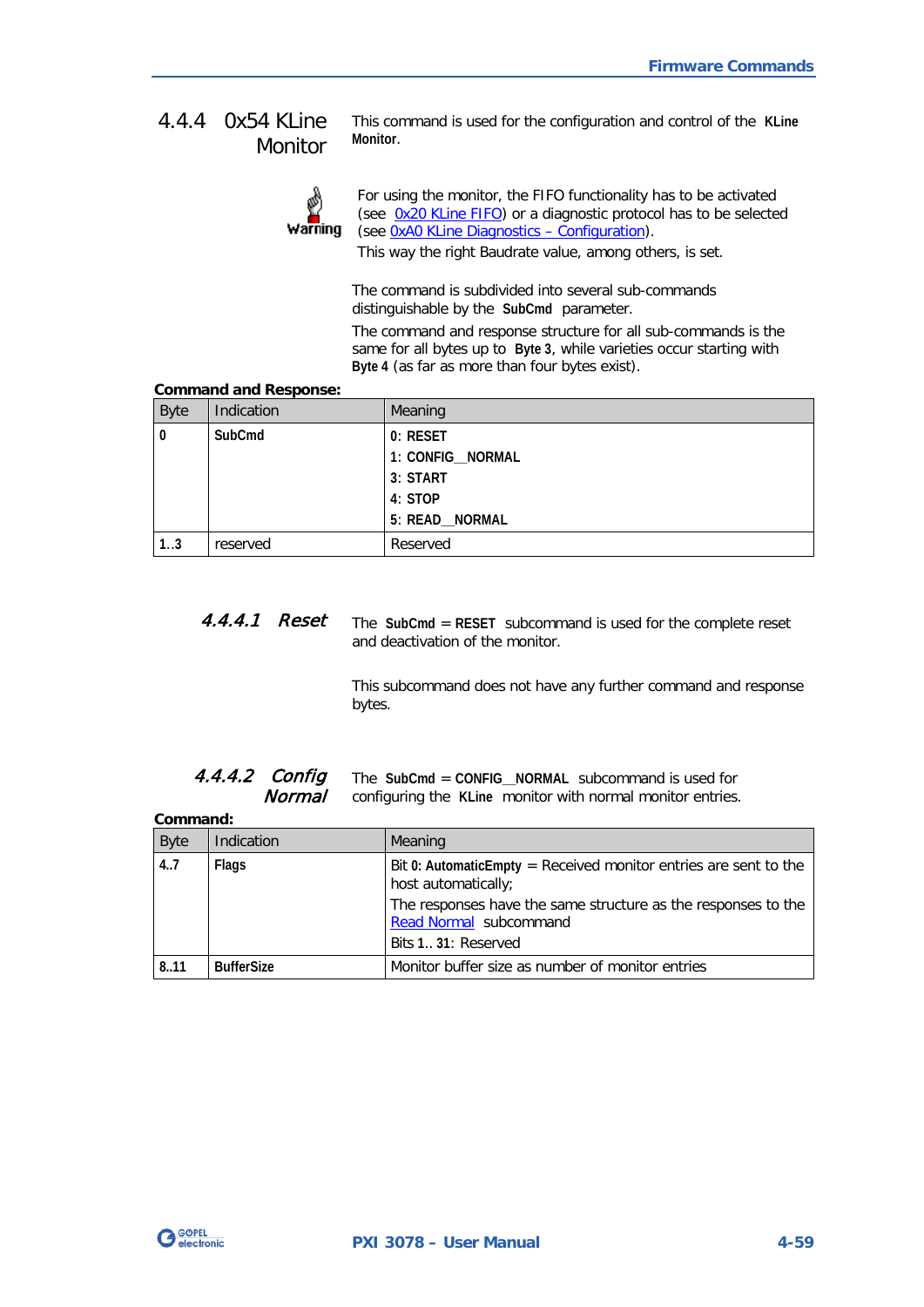The **SubCmd** = **START** subcommand is used to start the monitor. For this, the monitor must have been already configured (see Config [Normal\)](#page-92-0). 4.4.4.3 Start

> This subcommand does not have any further command and response bytes.

The **SubCmd** = **STOP** subcommand is used to stop the monitor. 4.4.4.4 Stop

> This subcommand does not have any further command and response bytes.

#### <span id="page-93-0"></span>The **SubCmd** = **READ\_\_NORMAL** subcommand is used to read normal monitor entries. 4.4.4.5 Read Normal

**Response:**

| <b>Byte</b>  | Indication           | Meaning                          |
|--------------|----------------------|----------------------------------|
| 14.7         | <b>NumberOfItems</b> | Number of normal monitor entries |
| $^{\circ}$ 8 | <b>Items</b>         | Normal monitor entries           |

#### **Structure of an individual normal monitor entry:**

| <b>Byte</b> | Indication          | Meaning                                                                                                                                                                                                 |
|-------------|---------------------|---------------------------------------------------------------------------------------------------------------------------------------------------------------------------------------------------------|
| 03          | Timestamp           | Time stamp with TimestampResolution resolution                                                                                                                                                          |
| 4           | TimestampResolution | Time stamp resolution<br>0:400 nanoseconds                                                                                                                                                              |
| 5           | <b>Flags</b>        | Bit 0: Reserved<br>Bit 1: $Tx =$ Sent data byte<br>Bit 2: Collision = Collision by sending and receiving a data byte<br>at the same time<br>Bits 3.6: Reserved<br>Bit 7: BufferOverrun = Buffer overrun |
| 6           | Data                | Data byte                                                                                                                                                                                               |
|             | reserved            | Reserved                                                                                                                                                                                                |

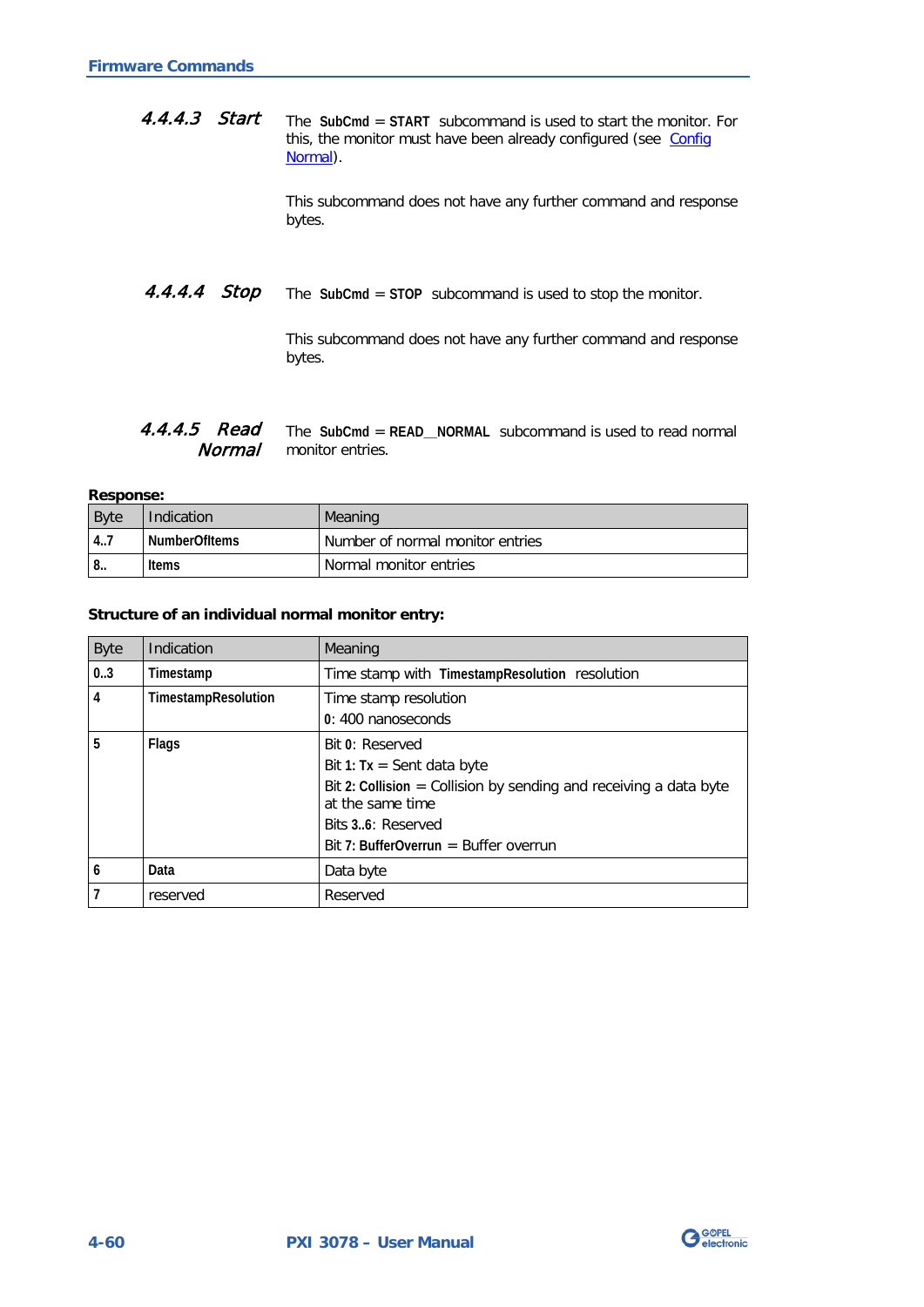# <span id="page-94-0"></span>4.4.5 0xA0 KLine Diagnostics – Configuration

Configure the **KLine** diagnostic protocol for the multisession channel defined by **Channel** with this command.

The command with  $Type = 0$  is also used to deactivate the complete diagnostics.

This command can only be used in the case the diagnostic protocol to be configured has been enabled before by the 0x03 Enable [Functionalities](#page-41-0) Firmware command.

All settings required for a diagnostic construction and flow are preset by this command.

The settings made remain active till new settings will be made explicitly. This command is the precondition for the OxA1 KLine Diagnostics - [Start Session](#page-103-0) command of a KLine Diagnostics.

This command has a total length of 84 bytes. The data structure of this command is identical for all protocols. The interpretation of the individual fields varies according to the selected diagnostic protocol and to the type of initialization.

| <b>Byte</b>    | Indication   | Meaning                                                                                                                                                                                                                                                                 |
|----------------|--------------|-------------------------------------------------------------------------------------------------------------------------------------------------------------------------------------------------------------------------------------------------------------------------|
| $\overline{0}$ | Channel      | Multisession channel (starting with 0)                                                                                                                                                                                                                                  |
| $\overline{1}$ | <b>Type</b>  | Type of diagnostics:<br>0: No diagnostics<br>1: Diagnostics KWP2000<br>2: Diagnostics KWP1281<br>3: Diagnostics ISO-9141-Ford<br>For the requires structures see next pages                                                                                             |
| 2, 3           | reserved     | Reserved                                                                                                                                                                                                                                                                |
| 4, 5           | <b>Flags</b> | Automatic sending of diagnostic responses to the host<br>Bit $0 = 0$ : deactivated<br>Bit $0 = 1$ : activated<br>Bits 14: Reserved<br>Verifying the check sum (KWP2000 and ISO-9194-Ford)<br>Bit $5 = 0$ : deactivated<br>Bit $5 = 1$ : activated<br>Bits 615: Reserved |
| 6, 7           | reserved     | Reserved                                                                                                                                                                                                                                                                |

#### **Generally valid Parameters:**



If verifying the check sum is deactivated, the value of the check sum field will be ignored; otherwise verifying will be carried out. Invalid check sums lead to "invalid check sum" errors then.

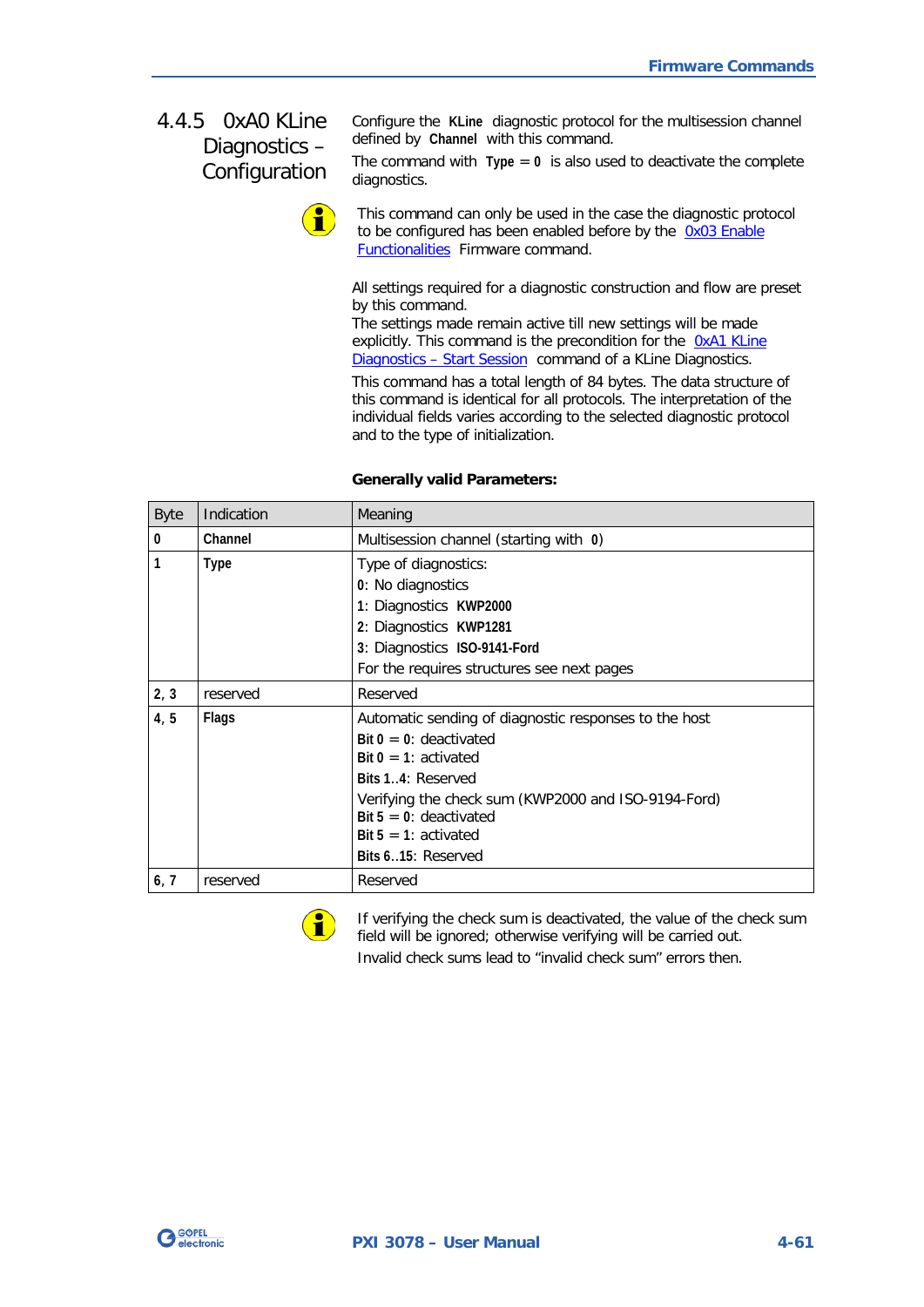| <b>Byte</b> | Indication                                           | Meaning                                                                                                                                               |
|-------------|------------------------------------------------------|-------------------------------------------------------------------------------------------------------------------------------------------------------|
| 8, 9        | <b>SourceAddress</b>                                 | Address of the tester to be used during the diagnostics, e.g. 0xF1                                                                                    |
| 10, 11      | <b>TargetAddress</b>                                 | Address of the control unit to be used during the diagnostics                                                                                         |
| 12, 13      | P1min                                                | Minimum interbyte time for responses of the ECU, e.g. 0ms                                                                                             |
| 14, 15      | P1max                                                | Maximum interbyte time for responses of the ECU, e.g. 20ms                                                                                            |
| 16, 17      | P <sub>2</sub> min                                   | Minimum time gap between the request of the tester<br>and the response of the ECU, or minimum time gap<br>between two responses of the ECU, e.g. 25ms |
| 18, 19      | P <sub>2</sub> max                                   | Maximum time gap between the request of the tester<br>and the response of the ECU, or maximum time gap<br>between two responses of the ECU, e.g. 50ms |
| 20, 21      | P3min                                                | Minimum time gap between the response of the ECU<br>and a new request of the tester, e.g. 55ms                                                        |
| 22, 23      | P3max                                                | Maximum time gap between the response of the ECU<br>and a new request of the tester, e.g. 2,000ms                                                     |
| 24, 25      | P4min                                                | Minimum interbyte time for requests of the tester, e.g. 5ms                                                                                           |
| 26, 27      | P4 <sub>max</sub>                                    | Maximum interbyte time for requests of the tester, e.g. 20ms                                                                                          |
| 28, 29      | TesterPresent.-<br><b>SourceAddress</b>              | Address of the tester to be used during the Tester Present<br>service, e.g. same as SourceAddress                                                     |
| 30, 31      | TesterPresent.-<br><b>TargetAddress</b>              | Address of the control unit to be used during the Tester Present<br>service, e.g. same as TargetAddress                                               |
| 32          | TesterPresent.-<br>UseResponseRequired-<br>Parameter | The Tester Present Response Required parameter is<br>0: Not used<br>1: Used                                                                           |
| 33          | TesterPresent.Response<br>RequiredParameter          | Value of the Tester Present Response Required parameter<br>(if used), otherwise 0                                                                     |
| 34, 35      | reserved                                             | Reserved                                                                                                                                              |
| 36, 37      | InitType                                             | Type of initialization:<br>0: 5 Baud initialization<br>1: Fast initialization                                                                         |
|             | 38, 39 reserved                                      | Reserved                                                                                                                                              |

# **Parameterization of Keyword Protocol 2000 (KWP2000):**

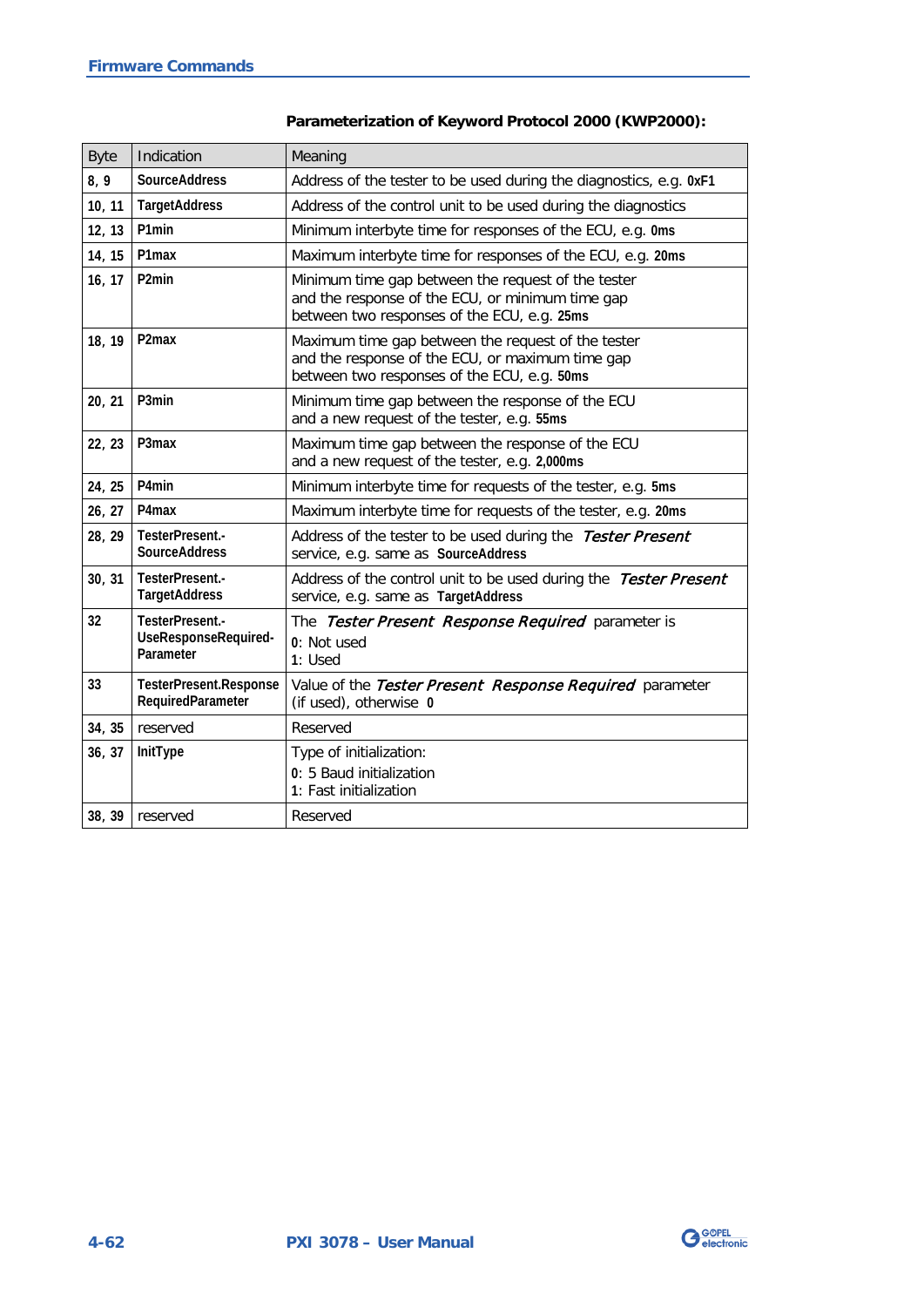| <b>Byte</b> | Indication           | Meaning                                                                                                                                                                                                                    |  |
|-------------|----------------------|----------------------------------------------------------------------------------------------------------------------------------------------------------------------------------------------------------------------------|--|
| 40, 41      | reserved             | Reserved                                                                                                                                                                                                                   |  |
| 42, 43      | <b>TargetAddress</b> | 5 Baud address of the ECU                                                                                                                                                                                                  |  |
| 44, 45      | W1min                | Minimum time gap between the end of the address byte<br>and the start of the synchronization pattern, e.g. 60ms                                                                                                            |  |
| 46, 47      | W1max                | Maximum time gap between the end of the address byte<br>and the start of the synchronization pattern, e.g. 300ms                                                                                                           |  |
| 48, 49      | W <sub>2</sub> min   | Minimum time gap between the end of the synchronization pattern<br>and the start of <i>Keybyte 1</i> , e.g. 5ms                                                                                                            |  |
| 50, 51      | W <sub>2</sub> max   | Maximum time gap between the end of the synchronization pattern<br>and the start of Keybyte 1, e.g. 20ms                                                                                                                   |  |
| 52, 53      | W3min                | Minimum time gap between Keybyte 1 and Keybyte 2,<br>e.g. Oms                                                                                                                                                              |  |
| 54, 55      | W3max                | Maximum time gap between Keybyte 1 and Keybyte 2,<br>e.g. 20ms                                                                                                                                                             |  |
| 56, 57      | W4min                | Minimum time gap between Keybyte 2 of the ECU<br>and its inversion by the tester as well as minimum time gap<br>between the inverted Keybyte 2 of the tester<br>and the inverted address byte of the ECU, e.g. 25ms        |  |
| 58, 59      | W4max                | Maximum time gap between <b>Keybyte 2</b> of the ECU<br>and its inversion by the tester as well as maximum time gap<br>between the inverted Keybyte 2 of the tester<br>and the inverted address byte of the ECU, e.g. 50ms |  |
| 60, 61      | W5min                | Minimum time gap before the tester starts to send the address byte,<br>e.g. 300ms                                                                                                                                          |  |
| 62, 63      | W5max                | Maximum time gap before the tester starts to send the address byte,<br>e.g. 300ms                                                                                                                                          |  |
| 64.71       | reserved             | Reserved                                                                                                                                                                                                                   |  |
| 72, 73      | Parity               | Parity for sending the address byte:<br>$0:$ even<br>$1:$ odd                                                                                                                                                              |  |
| 74, 75      | reserved             | Reserved                                                                                                                                                                                                                   |  |

## **Parameterization KWP2000 for 5 Baud Initialization:**

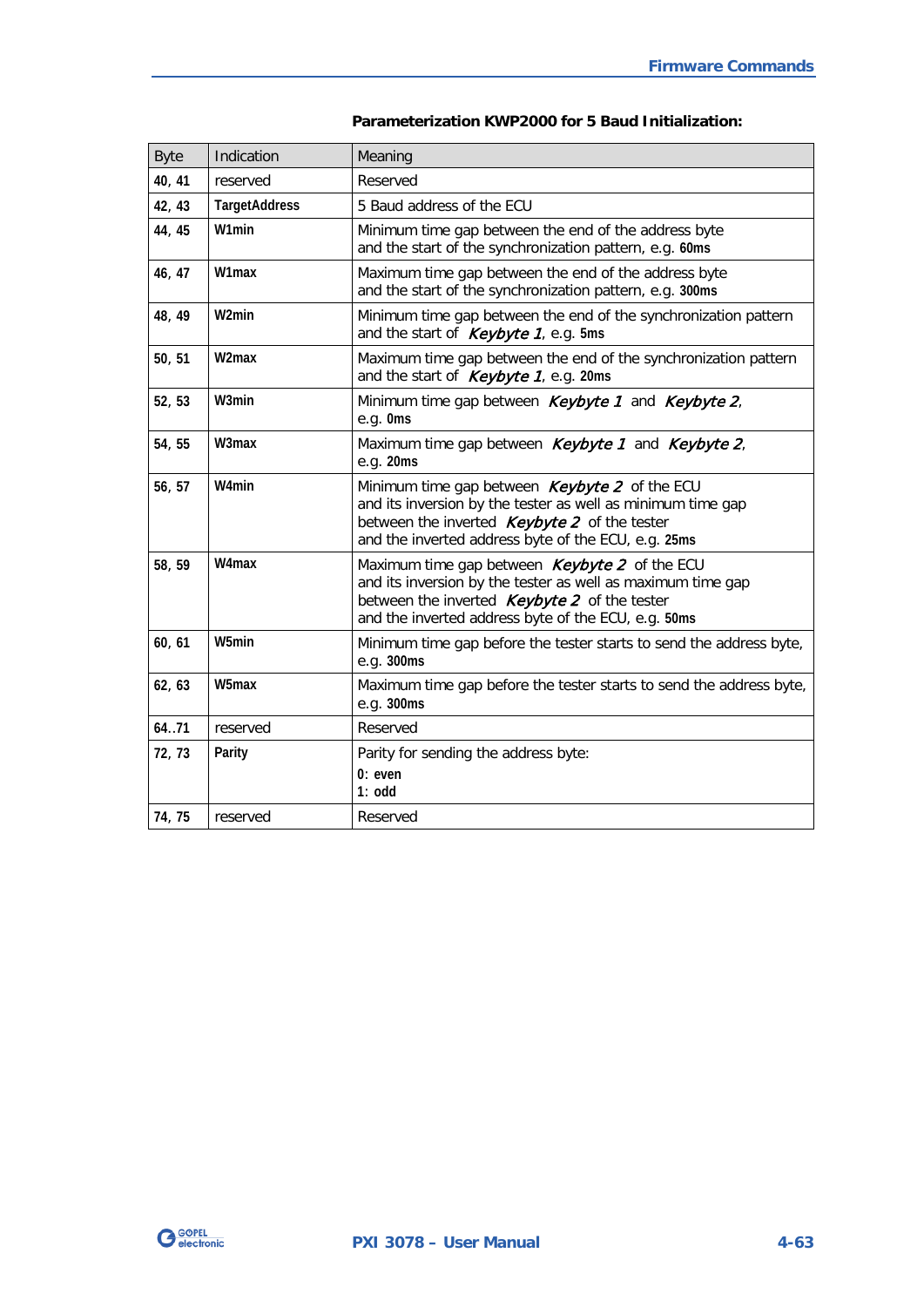| <b>Byte</b>                                                                                                                                                                         | Indication           | Meaning                                                                                           |  |
|-------------------------------------------------------------------------------------------------------------------------------------------------------------------------------------|----------------------|---------------------------------------------------------------------------------------------------|--|
| 40, 41                                                                                                                                                                              | <b>SourceAddress</b> | Address of the tester to be used during the initialization, e.g. 0xF1                             |  |
| 42, 43                                                                                                                                                                              | <b>TargetAddress</b> | Address of the control unit to be used during the initialization                                  |  |
| 44, 45                                                                                                                                                                              | W5min                | Minimum time gap before the tester starts to send the address byte,<br>e.g. 300ms                 |  |
| 46, 47                                                                                                                                                                              | W5max                | Maximum time gap before the tester starts to send the address byte,<br>e.g. 300ms                 |  |
| 48, 49                                                                                                                                                                              | <b>TWuPmin</b>       | Minimum time period for the Wake up Pattern, e.g. 50ms                                            |  |
| 50, 51                                                                                                                                                                              | <b>TWuPmax</b>       | Maximum time period for the Wake up Pattern, e.g. 50ms                                            |  |
| 52, 53                                                                                                                                                                              | <b>T</b> IniLmin     | Minimum time period for the Low phase of the Wake up Pattern,<br>e.g. 25ms                        |  |
| 54, 55                                                                                                                                                                              | <b>TIniLmax</b>      | Maximum time period for the Low phase of the Wake up Pattern,<br>e.g. 25ms                        |  |
| The following parameters are valid till completing initialization, i.e., the time behavior of the<br>protocol during initialization can be defined separately via these parameters. |                      |                                                                                                   |  |
| 56, 57                                                                                                                                                                              | P1min                | Minimum interbyte time for responses of the ECU, e.g. 0ms                                         |  |
| 58, 59                                                                                                                                                                              | P1max                | Maximum interbyte time for responses of the ECU, e.g. 20ms                                        |  |
| 60, 61                                                                                                                                                                              | P <sub>2</sub> min   | Minimum time gap between the request of the tester<br>and the response of the ECU, e.g. 25ms      |  |
| 62, 63                                                                                                                                                                              | P <sub>2</sub> max   | Maximum time gap between the request of the tester<br>and the response of the ECU, e.g. 50ms      |  |
| 64, 65                                                                                                                                                                              | P3min                | Minimum time gap between the response of the ECU<br>and a new request of the tester, e.g. 55ms    |  |
| 66, 67                                                                                                                                                                              | P3max                | Maximum time gap between the response of the ECU<br>and a new request of the tester, e.g. 2,000ms |  |
| 68, 69                                                                                                                                                                              | P4min                | Minimum interbyte time for requests of the tester, e.g. 5ms                                       |  |
| 70, 71                                                                                                                                                                              | P4max                | Maximum interbyte time for requests of the tester, e.g. 20ms                                      |  |
| 72, 73                                                                                                                                                                              | <b>BaudRate</b>      | Baud rate (generally 10.400 Hz)                                                                   |  |
| 74, 75                                                                                                                                                                              | reserved             | Reserved                                                                                          |  |

## **Parameterization KWP2000 for Fast Initialization:**

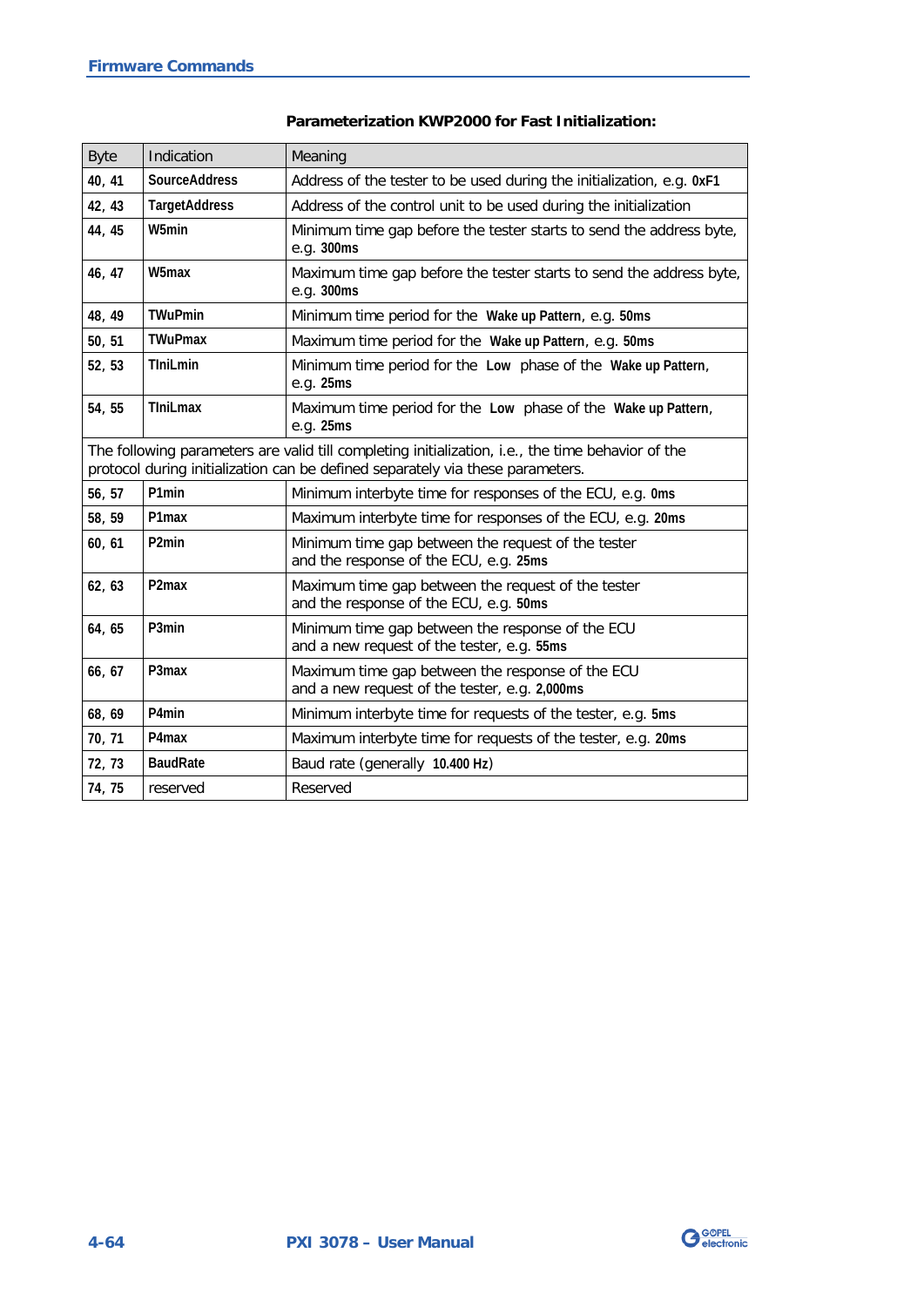| 76, 77 | BusyRepeatRequest-<br>Max                            | Maximum number of <i>Busy Repeat Request (0x21)</i> responses<br>to a request<br>If the maximum number is exceeded, the response with the error<br>code will be given to the host - the request will not be repeated.<br>0x00000xFFFE: number<br>OxFFFF: unlimited                          |  |
|--------|------------------------------------------------------|---------------------------------------------------------------------------------------------------------------------------------------------------------------------------------------------------------------------------------------------------------------------------------------------|--|
| 78, 79 | RoutineNotComplete-<br>Max                           | Maximum number of <i>Routine Not Complete (0x23)</i> responses<br>to a request<br>If the maximum number is exceeded, the response with the error<br>code will be given to the host - the request will not be repeated.<br>0x00000xFFFE: number<br>OxFFFF: unlimited                         |  |
| 80, 81 | RequestCorrectly-<br>ReceivedResponse-<br>PendingMax | Maximum number of Request Correctly Received Response<br><b>Pending (0x78)</b> responses to a request<br>If the maximum number is exceeded, the communication will be<br>aborted and a NO_RESPONSE error will be generated.<br>0x0000.0xFFFF: number<br>OxFFFF: unlimited                   |  |
| 82     | Flags                                                | Bit $0 = 0$ : No separate length byte in the header of the frame<br>Bit $0 = 1$ : Separate length byte in the header of the frame<br>Bit $1 = 0$ : Target Byte and Source Byte in the header of the frame<br>Bit $1 = 1$ : No Address Bytes in the header of the frame<br>Bits 27: Reserved |  |
| 83     | reserved                                             | Reserved                                                                                                                                                                                                                                                                                    |  |

# **Parameterization KWP2000 (Continuation)**

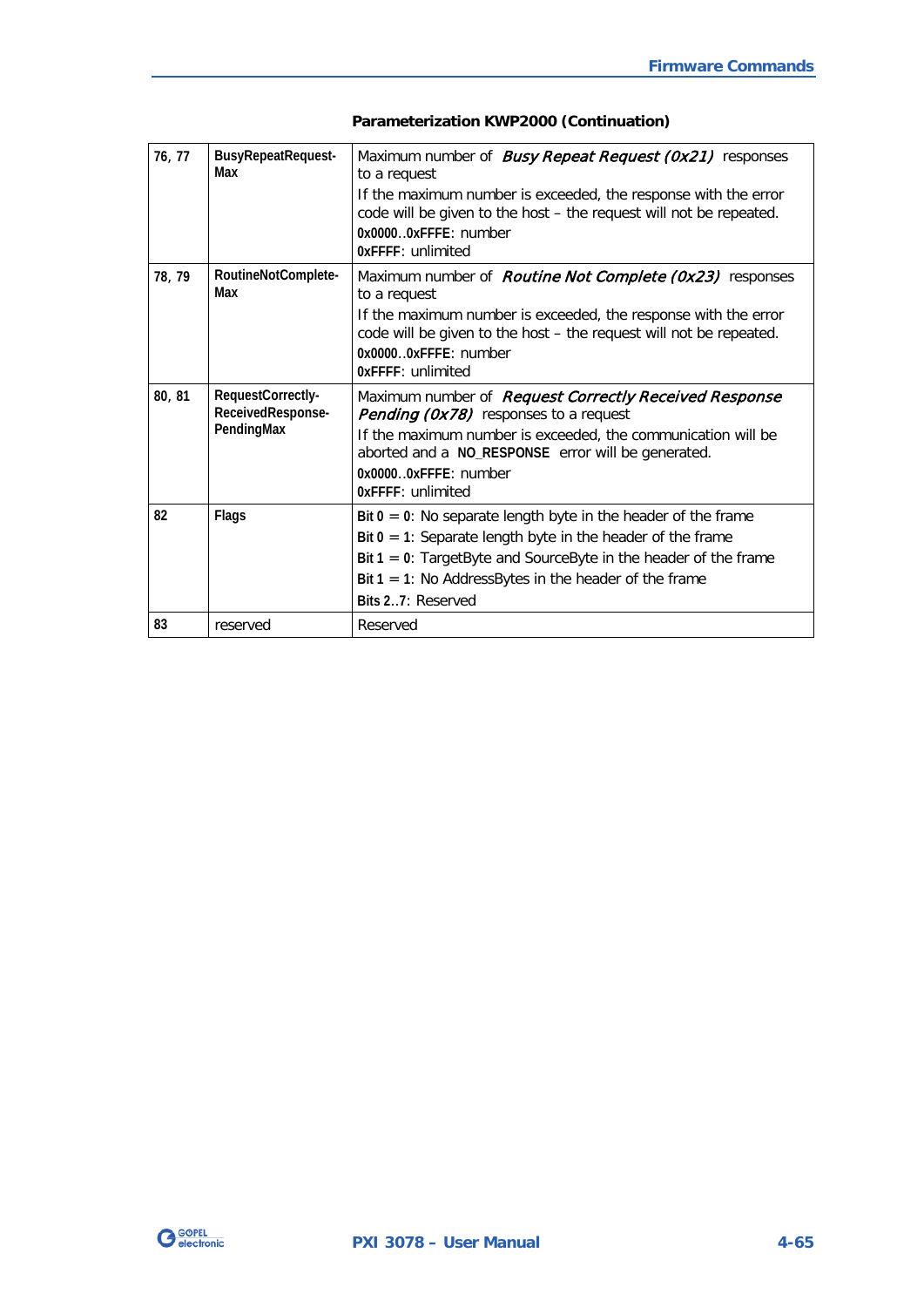| <b>Byte</b> | Indication           | Meaning                                                                                                                                                                                                            |  |
|-------------|----------------------|--------------------------------------------------------------------------------------------------------------------------------------------------------------------------------------------------------------------|--|
| 8.11        | reserved             | Reserved                                                                                                                                                                                                           |  |
| 12, 13      | t7min                | Minimum time gap between the bytes within one block, e.g. 1ms                                                                                                                                                      |  |
| 14, 15      | t7max                | Maximum time gap between the bytes within one block, e.g. 55ms                                                                                                                                                     |  |
| 16, 17      | t8min                | Minimum time for the repeated reception of the first byte of a block<br>(if the slave has not received the last byte of a block), e.g. 1ms                                                                         |  |
| 18, 19      | t8max                | Maximum time for the repeated reception of the first byte of a block<br>(if the slave has not received the last byte of a block), e.g. 200ms                                                                       |  |
| 20, 21      | t9min                | Minimum time gap between the end of a block<br>and the start of the next block, e.g. 1ms                                                                                                                           |  |
| 22, 23      | t9max                | Maximum time gap between the end of a block<br>and the start of the next block, e.g. 500ms                                                                                                                         |  |
| 24.35       | reserved             | Reserved                                                                                                                                                                                                           |  |
| 36, 37      | InitType             | Type of initialization<br>0: 5 Baud initialization                                                                                                                                                                 |  |
| 38.041      | reserved             | Reserved                                                                                                                                                                                                           |  |
| 42, 43      | <b>TargetAddress</b> | 5 Baud address of the ECU                                                                                                                                                                                          |  |
| 44, 45      | t0min                | Minimum idle line before the start of initialization, e.g. 60ms                                                                                                                                                    |  |
| 46, 47      | t0max                | Maximum idle line before the start of initialization, e.g. 300ms                                                                                                                                                   |  |
| 48, 49      | t1min                | Minimum time gap between the correct initialization<br>and the start of the synchronous byte, e.g. 80ms                                                                                                            |  |
| 50, 51      | t1max                | Maximum time gap between the correct initialization<br>and the start of the synchronous byte, e.g. 210ms                                                                                                           |  |
| 52, 53      | t2min                | Minimum time gap between the synchronous byte<br>and <i>Keybyte 1</i> , e.g. 5ms                                                                                                                                   |  |
| 54, 55      | t2max                | Maximum time gap between the synchronous byte<br>and Keybyte 1, e.g. 20ms                                                                                                                                          |  |
| 56, 57      | t3min                | Minimum time gap between Keybyte 1<br>and <i>Keybyte 2</i> , e.g. 1ms                                                                                                                                              |  |
| 58, 59      | t3max                | Maximum time gap between Keybyte 1<br>and Keybyte 2, e.g. 20ms                                                                                                                                                     |  |
| 60, 61      | t4min                | Minimal time gap between Keybyte 2<br>and complement of Keybyte 2, e.g. 25ms                                                                                                                                       |  |
| 62, 63      | t4max                | Maximum time gap between Keybyte 2<br>and complement of Keybyte 2, e.g. 5ms                                                                                                                                        |  |
| 64, 65      | t5min                | Minimum time gap between the complement of Keybyte 2<br>and the repeated output of the synchronous byte<br>(if the complement of $Keybyte 2$ has not been received correctly<br>by the control unit), e.g. 240ms   |  |
| 66, 67      | t5max                | Maximum time gap between the complement of Keybyte 2<br>and the repeated output of the synchronous byte<br>(if the complement of $Keybyte 2$ has not been received correctly<br>by the control unit), e.g. 1,000ms |  |
| 68, 69      | t6min                | Minimum time gap between the complement of Keybyte 2<br>and the start of the ECU identification, e.g. 25ms                                                                                                         |  |
| 70, 71      | t6max                | Maximum time gap between the complement of Keybyte 2<br>and the start of the ECU identification, e.g. 50ms                                                                                                         |  |

# **Parameterization of Keyword Protocol 1281 (KWP1281):**

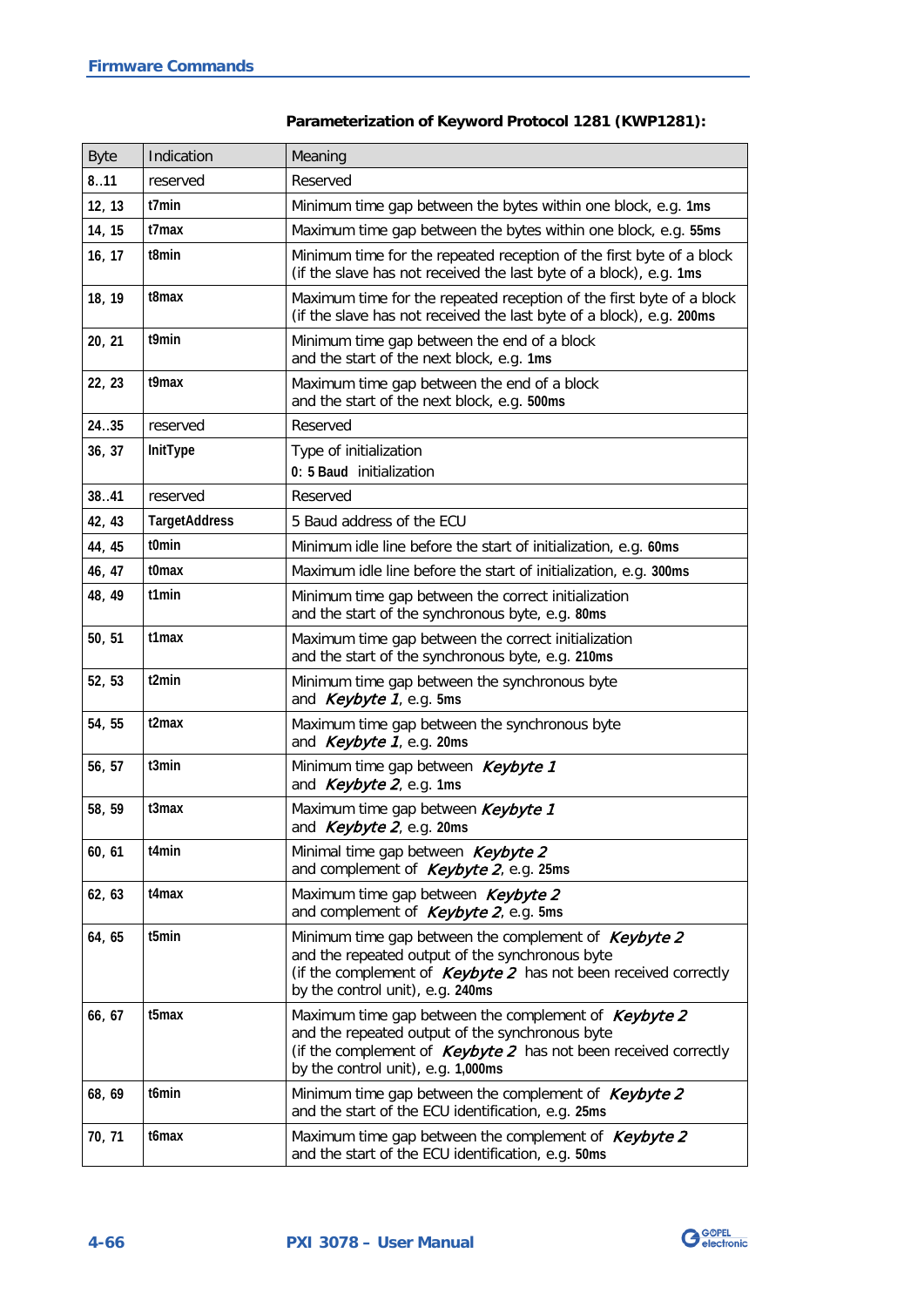| 72, 73 | Parity                    | Parity when sending the address byte:                                                                                                                   |
|--------|---------------------------|---------------------------------------------------------------------------------------------------------------------------------------------------------|
|        |                           | $0:$ even<br>$1:$ odd                                                                                                                                   |
|        |                           |                                                                                                                                                         |
| 74, 75 | reserved                  | Reserved                                                                                                                                                |
| 76, 77 | MasterMaxBlockRetry       | Maximum number of new attempts if errors occur<br>during the transmission of a block (e.g. 5)                                                           |
|        |                           | Input of the maximum number of repeated attempts to send a block,<br>if errors occur during the transmission of a block<br>(protocol driver is master). |
|        |                           | (Error, e.g. no or faulty echo from the slave, NO_ACK-1 from the<br>Slave)                                                                              |
|        |                           | $0x00000x$ FFFF: Number<br>OxFFFF: unlimited                                                                                                            |
| 78, 79 | <b>SlaveMaxBlockRetry</b> | Maximum number of new attempts if errors occur<br>during the reception of a block (e.g. 5)                                                              |
|        |                           | Input of the maximum number of repeated attempts to receive a<br>block, if errors occur during the reception of a block<br>(protocol driver is slave).  |
|        |                           | (Error, e.g. timeout during the reception of the next byte within one<br>block of the master)                                                           |
|        |                           | 0x00000xFFFE: Number<br>OxFFFF: unlimited                                                                                                               |
| 80.03  | reserved                  | Reserved                                                                                                                                                |

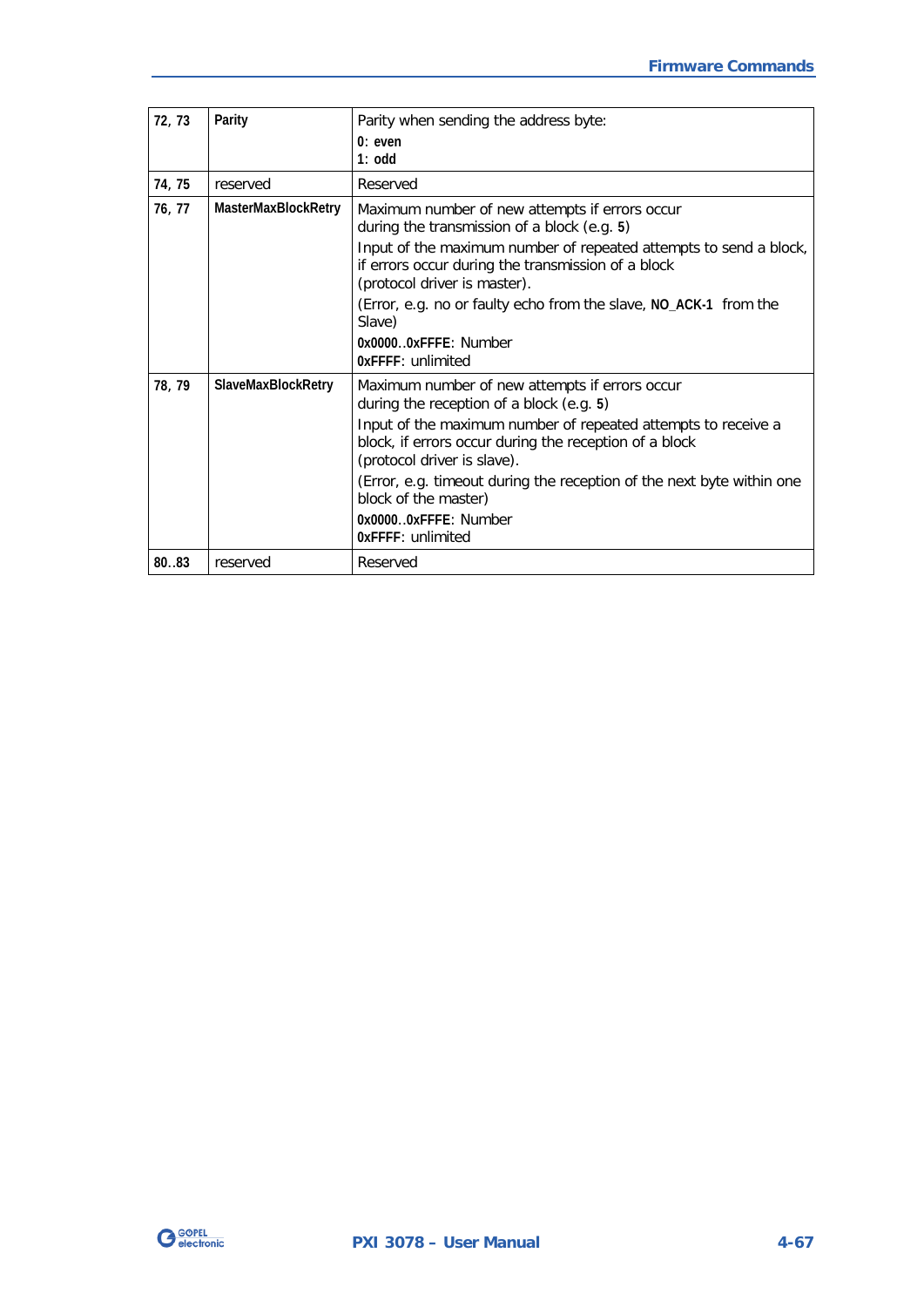### **Parameterization of ISO-9141-Ford:**

| <b>Byte</b>     | Indication                                   | Meaning                                                                                                                                                                                                                                                                                             |  |
|-----------------|----------------------------------------------|-----------------------------------------------------------------------------------------------------------------------------------------------------------------------------------------------------------------------------------------------------------------------------------------------------|--|
| 8,9             | <b>SourceAddress</b>                         | Address of the tester to be used during the diagnostics, e.g. 0xF1                                                                                                                                                                                                                                  |  |
| 10, 11          | <b>TargetAddress</b>                         | Address of the control unit to be used during the diagnostics                                                                                                                                                                                                                                       |  |
| 12, 13          | ReceiveInterByte-<br>GapMin                  | Tester Reception: Interbyte Gap Time min<br>Minimum interbyte time for responses of the ECU, e.g. 0ms                                                                                                                                                                                               |  |
| 14, 15          | ReceivelnterByte-<br>GapMax                  | Tester Reception: Interbyte Gap Time max<br>Maximum interbyte time for responses of the ECU, e.g. 22ms                                                                                                                                                                                              |  |
| 16, 17          | ResponseInterMsg-<br>GapMin                  | ECU Response Following A Tester Request & ECU Response<br>Following Another ECU Message In A Sequence:<br>Intermessage Gap Time min<br>Minimum time gap between the request of the tester<br>and the response of the ECU, or minimum time gap<br>between two responses of the ECU, e.g. 0ms         |  |
| 18, 19          | ResponseInterMsg-<br>GapMax                  | ECU Response Following A Tester Request & ECU Response<br><b>Following Another ECU Message In A Sequence:</b><br>Intermessage Gap Time max<br>Maximum time gap between the request of the tester<br>and the response of the ECU, or maximum time gap<br>between two responses of the ECU, e.g. 50ms |  |
| 20, 21          | RequestInterMsg-<br>GapMin                   | Tester Request Following An ECU Response: Intermessage<br>Gap Time min<br>Minimum time gap between the response of the ECU<br>and a new request of the tester, e.g. 55ms                                                                                                                            |  |
| 22, 23          | RequestInterMsg-<br>GapMax                   | Tester Request Following An ECU Response: Intermessage<br>Gap Time max<br>Maximum time gap between the response of the ECU<br>and a new request of the tester, e.g. 2,000ms                                                                                                                         |  |
| 24, 25          | TransmitInterByte-<br>GapMin                 | Tester Transmissions: Interbyte Gap Time min<br>Minimum interbyte time for requests of the tester, e.g. 6ms                                                                                                                                                                                         |  |
| 26, 27          | TransmitInterByte-<br>GapMax                 | Tester Transmissions: Interbyte Gap Time max<br>Maximum interbyte time for requests of the tester, e.g. 6ms                                                                                                                                                                                         |  |
| 2835            | reserved                                     | Reserved                                                                                                                                                                                                                                                                                            |  |
| 36, 37          | InitType                                     | Type of initialization:<br>2: Specific initialization not required                                                                                                                                                                                                                                  |  |
| 38.75           | reserved                                     | Reserved                                                                                                                                                                                                                                                                                            |  |
| 76, 77<br>78.83 | <b>BusyRepeatRequest-</b><br>Max<br>reserved | Maximum number of <i>Busy Repeat Request (0x21)</i> responses to<br>a request<br>If the maximum number is exceeded, the response with the error<br>code will be given to the host - the request will not be repeated<br>0x00000xFFFE: Number<br>0xFFFF: unlimited<br>Reserved                       |  |

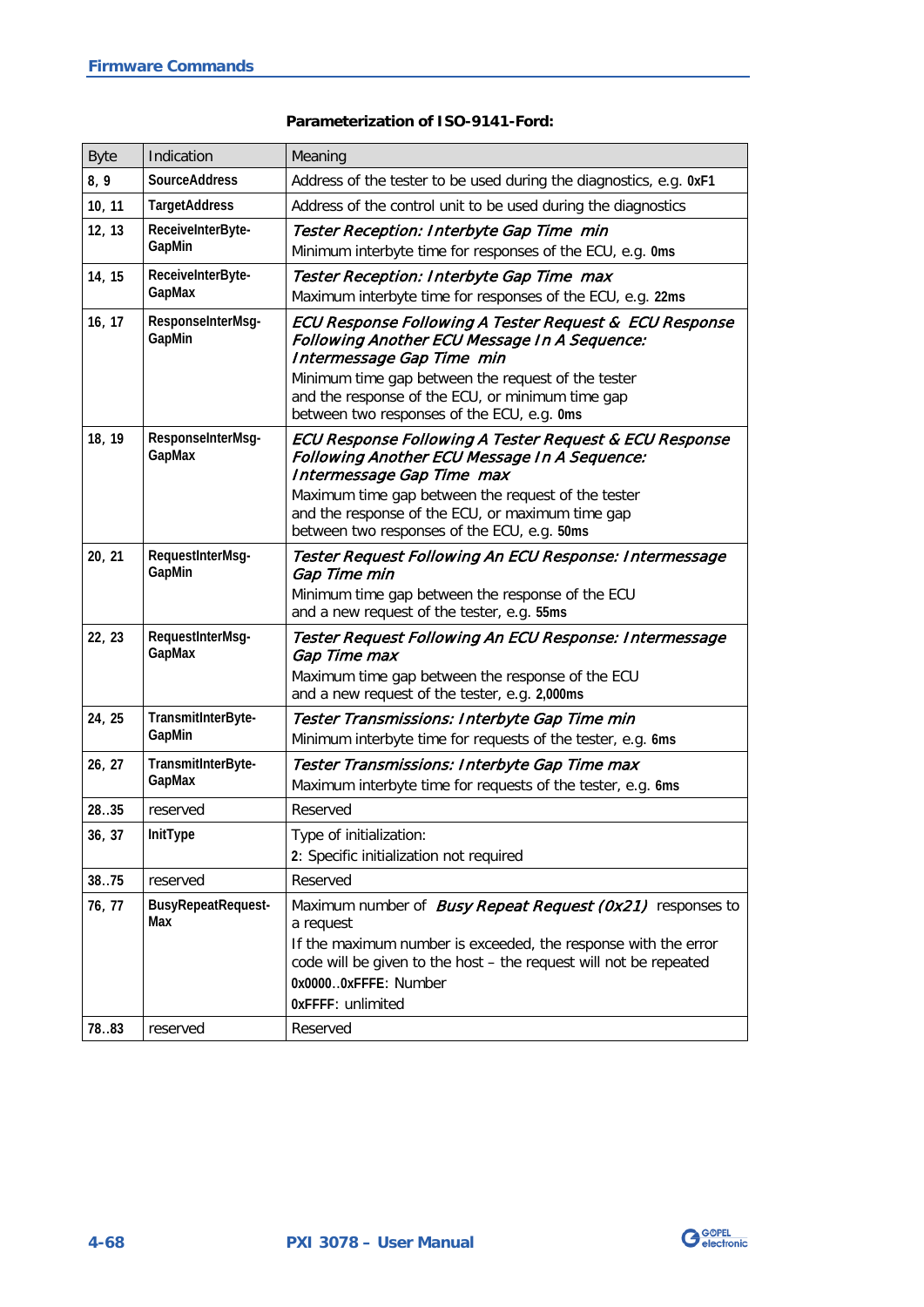#### **Notes to the Parameterization of the Tester Present Service:**

The so called Tester Present service (called "interchange of acknowledge blocks" for KWP1281) is used to maintain the communication. That means that if requests of the host are not received by the protocol driver (tester) during a defined period of time, this one must prevent the communication from being cut (ECU changes into the timeout) by transmitting specific messages.

The maximum time gap between the response of the ECU and a new request of the tester is the decisive parameter here (KWP2000: **P3max**,

KWP1281: **t9max**,

ISO-9141-Ford: **RequestInterMsgGapMax**).

The relevant message is always generated by the protocol driver shortly before the time gap preset by the host will end.



#### **Addressing modes**:

**physical**: Communication with an individual ECU (point-to-point-connection, **Unicast**) **functional**: Communication with a group of ECUs

(point-to-multipoint-connection, **Broadcast**)

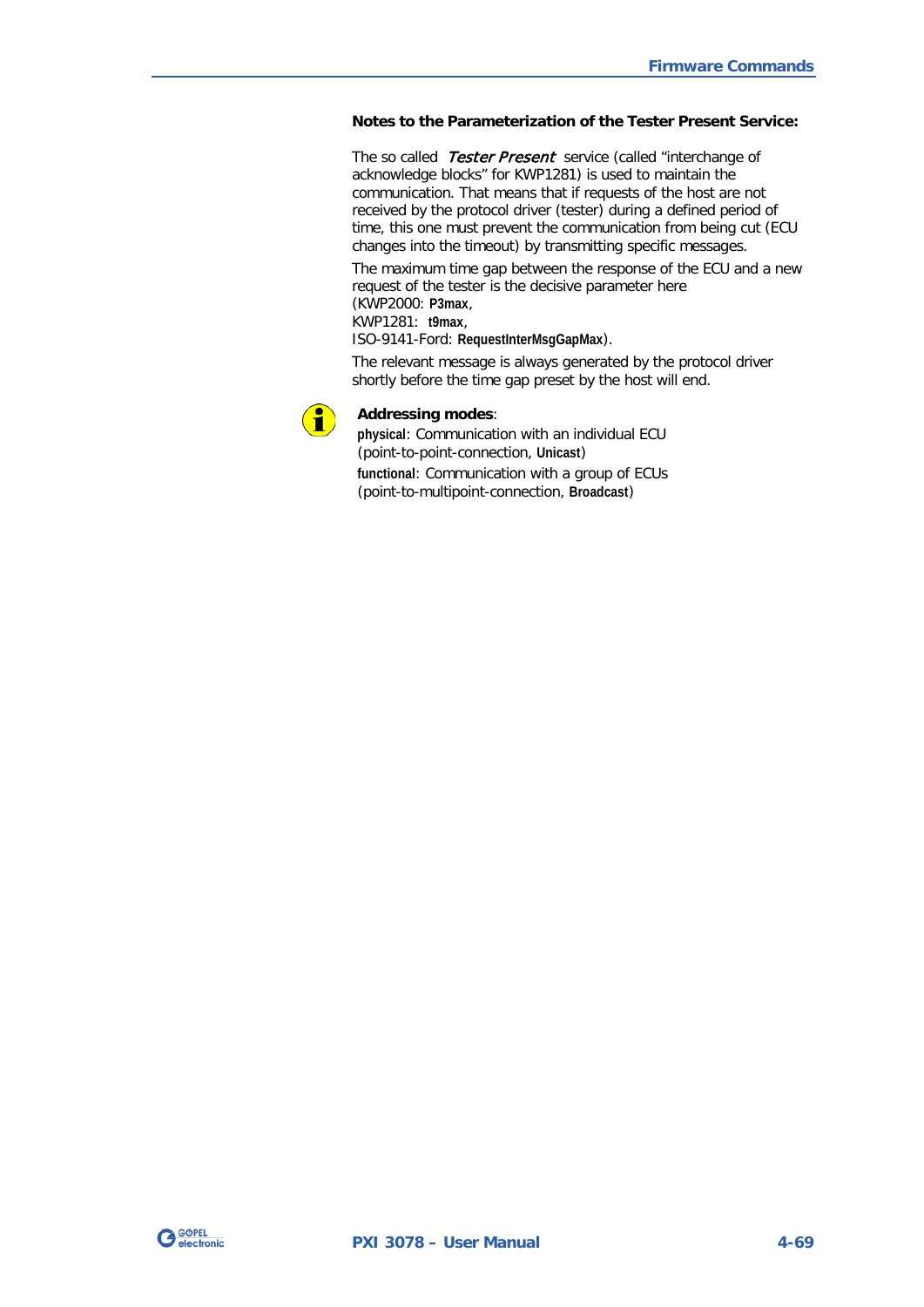#### <span id="page-103-0"></span>This command starts a **KLine** diagnostic session for the multisession channel defined by **Channel**. Additionally, the diagnostic connection is established. **Before this command can be executed, the** [0xA0 KLine](#page-94-0)  Diagnostics – [Configuration](#page-94-0) **command must be carried out.** 4.4.6 0xA1 KLine Diagnostics – Start Session

The command is the precondition for sending a request [\(0xA2 KLine](#page-105-0)  Diagnostics – [Send Request\)](#page-105-0).

The diagnostic is maintained till it will be explicitly stopped by means of [0xA4 KLine Diagnostics –](#page-109-0) Stop Session.

After the successful diagnostic setup (initialization) the Tester Present service (ACK block interchange for KWP1281) will become active as soon as the idle timeout is exceeded on the **KLine** (that means that no request was received from the tester after a defined time gap (before the end of the maximum interframe or interblock time).

#### **Command:**

| <b>Byte</b>          | Indication | Meaning                                                                                                                                              |
|----------------------|------------|------------------------------------------------------------------------------------------------------------------------------------------------------|
| 0                    | Channel    | Multisession channel (starting with 0)                                                                                                               |
|                      | Mode       | 0: Physical addressing<br>1: Functional addressing<br>In addition: No response to the request is necessary<br>if the highest valid bit is set (0x80) |
| 2, 3                 | Length     | Request length<br>(At present, only Length $= 0$ is supported, the corresponding start<br>service is transmitted according to the diagnostic type)   |
| 4. .<br>$(3+Length)$ | Request    | Request, consisting of SID (service identifier) and data                                                                                             |

The **0xA1 KLine Diagnostics – Start Session** command for starting the diagnostics (or for opening the communication) is identical for all KLine protocols at first sight on the part of the host. Within the KLine driver, however, specific actions matched to the individually active protocol are released. All the protocols react differently within the diverse opening variants.

Generally one can say: The KLine protocol driver always delivers a response to the **0xA1 KLine Diagnostics – Start Session** command (either automatically or via the OxA3 KLine Diagnostics - Get Response [Buffer](#page-108-0) inquiry, depending on the response mode set)!

But depending on the protocol, the meaning of the response data varies. The receiver (host) is responsible for the correct interpretation.

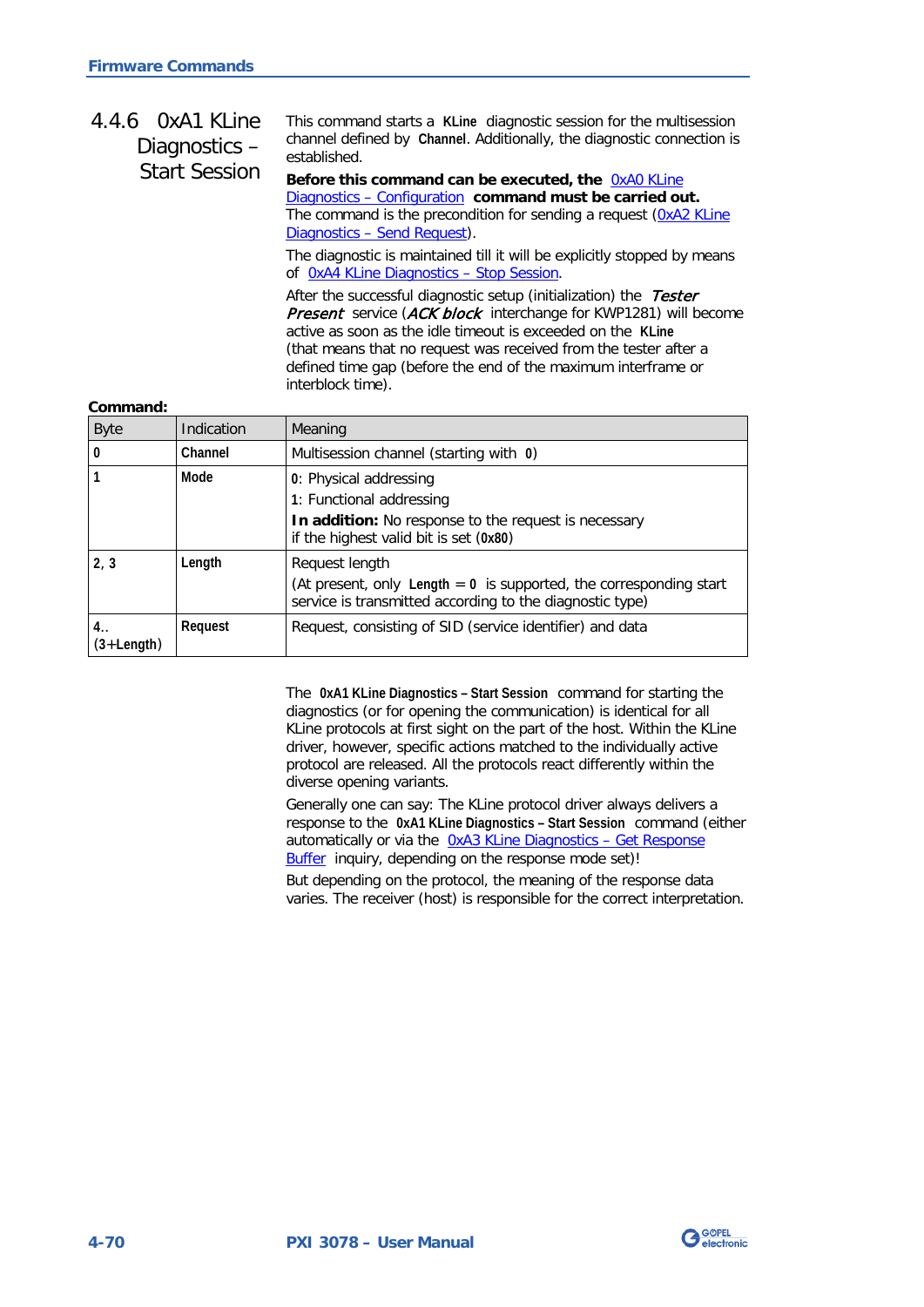The following table shall make clear the processes within the protocol driver running as the response to a **0xA1 KLine Diagnostics – Start Session** command.

Attention is to be paid to the fact that a real separation between the diagnostic and transport protocols does not exist on the **KLine**. To simplify it one can say that "Start communication" on the **KLine** is to be considered identical to "Start diagnostics".

| KWP2000 (Fast initialization)                                                                                                                                                                                                                                                                                                                                                                                                                                                                                                                                                                                                                              |                                                                                                                                                                                 |
|------------------------------------------------------------------------------------------------------------------------------------------------------------------------------------------------------------------------------------------------------------------------------------------------------------------------------------------------------------------------------------------------------------------------------------------------------------------------------------------------------------------------------------------------------------------------------------------------------------------------------------------------------------|---------------------------------------------------------------------------------------------------------------------------------------------------------------------------------|
| Description                                                                                                                                                                                                                                                                                                                                                                                                                                                                                                                                                                                                                                                | Response of KLine driver                                                                                                                                                        |
| Here, <i>StartCommunication</i> is a normal" request (KWP2000<br>frame with three bytes header, $S/D = 0x81 -$<br><b>StartCommunication</b> ") which will be transmitted at a certain<br>baud rate on the KLine after a defined "idle" time and a specific<br>Wake up Pattern (WuP). In case of success, the control unit<br>responds with a response frame (form of the header depending<br>on the ability of the control unit, $S/D = 0 \times C1$ , two keybytes in<br>the data division).<br>Then, the communication is considered to be opened, that means<br>that the <i>Tester Present</i> service becomes active if there are not<br>any requests. | Data division of the response<br>frame with the two keybytes<br>received by the ECU.<br>ATTENTION:<br>By $keybyte 1$ the control unit<br>gives information on its<br>abilities. |
| KWP2000 (slow initialization $-5$ Baud)                                                                                                                                                                                                                                                                                                                                                                                                                                                                                                                                                                                                                    |                                                                                                                                                                                 |

| Description                                                                                                                                                                                                                                                                                                                                                                                                                                                                                                                                                                                                                                                                                                                                       | Response of KLine driver                                                                                                                                                                                                                           |
|---------------------------------------------------------------------------------------------------------------------------------------------------------------------------------------------------------------------------------------------------------------------------------------------------------------------------------------------------------------------------------------------------------------------------------------------------------------------------------------------------------------------------------------------------------------------------------------------------------------------------------------------------------------------------------------------------------------------------------------------------|----------------------------------------------------------------------------------------------------------------------------------------------------------------------------------------------------------------------------------------------------|
| After an idle time (bus rest) the particular "initialization address" is<br>transmitted at 5 Bauds. In case of success, the control unit puts<br>out a pattern which allows the tester (KLine driver) to synchronize<br>itself to the baud rate of the control unit. Afterwards, the ECU<br>sends two <b>keybytes</b> . The tester on its part acknowledges the<br>reception of the keybytes by returning keybyte 2 inverted<br>bit-by-bit to the ECU. Finally, the ECU returns the "initialization<br>address" inverted bit by bit. Afterwards, communication is<br>considered to be opened, that means the interchange of Tester<br><b>Present</b> blocks if there are not any requests. Attention: Now<br>possibly varying address of the ECU. | The KLine driver generates a<br>response identical to "KWP2000<br>(Fast initialization) from the<br>Keybytes received within the<br>initialization.<br>Thus, there are not any<br>differences (on the part of the<br>host) to fast initialization. |

KWP1281 (slow initialization – 5 Baud)

| Description                                                                                                                                                                                                                                                                                                                                                                                                                                                                                                                   | Response of KLine driver                                                                                                                                                                              |
|-------------------------------------------------------------------------------------------------------------------------------------------------------------------------------------------------------------------------------------------------------------------------------------------------------------------------------------------------------------------------------------------------------------------------------------------------------------------------------------------------------------------------------|-------------------------------------------------------------------------------------------------------------------------------------------------------------------------------------------------------|
| Similar to KWP2000 (slow initialization), but instead of sending the<br>bit-by-bit inverted address, the control unit automatically starts<br>putting out its identification string according to the regulations<br>following KWP1281 protocol after having received the Keybyte 2<br>complement. This identification is possibly distributed among<br>several blocks. Afterwards, the communication is considered to be<br>opened, that means the interchange of <b>Acknowledge</b> blocks if<br>there are not any requests. | The KLine driver transmits the<br>received ECU-ID as a response<br>to the host interface.<br>ATTENTION: For KWP1281, the<br>keybytes do not give any<br>information on the ECU (always<br>identical). |

| ISO-9141-Ford                                                                                                                                                                                                                                                                                                                                                                                                                                                                                                  |                                                                                  |
|----------------------------------------------------------------------------------------------------------------------------------------------------------------------------------------------------------------------------------------------------------------------------------------------------------------------------------------------------------------------------------------------------------------------------------------------------------------------------------------------------------------|----------------------------------------------------------------------------------|
| Description                                                                                                                                                                                                                                                                                                                                                                                                                                                                                                    | Response of KLine driver                                                         |
| The tester (KLine driver) generates and transmits a "normal"<br>request (Mode = 0x10 - Diagnostic Mode Entry) at 10,400<br>Bauds and with the preset address parameters on the KLine.<br>In case of success, the control unit responds with a <b>General</b><br><i>Response</i> block ( <i>Mode</i> = $0x$ <i>TF</i> , <i>Response Code</i> = $0x00$ ).<br>Then, the communication is considered to be opened, that means<br>that the Tester Present service becomes active, if there are not<br>any requests. | Data division of the <b>General</b><br>Response block transmitted<br>by the ECU. |

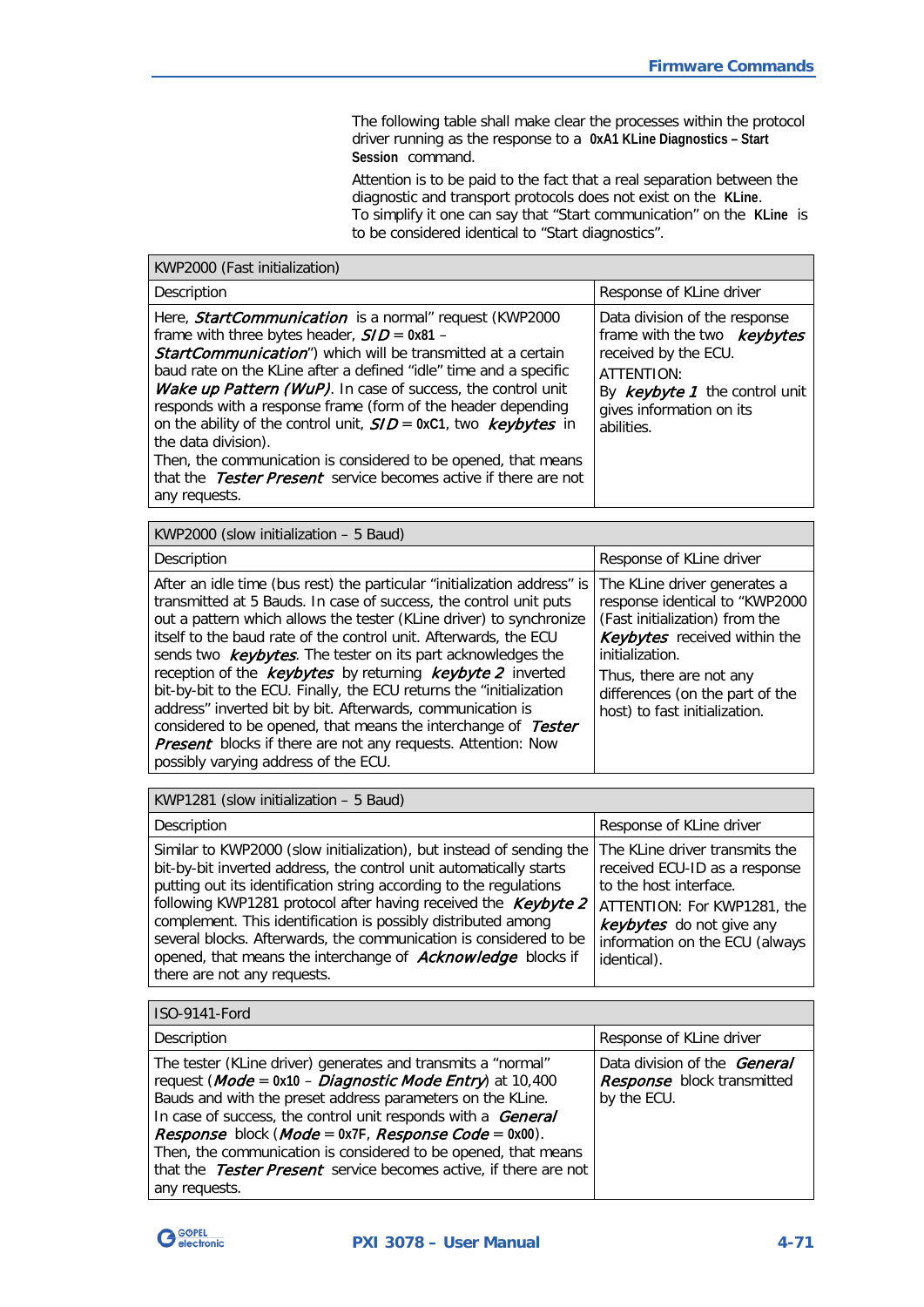#### <span id="page-105-0"></span>This command is used to send a **KLine** diagnostic request for the multisession channel defined by **Channel**. Prerequisite is the successful execution of the **OxA1 KLine** Diagnostics – [Start Session](#page-103-0) command before, and the diagnostic connection must NOT have been disconnected. Depending on the setting (bit **0** in the **Flags** parameter for the [0xA0 KLine Diagnostics –](#page-94-0) Configuration command), the response to this request is either returned automatically to the host or has to be demanded by [0xA3 KLine Diagnostics –](#page-108-0) Get Response Buffer. In the request, only the actual used data of the telegram to be generated by the protocol driver is transmitted (for KWP2000, ISO-9151-Ford: no header, no checksum – only ServiceID (or MODE byte) and data, 4.4.7 0xA2 KLine Diagnostics – Send Request

for KWP1281: no block length, no block counter, no ETX block end byte – only block title and data).

#### **Command:**

| <b>Byte</b>        | Indication   | Meaning                                                                                        |
|--------------------|--------------|------------------------------------------------------------------------------------------------|
| $\mathbf{0}$       | Channel      | Multisession channel (starting with 0)                                                         |
|                    | Mode         | 0: Physical addressing                                                                         |
|                    |              | 1: Functional addressing                                                                       |
|                    |              | In addition: No response to the request is necessary<br>if the highest valid bit is set (0x80) |
|                    | Send         | $0 = No$ sending (only buffer filling)                                                         |
|                    |              | $1 =$ Sending                                                                                  |
| 3                  | Concatenate  | $0 =$ Write from buffer beginning                                                              |
|                    |              | $1 =$ Append                                                                                   |
| 4                  | Segmentation | Segmentation flag for segmentation on diagnostic level                                         |
|                    |              | $0 =$ Request not segmented                                                                    |
|                    |              | $1 =$ Request segmented                                                                        |
| 5                  | reserved     | Reserved                                                                                       |
| 6, 7               | Length       | Request length (1(PARAM_SIZE - 8))                                                             |
|                    |              | (For Length $= 0$ no request is sent)                                                          |
| 8.<br>$(7+Length)$ | Request      | Request, consisting of SID (service identifier) and data                                       |

The **Segmentation** flag refers to the diagnostic protocol. As a rule it must not be set by a diagnostic tester.

Within ONE **0xA2 Kline Diagnostics – Send Request** command, a maximum number of **PARAM\_SIZE** – **8 Request** bytes can be transmitted.

It is necessary to execute this command several times in order to send larger diagnostic requests (e.g. **1,100 bytes**) caused by the size of the command (limited by **MESSAGE\_SIZE**). In this case the **Concatenate** and **Send** parameters must be set accordingly.

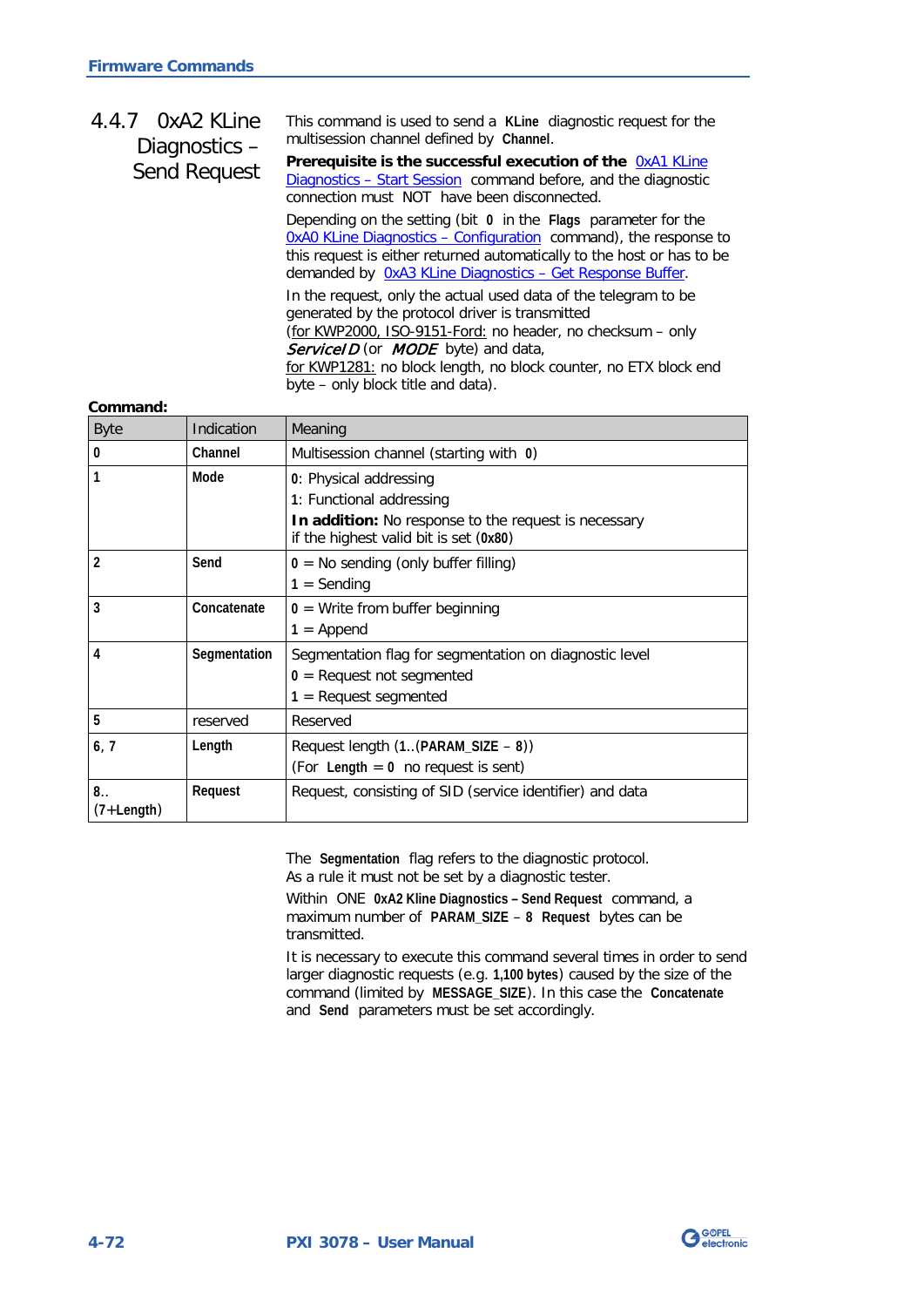#### **Example for the Segmentation of Host Requests**

The following example shall demonstrate the segmentation of commands sent to the driver.

It is assumed that a KWP2000 diagnostics has been successfully opened, yet. "**0x1A**, **0x9B**" – "Read control units" identification (ReadECUIdentification Service) is to be transmitted.

#### **Variant 1) Monolithic command:**

Point in time t1: Request (0xA2) telegram from the host to the protocol driver

| Command            | (u8)                       | (u8)                    |      | (u8)   (u8)             | (48)                          |      | $(48)$ $(416)$           | (48) | (48) |
|--------------------|----------------------------|-------------------------|------|-------------------------|-------------------------------|------|--------------------------|------|------|
| <b>Header with</b> | 0x00                       | 0x00                    | 0x01 | 0x00                    | 0x00                          | 0x00 | 0x0002                   | 0x1A | 0x9B |
| OpCode<br>$= 0xA2$ | Channel<br>$\Omega$<br>$=$ | Mode<br>$\Omega$<br>$=$ | $=$  | Send Concatenate<br>$=$ | Seamentation<br>$_{0}$<br>$=$ |      | Length<br>$=$ $\epsilon$ |      |      |

Point in time t2 (t2 = t1 + x): KWP2000 telegram is generated and transmitted by the protocol driver

| l KWP2000 Header | ′u8) | (48) | (u8              |
|------------------|------|------|------------------|
| 0x1A             |      | 0x9B | KWP2000 Checksum |

### **Variant 2) Segmented command:**

Point in time t1: Request (0xA2) telegram from the host to the protocol driver

| Command                   | (48)             | (48)                    | (u8) l       | (18)                      | (48)                  |      | $(48)$ $(416)$ | (0.8) |
|---------------------------|------------------|-------------------------|--------------|---------------------------|-----------------------|------|----------------|-------|
| Header with               | 0x00             | 0x00                    | 0x00         | 0x00                      | 0x00                  | 0x00 | 0x0001         | 0x1A  |
| <i>OpCode</i><br>$= 0xA2$ | Channel<br>$= 0$ | Mode<br>$\bf{0}$<br>$=$ | $\mathbf{0}$ | Send Concatenate<br>$= 0$ | Segmentation<br>$= 0$ |      | Length<br>$=$  |       |

Point in time  $t2$  (t2 = t1 + x): second Request (0xA2) telegram from the host to the protocol driver

| Command            | (48)             | (48)          |       | (u8)   (u8)                 | (48)                  |      | $ $ (u8) $ $ (u16) | (48) |
|--------------------|------------------|---------------|-------|-----------------------------|-----------------------|------|--------------------|------|
| Header with        | 0x00             | 0x00          | 0x01  | 0x01                        | 0x00                  | 0x00 | 0x0001             | 0x9B |
| OpCode<br>$= 0xA2$ | Channel<br>$= 0$ | Mode<br>$= 0$ | $= 1$ | Send   Concatenate<br>$= 1$ | Segmentation<br>$= 0$ |      | Length<br>$= 1$    |      |

Point in time t3 (t3 = t2 + y): KWP2000 telegram is generated and transmitted by the protocol driver

| KWP2000 Header | (u8) | (u8  | (u8)            |
|----------------|------|------|-----------------|
|                | 0x1A | 0x9B | KW2000 Checksum |



The **Segmentation** flag is not set in the example as it refers to a diagnostic protocol.

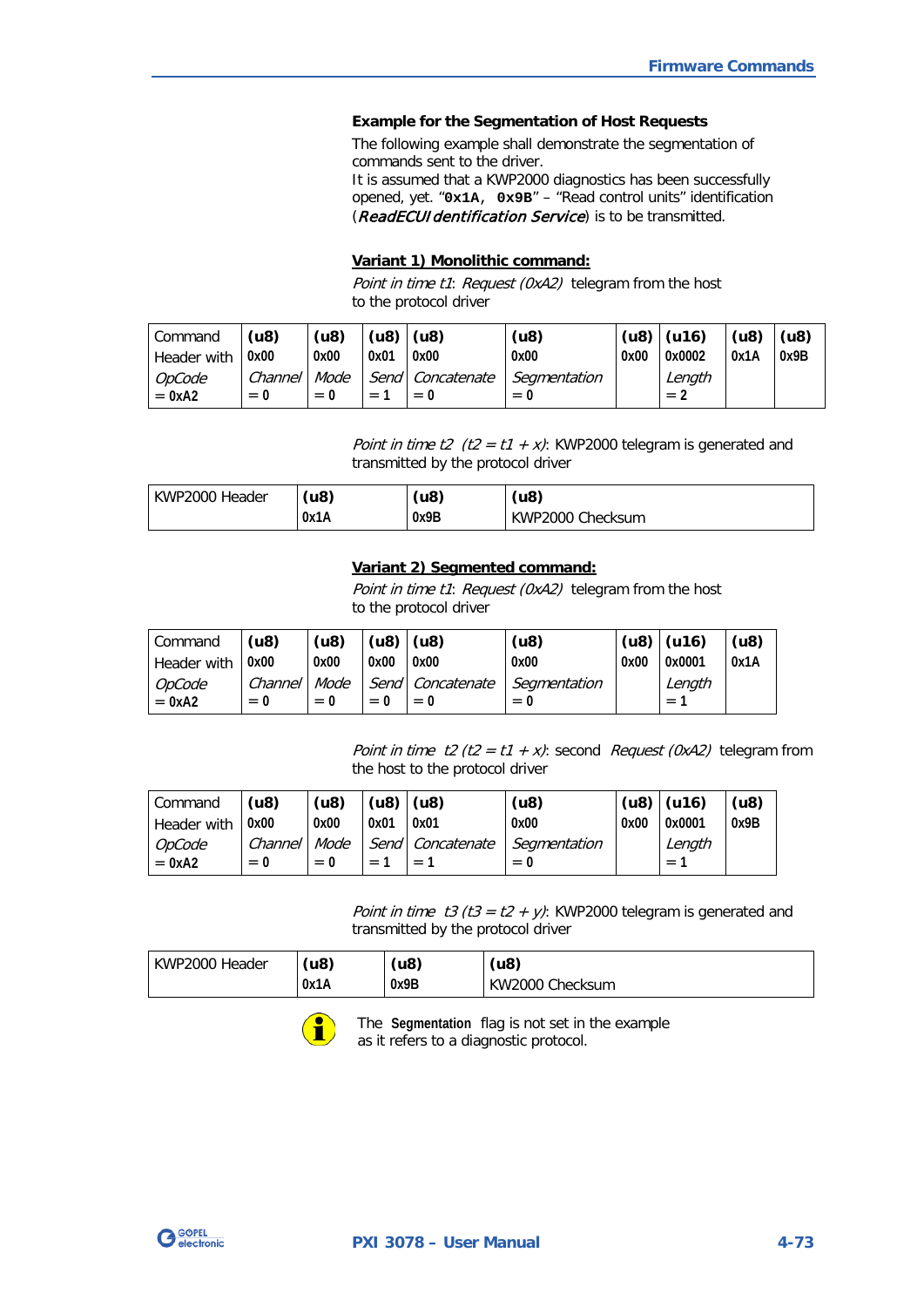The data interchange via the KLine and the communication between the host and the protocol driver are based on the request-responseprinciple. That means each request causes **one** (!) response.

Within the different protocols exceptions to this principle do exist sometimes. These deviations are intercepted by the protocol driver by means of different mechanisms. In case of success, a request of the host does always result in a response given by the driver.

If a response of the protocol driver does not arrive at the host within the preset time gap, the state of the driver can (should) be checked via the [0xA5 KLine Diagnostics –](#page-111-0) Get State command.

In the following, this situation is briefly demonstrated with the help of a specific example:

An ECU according to KWP1281 gives a segmented identification string response to the Read control unit identification (BT = **0x00**) request sent by the tester. That means, the response of the ECU (the identification string) is distributed among several response blocks. According to KWP1281, each of these response blocks must be acknowledged by an **Acknowledge** block, if it has been received by the tester (driver).

The driver identifies the end of the control unit response, if it receives an **Acknowledge** block from the ECU as a direct response to such an **Acknowledge** block sent on its part. On the basis of the received segments the protocol driver generates the response for the host now. In this case, the **Acknowledge** block is only used to control the sequence of the protocol. It is not included in the response of the driver sent to the host!

The **Delete error memory** ( $BT = 0x05$ ) command is used as an example to prove the opposite. The ECU directly reports the successful execution of this command by an **Acknowledge** block (no further responses!) Now, this response is not used to control the sequence of the protocol but to acknowledge the execution of a command. In this case, the **Acknowledge** block is passed on to the host as a response by the driver.

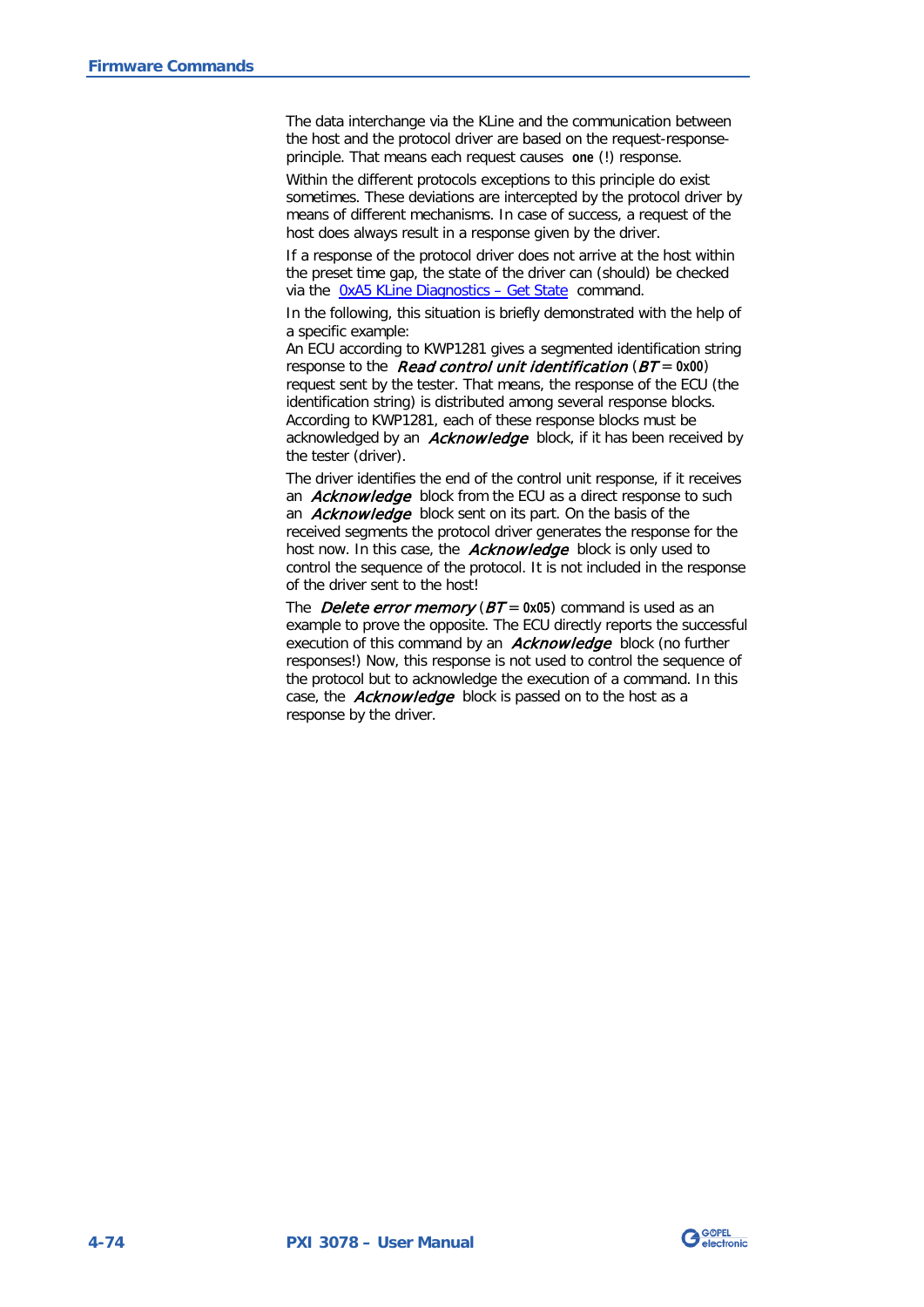<span id="page-108-0"></span>

| 4.4.8 OxA3 KLine<br>Diagnostics - Get<br><b>Response Buffer</b> | Query the KLine diagnostic response buffer for the multisession<br>channel defined by Channel with this command. By means of the<br>command, the response to a previous diagnostic request<br>(0xA2 KLine Diagnostics - Send Request) is collected. |
|-----------------------------------------------------------------|-----------------------------------------------------------------------------------------------------------------------------------------------------------------------------------------------------------------------------------------------------|
|                                                                 | The deactivation of the automatic transmission of diagnostic<br>responses (bit 0 in the Flags parameter for the OxAO KLine<br>Diagnostics – Configuration command is set to $0$ ) is the<br>precondition for executing this command.                |
|                                                                 | The command is also used to query both the response to<br><b>OxA1 KLine Diagnostics - Start Session</b> as well as the response to<br><b>OxA4 KLine Diagnostics - Stop Session (not for KWP1281!)</b>                                               |
| Command:                                                        |                                                                                                                                                                                                                                                     |

| Command: |  |  |  |
|----------|--|--|--|
|          |  |  |  |

| ------------- |            |                                        |
|---------------|------------|----------------------------------------|
| <b>Byte</b>   | Indication | Meaning                                |
|               | Channel    | Multisession channel (starting with 0) |
| 1 2<br>د. ا   | reserved   | Reserved                               |

The response returned by the protocol driver only contains the user data division of the corresponding response (with ServiceID or Block Title, without header, check fields etc.) within the user data field. The response may possibly be segmented (i.e. distributed among several command telegrams).

| <b>Response:</b>     |                 |                                                                                                                                                                                                                                                                                                                                                                                                                                                                                                                             |
|----------------------|-----------------|-----------------------------------------------------------------------------------------------------------------------------------------------------------------------------------------------------------------------------------------------------------------------------------------------------------------------------------------------------------------------------------------------------------------------------------------------------------------------------------------------------------------------------|
| <b>Byte</b>          | Indication      | Meaning                                                                                                                                                                                                                                                                                                                                                                                                                                                                                                                     |
| 0                    | Channel         | Multisession channel (starting with 0)                                                                                                                                                                                                                                                                                                                                                                                                                                                                                      |
| 1                    | LastErrorCode   | Error code $(0 = no error)$                                                                                                                                                                                                                                                                                                                                                                                                                                                                                                 |
| $\overline{2}$       | Flags           | Bit $0 = 0$ : No segmentation on diagnostic level<br>Bit $0 = 1$ : Segmentation (segmentation on diagnostic level)<br>Bit $1 = 0$ : Idle<br>Bit $1 = 1$ : Busy<br>(a request has not been responded, yet or successfully sent)<br>Bit $2 = 0$ : Invalid (this buffer item is invalid)<br>Bit $2 = 1$ : Valid (this buffer item is valid)<br>Bit $3 = 0$ : BufferEmpty (the diagnostic response buffer is empty)<br>Bit $3 = 1$ : BufferNotEmpty<br>(the diagnostic response buffer is not empty, yet)<br>Bits 4.7: Reserved |
| 3                    | <b>State</b>    | State of diagnostics:<br>0: Not initialized<br>1: No connection<br>2: Connection is established<br>3: Connection has been established<br>4: Connection is released                                                                                                                                                                                                                                                                                                                                                          |
| 4, 5                 | Length          | Number of response bytes $(0(PARAM_SIZE - 8))$                                                                                                                                                                                                                                                                                                                                                                                                                                                                              |
| 6, 7                 | RemainingLength | Number of remaining response bytes                                                                                                                                                                                                                                                                                                                                                                                                                                                                                          |
| 8.<br>$(7 + Length)$ | Response        | Response, consisting of SID (service identifier) and data                                                                                                                                                                                                                                                                                                                                                                                                                                                                   |

If a diagnostic response does not fit into a single response, the host has to call this command several times to fetch the remaining responses. The last of these responses contains the value **0** in the **RemainingLength** parameter.

In addition, the buffer should be read out as long as the **Segmentation** bit, the **Busy** bit or the **BufferNotEmpty** bit of **Flags** are set.

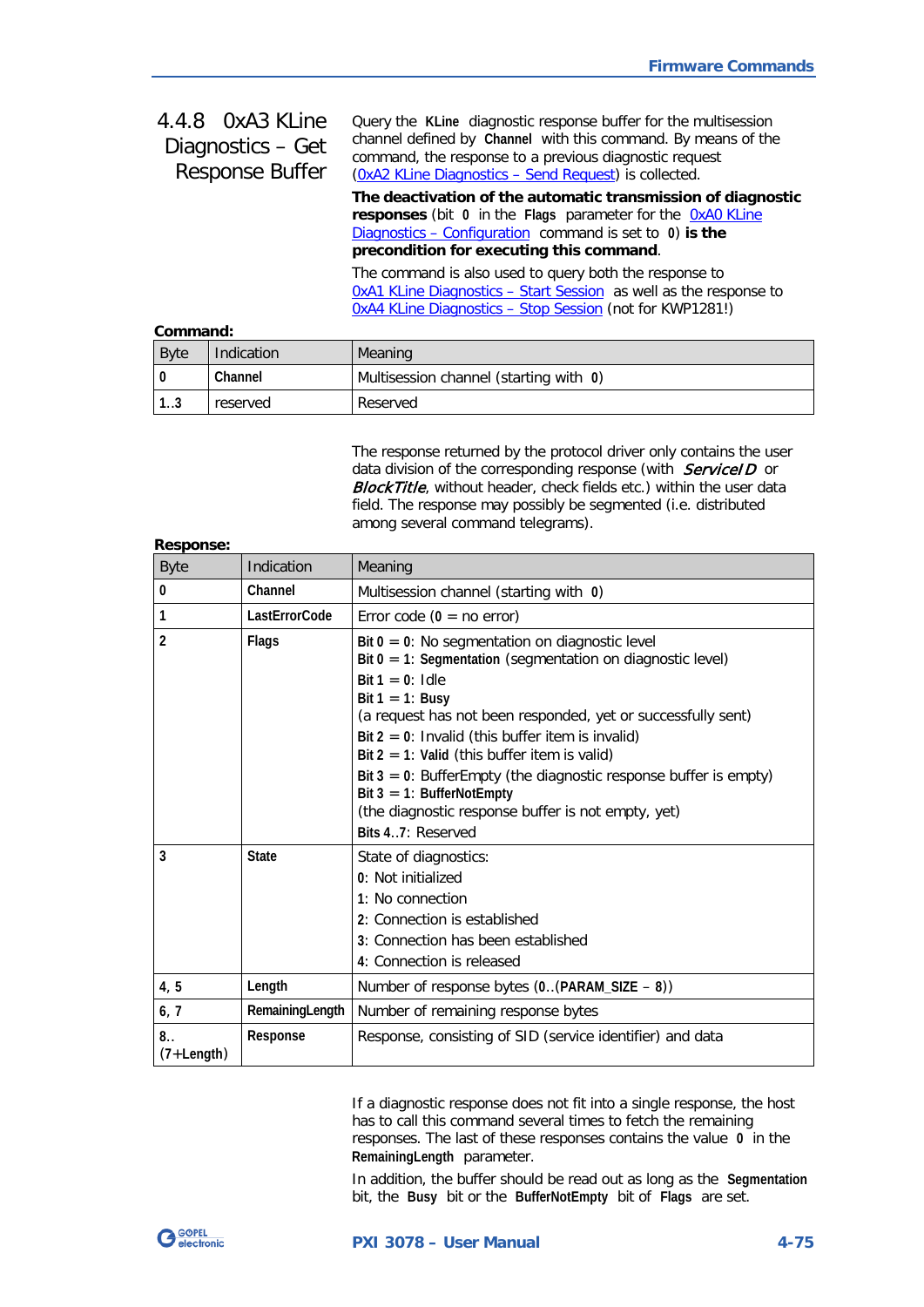#### **Interpretation of the Response:**

The contents of the responses which can be got by this command after [0xA1 KLine Diagnostics –](#page-103-0) Start Session, [0xA2 KLine Diagnostics –](#page-105-0) Send Request and [0xA4 KLine Diagnostics –](#page-109-0) Stop Session can have different meanings depending on the protocol used.

The KLine protocol driver is NOT responsible for the interpretation of these responses!

<span id="page-109-0"></span>4.4.9 0xA4 KLine Diagnostics – Stop Session This command stops a running **KLine** diagnostic session for the multisession channel defined by **Channel**. Additionally, the diagnostic connection is released.

Further [0xA2 KLine Diagnostics –](#page-105-0) Send Request commands are not possible till the next [0xA1 KLine Diagnostics –](#page-103-0) Start Session command.



The settings made by means of [0xA0 KLine Diagnostics –](#page-94-0) [Configuration](#page-94-0) are NOT reset via this command!

#### **Command:**

| <b>Byte</b>          | Indication | Meaning                                                                                                                                           |
|----------------------|------------|---------------------------------------------------------------------------------------------------------------------------------------------------|
| $\mathbf{0}$         | Channel    | Multisession channel (starting with 0)                                                                                                            |
|                      | Mode       | 0: Physical addressing<br>1: Functional addressing<br>In addition: No response to the request is necessary                                        |
|                      |            | if the highest valid bit is set (0x80)                                                                                                            |
| 2, 3                 | Length     | Request length<br>(At present, only Length $= 0$ is supported, the corresponding stop<br>service is transmitted according to the diagnostic type) |
| 4. .<br>$(3+Length)$ | Request    | Request, consisting of SID (service identifier) and data                                                                                          |

The **0xA4 KLine Diagnostics – Stop Session** command for stopping the diagnostics (or for stopping the communication) is identical for all KLine protocols at first sight on the part of the host.

Within the KLine driver, however, specific actions matched to the individually active protocol are released.

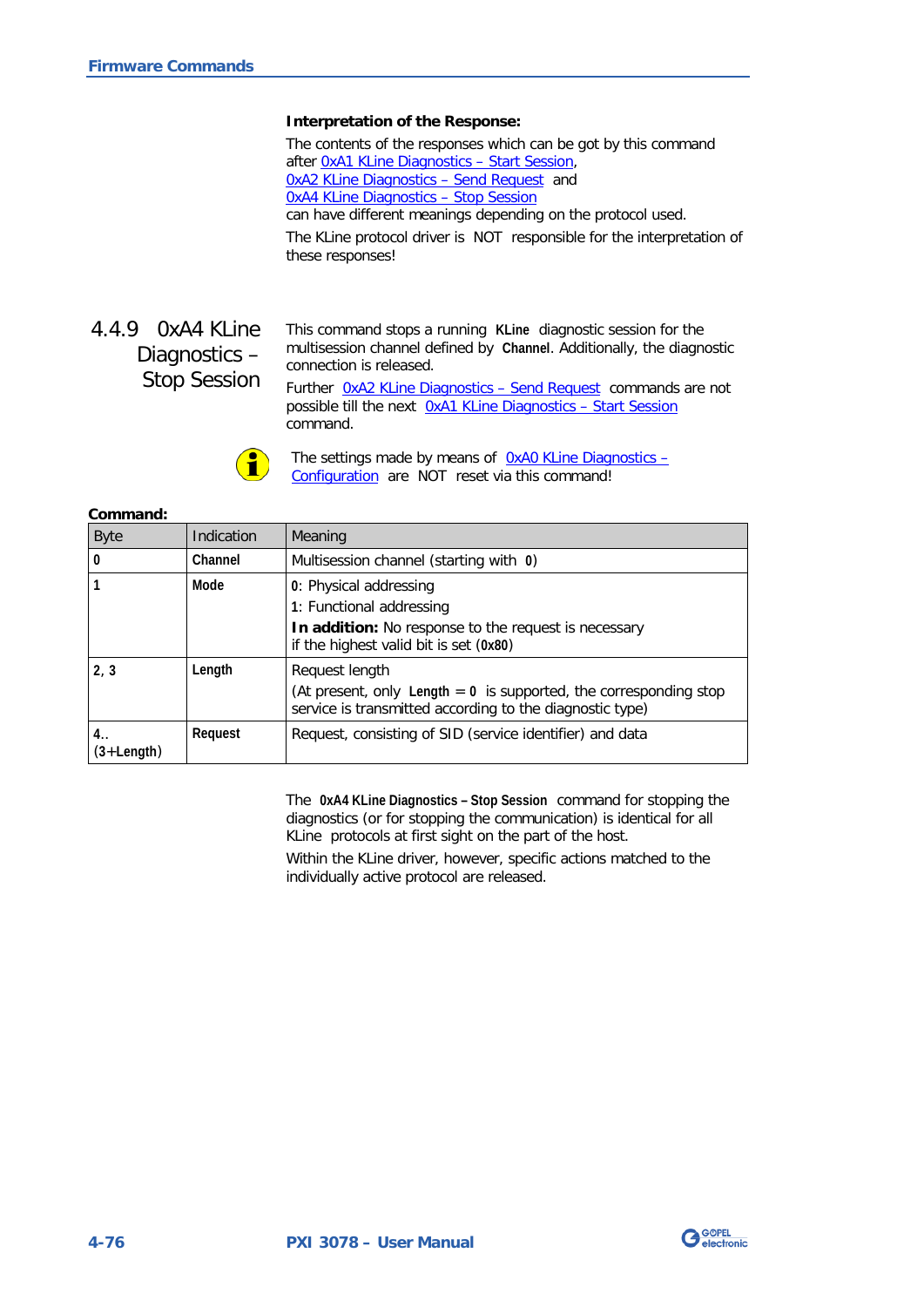All protocols react in a different way. Generally one can say: The KLine protocol driver always delivers a response to the **0xA4 KLine Diagnostics – Stop Session** command (either automatically or via the OxA3 KLine Diagnostics - Get Response Buffer query, depending on the response mode set)! But depending on the protocol, the meaning of the response data varies.

The receiver (host) is responsible for the correct interpretation.

The following table shall make clear the processes within the protocol driver running as the response to a **0xA4 KLine Diagnostics – Stop Session** command.

Attention is to be paid to the fact that a real separation between the diagnostics and the transport protocols does not exist on the KLine. To simplify it one can say that "Stop communication" on the KLine is to be considered identical to "Stop diagnostics".

| <b>KWP2000</b>                                                                                                                                                                                                                                                                                                                                |                                                                                 |
|-----------------------------------------------------------------------------------------------------------------------------------------------------------------------------------------------------------------------------------------------------------------------------------------------------------------------------------------------|---------------------------------------------------------------------------------|
| Description                                                                                                                                                                                                                                                                                                                                   | Response of the KLine driver                                                    |
| The KLine driver generates and sends a <i>Stop</i><br><b>Communication</b> request (KWP2000 frame, $SID = 0x82$ ).<br>The ECU responds with a <b>Stop Communication</b> positive<br>(or negative) response (KWP2000 frame, $S/D = 0xC2$ or<br>$SID = 0x7F$ , 0x82, 0xXX). After a <i>Positive Response</i><br>communication will be finished. | Data division of the <i>Stop</i><br><b>Communication</b> response of the<br>ECU |

| KWP1281                                                                                                                                                                                                           |                                                   |
|-------------------------------------------------------------------------------------------------------------------------------------------------------------------------------------------------------------------|---------------------------------------------------|
| Description                                                                                                                                                                                                       | Response of the KLine driver                      |
| The KLine driver generates and sends a <i>DiagnosticEnd</i><br>block (KWP1281 block, $BT = 0x06$ ).                                                                                                               | Data division $(BT)$ of the<br>Acknowledge block  |
| In case of success, the control unit responds with an<br><b>Acknowledge</b> block ( $BT = 0x09$ ) before the end of the<br>communication or it stops the communication immediately<br>without any acknowledgment. | (always, even if there is no block of<br>the ECU) |

| <b>ISO-9141-Ford</b>                                                                                                                                                  |                                                              |
|-----------------------------------------------------------------------------------------------------------------------------------------------------------------------|--------------------------------------------------------------|
| Description                                                                                                                                                           | Response of the KLine driver                                 |
| The KLine driver generates and sends a <b>Request</b><br><b>Operational State Entry block (Mode = 0x20).</b><br>The ECU responds with a <b>General Response</b> frame | Data division of the <b>General</b><br><i>Response</i> block |
| $(Mode = 0x7F)$ , in case of success <i>Response Code</i> =<br>$0x00$ ).                                                                                              |                                                              |
| In case of success, the communication will be terminated<br>then.                                                                                                     |                                                              |

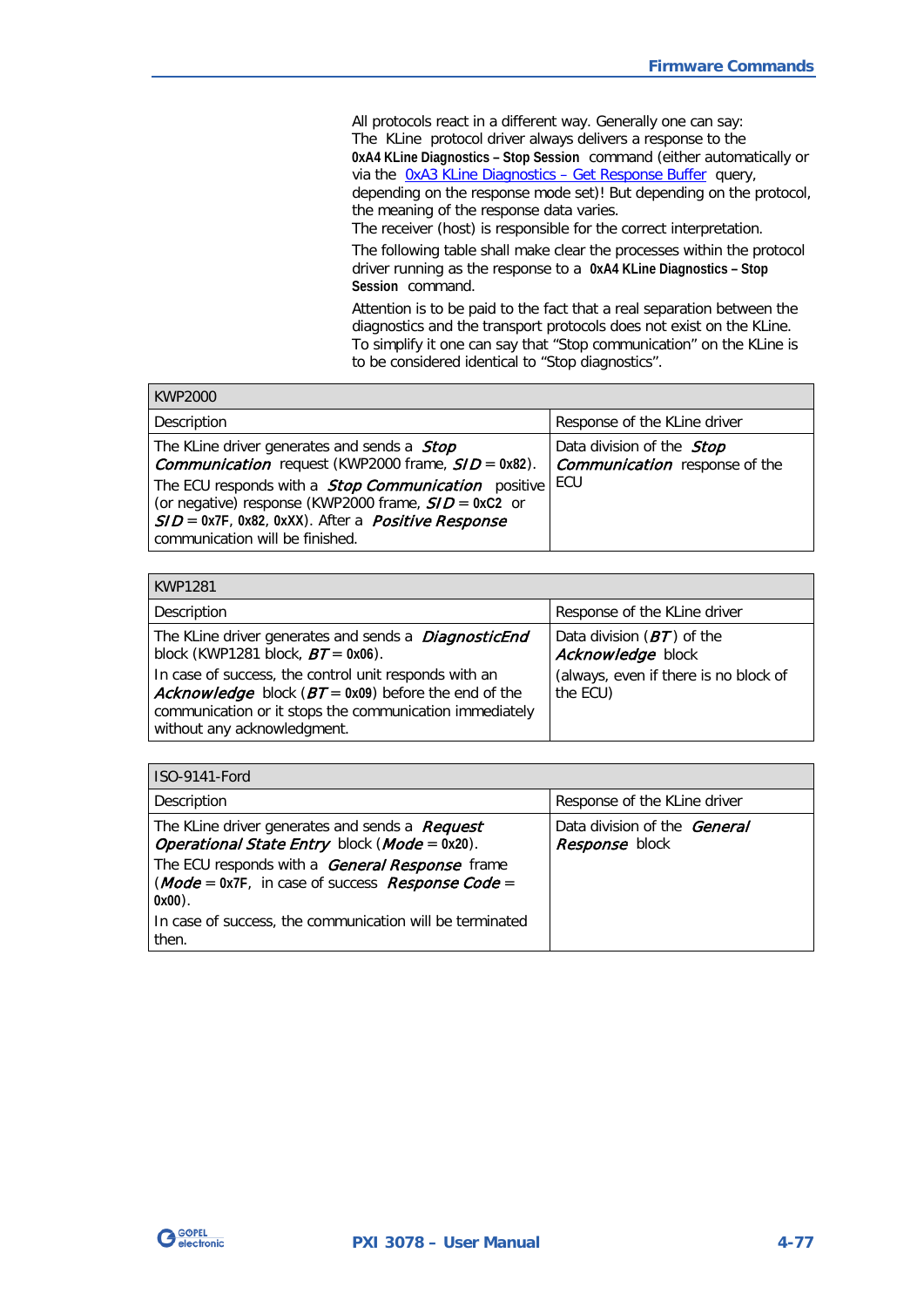| 4.4.10 0xA5 KLine<br>Diagnostics- | Query the KLine diagnostic state for the multisession channel defined<br>by Channel with this command.<br>Additionally, the Firmware internal LastErrorCode can be reset.                                                       |
|-----------------------------------|---------------------------------------------------------------------------------------------------------------------------------------------------------------------------------------------------------------------------------|
| <b>Get State</b>                  | The value of the LastErrorCode in the Response corresponds to the<br>value of the Firmware internal LastErrorCode before its resetting.                                                                                         |
|                                   | Generally the Firmware internal LastErrorCode is reset automatically<br>without calling this 0xA5 KLine Diagnostics - Get State command by<br>starting a diagnostic session by<br><b>OxA1 KLine Diagnostics - Start Session</b> |
|                                   | or by stop of a diagnostic session with<br>$0xA4$ KLine Diagnostics - Stop Session and Length $\neq 0$ .                                                                                                                        |

#### **Command:**

| <b>Byte</b> | Indication     | Meaning                                                       |
|-------------|----------------|---------------------------------------------------------------|
|             | Channel        | Multisession channel (starting with 0)                        |
|             | ResetLastError | $0 = Do$ not reset LastErrorCode<br>$1 =$ Reset LastErrorCode |
| 2, 3        | reserved       | Reserved                                                      |

#### **Response:**

| <b>Byte</b>    | Indication    | Meaning                                                                                                                                                                                                                                                                        |
|----------------|---------------|--------------------------------------------------------------------------------------------------------------------------------------------------------------------------------------------------------------------------------------------------------------------------------|
| $\bf{0}$       | Channel       | Multisession channel (starting with 0)                                                                                                                                                                                                                                         |
| $\mathbf{1}$   | LastErrorCode | Error code $(0 = no error)$                                                                                                                                                                                                                                                    |
| $\overline{2}$ | DiagType      | Type of diagnostics:<br>0: No diagnostics<br>1: Diagnostics KWP2000<br>2: Diagnostics KWP1281<br>3: Diagnostics ISO-9141-Ford                                                                                                                                                  |
| 3              | <b>State</b>  | State of diagnostics:<br>0: Not initialized<br>1: No connection<br>2: Connection is established<br>3: Connection has been established<br>4: Connection is released                                                                                                             |
| 4              | Flags         | $Bit 0 = 0$ : Idle<br>Bit $0 = 1$ : Busy<br>(a request has not been responded, yet or successfully sent)<br>Bit $1 = 0$ : The diagnostic response buffer is empty<br>Bit $1 = 1$ : RxBufferNotEmpty<br>(the diagnostic response buffer is not empty, yet)<br>Bits 27: Reserved |
| 5.7            | reserved      | Reserved                                                                                                                                                                                                                                                                       |

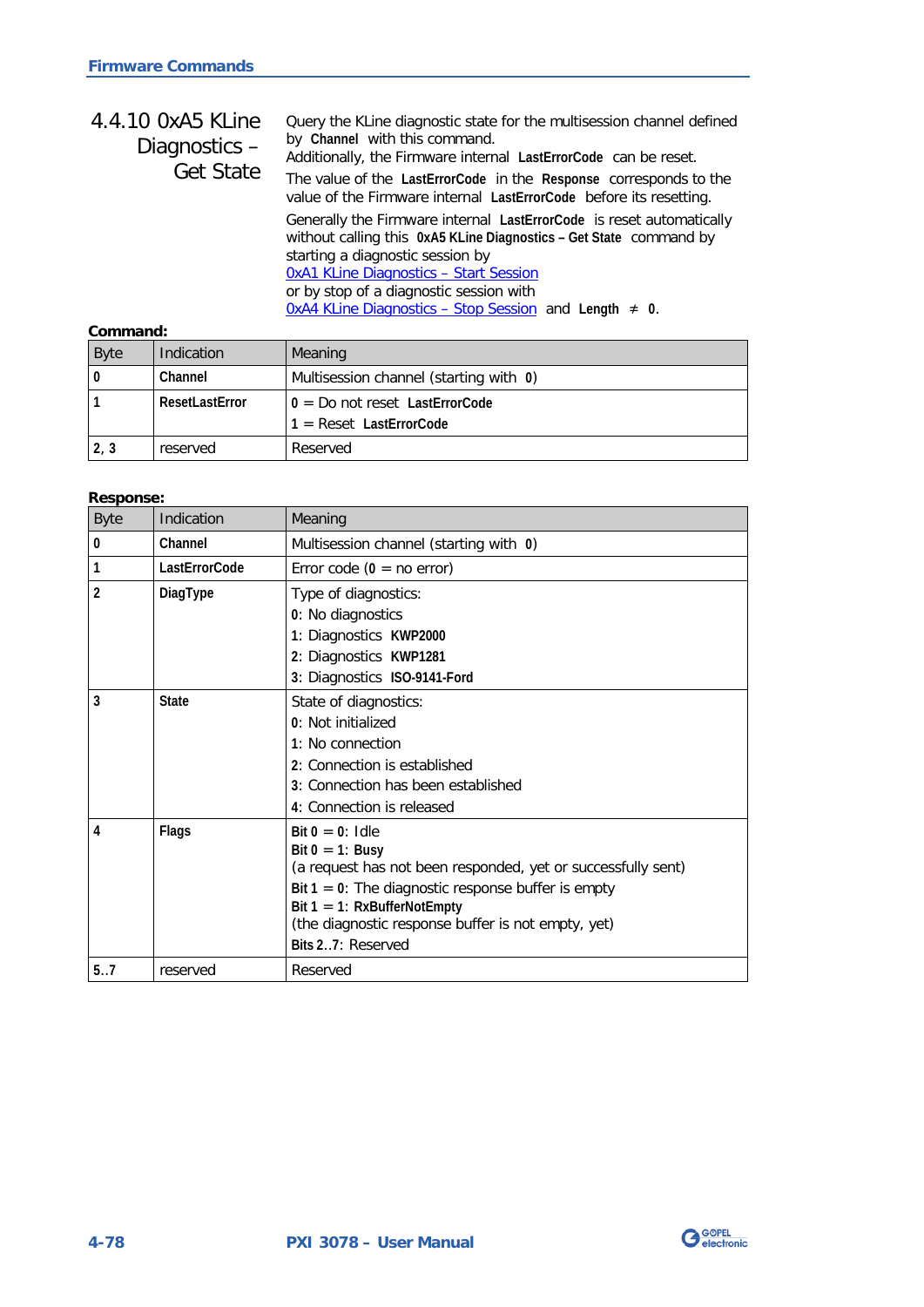# A

| Advanced Library enabling |  |
|---------------------------|--|
|                           |  |
| Arbitration time  4-15    |  |

# $\overline{B}$

| Baud rate                 |  |
|---------------------------|--|
|                           |  |
| Break delimiter time 4-15 |  |
| Break detection threshold |  |
|                           |  |
| Break time 4-15           |  |

### $\overline{C}$

| Checksum                |
|-------------------------|
| LIN  4-17               |
| Command acknowledgment  |
|                         |
| <b>Command Sequence</b> |
| LIN  4-11               |
| Command structure 4-4   |
| Commands                |
| KLine  4-51             |
| LIN  4-10               |
| Constants 4-4           |
| Controller4-2           |
| Reset 4-8               |

## $\overline{D}$

| Data types 4-2                    |
|-----------------------------------|
| Diagnostics                       |
| KLine 4-61, 4-70, 4-72,           |
| $\ldots$ 4-75, 4-76, 4-78         |
| LIN 4-39, 4-43, 4-44,             |
| $\ldots$ , 4-45, 4-46, 4-47, 4-48 |
| Driver                            |
| VISA 3-9                          |
| Windows 3-4                       |

## $\overline{E}$

| Event triggered frame |  |
|-----------------------|--|
|                       |  |
| Definition  4-36      |  |
|                       |  |
| Sending 4-37          |  |

## $\overline{F}$

| FIFO                         |
|------------------------------|
| Get RX State 4-56            |
| Get TX State 4-55            |
| Init 4-54                    |
| Read RX 4-55                 |
| Reset  4-54                  |
| Write TX4-55                 |
| Firmware  4-2, 4-3, 4-6, 4-7 |
| General 4-1                  |
| Version4-9                   |
| <b>Functionalities</b>       |
| KLine 4-9                    |
| Functionalities enabling4-8  |

# $\overline{G}$

# $\overline{H}$

| Hardware Explorer3-2 |  |
|----------------------|--|
|                      |  |

#### $\overline{I}$

| <b>Initial State</b>   |  |
|------------------------|--|
| KLine 4-51             |  |
| LIN 4-10               |  |
| Interbyte space 4-10   |  |
| Interface enabling 4-8 |  |
| Interface Reset        |  |
| KLine 4-53             |  |
| LIN 4-14               |  |
| Interfaces 4-2         |  |

# $\overline{K}$

| <b>Kline</b>        |  |
|---------------------|--|
| Get Property 4-58   |  |
| KLine               |  |
| FIFO 4-54           |  |
| Functionalities4-9  |  |
| Monitor 4-59        |  |
|                     |  |
| Set Property  4-57  |  |
| KLine Commands 4-51 |  |
|                     |  |

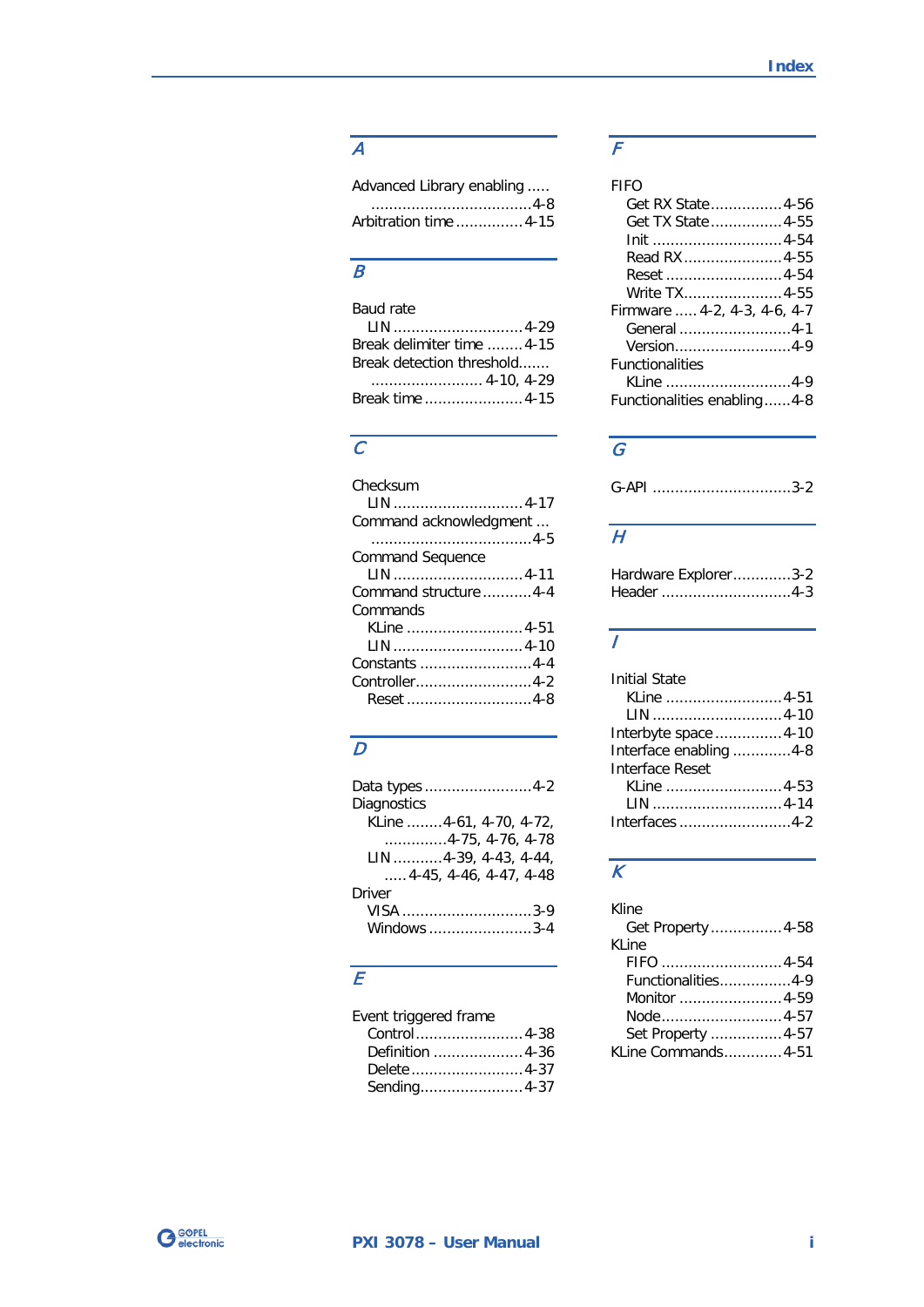KLine Diagnostics

| <b>NLIFE DIAGITUSTIUS</b>  |
|----------------------------|
| Configuration 4-61         |
| Get Buffer  4-75           |
| Get State  4-78            |
| ISO-9141-Ford 4-68         |
| KWP1281  4-66              |
| KWP2000  4-62              |
| Send request 4-72          |
| Start session 4-70         |
| Stop session 4-76          |
| <b>KLine Monitor</b>       |
| Normal Configuration  4-59 |
| Read normal 4-60           |
|                            |
| Start  4-60                |
|                            |
|                            |

## $\overline{L}$

| LIN                         |  |  |
|-----------------------------|--|--|
| Baudrate detection 4-16     |  |  |
| Node 4-18                   |  |  |
| Properties  4-15            |  |  |
| LIN Checksum 4-17           |  |  |
| LIN Cluster  4-12           |  |  |
| LIN Commands  4-10          |  |  |
| <b>LIN Diagnostics</b>      |  |  |
| Change timing  4-47         |  |  |
| Configuration 4-39          |  |  |
| Get buffer  4-44            |  |  |
| Get state 4-46              |  |  |
| LIN Command sequence        |  |  |
|                             |  |  |
| LIN2.0  4-42                |  |  |
| Protocol control  4-48      |  |  |
| RAW mode  4-40              |  |  |
| Send request  4-43          |  |  |
| Start session 4-43          |  |  |
| Stop session  4-45          |  |  |
| LIN Frame  4-13             |  |  |
| LIN Frame response          |  |  |
| Change data 4-27            |  |  |
| Change mode  4-27           |  |  |
| Definition  4-26            |  |  |
| Delete 4-26                 |  |  |
| Stop prepared  4-28         |  |  |
| Transmission prepared. 4-28 |  |  |
| LIN Frame response table    |  |  |
| Filling 4-21                |  |  |
| Remove entries  4-23        |  |  |
| LIN Goto sleep 4-22         |  |  |
| LIN Master node  4-12       |  |  |
| LIN Message counter 4-28    |  |  |
| <b>LIN Monitor</b>          |  |  |
| Activation  4-32            |  |  |
| Control 4-30                |  |  |
| Get List item 4-50          |  |  |
| Receiving filter 4-31       |  |  |
| Small Buffer inquiry 4-49   |  |  |
| LIN Network management      |  |  |
| Node control  4-18          |  |  |

#### LIN Node

| гни моае                         |
|----------------------------------|
| Get Property by ID 4-19          |
| Master Task 4-25                 |
| Send Header  4-25                |
| Set Property by ID  4-19         |
| <b>LIN Parameter</b>             |
| Baud rate  4-29                  |
| Break Detection threshold        |
|                                  |
| Wakeup Delimiter time            |
|                                  |
| LIN Schedule table               |
| Changing 4-24                    |
| Clear 4-23                       |
| Filling  4-20                    |
| Processing 4-22                  |
| <b>LIN Scheduler</b>             |
| Definition  4-24                 |
| LIN Slave Controller state. 4-22 |
| LIN Slave node 4-12              |
| LIN Stop transmitting  4-22      |
| LIN Wakeup                       |
| Request  4-21                    |
|                                  |

## M

| Monitor filter |  |
|----------------|--|
|                |  |

### $\overline{\mathcal{N}}$

| Node |             |  |
|------|-------------|--|
|      | KLine  4-57 |  |
|      | LIN  4-18   |  |

## $\overline{P}$

| Properties LIN  4-15       |
|----------------------------|
| PXI 3078                   |
| FPGA access 3-6            |
| Hardware Installation  1-1 |

# $\overline{R}$

Response space .............. 4-10 Response structure............ 4-4

# $\overline{s}$

| Sporadic frame |  |
|----------------|--|
|                |  |
|                |  |
|                |  |
| Sending 4-35   |  |